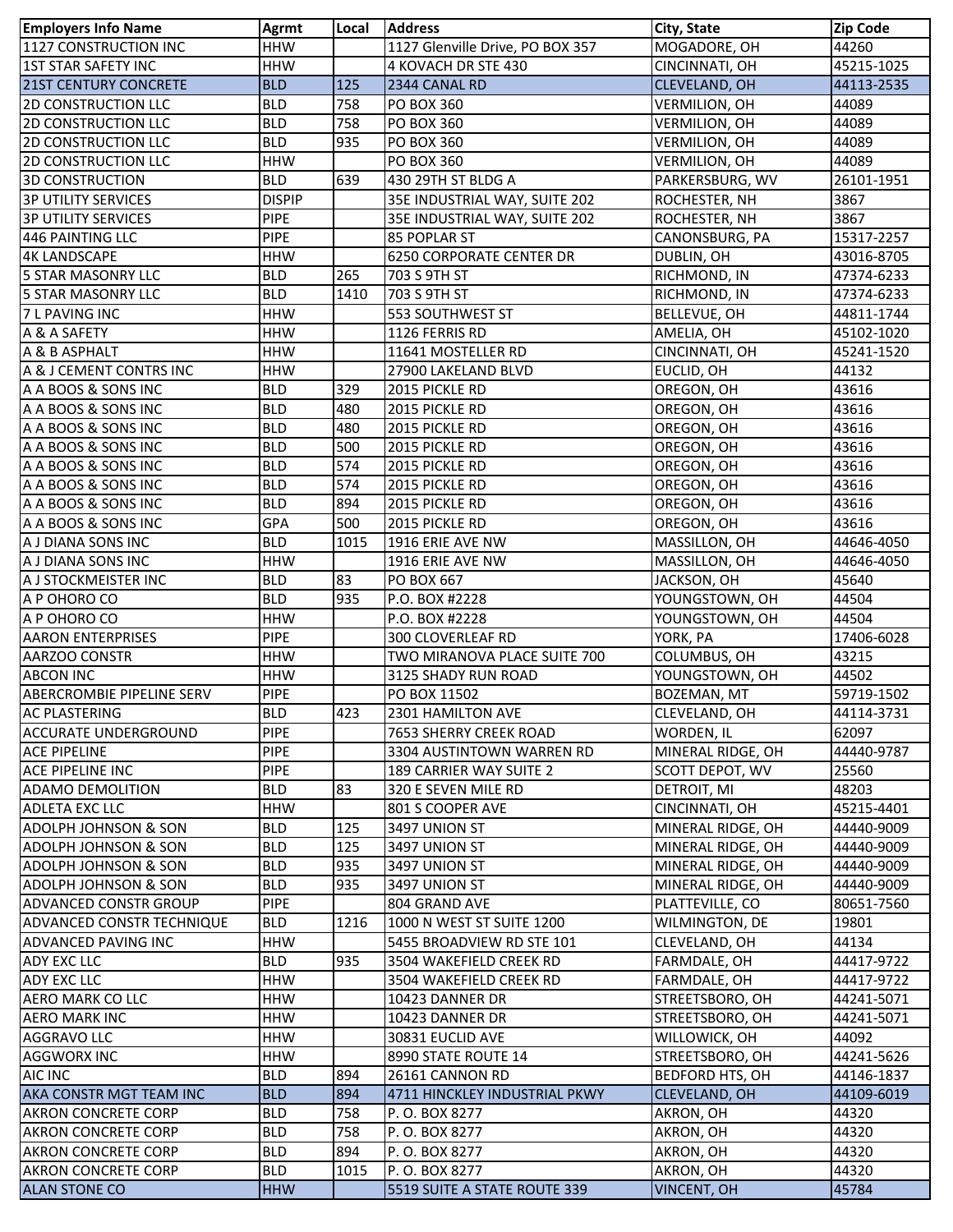| ALEX DOWNIE & SONS CO               | <b>BLD</b>  | 125  | <b>19 WEST HEIGHTS AVE</b>   | YOUNGSTOWN, OH           | 44509      |
|-------------------------------------|-------------|------|------------------------------|--------------------------|------------|
| ALEX DOWNIE & SONS CO               | <b>BLD</b>  | 125  | <b>19 WEST HEIGHTS AVE</b>   | YOUNGSTOWN, OH           | 44509      |
| ALEX DOWNIE & SONS CO               | <b>BLD</b>  | 935  | <b>19 WEST HEIGHTS AVE</b>   | YOUNGSTOWN, OH           | 44509      |
| ALEX DOWNIE & SONS CO               | <b>BLD</b>  | 935  | <b>19 WEST HEIGHTS AVE</b>   | YOUNGSTOWN, OH           | 44509      |
| <b>ALLAN EDWARDS CONSTR</b>         | <b>PIPE</b> |      | 6468 N YALE AVE              | TULSA, OK                | 74117      |
| <b>ALLARD EXC LLC</b>               | <b>HHW</b>  |      | 8336 BENNETT SCHOOL HOUSE RD | SOUTH WEBSTER, OH        | 45682-9029 |
| <b>ALLEN REFRACTORIES CO</b>        | <b>AOP</b>  | 265  | 131 SHACKELFORD ROAD         | PATASKALA, OH            | 43062      |
| ALLEN REFRACTORIES CO               | <b>AOP</b>  | 265  | 131 SHACKELFORD ROAD         | PATASKALA, OH            | 43062      |
| ALLEN REFRACTORIES CO               | <b>AOP</b>  |      | 131 SHACKELFORD ROAD         | PATASKALA, OH            | 43062      |
| ALLEN REFRACTORIES CO               | <b>BLD</b>  | 83   | 131 SHACKELFORD ROAD         | PATASKALA, OH            | 43062      |
| <b>ALLEN REFRACTORIES CO</b>        | <b>BLD</b>  | 134  | 131 SHACKELFORD ROAD         | PATASKALA, OH            | 43062      |
| ALLEN REFRACTORIES CO               | <b>BLD</b>  | 423  | 131 SHACKELFORD ROAD         | PATASKALA, OH            | 43062      |
| ALLEN REFRACTORIES CO               | <b>BLD</b>  | 480  | 131 SHACKELFORD ROAD         | PATASKALA, OH            | 43062      |
| ALLEN REFRACTORIES CO               | <b>BLD</b>  | 809  | 131 SHACKELFORD ROAD         | PATASKALA, OH            | 43062      |
| ALLEN REFRACTORIES CO               | <b>BLD</b>  | 894  | 131 SHACKELFORD ROAD         | PATASKALA, OH            | 43062      |
| ALLEN REFRACTORIES CO               | <b>BLD</b>  | 935  | 131 SHACKELFORD ROAD         | PATASKALA, OH            | 43062      |
| ALLEN REFRACTORIES CO               | <b>BLD</b>  | 935  | 131 SHACKELFORD ROAD         | PATASKALA, OH            | 43062      |
| ALLEN REFRACTORIES CO               | <b>BLD</b>  | 1015 | 131 SHACKELFORD ROAD         | PATASKALA, OH            | 43062      |
| ALLEN REFRACTORIES CO               | <b>BLD</b>  | 1216 | 131 SHACKELFORD ROAD         | PATASKALA, OH            | 43062      |
| ALLEN REFRACTORIES CO               | <b>NMA</b>  | 534  | 131 SHACKELFORD ROAD         | PATASKALA, OH            | 43062      |
| <b>ALLSCAPES RESTORATION LLC</b>    | <b>BLD</b>  | 935  | 9293 OLDE 8 RD               | NORTHFIELD, OH           | 44067-2013 |
| <b>ALLSCAPES RESTORATION LLC</b>    | <b>HHW</b>  |      | 9293 OLDE 8 RD               | NORTHFIELD, OH           | 44067-2013 |
| <b>ALLSITE CONSTR</b>               | <b>HHW</b>  |      | 4150 FOSKETT RD              | MEDINA, OH               | 44256-9053 |
| <b>ALTERCON CONSTR</b>              | <b>BLD</b>  | 329  | P.O. BOX 292                 | WAPAKONETA, OH           | 45895      |
| <b>ALTERCON CONSTR</b>              | <b>BLD</b>  | 423  | P.O. BOX 292                 | WAPAKONETA, OH           | 45895      |
| <b>ALTERCON CONSTR</b>              | <b>BLD</b>  | 500  | P.O. BOX 292                 | WAPAKONETA, OH           | 45895      |
| <b>ALTERCON CONSTR</b>              | <b>BLD</b>  | 574  | P.O. BOX 292                 | WAPAKONETA, OH           | 45895      |
| <b>ALTERCON CONSTR</b>              | <b>BLD</b>  | 1410 | P.O. BOX 292                 | WAPAKONETA, OH           | 45895      |
| <b>ALTERCON CONSTR</b>              | <b>HHW</b>  |      | P.O. BOX 292                 | WAPAKONETA, OH           | 45895      |
| <b>ALTMAN CO</b>                    | <b>BLD</b>  | 423  | 1251 FAIRWOOD AVE            | COLUMBUS, OH             | 43206      |
| <b>AMAAZZ CONSTR OHIO</b>           | <b>HHW</b>  |      | TWO MIRANOVA PLACE SUITE 700 | COLUMBUS, OH             | 43215      |
| <b>AMBOY CONTRACTORS LLC</b>        | <b>HHW</b>  |      | PO BOX H                     | METAMORA, OH             | 43540-0207 |
| <b>AMERICAN ABATEMENT</b>           | <b>BLD</b>  | 758  | 15401 CHATFIELD AVE          | CLEVELAND, OH            | 44111-4309 |
| <b>AMERICAN ABATEMENT</b>           | <b>BLD</b>  | 894  | 15401 CHATFIELD AVE          | CLEVELAND, OH            | 44111-4309 |
|                                     |             |      | <b>PO BOX 202</b>            | DALTON, OH               | 44618      |
| <b>AMERICAN BARRICADE</b>           | <b>HHW</b>  |      |                              |                          |            |
| AMERICAN ENVIRONMENTAL              | <b>NMA</b>  | 83   | 3600 BRECKSVILLE RD STE 100  | RICHFIELD, OH            | 44286-9669 |
| AMERICAN FACADE RESTORATI           | <b>MAS</b>  | 265  | 2395 ALEXANDRIA PIKE         | SOUTHGATE, KY            | 41071-3261 |
| AMERICAN FACADE RESTORATI           | <b>MAS</b>  | 265  | 2395 ALEXANDRIA PIKE         | SOUTHGATE, KY            | 41071-3261 |
| <b>AMERICAN FENCE CO</b>            | <b>PIPE</b> |      | 750 FAIRMONT AVE             | FAIRMONT, WV             | 26554-5136 |
| <b>ARMSTRONG STEEL ERECTORS</b>     | <b>HHW</b>  |      | <b>50 S FOURTH STREET</b>    | NEWARK, OH               | 43055      |
| AMERICAN NATIONAL SERVICE           | <b>BLD</b>  | 500  | 475 N WILLIAMSON BLVD        | DAYTONA BEACH, FL        | 32114-7101 |
| AMERICAN REFRACTORY CO              | <b>BLD</b>  | 83   | 103 MARTIN DR                | MOUNT HOPE, WV           | 25880-1509 |
| AMERICAN REFRACTORY CO              | <b>BLD</b>  | 423  | 103 MARTIN DR                | MOUNT HOPE, WV           | 25880-1509 |
| AMERICAN REFRACTORY CO              | <b>BLD</b>  | 809  | 103 MARTIN DR                | MOUNT HOPE, WV           | 25880-1509 |
| <b>AMERICAN REFRACTORY CO</b>       | <b>HHW</b>  |      | 103 MARTIN DR                | MOUNT HOPE, WV           | 25880-1509 |
| AMERICAN ROADWAY LOGISTIC           | <b>HHW</b>  |      | 2661 BARBER RD               | NORTON, OH               | 44203-1056 |
| <b>AMERICON INDUST SERV</b>         | <b>BLD</b>  | 125  | 3651 LEHARPS DR              | YOUNGSTOWN, OH           | 44515-1437 |
| <b>AMERICON INDUST SERV</b>         | <b>BLD</b>  | 935  | 3651 LEHARPS DR              | YOUNGSTOWN, OH           | 44515-1437 |
| <b>AMERICONCRETE EABUILDER</b>      | <b>HHW</b>  |      | 11216 LEXINGTON CT           | N ROYALTON, OH           | 44133-2996 |
| <b>AMERICUT CORING &amp; SAWING</b> | <b>BLD</b>  | 758  | 365 HELEN DR                 | <b>VERMILION, OH</b>     | 44089-2503 |
| AMERICUT CORING & SAWING            | <b>BLD</b>  | 758  | 365 HELEN DR                 | VERMILION, OH            | 44089-2503 |
| AMERICUT CORING & SAWING            | <b>HHW</b>  |      | 365 HELEN DR                 | VERMILION, OH            | 44089-2503 |
| <b>AMR CONTRACTING INC</b>          | <b>BLD</b>  | 500  | 16363 COUNTY ROAD 4-1        | METAMORA, OH             | 43540      |
| AMROC CONSTR                        | <b>HHW</b>  |      | 3210 SCRANTON RD             | CLEVELAND, OH            | 44109-1656 |
| AMS CONSTR INC                      | <b>PIPE</b> |      | 10670 LOVELAND MADEIRA RD    | LOVELAND, OH             | 45140-8964 |
| <b>AMS CONSTR INC</b>               | UTI         |      | 10670 LOVELAND MADEIRA RD    | LOVELAND, OH             | 45140-8964 |
| AMTRAC OF OHIO INC                  | <b>HHW</b>  |      | <b>PO BOX 508</b>            | DALTON, OH               | 44618-0508 |
| <b>ANDERS CONCRETE INC</b>          | <b>BLD</b>  | 894  | 1213 ABERTH DR               | AKRON, OH                | 44320      |
| <b>ANDIS LLC</b>                    | <b>HHW</b>  |      | 7897 TIPPENHAUER RD          | <b>HIGHLAND HGTS, KY</b> | 41076-8834 |
| <b>ANDIS LLC</b>                    | <b>PIPE</b> |      | 7897 TIPPENHAUER RD          | <b>HIGHLAND HGTS, KY</b> | 41076-8834 |
| <b>ANDYS EXC &amp; SEWER</b>        | <b>HHW</b>  |      | 220 N KING RD                | HOLLAND, OH              | 43528-9535 |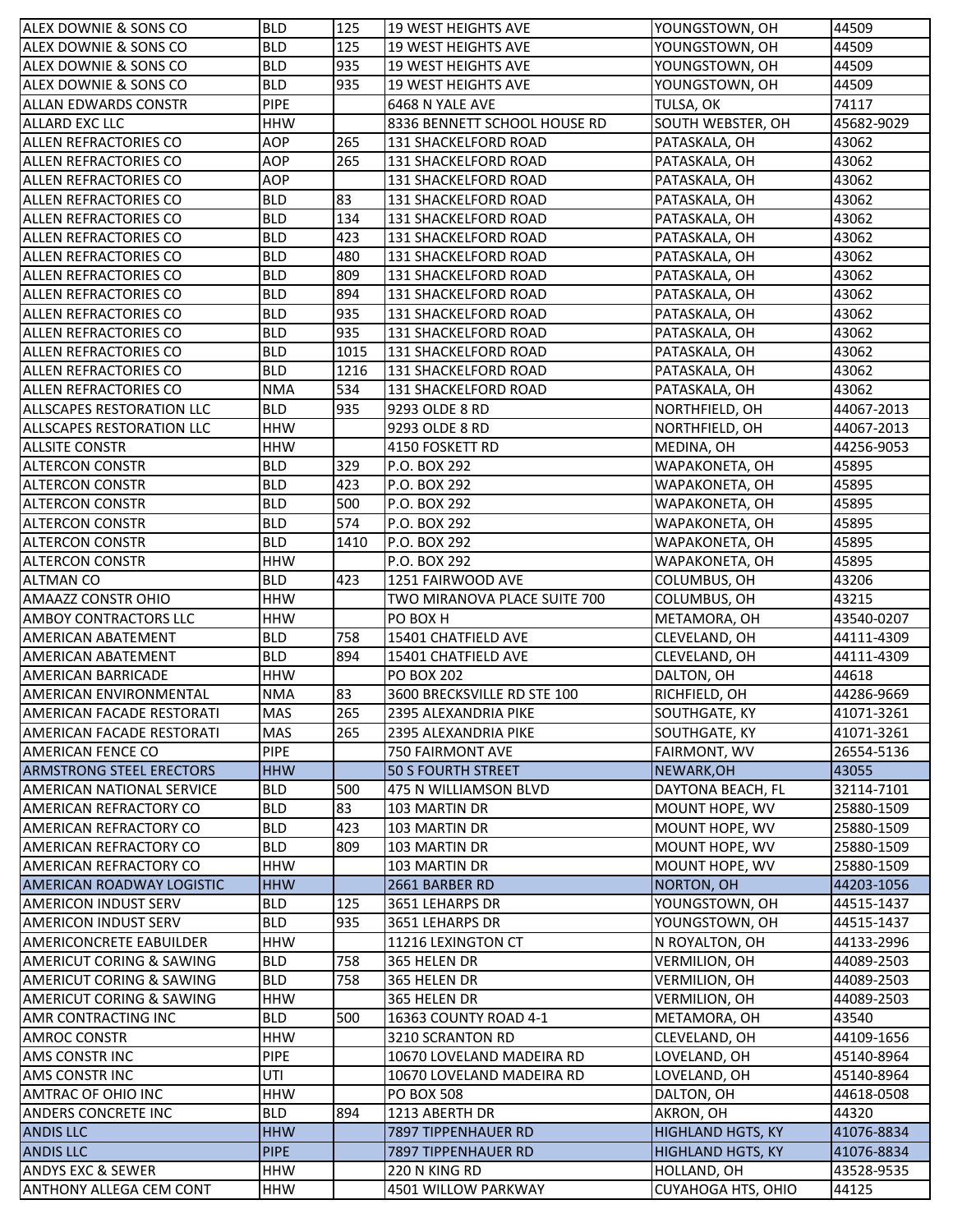| <b>APBN INC</b>                          | <b>HHW</b>    |      | <b>PO BOX 637</b>            | CAMPBELL, OH          | 44405-0637 |
|------------------------------------------|---------------|------|------------------------------|-----------------------|------------|
| <b>APEX PIPELINE SERVICES</b>            | <b>PIPE</b>   |      | <b>PO BOX 580</b>            | NITRO, WV             | 25143-0580 |
| <b>APPALACHIAN PIPELINE</b>              | <b>DISPIP</b> |      | 170-D EAST MAIN STREET #280  | HENDERSONVLLE, TN     | 37075      |
| <b>APPALACHIAN PIPELINE</b>              | <b>PIPE</b>   |      | 170-D EAST MAIN STREET #280  | HENDERSONVLLE, TN     | 37075      |
| <b>APPELLATION CONSTR SERVIC</b>         | <b>PIPE</b>   |      | 999 N LOYALSOCK AVE STE C    | MONTOURSVILLE, PA     | 17754-1005 |
| <b>APPELLATION PRE FAB LLC</b>           | <b>PIPE</b>   |      |                              |                       |            |
| <b>APS CONSTR CO</b>                     | <b>HHW</b>    |      | 2914 NORRIS AVE              | PARMA, OH             | 44134-3914 |
| <b>ARCHITECTURAL INTERIORS</b>           | <b>BLD</b>    | 894  | <b>2401 TRANE AVENUE</b>     | CLEVELAND, OH         | 44113      |
| <b>ARISTEO CONSTR</b>                    | <b>BLD</b>    | 423  | 12811 FARMINGTON ROAD        | LIVONIA, MI           | 48150      |
| <b>ARISTEO CONSTR</b>                    | <b>BLD</b>    | 935  | 12811 FARMINGTON ROAD        | LIVONIA, MI           | 48150      |
| <b>ARISTEO CONSTR</b>                    | <b>NMA</b>    | 329  | 12811 FARMINGTON ROAD        | LIVONIA, MI           | 48150      |
| <b>ARISTEO CONSTR</b>                    | <b>NMA</b>    | 1410 | 12811 FARMINGTON ROAD        | LIVONIA, MI           | 48150      |
| <b>ARISTEO INSTALLATION</b>              | <b>BLD</b>    | 935  | 12811 FARMINGTON RD          | LIVONIA, MI           | 48150-1607 |
| <b>ARISTEO INSTALLATION</b>              | <b>BLD</b>    | 935  | 12811 FARMINGTON RD          | LIVONIA, MI           | 48150-1607 |
| <b>ARMORMAX CONSTR INC</b>               | <b>BLD</b>    | 125  | PO BOX 1542                  | NEW CASTLE, PA        | 16103-1542 |
| <b>ARMORMAX CONSTR INC</b>               | <b>BLD</b>    | 134  | <b>PO BOX 1542</b>           | NEW CASTLE, PA        | 16103-1542 |
| <b>ARMORMAX CONSTR INC</b>               | <b>BLD</b>    | 329  | PO BOX 1542                  | NEW CASTLE, PA        | 16103-1542 |
| <b>ARMORMAX CONSTR INC</b>               | <b>BLD</b>    | 480  | <b>PO BOX 1542</b>           | NEW CASTLE, PA        | 16103-1542 |
| <b>ARMORMAX CONSTRINC</b>                | <b>BLD</b>    | 500  | PO BOX 1542                  | NEW CASTLE, PA        | 16103-1542 |
| <b>ARMORMAX CONSTR INC</b>               | <b>BLD</b>    | 809  | PO BOX 1542                  | NEW CASTLE, PA        | 16103-1542 |
| <b>ARMORMAX CONSTR INC</b>               | <b>BLD</b>    | 1015 | <b>PO BOX 1542</b>           | NEW CASTLE, PA        | 16103-1542 |
| ARMORMAX CONSTR INC                      | <b>BLD</b>    | 1216 | PO BOX 1542                  | NEW CASTLE, PA        | 16103-1542 |
| <b>ARMORMAX CONSTR INC</b>               | <b>BLD</b>    | 1410 | <b>PO BOX 1542</b>           | NEW CASTLE, PA        | 16103-1542 |
| <b>ARMORMAX CONSTRINC</b>                | <b>NMA</b>    | 935  | PO BOX 1542                  | NEW CASTLE, PA        | 16103-1542 |
| <b>ARMORMAX CONSTR INC</b>               | <b>NMA</b>    | 935  | PO BOX 1542                  | NEW CASTLE, PA        | 16103-1542 |
| <b>ARNOLDS CUSTOM SEEDING</b>            | <b>PIPE</b>   |      | 4626 COUNTY RD 65            | KEENESBURG, CO        | 80643      |
| <b>ARROW SNOWPLOWING</b>                 | <b>HHW</b>    |      | <b>30427 RIDGE RD</b>        | WICKLIFFE, OH         | 44092-1156 |
| <b>ASHVILLE EROSION CONTROL</b>          | <b>HHW</b>    |      | 11791 BULEN PIERCE RD        | LOCKBOURNE, OH        | 43137-9639 |
| <b>ASSOC PIPE LINE CONT</b>              | <b>PIPE</b>   |      | <b>SUITE 100</b>             | <b>HOUSTON, TX</b>    | 77024      |
| <b>ASSOCIATED EXC INC</b>                | <b>HHW</b>    |      | 10532 WESTBROOK RD           | <b>BROOKVILLE, OH</b> | 45309-9246 |
| <b>ASW PIPELINE LLC</b>                  | <b>DISPIP</b> |      | 4749 N RIDGE RD E            | GENEVA, OH            | 44041-8293 |
| <b>ATHOS CONTRACTING</b>                 | <b>HHW</b>    |      | 7207 RUSTIC OVAL             | SEVEN HILLS, OH       | 44131-4527 |
| <b>ATLANTIC PLANT MAINT INC</b>          | <b>GPA</b>    | 480  | 3225 PASADENA BLVD.          | PASADENA, TX          | 77503      |
| <b>ATLAS FENCE CO</b>                    | <b>PIPE</b>   |      | 817 B BEACH AVE              | MARYSVILLE, WA        | 98270      |
| <b>ATLAS GENERAL CONSTR</b>              | <b>BLD</b>    | 83   | 326 TWIN LAKES DR            | MINERAL WELLS, WV     | 26150-6082 |
| <b>ATLAS TRENCHLESS LLC</b>              | PIPE          |      | <b>PO BOX 488</b>            | ROCKVILLE, MN         | 56369-0488 |
| AUBURNDALE CO INC                        | <b>BLD</b>    | 265  | 510 RACE STREET              | CINCINNATI, OH        | 45202      |
| AUBURNDALE CO INC                        | <b>BLD</b>    | 265  | 510 RACE STREET              | CINCINNATI, OH        | 45202      |
| <b>AUTOMATIC SYSTEMS INC</b>             | <b>NMA</b>    | 935  | 4348 E GRAND RIVER AVE       | <b>HOWELL, MI</b>     | 48843-8554 |
| <b>AVALOTIS CORP</b>                     | <b>BLD</b>    | 134  | PO BOX 6                     | VERONA, PA            | 15147-0006 |
| <b>AXIS CIVIL CONSTR</b>                 | HHW           |      | 1196 Technology Dr.          | Gahnanna, OH          | 43230-6607 |
| <b>AZCO HENNES INC</b>                   | <b>BROWN</b>  |      | P.O. BOX 567                 | APPLETON, WI          | 54912      |
| <b>B &amp; B CONTRACTOR &amp; DEVELO</b> | <b>BLD</b>    | 125  | 4531 BELMONT AVE STE A       | YOUNGSTOWN, OH        | 44505-1041 |
| <b>B &amp; B CONTRACTOR &amp; DEVELO</b> | <b>BLD</b>    | 125  | 4531 BELMONT AVE STE A       | YOUNGSTOWN, OH        | 44505-1041 |
| <b>B &amp; B CONTRACTOR &amp; DEVELO</b> | <b>BLD</b>    | 894  | 4531 BELMONT AVE STE A       | YOUNGSTOWN, OH        | 44505-1041 |
| <b>B &amp; B CONTRACTOR &amp; DEVELO</b> | <b>BLD</b>    | 935  | 4531 BELMONT AVE STE A       | YOUNGSTOWN, OH        | 44505-1041 |
| <b>B &amp; B WRECKING &amp; EXC</b>      | <b>BLD</b>    | 125  | 4510 EAST 71ST ST STE 6      | CLEVELAND, OH         | 44105      |
| B & B WRECKING & EXC                     | <b>BLD</b>    | 265  | 4510 EAST 71ST ST STE 6      | CLEVELAND, OH         | 44105      |
| B & B WRECKING & EXC                     | <b>BLD</b>    | 894  | 4510 EAST 71ST ST STE 6      | CLEVELAND, OH         | 44105      |
| B & B WRECKING & EXC                     | <b>HHW</b>    |      | 4510 EAST 71ST ST STE 6      | CLEVELAND, OH         | 44105      |
| B & J CONCRETE CONSTR CO                 | <b>BLD</b>    | 500  | 5840 SECOR RD                | TOLEDO, OH            | 43623-1422 |
| <b>B &amp; J CONCRETE CONSTR CO</b>      | <b>HHW</b>    |      | 5840 SECOR RD                | TOLEDO, OH            | 43623-1422 |
| <b>B &amp; N CLEARING &amp; ENVIRONM</b> | <b>PIPE</b>   |      | 24275 Katy Fairway Suite 500 | KATY, TX              | 77494      |
| <b>B &amp; T UNDERGROUND UTILITI</b>     | <b>PIPE</b>   |      | 4555 N FM 2869               | WINNSBORO, TX         | 75494-7477 |
| <b>B MILLER EXC INC</b>                  | <b>PIPE</b>   |      | 1465 ROWLES RUN RD           | MOUNT ZION, WV        | 26151      |
| <b>BABCOCK FENCE CO</b>                  | <b>BLD</b>    | 83   | 1261 LAUREL RIDGE RD         | LOWELL, OH            | 45744-7439 |
| <b>BABCOCK FENCE CO</b>                  | <b>BLD</b>    | 125  | 1261 LAUREL RIDGE RD         | LOWELL, OH            | 45744-7439 |
| <b>BABCOCK FENCE CO</b>                  | <b>BLD</b>    | 265  | 1261 LAUREL RIDGE RD         | LOWELL, OH            | 45744-7439 |
| <b>BABCOCK FENCE CO</b>                  | <b>BLD</b>    | 265  | 1261 LAUREL RIDGE RD         | LOWELL, OH            | 45744-7439 |
| <b>BABCOCK FENCE CO</b>                  | <b>BLD</b>    | 329  | 1261 LAUREL RIDGE RD         | LOWELL, OH            | 45744-7439 |
| <b>BABCOCK FENCE CO</b>                  | <b>BLD</b>    | 423  | 1261 LAUREL RIDGE RD         | LOWELL, OH            | 45744-7439 |
| <b>BABCOCK FENCE CO</b>                  | <b>BLD</b>    | 530  | 1261 LAUREL RIDGE RD         | LOWELL, OH            | 45744-7439 |
|                                          |               |      |                              |                       |            |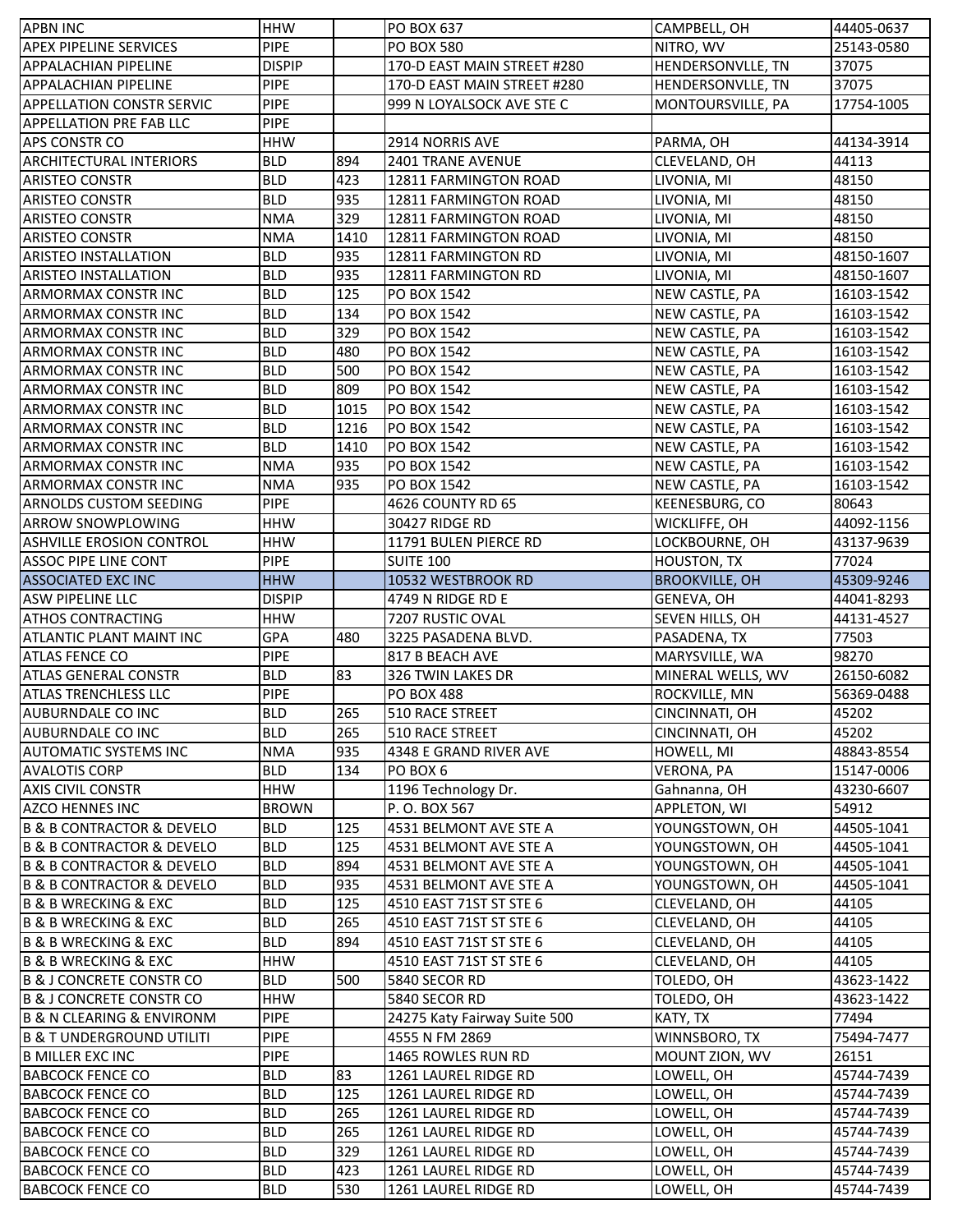| <b>BABCOCK FENCE CO</b>          | <b>BLD</b>    | 534  | 1261 LAUREL RIDGE RD        | LOWELL, OH              | 45744-7439 |
|----------------------------------|---------------|------|-----------------------------|-------------------------|------------|
| <b>BABCOCK FENCE CO</b>          | <b>BLD</b>    | 574  | 1261 LAUREL RIDGE RD        | LOWELL, OH              | 45744-7439 |
| <b>BABCOCK FENCE CO</b>          | <b>BLD</b>    | 639  | 1261 LAUREL RIDGE RD        | LOWELL, OH              | 45744-7439 |
| <b>BABCOCK FENCE CO</b>          | <b>BLD</b>    | 809  | 1261 LAUREL RIDGE RD        | LOWELL, OH              | 45744-7439 |
| <b>BABCOCK FENCE CO</b>          | <b>BLD</b>    | 935  | 1261 LAUREL RIDGE RD        | LOWELL, OH              | 45744-7439 |
| <b>BABCOCK FENCE CO</b>          | <b>BLD</b>    | 1015 | 1261 LAUREL RIDGE RD        | LOWELL, OH              | 45744-7439 |
| <b>BABCOCK FENCE CO</b>          | <b>HHW</b>    |      | 1261 LAUREL RIDGE RD        | LOWELL, OH              | 45744-7439 |
| <b>BABCOCK FENCE CO</b>          | <b>NMA</b>    | 134  | 1261 LAUREL RIDGE RD        | LOWELL, OH              | 45744-7439 |
| <b>BABCOCK FENCE CO</b>          | <b>PIPE</b>   |      | 1261 LAUREL RIDGE RD        | LOWELL, OH              | 45744-7439 |
| <b>BABCOCK UTILITIES INC</b>     | <b>PIPE</b>   |      | 7637 CANAL RD               | <b>GASPORT, NY</b>      | 14067      |
| <b>BACKWOODS CONSTRINC</b>       | <b>BLD</b>    | 1015 | 4535 ORCHARDVIEW DR SE      | CANTON, OH              | 44730-9513 |
| <b>BAKER CONCRETE CONSTR</b>     | <b>BLD</b>    | 265  | 900 NORTH GARVER ROAD       | MONROE, OH              | 45050-1277 |
| <b>BAKER CONCRETE CONSTR</b>     | <b>BLD</b>    | 265  | 900 NORTH GARVER ROAD       | MONROE, OH              | 45050-1277 |
| <b>BAKER CONCRETE CONSTR</b>     | <b>BLD</b>    | 329  | 900 NORTH GARVER ROAD       | MONROE, OH              | 45050-1277 |
| <b>BAKER CONCRETE CONSTR</b>     | <b>BLD</b>    | 423  | 900 NORTH GARVER ROAD       | MONROE, OH              | 45050-1277 |
| <b>BAKER CONCRETE CONSTR</b>     | <b>BLD</b>    | 530  | 900 NORTH GARVER ROAD       | MONROE, OH              | 45050-1277 |
| <b>BAKER CONCRETE CONSTR</b>     | <b>BLD</b>    | 534  | 900 NORTH GARVER ROAD       | MONROE, OH              | 45050-1277 |
| <b>BAKER CONCRETE CONSTR</b>     | <b>BLD</b>    | 574  | 900 NORTH GARVER ROAD       | MONROE, OH              | 45050-1277 |
| <b>BAKER CONCRETE CONSTR</b>     | <b>BLD</b>    | 809  | 900 NORTH GARVER ROAD       | MONROE, OH              | 45050-1277 |
| <b>BAKER CONCRETE CONSTR</b>     | <b>BLD</b>    | 1410 | 900 NORTH GARVER ROAD       | MONROE, OH              | 45050-1277 |
| <b>BAKER CONCRETE CONSTR</b>     | <b>HHW</b>    |      | 900 NORTH GARVER ROAD       | MONROE, OH              | 45050-1277 |
| <b>BAKER SHINDLER CONT CO</b>    | <b>BLD</b>    | 500  | <b>PO BOX 488</b>           | DEFIANCE, OH            | 43512-0488 |
| <b>BALLAST CONSTRING</b>         | <b>BLD</b>    | 809  | 19501 S. MILES, STE. #2     | <b>WARRENSVILLE, OH</b> | 44128      |
| <b>BALLAST CONSTRINC</b>         | <b>HHW</b>    |      | 19501 S. MILES, STE. #2     | WARRENSVILLE, OH        | 44128      |
| <b>BANSAL CONSTR INC</b>         | <b>HHW</b>    |      | 3271 HOMEWARD WAY           | <b>FAIRFIELD, OH</b>    | 45014-4237 |
| <b>BARBICAS CONSTR</b>           | <b>BLD</b>    | 894  | 124 DARROW RD               | AKRON, OH               | 44305-3835 |
| <b>BARBICAS CONSTR</b>           | <b>HHW</b>    |      | 124 DARROW RD               | AKRON, OH               | 44305-3835 |
| <b>BARES FENCE CO LLC</b>        | <b>BLD</b>    | 639  | 1484 UTAH RD                | RAVENSWOOD, WV          | 26164-5139 |
| <b>BARNABYS CONTRACTING LLC</b>  | <b>DISPIP</b> |      | <b>10600 FRANKFORT RD</b>   | HOLLAND, OH             | 43528-8936 |
| <b>BARRETT PAVING MATRL</b>      | <b>HHW</b>    |      | 3751 COMMERCE DR            | FRANKLIN, OH            | 45005-5234 |
| <b>BARRON TILE CO</b>            | <b>BLD</b>    | 125  |                             | YOUNGSTOWN, OH          | 44509      |
| <b>BARTON MALOW CO</b>           | <b>NMA</b>    | 500  | 26500 AMERICAN DR           | SOUTHFIELD, MI          | 48034-2252 |
| <b>BCC OHIO INC</b>              | <b>HHW</b>    |      | <b>PO BOX 229</b>           | NEW LONDON, OH          | 44851-0229 |
| <b>BEAVER CONSTRUCTORS INC</b>   | <b>BLD</b>    | 125  | PO BOX 6059                 | CANTON, OH              | 44706-0059 |
| <b>BEAVER CONSTRUCTORS INC</b>   | <b>BLD</b>    | 125  | PO BOX 6059                 | CANTON, OH              | 44706-0059 |
| <b>BEAVER CONSTRUCTORS INC</b>   | <b>BLD</b>    | 134  | PO BOX 6059                 | CANTON, OH              | 44706-0059 |
| <b>BEAVER CONSTRUCTORS INC</b>   | <b>BLD</b>    | 423  | PO BOX 6059                 | CANTON, OH              | 44706-0059 |
| <b>BEAVER CONSTRUCTORS INC</b>   | <b>BLD</b>    | 480  | PO BOX 6059                 | CANTON, OH              | 44706-0059 |
| <b>BEAVER CONSTRUCTORS INC</b>   | <b>BLD</b>    | 530  | PO BOX 6059                 | CANTON, OH              | 44706-0059 |
| <b>BEAVER CONSTRUCTORS INC</b>   | <b>BLD</b>    | 574  | PO BOX 6059                 | CANTON, OH              | 44706-0059 |
| <b>BEAVER CONSTRUCTORS INC</b>   | <b>BLD</b>    | 639  | PO BOX 6059                 | CANTON, OH              | 44706-0059 |
| BEAVER CONSTRUCTORS INC          | <b>BLD</b>    | 809  | PO BOX 6059                 | CANTON, OH              | 44706-0059 |
| BEAVER CONSTRUCTORS INC          | <b>BLD</b>    | 894  | PO BOX 6059                 | CANTON, OH              | 44706-0059 |
| <b>BEAVER CONSTRUCTORS INC</b>   | <b>BLD</b>    | 1015 | <b>PO BOX 6059</b>          | CANTON, OH              | 44706-0059 |
| BEAVER CONSTRUCTORS INC          | <b>BLD</b>    | 1216 | PO BOX 6059                 | CANTON, OH              | 44706-0059 |
| <b>BEAVER EXC CO</b>             | <b>AOP</b>    | 498  | PO BOX 6059                 | CANTON, OH              | 44706-0059 |
| <b>BEAVER EXC CO</b>             | <b>BLD</b>    | 134  | PO BOX 6059                 | CANTON, OH              | 44706-0059 |
| <b>BEAVER EXC CO</b>             | <b>BLD</b>    | 530  | PO BOX 6059                 | CANTON, OH              | 44706-0059 |
| <b>BEAVER EXC CO</b>             | <b>BLD</b>    | 894  | PO BOX 6059                 | CANTON, OH              | 44706-0059 |
| <b>BEAVER EXC CO</b>             | <b>BLD</b>    | 1015 | PO BOX 6059                 | CANTON, OH              | 44706-0059 |
| <b>BEAVER EXC CO</b>             | <b>HHW</b>    |      | PO BOX 6059                 | CANTON, OH              | 44706-0059 |
| <b>BEAVER EXC CO</b>             | <b>NMA</b>    | 83   | PO BOX 6059                 | CANTON, OH              | 44706-0059 |
| <b>BEAVER EXC CO</b>             | <b>NMA</b>    | 809  | PO BOX 6059                 | CANTON, OH              | 44706-0059 |
| <b>BEAVER EXC CO</b>             | <b>PIPE</b>   |      | PO BOX 6059                 | CANTON, OH              | 44706-0059 |
| <b>BEAVERDAM CONTRACTING</b>     | <b>HHW</b>    |      | 8300 N. DIXIE HWY.          | <b>BLUFFTON, OH</b>     | 45817      |
| <b>BECDIR CONSTR</b>             | <b>HHW</b>    |      | 15764 W AKRON CANFIELD ROAD | BERLIN CENTER, OH       | 44401-9785 |
| <b>BECON LLC</b>                 | <b>HHW</b>    |      | <b>PO BOX 203</b>           | NORWALK, OH             | 44857-0203 |
| <b>BEEGHLY TREE SERVICE LLC</b>  | <b>PIPE</b>   |      |                             |                         |            |
| <b>BEHELER EXC INC</b>           | <b>HHW</b>    |      | <b>PO BOX 338</b>           | FREDERICKTOWN, OH       | 43019-0338 |
| <b>BELGRAY</b>                   | <b>HHW</b>    |      | 266 E LOCUST ST             | WILMINGTON, OH          | 45177-2375 |
| <b>BEN JONES CONCRETE CONSTR</b> | <b>HHW</b>    |      | 670 EASTWOOD AVE            | TALLMADGE, OH           | 44278-3139 |
| <b>BERCO PIPELINE LLC</b>        | <b>PIPE</b>   |      | PO BOX 8                    | ROXANA, IL              | 62084-0008 |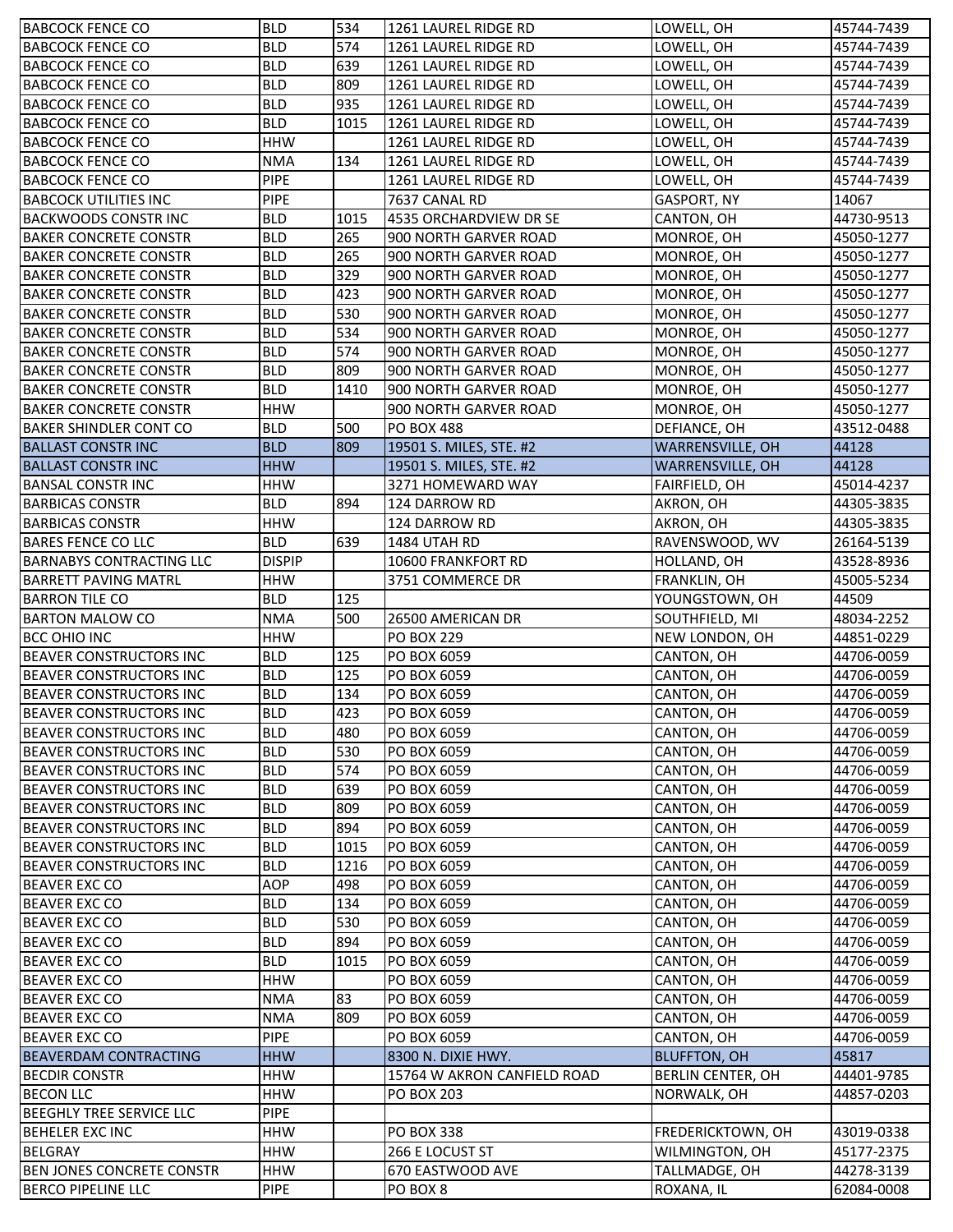| <b>BERG DRYWALL</b>                                          | <b>BLD</b>               | 125         | 1225 LAKEVIEW DR                         | CHASKA, MN                  | 55318                    |
|--------------------------------------------------------------|--------------------------|-------------|------------------------------------------|-----------------------------|--------------------------|
| <b>BERGLUND CONSTR</b>                                       | <b>BLD</b>               | 423         | 8410 S. SOUTH CHICAGO AVE                | CHICAGO, IL                 | 60617                    |
| <b>BERKEL &amp; CO CONTRACTORS</b>                           | <b>BLD</b>               | 265         | P.O. BOX #335                            | <b>BONNER SPRNG, KS</b>     | 66012                    |
| <b>BERKEL &amp; CO CONTRACTORS</b>                           | <b>BLD</b>               | 423         | P.O. BOX #335                            | <b>BONNER SPRNG, KS</b>     | 66012                    |
| <b>BERKEL &amp; CO CONTRACTORS</b>                           | <b>BLD</b>               | 639         | P.O. BOX #335                            | <b>BONNER SPRNG, KS</b>     | 66012                    |
| <b>BERKEL &amp; CO CONTRACTORS</b>                           | <b>BLD</b>               | 894         | P.O. BOX #335                            | <b>BONNER SPRNG, KS</b>     | 66012                    |
| <b>BERKEL &amp; CO CONTRACTORS</b>                           | <b>BLD</b>               | 1216        | P.O. BOX #335                            | <b>BONNER SPRNG, KS</b>     | 66012                    |
| <b>BERKEL &amp; CO CONTRACTORS</b>                           | <b>BLD</b>               | 1216        | P.O. BOX #335                            | <b>BONNER SPRNG, KS</b>     | 66012                    |
| <b>BERKEL &amp; CO CONTRACTORS</b>                           | <b>BLD</b>               | 1410        | P.O. BOX #335                            | <b>BONNER SPRNG, KS</b>     | 66012                    |
| <b>BERKEL &amp; CO CONTRACTORS</b>                           | <b>HHW</b>               |             | P.O. BOX #335                            | <b>BONNER SPRNG, KS</b>     | 66012                    |
| <b>BERT R WITTE INC</b>                                      | <b>BLD</b>               | 480         | 8050 LEAVITT RD                          | AMHERST, OH                 | 44001-2712               |
| <b>BERT R WITTE INC</b>                                      | <b>BLD</b>               | 758         | 8050 LEAVITT RD                          | AMHERST, OH                 | 44001-2712               |
| <b>BG TRUCKING</b>                                           | <b>HHW</b>               |             | <b>PO BOX 308</b>                        | <b>NORTH LIMA, OH</b>       | 44452                    |
| <b>BICE &amp; SONS MASONRY</b>                               | <b>BLD</b>               | 134         | PO BOX 107                               | FRESNO, OH                  | 43824-0107               |
| <b>BICE &amp; SONS MASONRY</b>                               | <b>BLD</b>               | 530         | PO BOX 107                               | FRESNO, OH                  | 43824-0107               |
| <b>BICE MASONRY</b>                                          | <b>BLD</b>               | 134         | PO BOX 107                               | FRESNO, OH                  | 43824                    |
| <b>BICE MASONRY</b>                                          | <b>BLD</b>               | 530         | PO BOX 107                               | FRESNO, OH                  | 43824                    |
| <b>BICE MASONRY</b>                                          | <b>BLD</b>               | 809         | PO BOX 107                               | FRESNO, OH                  | 43824                    |
| <b>BICE MASONRY</b>                                          | <b>BLD</b>               | 894         | PO BOX 107                               | FRESNO, OH                  | 43824                    |
| <b>BICE MASONRY</b>                                          | <b>BLD</b>               | 1015        | PO BOX 107                               | FRESNO, OH                  | 43824                    |
| <b>BICE MASONRY</b>                                          | <b>BLD</b>               | 1216        | PO BOX 107                               | FRESNO, OH                  | 43824                    |
| <b>BICE MASONRY</b>                                          | <b>HHW</b>               |             | PO BOX 107                               | FRESNO, OH                  | 43824                    |
| <b>BIGINCH FABRICATORS &amp; CON</b>                         | <b>PIPE</b>              |             | <b>PO BOX 99</b>                         | MONTEZUMA, IN               | 47862-0099               |
| <b>BILL HAWK INC</b>                                         | <b>DISPIP</b>            |             |                                          |                             |                          |
| <b>BILL HAWK INC</b>                                         | <b>PIPE</b>              |             |                                          |                             |                          |
| <b>BITUMINOUS PAVING SYSTEMS</b>                             | <b>HHW</b>               |             | 1595 FRANK RD                            | COLUMBUS, OH                | 43223-3737               |
| <b>BLACK HORSE BRIDGE CONSTR</b>                             | <b>HHW</b>               |             | 5185 WOOSTER RD W                        | <b>NORTON, OH</b>           | 44203-6261               |
| <b>BLANTON LANDSCAPING</b>                                   | <b>HHW</b>               |             | 905 S MAIN ST                            | SPRINGBORO, OH              | 45066-1505               |
| <b>BLUE FLAME PIPELINE LLC</b>                               | <b>PIPE</b>              |             | P.O. BOX 57                              | SMITHBURG, WV               | 26436                    |
| <b>BLUEGRASS CONC CUTTING</b>                                | <b>NTLSPE</b>            |             | 107 MILDRED ST                           | <b>GREENVILLE, AL</b>       | 36037-2430               |
| <b>BLUROC LLC</b>                                            | PIPE                     |             | 2 BAY RD STE 100                         | HADLEY, MA                  | 01035-9511               |
| <b>BMI REFRACTORY SERVICES</b>                               | AOP                      | 809         | 1404 NEWTON DR                           | CHAMPAIGN, IL               | 61822                    |
| <b>BMI REFRACTORY SERVICES</b>                               | AOP                      | 894         | 1404 NEWTON DR                           | CHAMPAIGN, IL               | 61822                    |
| <b>BMI REFRACTORY SERVICES</b>                               | AOP                      | 1216        | 1404 NEWTON DR                           | CHAMPAIGN, IL               | 61822                    |
| <b>BMI REFRACTORY SERVICES</b>                               | <b>AOP</b>               | 1216        | 1404 NEWTON DR                           | CHAMPAIGN, IL               | 61822                    |
| <b>BMI REFRACTORY SERVICES</b>                               | <b>AOP</b>               |             | 1404 NEWTON DR                           | CHAMPAIGN, IL               | 61822                    |
| <b>BMI REFRACTORY SERVICES</b>                               | <b>BLD</b>               | 83          | 1404 NEWTON DR                           | CHAMPAIGN, IL               | 61822                    |
| <b>BMI REFRACTORY SERVICES</b>                               | <b>BLD</b>               | 758         | 1404 NEWTON DR                           | CHAMPAIGN, IL               | 61822                    |
| <b>BMI REFRACTORY SERVICES</b>                               | <b>BLD</b>               | 758         | 1404 NEWTON DR                           | CHAMPAIGN, IL               | 61822                    |
| <b>BMI REFRACTORY SERVICES</b>                               | <b>NMA</b>               | 480         | 1404 NEWTON DR                           | CHAMPAIGN, IL               | 61822                    |
| <b>BMI REFRACTORY SERVICES</b>                               | <b>NMA</b>               | 480         | 1404 NEWTON DR                           | CHAMPAIGN, IL               | 61822                    |
| <b>BMI REFRACTORY SERVICES</b>                               | <b>NMA</b>               | 534         | 1404 NEWTON DR                           | CHAMPAIGN, IL               | 61822                    |
| <b>BMI REFRACTORY SERVICES</b>                               | <b>NMA</b>               | 935         | 1404 NEWTON DR                           | CHAMPAIGN, IL               | 61822                    |
| <b>BMW CONSTRUCTORS INC</b><br><b>BMWC CONSTRUCTORS INC</b>  | <b>NMA</b><br><b>BLD</b> | 1015<br>500 | PO BOX 22210<br>1740 W MICHIGAN ST       | <b>INDIANAPOLIS, IN</b>     | 46222-0210               |
|                                                              |                          |             |                                          | <b>INDIANAPOLIS, IN</b>     | 46222-3855               |
| <b>BMWC CONSTRUCTORS INC</b>                                 | NMA<br><b>NMA</b>        | 329<br>500  | 1740 W MICHIGAN ST<br>1740 W MICHIGAN ST | INDIANAPOLIS, IN            | 46222-3855               |
| <b>BMWC CONSTRUCTORS INC</b><br><b>BOB KREIMES CONSTR CO</b> | <b>BLD</b>               | 480         | 2711 EASTWOOD DR                         | <b>INDIANAPOLIS, IN</b>     | 46222-3855<br>44870-5630 |
| <b>BOCA CONSTRINC</b>                                        | <b>HHW</b>               |             | 380 EASTPARK DR                          | SANDUSKY, OH<br>NORWALK, OH | 44857-9500               |
| <b>BOG CONSTR</b>                                            | <b>HHW</b>               |             | 8235 HUXLEY RD                           | BERLIN CENTER, OH           | 44401                    |
| <b>BOGNER CONSTR</b>                                         | <b>BLD</b>               | 125         | P.O. BOX 887                             | WOOSTER, OH                 | 44691                    |
| <b>BOGNER CONSTR</b>                                         | <b>BLD</b>               | 134         | P.O. BOX 887                             | WOOSTER, OH                 | 44691                    |
| <b>BOGNER CONSTR</b>                                         | <b>BLD</b>               | 329         | P.O. BOX 887                             | WOOSTER, OH                 | 44691                    |
| <b>BOGNER CONSTR</b>                                         | <b>BLD</b>               | 423         | P.O. BOX 887                             | WOOSTER, OH                 | 44691                    |
| <b>BOGNER CONSTR</b>                                         | <b>BLD</b>               | 480         | P.O. BOX 887                             | WOOSTER, OH                 | 44691                    |
| <b>BOGNER CONSTR</b>                                         | <b>BLD</b>               | 500         | P.O. BOX 887                             | WOOSTER, OH                 | 44691                    |
| <b>BOGNER CONSTR</b>                                         | <b>BLD</b>               | 530         | P.O. BOX 887                             | WOOSTER, OH                 | 44691                    |
| <b>BOGNER CONSTR</b>                                         | <b>BLD</b>               | 574         | P.O. BOX 887                             | WOOSTER, OH                 | 44691                    |
| <b>BOGNER CONSTR</b>                                         | <b>BLD</b>               | 574         | P.O. BOX 887                             | WOOSTER, OH                 | 44691                    |
| <b>BOGNER CONSTR</b>                                         | <b>BLD</b>               | 758         | P.O. BOX 887                             | WOOSTER, OH                 | 44691                    |
| <b>BOGNER CONSTR</b>                                         | <b>BLD</b>               | 809         | P.O. BOX 887                             | WOOSTER, OH                 | 44691                    |
| <b>BOGNER CONSTR</b>                                         | <b>BLD</b>               | 894         | P.O. BOX 887                             | WOOSTER, OH                 | 44691                    |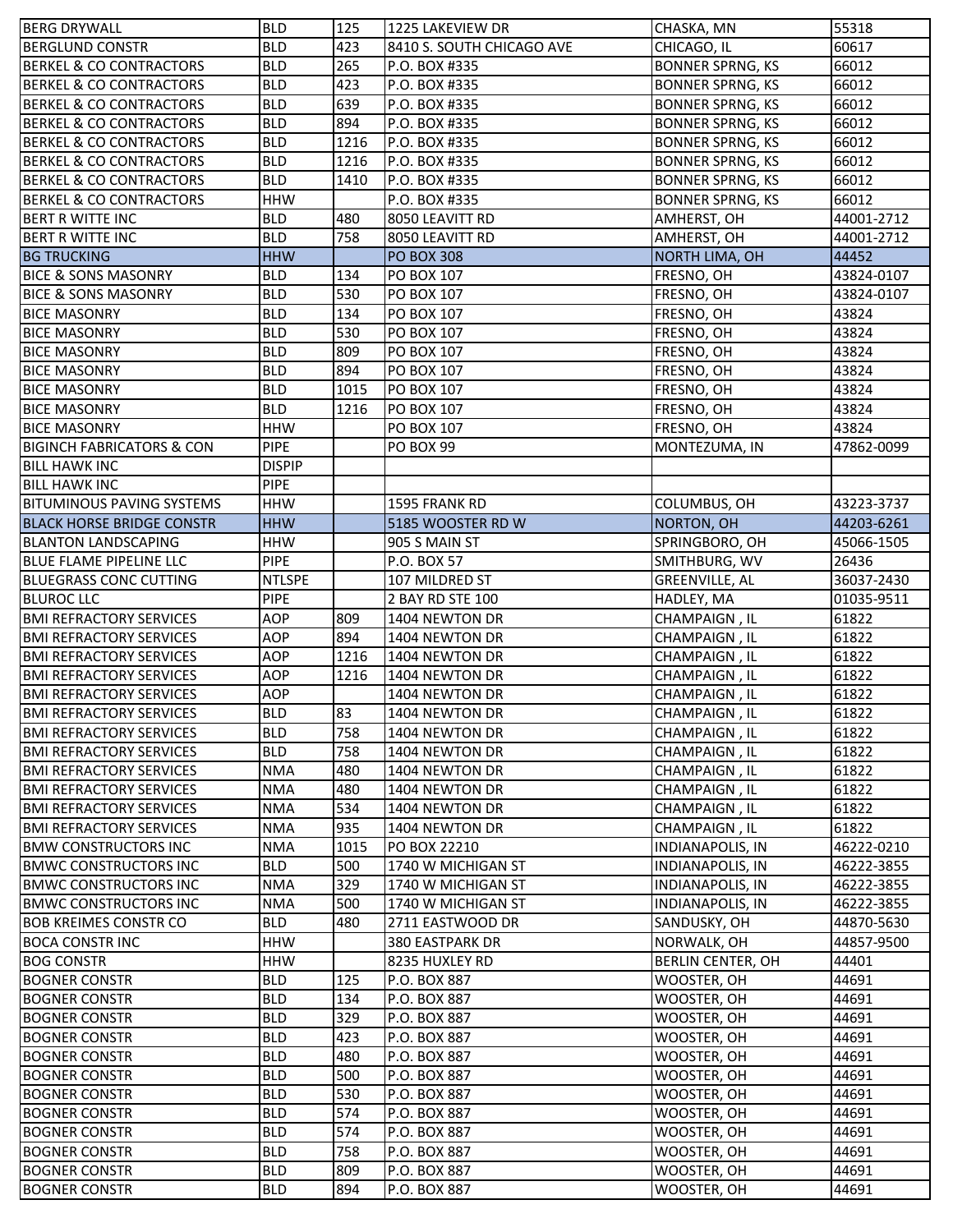| <b>BOGNER CONSTR</b>                                                 | <b>BLD</b>    | 935  | P.O. BOX 887                       | WOOSTER, OH             | 44691                    |
|----------------------------------------------------------------------|---------------|------|------------------------------------|-------------------------|--------------------------|
| <b>BOGNER CONSTR</b>                                                 | <b>BLD</b>    | 1015 | P.O. BOX 887                       | WOOSTER, OH             | 44691                    |
| <b>BOGNER CONSTR</b>                                                 | <b>BLD</b>    | 1216 | P.O. BOX 887                       | WOOSTER, OH             | 44691                    |
| <b>BOGNER CONSTR</b>                                                 | <b>BLD</b>    | 1216 | P.O. BOX 887                       | WOOSTER, OH             | 44691                    |
| <b>BOGNER CONSTR</b>                                                 | <b>HHW</b>    |      | P.O. BOX 887                       | WOOSTER, OH             | 44691                    |
| <b>BOLDT CO</b>                                                      | <b>BLD</b>    | 423  | PO BOX 419                         | APPLETON, WI            | 54912-0419               |
| <b>BOSS UNION CONTRACTING</b>                                        | <b>BLD</b>    | 894  | 7825 LINCOLN ST SE                 | <b>EAST CANTON, OH</b>  | 44730-9535               |
| <b>BOSS UNION CONTRACTING</b>                                        | <b>HHW</b>    |      | 7825 LINCOLN ST SE                 | EAST CANTON, OH         | 44730-9535               |
| <b>BOWEN ENGINEERING CO</b>                                          | <b>HHW</b>    |      | PO BOX 40729                       | <b>INDIANAPOLIS, IN</b> | 46240-0729               |
| <b>BOWEN ENGINEERING CO</b>                                          | <b>NMA</b>    | 83   | PO BOX 40729                       | <b>INDIANAPOLIS, IN</b> | 46240-0729               |
| <b>BOWERS ASPHALT &amp; PAVING</b>                                   | <b>HHW</b>    |      | 26916 RIVERFORD DR                 | PERRYSBURG, OH          | 43551-5456               |
| <b>BRAND SCAFFOLD PITTSBURGH</b>                                     | <b>BLD</b>    | 809  | 501 ROBB ST                        | MC KEES ROCKS, PA       | 15136                    |
| <b>BRANDENBURG</b>                                                   | <b>BLD</b>    | 639  | 501 W LAKE ST STE 104              | <b>ELMHURST, IL</b>     | 60126-1419               |
| <b>BRANDENBURG</b>                                                   | <b>BLD</b>    | 894  | 501 W LAKE ST STE 104              | <b>ELMHURST, IL</b>     | 60126-1419               |
| <b>BRANDENBURG</b>                                                   | <b>BLD</b>    | 1410 | 501 W LAKE ST STE 104              | <b>ELMHURST, IL</b>     | 60126-1419               |
| <b>BRANDENBURG</b>                                                   | <b>NMA</b>    | 265  | 501 W LAKE ST STE 104              | <b>ELMHURST, IL</b>     | 60126-1419               |
| <b>BRANDENBURG</b>                                                   | <b>NMA</b>    | 265  | 501 W LAKE ST STE 104              | <b>ELMHURST, IL</b>     | 60126-1419               |
| <b>BRANDENBURG DRAINAGE INC</b>                                      | <b>PIPE</b>   |      | 2236 312TH AVE                     | MAQUOKETA, IA           | 52060-8617               |
| <b>BRANDSAFWAY INDUSTRIES LL</b>                                     | <b>BLD</b>    | 500  | 525 28TH ST                        | HUNTINGTON, WV          | 25702-1355               |
| <b>BRANDSAFWAY INDUSTRIES LL</b>                                     | <b>BLD</b>    | 1015 | 525 28TH ST                        | HUNTINGTON, WV          | 25702-1355               |
| <b>BRANDSAFWAY INDUSTRIES LL</b>                                     | GPA           | 83   | 525 28TH ST                        | HUNTINGTON, WV          | 25702-1355               |
| <b>BRANDSAFWAY INDUSTRIES LL</b>                                     | <b>NMA</b>    | 329  | 525 28TH ST                        | HUNTINGTON, WV          | 25702-1355               |
| <b>BRAYMAN CONSTR</b>                                                | PIPE          |      | 1000 JOHN ROEBLING WAY             | SAXONBURG, PA           | 16056-9778               |
| <b>BRESCOL BROS INC</b>                                              | <b>BLD</b>    | 500  | 5923 AMERICAN RD E                 | TOLEDO, OH              | 43612-3950               |
| <b>BRICK SOLUTIONS INC</b>                                           | <b>BLD</b>    | 935  | 4851 COREY HUNT RD                 | <b>BRISTOLVILLE, OH</b> | 44402-9606               |
| <b>BRICK SOLUTIONS INC</b>                                           | <b>BLD</b>    | 935  | 4851 COREY HUNT RD                 | <b>BRISTOLVILLE, OH</b> | 44402-9606               |
| <b>BRIDGE SPECIALISTS INC</b>                                        | <b>HHW</b>    |      | 860 BOARDMAN CANFIELD RD STE 203   | YOUNGSTOWN, OH          | 44512-4235               |
| <b>BRIDGE SPECIALISTS INC</b>                                        | <b>HHW</b>    |      | 860 BOARDMAN CANFIELD RD STE 203   | YOUNGSTOWN, OH          | 44512-4235               |
| <b>BRIESER CONSTR CO</b>                                             | <b>PIPE</b>   |      | 24101 S MUNICIPAL DRIVE            | CHANNAHON, IL           | 60410                    |
| <b>BROADWAY EXC</b>                                                  | <b>BLD</b>    | 1410 | 27111 WOLF RD                      | BAY VILLAGE, OH         | 44140-2253               |
| <b>BROADWAY EXC</b>                                                  | <b>HHW</b>    |      | 27111 WOLF RD                      | BAY VILLAGE, OH         | 44140-2253               |
| <b>BRONSTRUP CARRIERO CONSTR</b>                                     | <b>HHW</b>    |      | <b>PO BOX 308</b>                  | HUDSON, OH              | 44236-0308               |
| <b>BROOKS CONSTR CO</b>                                              | <b>HHW</b>    |      | PO BOX 9560                        | FORT WAYNE, IN          | 46899-9560               |
| BROWN COUNTY ASPHALT INC                                             | <b>HHW</b>    |      | 11254 HAMER RD                     | GEORGETOWN, OH          | 45121-8840               |
| <b>BROWN COUNTY RURAL WATER</b>                                      | <b>OFFICE</b> |      | 3818 US HIGHWAY 52                 | RIPLEY, OH              | 45167-9725               |
| <b>BRUCE MERRILEES ELECT</b>                                         | AOP           | 809  | 930 CASS STREET                    | NEW CASTLE, PA          | 16101                    |
| <b>BRUCON INC</b>                                                    | PIPE          |      | 301 BREADEN DR                     | MONROE, OH              | 45050-1428               |
| <b>BRUCON INC</b>                                                    | <b>UTIL</b>   |      | 301 BREADEN DR                     | MONROE, OH              | 45050-1428               |
| <b>BRYAN EXC LLC</b>                                                 | <b>HHW</b>    |      | <b>PO BOX 754</b>                  | BRYAN, OH               | 43506-0754               |
| <b>BUCHER PATTERSON CONSTR</b>                                       | <b>BLD</b>    | 500  | <b>PO BOX 365</b>                  | HOLLAND, OH             | 43528-0365               |
| <b>BUCKEYE ASPHALT PAVING</b>                                        | <b>HHW</b>    |      | 6100 N DETROIT AVE                 | TOLEDO, OH              | 43612                    |
| <b>BUCKEYE EXC &amp; CONSTR</b>                                      | <b>HHW</b>    |      | 191 STATE ROUTE 61                 | NORWALK, OH             | 44857-9703               |
| <b>BUCKEYE FIELD MAINTENANCE</b>                                     | <b>BLD</b>    | 809  | 2351 COUNTY ROAD 22A UNIT 2        | BLOOMINGDALE, OH        | 43910-7928               |
| <b>BUCKEYE MECH CONT</b>                                             | <b>BLD</b>    | 639  | 2351 COUNTY RD 22A                 | BLOOMINGDALE, OH        | 43910                    |
| <b>BUCKEYE MECH CONT</b>                                             | <b>BLD</b>    | 809  | 2351 COUNTY RD 22A                 | BLOOMINGDALE, OH        | 43910                    |
| <b>BUCKEYE VALLEY</b>                                                | <b>BLD</b>    | 125  | 1057 TRUMBULL AVE STE A            | GIRARD, OH              | 44420-3489               |
| <b>BUCYRUS ROAD MATERIALS</b>                                        | <b>HHW</b>    |      | 1707 TIFFIN RD                     | <b>BUCYRUS, OH</b>      | 44820-1247               |
| <b>BUDS INC</b>                                                      | <b>HHW</b>    |      | 6260 NEWARK ROAD                   | NASHPORT, OH            | 43830-9766               |
| <b>BUNN ENTERPRISES INC</b>                                          | <b>HHW</b>    |      | 13589 STATE ROUTE 550              | FLEMING, OH             | 45729-5235               |
| <b>BUR BROS MASONRY INC</b>                                          | <b>BLD</b>    | 480  | 8847 W RIDGE RD                    | ELYRIA, OH              | 44035-4548               |
| <b>BUR BROS MASONRY INC</b>                                          | <b>BLD</b>    | 758  | 8847 W RIDGE RD                    | ELYRIA, OH              | 44035-4548               |
| <b>BURNHAM IND CONTS</b>                                             | <b>NMA</b>    | 809  | 3229 BABCOCK BLVD.                 | PITTSBURGH, PA          | 15237-1747               |
| <b>BURTON SCOT CONTRACTORS L</b>                                     | <b>HHW</b>    |      | 11330 KINSMAN RD                   | NEWBURY, OH             | 44065-9666               |
| <b>BUTCH &amp; MCCREE PAVING INC</b>                                 | <b>BLD</b>    | 125  | P.O. BOX #272                      | HILLSVILLE, PA          | 16132                    |
| BUTCH & MCCREE PAVING INC                                            | <b>BLD</b>    | 125  | P.O. BOX #272                      | HILLSVILLE, PA          | 16132                    |
| BUTCH & MCCREE PAVING INC                                            | <b>BLD</b>    | 935  | P.O. BOX #272                      | HILLSVILLE, PA          | 16132                    |
| <b>BUTCH &amp; MCCREE PAVING INC</b>                                 | <b>BLD</b>    | 935  | P.O. BOX #272                      | HILLSVILLE, PA          | 16132                    |
| <b>BUTCH &amp; MCCREE PAVING INC</b>                                 | <b>HHW</b>    |      | P.O. BOX #272                      | HILLSVILLE, PA          | 16132                    |
| <b>C &amp; E CONTRACTOR SERVICES</b>                                 | <b>PIPE</b>   |      | 7808 LANAC ST                      | LANSING, MI             | 48917-9574               |
| <b>C &amp; F CONCRETE CONSTR</b>                                     |               |      |                                    |                         |                          |
|                                                                      |               |      |                                    |                         |                          |
|                                                                      | AOP           | 125  | 2507 MALLORY LN                    | STOW, OH                | 44224-1989               |
| <b>C &amp; F CONCRETE CONSTR</b><br><b>C &amp; F CONCRETE CONSTR</b> | AOP<br>AOP    | 134  | 2507 MALLORY LN<br>2507 MALLORY LN | STOW, OH<br>STOW, OH    | 44224-1989<br>44224-1989 |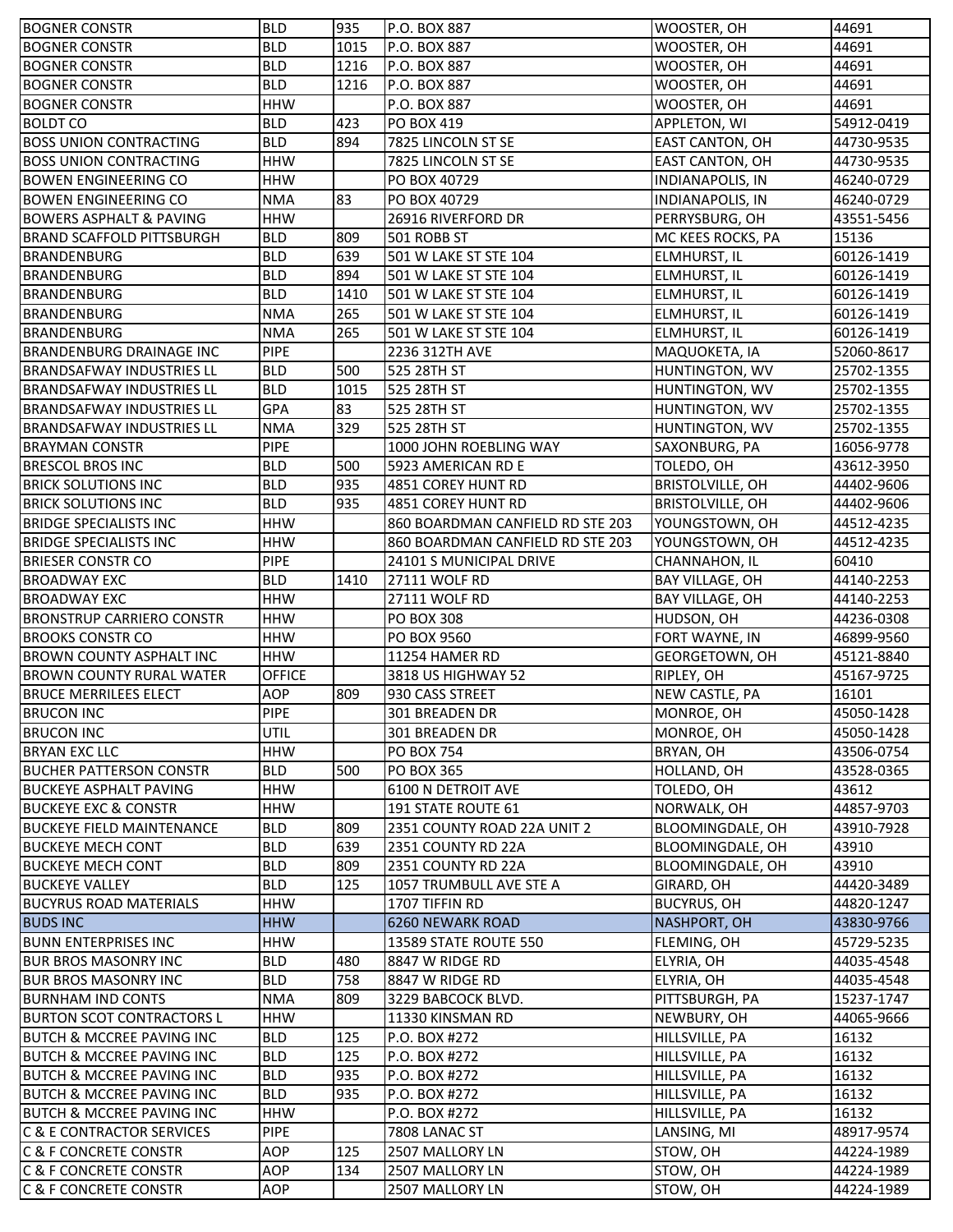| <b>C &amp; F CONCRETE CONSTR</b>                     | <b>BLD</b>          | 894  | 2507 MALLORY LN                | STOW, OH                         | 44224-1989          |
|------------------------------------------------------|---------------------|------|--------------------------------|----------------------------------|---------------------|
| C A AGRESTA CONSTR CO                                | <b>HHW</b>          |      | 4186 GREENVALE RD              | CLEVELAND, OH                    | 44121-2839          |
| <b>CJ MAHAN CONSTR CO</b>                            | <b>HHW</b>          |      | 3458 LEWIS CENTRE WAY          | <b>GROVE CITY, OHIO</b>          | 43123               |
| <b>CM PAVING &amp; TRUCKING</b>                      | <b>BLD</b>          | 935  | 3060 GALE DR                   | HUBBARD, OH                      | 44425-1011          |
| C R HOILES MASONRY INC                               | <b>BLD</b>          | 894  | 12369 HOOVER AVE NW            | UNIONTOWN, OH                    | 44685-7379          |
| C R HOILES MASONRY INC                               | <b>BLD</b>          | 1015 | 12369 HOOVER AVE NW            | UNIONTOWN, OH                    | 44685-7379          |
| C R MEYER & SONS CO                                  | <b>INT</b>          | 423  | P.O. BOX 2157                  | OSHKOSH, WI                      | 54903               |
| C R MEYER & SONS CO                                  | <b>INT</b>          | 534  | P.O. BOX 2157                  | OSHKOSH, WI                      | 54903               |
| CRMEYER & SONS CO                                    | <b>NTLSPE</b>       |      | P.O. BOX 2157                  | OSHKOSH, WI                      | 54903               |
| C3 BHC LLC                                           | <b>PIPE</b>         |      | 426 HORSESHOE ROAD             | WINNFIELD, LA                    | 71483               |
| <b>CAMINO CONSTR INC</b>                             | <b>HHW</b>          |      | 1548 EAST 367TH ST             | EASTLAKE, OH                     | 44095               |
| <b>CANAL CONSTR CO</b>                               | <b>HHW</b>          |      | 351 E NORTH ST                 | AKRON, OH                        | 44304-1215          |
| CAP STONE & ASSOC INC                                | <b>HHW</b>          |      | 5715 WESTBOURNE AVE            | COLUMBUS, OH                     | 43213-1449          |
| <b>CAPITOL TUNNELING INC</b>                         | <b>BLD</b>          | 639  | 2216 REFUGEE RD                | COLUMBUS, OH                     | 43207-2843          |
| <b>CAPITOL TUNNELING INC</b>                         | <b>HHW</b>          |      | 2216 REFUGEE RD                | COLUMBUS, OH                     | 43207-2843          |
| <b>CAPITOL TUNNELING INC</b>                         | <b>PIPE</b>         |      | 2216 REFUGEE RD                | COLUMBUS, OH                     | 43207-2843          |
| CAR RON ASPHALT PAVING                               | <b>HHW</b>          |      | 7615 BOND STREET               | SOLON, OH                        | 44139               |
| <b>CARBIDE EXC</b>                                   | <b>HHW</b>          |      | 2945 BOSTON MILLS RD           | <b>BRECKSVILLE, OH</b>           | 44141-3856          |
| <b>CARDINAL CEMENT &amp; MASON</b>                   | <b>BLD</b>          | 894  | 1380 ORLEN AVE                 | CUYAHOGA FLS, OH                 | 44221-2958          |
| <b>CARDINAL CEMENT &amp; MASON</b>                   | <b>HHW</b>          |      | 1380 ORLEN AVE                 | CUYAHOGA FLS, OH                 | 44221-2958          |
| <b>CARDINAL ELECTRIC POWER I</b>                     | <b>HHW</b>          |      | 5984 W SOUTH RANGE RD          | SALEM, OH                        | 44460-9428          |
| <b>CARL WALKER CONSTR</b>                            | <b>BLD</b>          | 574  | 935 VISTA PARK DRIVE           | PITTSBURGH, PA                   | 15205               |
| <b>CARLSON MASONRY LLC</b>                           | <b>BLD</b>          | 758  | 30900 PINEHURST DR             | WESTLAKE, OH                     | 44145-1770          |
| <b>CARSON &amp; ROBERTS</b>                          | <b>PIPE</b>         |      | 171 ROUTE 94 NORTH             | LAFAYETTE, NJ                    | 7848                |
| <b>CAS CONTRACTING</b>                               | <b>PIPE</b>         |      | 2035 N 1500 W                  | LINTON, IN                       | 47441-6569          |
| <b>CASPER CONSTRING</b>                              | <b>PIPE</b>         |      | <b>PO BOX 480</b>              | <b>GRAND RAPIDS, MN</b>          | 55744-0480          |
| <b>CAST &amp; BAKER CORP</b>                         | <b>HHW</b>          |      | 2214 WASHINGTON RD             | CANONSBURG, PA                   | 15317               |
| <b>CASTRUCTION CO</b>                                | <b>BLD</b>          | 758  | 1588 SALEM PKWY WEST           | SALEM, OH                        | 44460               |
| <b>CASTRUCTION CO</b>                                | <b>BLD</b>          | 809  | 1588 SALEM PKWY WEST           | SALEM, OH                        | 44460               |
| <b>CASTRUCTION CO</b>                                | <b>BLD</b>          | 1015 | 1588 SALEM PKWY WEST           | SALEM, OH                        | 44460               |
| <b>CATTRELL COMPANIES INC</b>                        | <b>BLD</b>          | 809  | PO BOX 367                     | TORONTO, OH                      | 43964-0367          |
|                                                      |                     |      |                                |                                  |                     |
|                                                      |                     |      |                                |                                  |                     |
| <b>CATTS CONSTR</b>                                  | <b>HHW</b>          |      | 21223 AURORA ROAD              | <b>WARRENSVILLE HTS OH</b>       | 44146               |
| <b>CBC PIPELINE LLC</b>                              | <b>PIPE</b>         |      | 1059 HIGHWAY 501               | GOLDONNA, LA                     | 71031               |
| <b>CBI SERVICES LLC</b>                              | GPA                 | 83   | 150 ROYALL ST                  | CANTON, MA                       | 2021                |
| CECO CONC CONSTR LLC                                 | <b>BLD</b>          | 265  | 10100 N W AMBASSADOR           | KANSAS CITY, MO                  | 64153               |
| CECO CONC CONSTR LLC                                 | <b>BLD</b>          | 265  | 10100 N W AMBASSADOR           | KANSAS CITY, MO                  | 64153               |
| CECO CONC CONSTR LLC                                 | <b>BLD</b>          | 423  | 10100 N W AMBASSADOR           | KANSAS CITY, MO                  | 64153               |
| CECO CONC CONSTR LLC                                 | <b>BLD</b>          | 534  | 10100 N W AMBASSADOR           | KANSAS CITY, MO                  | 64153               |
| ICECO CONC CONSTR LLC                                | <b>BLD</b>          | 574  | 10100 N W AMBASSADOR           | KANSAS CITY, MO                  | 64153               |
| CECO CONC CONSTR LLC                                 | <b>BLD</b>          | 1216 | 10100 N W AMBASSADOR           | KANSAS CITY, MO                  | 64153               |
| CECO CONC CONSTR LLC                                 | <b>BLD</b>          | 1410 | 10100 N W AMBASSADOR           | KANSAS CITY, MO                  | 64153               |
| CECO CONC CONSTR LLC                                 | <b>HHW</b>          |      | 10100 N W AMBASSADOR           | KANSAS CITY, MO                  | 64153               |
| <b>CEM BASE INC</b>                                  | <b>HHW</b>          |      | 8530 N. BOYLE PARKWAY          | TWINSBURG, OH                    | 44087               |
| <b>CEMEX MGT LLC</b>                                 | <b>HHW</b>          |      | 24971 ROCKWELL DR STE 1        | EUCLID, OH                       | 44117-1237          |
| CENTRAL ALLIED ENT INC                               | <b>HHW</b>          |      | P.O. BOX 80449                 | CANTON, OH                       | 44710               |
| CENTRAL INDUSTRIAL LLC                               | <b>BLD</b>          | 935  | 1330 PIEDMONT DR               | TROY, MI                         | 48083-1917          |
| <b>CENTRAL MASONRY INC</b>                           | <b>BLD</b>          | 83   | P.O. BOX 9367                  | HUNTINGTON, WV                   | 25704-2613          |
| <b>CENTRAL MASONRY INC</b>                           | <b>BLD</b>          | 423  | P.O. BOX 9367                  | HUNTINGTON, WV                   | 25704-2613          |
| <b>CENTRAL MASONRY INC</b>                           | <b>BLD</b>          | 530  | P.O. BOX 9367                  | HUNTINGTON, WV                   | 25704-2613          |
| <b>CENTRAL MASONRY INC</b>                           | <b>BLD</b>          | 639  | P.O. BOX 9367                  | HUNTINGTON, WV                   | 25704-2613          |
| <b>CENTRAL MASONRY INC</b>                           | <b>MAS</b>          | 265  | P.O. BOX 9367                  | HUNTINGTON, WV                   | 25704-2613          |
| <b>CENTRAL MASONRY INC</b>                           | MAS                 | 265  | P.O. BOX 9367                  | HUNTINGTON, WV                   | 25704-2613          |
| CG CONSTR & UTILITIES                                | AOP                 |      | 6891 GERMANTOWN PIKE           | MIAMISBURG, OH                   | 45342-1107          |
| CHAGRIN VALLEY PAVING INC                            | <b>HHW</b>          |      | 17290 MUNN RD                  | CHAGRIN FALLS, OH                | 44023-5417          |
| <b>CHAPMAN CORP</b>                                  | <b>BLD</b>          | 809  | 331 S MAIN ST                  | WASHINGTON, PA                   | 15301-6367          |
| <b>CHAPMAN CORP</b>                                  | <b>NMA</b>          | 125  | 331 S MAIN ST                  | WASHINGTON, PA                   | 15301-6367          |
| <b>CHAPMAN CORP</b>                                  | <b>NMA</b>          | 125  | 331 S MAIN ST                  | WASHINGTON, PA                   | 15301-6367          |
| <b>CHAPMAN CORP</b>                                  | <b>NMA</b>          | 639  | 331 S MAIN ST                  | WASHINGTON, PA                   | 15301-6367          |
| <b>CHARDON CONCRETE INC</b>                          | <b>HHW</b>          |      | 9398 MORGAN RD                 | MONTVILLE, OH                    | 44064-9767          |
| <b>CHARLES AKERS CONSTR</b>                          | <b>HHW</b>          |      | 4205 PUEBLO DRIVE              | LORAIN, OH                       | 44053               |
| <b>CHARPS LLC</b><br><b>CHARPS WELDING &amp; FAB</b> | <b>PIPE</b><br>PIPE |      | 453 TOWER ST NW<br>P.O. BOX 36 | CLEARBROOK, MN<br>CLEARBROOK, MN | 56634-4289<br>56634 |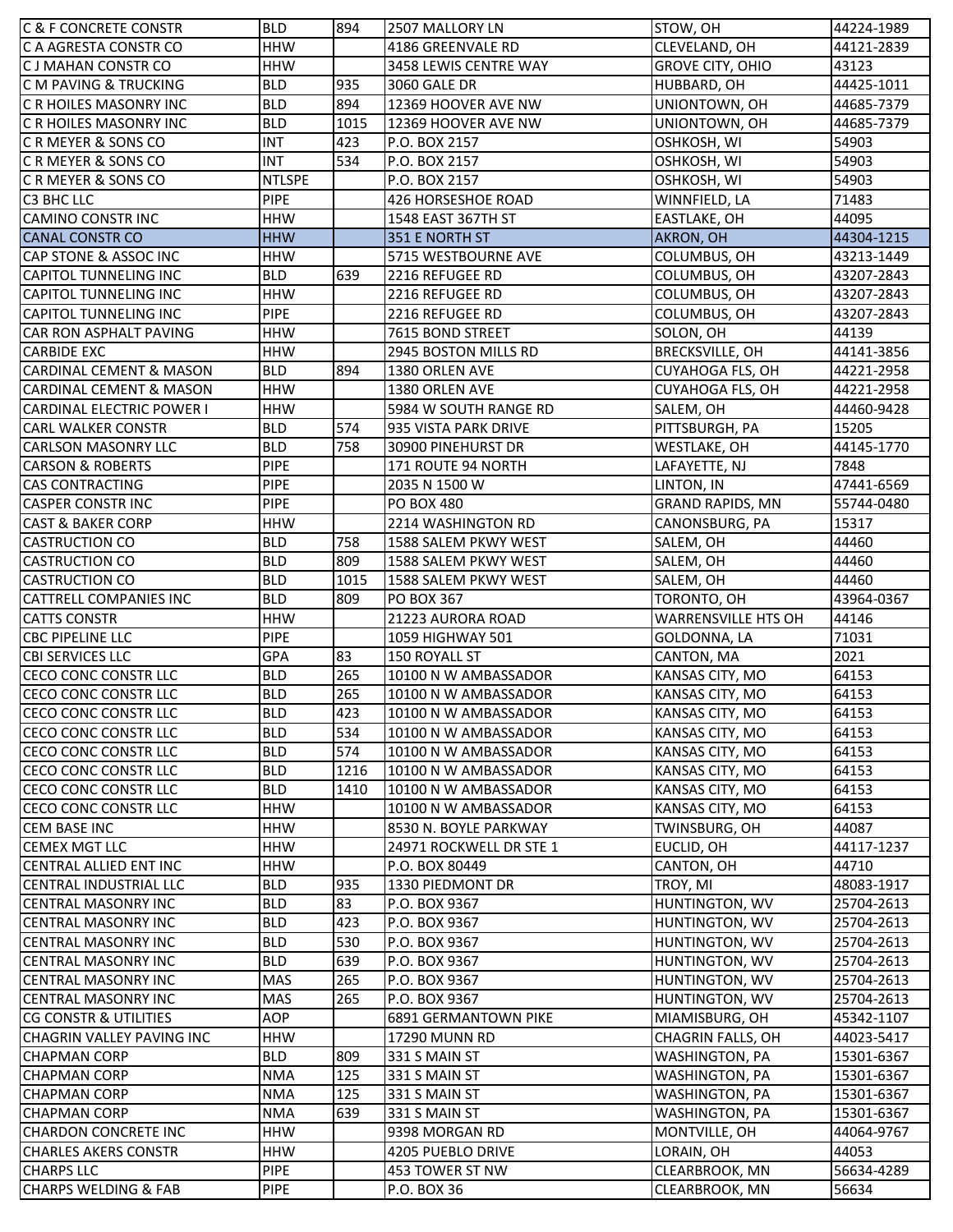| <b>CHEMSTEEL CONSTR CO</b>       | <b>BLD</b>  | 245  | 7850 FREEWAY CIR STE 100    | MIDDLEBRG HTS, OH       | 44130-6317 |
|----------------------------------|-------------|------|-----------------------------|-------------------------|------------|
| CHEMSTEEL CONSTR CO              | <b>BLD</b>  | 423  | 7850 FREEWAY CIR STE 100    | MIDDLEBRG HTS, OH       | 44130-6317 |
| CHEMSTEEL CONSTR CO              | <b>BLD</b>  | 480  | 7850 FREEWAY CIR STE 100    | MIDDLEBRG HTS, OH       | 44130-6317 |
| <b>CHEMSTEEL CONSTR CO</b>       | <b>BLD</b>  | 530  | 7850 FREEWAY CIR STE 100    | MIDDLEBRG HTS, OH       | 44130-6317 |
| <b>CHEMSTEEL CONSTR CO</b>       | <b>BLD</b>  | 758  | 7850 FREEWAY CIR STE 100    | MIDDLEBRG HTS, OH       | 44130-6317 |
| <b>CHEMSTEEL CONSTR CO</b>       | <b>BLD</b>  | 894  | 7850 FREEWAY CIR STE 100    | MIDDLEBRG HTS, OH       | 44130-6317 |
| <b>CHEMSTEEL CONSTR CO</b>       | <b>BLD</b>  | 1216 | 7850 FREEWAY CIR STE 100    | MIDDLEBRG HTS, OH       | 44130-6317 |
| <b>CHEMSTEEL CONSTR CO</b>       | <b>HHW</b>  |      | 7850 FREEWAY CIR STE 100    | MIDDLEBRG HTS, OH       | 44130-6317 |
| <b>CHEMSTEEL CONSTR CO</b>       | <b>NMA</b>  | 809  | 7850 FREEWAY CIR STE 100    | MIDDLEBRG HTS, OH       | 44130-6317 |
| <b>CHEMSTEEL CONSTR CO</b>       | <b>NMA</b>  | 935  | 7850 FREEWAY CIR STE 100    | MIDDLEBRG HTS, OH       | 44130-6317 |
| CHEMSTEEL CONSTR CO              | <b>NMA</b>  | 935  | 7850 FREEWAY CIR STE 100    | MIDDLEBRG HTS, OH       | 44130-6317 |
| <b>CHESAPEAKE CONTAINMENT</b>    | <b>MNT</b>  | 83   | 2690 SALISBURY HWY # D      | STATESVILLE, NC         | 28677-1154 |
| <b>CHESAPEAKE CONTAINMENT</b>    | <b>MNT</b>  | 1410 | 2690 SALISBURY HWY # D      | STATESVILLE, NC         | 28677-1154 |
| <b>CHESAPEAKE CONTAINMENT</b>    | <b>NMA</b>  | 809  | 2690 SALISBURY HWY # D      | STATESVILLE, NC         | 28677-1154 |
| <b>CHIEFTAIN TRUCKING</b>        | <b>BLD</b>  | 894  | 3926 VALLEY RD              | <b>CLEVELAND, OH</b>    | 44109-3058 |
| <b>CHIEFTAIN TRUCKING</b>        | <b>HHW</b>  |      | 3926 VALLEY RD              | <b>CLEVELAND, OH</b>    | 44109-3058 |
| <b>CIR INC</b>                   | AOP         |      | 2856 N COUNTY LINE RD       | GENEVA, OH              | 44041-9604 |
| CJ DRILLING INC                  | <b>PIPE</b> |      | 19N041 GALLIGAN RD          | DUNDEE, IL              | 60118-9536 |
| CJ ZAK CO                        | <b>HHW</b>  |      | 3541 DEERCREEK TRAIL        | RICHFIELD, OH           | 44286      |
| ICLEAR PATH UNDERGROUND          | <b>HHW</b>  |      | 8155 RIDGE RD               | ZANESVILLE, OH          | 43701-8283 |
| ICLEAR PATH UNDERGROUND          | <b>PIPE</b> |      | 8155 RIDGE RD               | ZANESVILLE, OH          | 43701-8283 |
| <b>CLEVELAND BARRICADING</b>     | <b>HHW</b>  |      | 2608 GREAT LAKES WAY        | HINCKLEY, OH            | 44233-9590 |
| <b>CLEVELAND CEMENT CONT INC</b> | <b>BLD</b>  | 83   | 4823 VAN EPPS RD            | CLEVELAND, OH           | 44131-1015 |
| <b>CLEVELAND CEMENT CONT INC</b> | <b>BLD</b>  | 125  | 4823 VAN EPPS RD            | CLEVELAND, OH           | 44131-1015 |
| <b>CLEVELAND CEMENT CONT INC</b> | <b>BLD</b>  | 125  | 4823 VAN EPPS RD            | CLEVELAND, OH           | 44131-1015 |
| CLEVELAND CEMENT CONT INC        | <b>BLD</b>  | 134  | 4823 VAN EPPS RD            | CLEVELAND, OH           | 44131-1015 |
| <b>CLEVELAND CEMENT CONT INC</b> | <b>BLD</b>  | 245  | 4823 VAN EPPS RD            | CLEVELAND, OH           | 44131-1015 |
| <b>CLEVELAND CEMENT CONT INC</b> | <b>BLD</b>  | 423  | 4823 VAN EPPS RD            | CLEVELAND, OH           | 44131-1015 |
| <b>CLEVELAND CEMENT CONT INC</b> | <b>BLD</b>  | 500  | 4823 VAN EPPS RD            | CLEVELAND, OH           | 44131-1015 |
| <b>CLEVELAND CEMENT CONT INC</b> | <b>BLD</b>  | 758  | 4823 VAN EPPS RD            | CLEVELAND, OH           | 44131-1015 |
| <b>CLEVELAND CEMENT CONT INC</b> | <b>BLD</b>  | 758  | 4823 VAN EPPS RD            | CLEVELAND, OH           | 44131-1015 |
| <b>CLEVELAND CEMENT CONT INC</b> | <b>BLD</b>  | 809  | 4823 VAN EPPS RD            | CLEVELAND, OH           | 44131-1015 |
| <b>CLEVELAND CEMENT CONT INC</b> | <b>BLD</b>  | 894  | 4823 VAN EPPS RD            | CLEVELAND, OH           | 44131-1015 |
| <b>CLEVELAND CEMENT CONT INC</b> | <b>BLD</b>  | 935  | 4823 VAN EPPS RD            | CLEVELAND, OH           | 44131-1015 |
| <b>CLEVELAND CEMENT CONT INC</b> | <b>BLD</b>  | 935  | 4823 VAN EPPS RD            | <b>CLEVELAND, OH</b>    | 44131-1015 |
| <b>CLEVELAND CEMENT CONT INC</b> | <b>BLD</b>  | 1015 | 4823 VAN EPPS RD            | CLEVELAND, OH           | 44131-1015 |
| <b>CLEVELAND CEMENT CONT INC</b> | <b>BLD</b>  | 1216 | 4823 VAN EPPS RD            | CLEVELAND, OH           | 44131-1015 |
| CLEVELAND CEMENT CONT INC        | <b>BLD</b>  | 1216 | 4823 VAN EPPS RD            | CLEVELAND, OH           | 44131-1015 |
| <b>CLEVELAND CEMENT CONT INC</b> | <b>HHW</b>  |      | 4823 VAN EPPS RD            | CLEVELAND, OH           | 44131-1015 |
| <b>CLEVELAND CONCRETE CORP</b>   | <b>HHW</b>  |      | 28499 EDGEDALE RD           | PEPPER PIKE, OH         | 44124-4705 |
| <b>CLEVELAND MARBLE MOSAIC</b>   | <b>BLD</b>  | 423  | 4595 HINCKLEY INDSTRL PKY   | CLEVELAND, OH           | 44109-6099 |
| <b>CLEVELAND MARBLE MOSAIC</b>   | <b>BLD</b>  | 894  | 4595 HINCKLEY INDSTRL PKY   | CLEVELAND, OH           | 44109-6099 |
| <b>CMC FORMING INC</b>           | <b>HHW</b>  |      |                             |                         |            |
| <b>COADY CONSTR INC</b>          | <b>HHW</b>  |      | 1455 E 5TH AVE              | COLUMBUS, OH            | 43219-2459 |
| <b>CODA CARGO LLC</b>            | <b>HHW</b>  |      | 7615 MARTZ PAULIN RD        | FRANKLIN, OH            | 45005-4007 |
| <b>COFANO ENERGY SERVICES LL</b> | <b>PIPE</b> |      | 3067 WOODRIDGE DR           | PITTSBURGH, PA          | 15227-1015 |
| <b>COGAR RIGHT OF WAY CLEAR</b>  | <b>PIPE</b> |      | 785 BENNETT AVE             | WEBSTER SPGS, WV        | 26288-8326 |
| <b>COLAIANNI CONSTR INC</b>      | <b>BLD</b>  | 809  | 2141 STATE ROUTE 150        | DILLONVALE, OH          | 43917-7889 |
| <b>COLE BURTON CONTRACTORS L</b> | <b>HHW</b>  |      | 11300 KINSMAN RD            | NEWBURY, OH             | 44065-9666 |
| COLLIER CONSTRUCTION SERV        | <b>BLD</b>  | 83   | 1661 STATE ROUTE 522 UNIT 3 | WHEELERSBURG, OH        | 45694-8120 |
| <b>COLLIER CONSTRUCTION SERV</b> | <b>BLD</b>  | 265  | 1661 STATE ROUTE 522 UNIT 3 | WHEELERSBURG, OH        | 45694-8120 |
| <b>COLUMBUS ASPHALT PAVING</b>   | <b>HHW</b>  |      | 1196 TECHNOLOGY DR          | GAHANNA, OH             | 43230-6607 |
| COMBS & WEISBROD MASONRY         | <b>BLD</b>  | 534  | <b>P.O. BOX 8</b>           | CLEVES, OH              | 45002-0008 |
| COMBS & WEISBROD MASONRY         | <b>MAS</b>  | 265  | <b>P.O. BOX 8</b>           | CLEVES, OH              | 45002-0008 |
| COMMERCIAL CONTRACTNG COR        | <b>INT</b>  | 480  | 4260 N ATLANTIC BLVD        | <b>AUBURN HILLS, MI</b> | 48326-1578 |
| <b>COMMERCIAL CONTRACTNG COR</b> | <b>INT</b>  | 500  | 4260 N ATLANTIC BLVD        | AUBURN HILLS, MI        | 48326-1578 |
| <b>COMMERSCAPE</b>               | <b>BLD</b>  | 894  | 2903 BARLOW RD              | HUDSON, OH              | 44236-4143 |
| COMMERSCAPE                      | <b>HHW</b>  |      | 2903 BARLOW RD              | HUDSON, OH              | 44236-4143 |
| <b>COMPETITIVE INTERIORS INC</b> | <b>BLD</b>  | 758  | 625 ENTERPRISE PKWY         | RAVENNA, OH             | 44266-8058 |
| <b>COMPETITIVE INTERIORS INC</b> | <b>BLD</b>  | 894  | 625 ENTERPRISE PKWY         | RAVENNA, OH             | 44266-8058 |
| <b>COMPETITIVE INTERIORS INC</b> | <b>BLD</b>  | 935  | 625 ENTERPRISE PKWY         | RAVENNA, OH             | 44266-8058 |
| COMPETITIVE INTERIORS INC        | <b>BLD</b>  | 935  | 625 ENTERPRISE PKWY         | RAVENNA, OH             | 44266-8058 |
|                                  |             |      |                             |                         |            |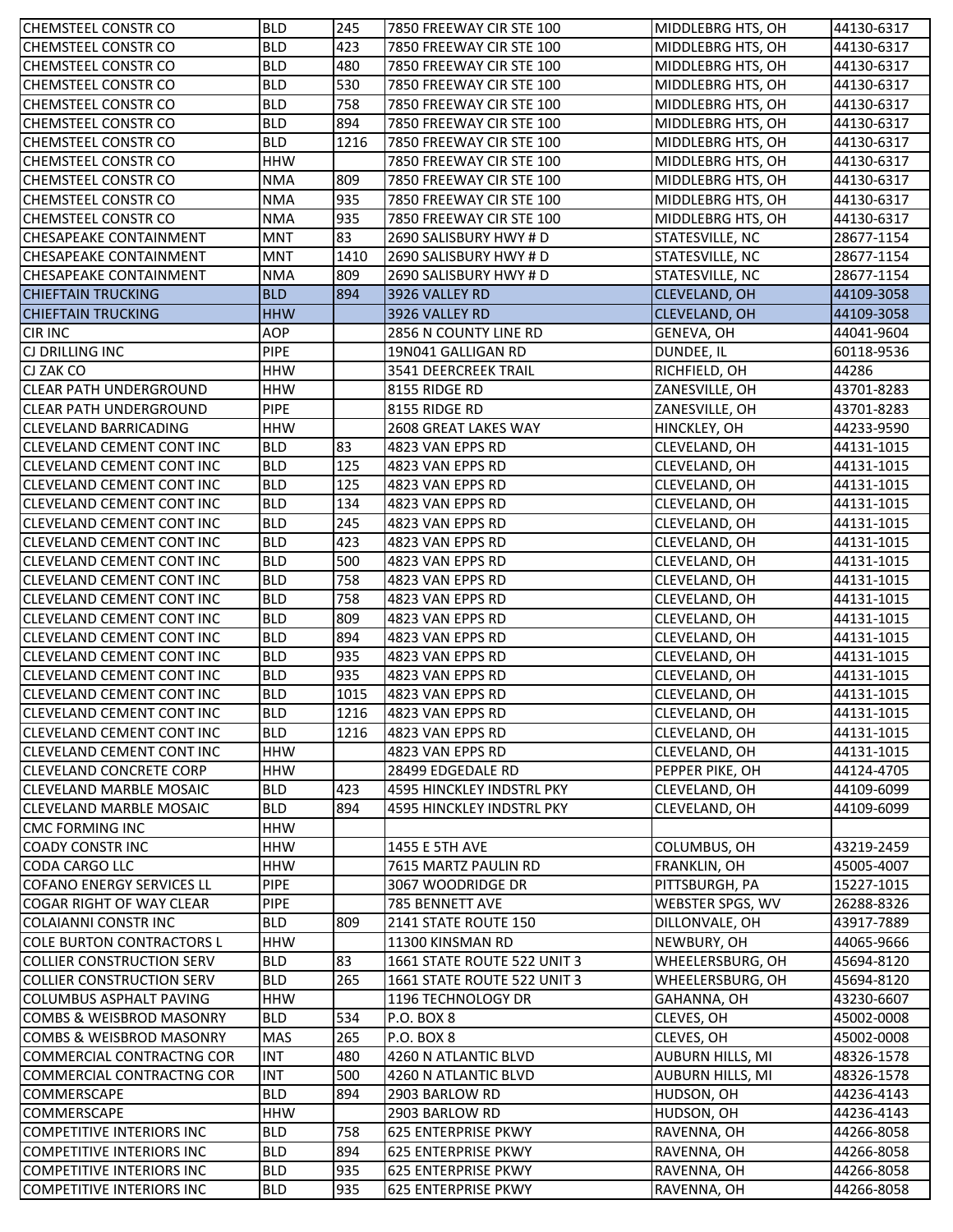| <b>COMPETITIVE INTERIORS INC</b>                     | <b>BLD</b>               | 1015 | 625 ENTERPRISE PKWY                     | RAVENNA, OH                   | 44266-8058               |
|------------------------------------------------------|--------------------------|------|-----------------------------------------|-------------------------------|--------------------------|
| <b>COMPLETE FENCING SERVICES</b>                     | <b>PIPE</b>              |      | 17767 COUNTY ROAD 8                     | WIGGINS, CO                   | 80654-8803               |
| <b>COMPLETE GENL CONSTR</b>                          | <b>HHW</b>               |      | 1221 E 5TH AVE                          | COLUMBUS, OH                  | 43219                    |
| <b>COMPLETE INSTALLATION SRV</b>                     | <b>BLD</b>               | 265  | 14670 LIBERTY CHURCH RD                 | MINERVA, OH                   | 44657                    |
| <b>COMPLETE INSTALLATION SRV</b>                     | <b>BLD</b>               | 480  | 14670 LIBERTY CHURCH RD                 | MINERVA, OH                   | 44657                    |
| <b>COMPLETE INSTALLATION SRV</b>                     | <b>BLD</b>               | 758  | 14670 LIBERTY CHURCH RD                 | MINERVA, OH                   | 44657                    |
| <b>COMPLETE INSTALLATION SRV</b>                     | <b>BLD</b>               | 935  | 14670 LIBERTY CHURCH RD                 | MINERVA, OH                   | 44657                    |
| <b>COMPLETE INSTALLATION SRV</b>                     | <b>BLD</b>               | 1216 | 14670 LIBERTY CHURCH RD                 | MINERVA, OH                   | 44657                    |
| COMPLETE PIPE LINING LLC                             | <b>HHW</b>               |      | 1367 S STATE ROAD 60                    | SALEM, IN                     | 47167-7500               |
| <b>COMTE CONSTR CO</b>                               | <b>BLD</b>               | 500  | 912 SUMMIT ST                           | TOLEDO, OH                    | 43604-1896               |
| <b>CONCRETE CORING ENON</b>                          | <b>BLD</b>               | 329  | P.O. BOX 308                            | ENON, OH                      | 45323                    |
| CONCRETE CORING ENON                                 | <b>HHW</b>               |      | P.O. BOX 308                            | ENON, OH                      | 45323                    |
| CONCRETE CORING OF CINCI                             | <b>BLD</b>               | 265  | 7210 EDINGTON DRIVE                     | CINCINNATI, OH                | 45249                    |
| CONCRETE CORING OF CINCI                             | <b>BLD</b>               | 534  | 7210 EDINGTON DRIVE                     | CINCINNATI, OH                | 45249                    |
| <b>CONCRETE CORING OF CINCI</b>                      | <b>HHW</b>               |      | 7210 EDINGTON DRIVE                     | CINCINNATI, OH                | 45249                    |
| <b>CONCRETE CUTTING &amp; BREAKI</b>                 | <b>HHW</b>               |      | 4500 AIRWEST DR SE                      | <b>GRAND RAPIDS, MI</b>       | 49512-3950               |
| CONCRETE PETES CONSTR INC                            | <b>HHW</b>               |      | 6898 SMITH RD                           | MIDDLEBRG HTS, OH             | 44130-2672               |
| <b>CONSTR &amp; TURNAROUND</b>                       | <b>NMA</b>               | 329  | 1900 NORTH 161ST E. AVE                 | TULSA, OK                     | 74115                    |
| <b>CONTINENTAL PIPELINE</b>                          | <b>PIPE</b>              |      | <b>PO BOX 70</b>                        | PATOKA, IL                    | 62875                    |
| <b>CONTRACTING &amp; MATERIAL CO</b>                 | <b>DISPIP</b>            |      | 625 WILLOWBROOK CENTER PWAY             | WILLOWBROOK, IL               | 60527                    |
| CONTRACTING & MATERIAL CO                            | <b>PIPE</b>              |      | 625 WILLOWBROOK CENTER PWAY             | WILLOWBROOK, IL               | 60527                    |
| <b>CONTRACTORS RENTAL CORP</b>                       | <b>PIPE</b>              |      | P.O. BOX 7305                           | HUNTINGTON, WV                | 25776-7305               |
| <b>COOK PAVING &amp; CONSTR</b>                      | <b>HHW</b>               |      | 4545 SPRING RD                          | <b>BROOKLYN HEIGHTS, OH</b>   | 44131-1023               |
| <b>CORBY ENERGY SRVCS INC</b>                        | UTI                      |      | <b>PO BOX 970</b>                       | <b>BELLEVILLE, MI</b>         | 48112-0970               |
| <b>CORE SLAB STRUCTURES</b>                          | <b>BLD</b>               | 265  | 1030 S KITLEY AVE                       | <b>INDIANAPOLIS, IN</b>       | 46203-2623               |
| <b>CORE SLAB STRUCTURES</b>                          | <b>BLD</b>               | 1410 | 1030 S KITLEY AVE                       | <b>INDIANAPOLIS, IN</b>       | 46203-2623               |
| <b>CORNERSTONE EARTHWORK</b>                         | <b>HHW</b>               |      | 217 FAIRPORT NURSERY RD                 | PAINESVILLE, OH               | 44077-4428               |
| <b>CORNERSTONE ELECT INC</b>                         | <b>HHW</b>               |      | 14375 W. CALLA ROAD                     | SALEM, OH                     | 44460                    |
| <b>CORRPRO COMPANIES INC</b>                         | <b>GPA</b>               | 480  | 17988 EDISON AVE                        | CHESTERFIELD, MO              | 63005-3700               |
| <b>COUSIN CONSTR</b>                                 | <b>BLD</b>               | 265  | 2930 HIGHLAND AVE                       | CINCINNATI, OH                | 45212-2439               |
| <b>COUSIN CONSTR</b>                                 | <b>BLD</b>               | 265  | 2930 HIGHLAND AVE                       | CINCINNATI, OH                | 45212-2439               |
| <b>COWAN MASONRY</b>                                 | <b>BLD</b>               | 809  | 1250 SAINT GEORGE ST                    | E LIVERPOOL, OH               | 43920-3471               |
| CPS CONSTR GROUP INC                                 | <b>BLD</b>               | 125  | 20421 RT 19 SUITE 300                   | CRANBERRY TOWNSHIP, PA 16066  |                          |
| <b>CRAIG MILLER TRUCKING LLC</b>                     | <b>HHW</b>               |      | PO BOX 431                              | WAYNE, OH                     | 43466-0431               |
| <b>CRAWFORD CONSTR CO INC</b>                        | <b>BLD</b>               | 574  | P.O. BOX 148                            | GALION, OH                    | 44833                    |
| <b>CRAWFORD CONSTR CO INC</b>                        | <b>BLD</b>               | 574  | P.O. BOX 148                            | GALION, OH                    | 44833                    |
| <b>CRAWFORD CONSTR CO INC</b>                        | <b>HHW</b>               |      | P.O. BOX 148                            | GALION, OH                    | 44833                    |
| <b>CREEKSIDE LANDSCAPE SERVI</b>                     | <b>HHW</b>               |      | 14900 YORK RD                           | N ROYALTON, OH                | 44133-4526               |
| <b>CRESTLINE PAVING &amp; EXC</b>                    | <b>HHW</b>               |      | 1913 NEBRASKA AVE                       | TOLEDO, OH                    | 43607-3830               |
| <b>CREWS CONTROL LLC</b>                             | <b>HHW</b>               |      | 9049 MARSHALL RD                        | <b>CRANBERRY TWP, PA</b>      | 16066                    |
| <b>CROSBY EXC INC</b>                                | <b>HHW</b>               |      | 11321 PADDYS RUN RD                     | HAMILTON, OH                  | 45013-9403               |
| <b>CROSS ROADS ASPHALT RECY</b>                      | <b>HHW</b>               |      | 13421 HAWKE RD                          | COLUMBIA STA, OH              | 44028-9730               |
| <b>CROSS ROADS CONSTR</b>                            | <b>HHW</b>               |      | 3155 HARDING LN                         | CAMBRIDGE, OH                 | 43725-9430               |
| <b>CROWE CONSTR INC</b>                              | <b>BLD</b>               | 894  | 5580 NEWTON FALLS RD                    | RAVENNA, OH                   | 44266-8799               |
| <b>CULY GAS UTILITIES LLC</b>                        | <b>DISPIP</b>            |      | <b>PO BOX 406</b>                       | WINCHESTER, IN                | 47394-0406               |
| <b>CULY GAS UTILITIES LLC</b>                        | <b>DISPIP</b>            |      | PO BOX 406                              | <b>WINCHESTER, IN</b>         | 47394-0406               |
| <b>CULY UTILITIES INC</b>                            | <b>DISPIP</b>            |      | 4810 OXFORD STATE ROAD                  | MIDDLETOWN, OH                | 45044                    |
| <b>CUNNINGHAM PAVING INC</b>                         | <b>HHW</b>               |      | 20814 AURORA RD                         | CLEVELAND, OH                 | 44146-1006               |
| <b>CUTTING EDGE SERVICES COR</b>                     | <b>GPA</b>               | 83   | 1535 OLD STATE ROUTE 74                 | BATAVIA, OH                   | 45103-1604               |
| <b>CUYAHOGA CONCRETE SAW &amp; D</b>                 | <b>HHW</b>               |      | 8588 ALBION RD                          | N ROYALTON, OH                | 44133-1729               |
| <b>CUYAHOGA FENCE LLC</b>                            | <b>HHW</b>               |      | PO BOX 43547                            | <b>CLEVELAND, OH</b>          | 44143                    |
| <b>CYRUS L BOWEN CONSTR CO</b>                       | <b>HHW</b>               |      | 21033 STATE ROUTE 676                   | MARIETTA, OH                  | 45750-6946               |
| D & D PAVING                                         | <b>HHW</b>               |      | P.O. BOX 762                            | CONNEAUT, OH                  | 44030                    |
| <b>D &amp; G FOCHT CONSTR</b>                        | <b>BLD</b>               | 480  | P.O. BOX #446                           | PORT CLINTON, OH              | 43452                    |
| D & G FOCHT CONSTR                                   | <b>BLD</b>               | 480  | P.O. BOX #446                           | PORT CLINTON, OH              | 43452                    |
| D & G FOCHT CONSTR                                   | <b>BLD</b>               | 500  | P.O. BOX #446                           | PORT CLINTON, OH              | 43452                    |
| <b>D &amp; G FOCHT CONSTR</b>                        | <b>BLD</b>               | 1216 | P.O. BOX #446                           | PORT CLINTON, OH              | 43452                    |
| D & R MASONRY                                        | <b>BLD</b>               | 83   | PO BOX 565                              | LUCASVILLE, OH                | 45648-0565               |
| <b>D B BENTLEY INC</b>                               | <b>HHW</b>               |      | 2649 NARROWS ROAD                       | PAINESVILLE, OH               | 44077                    |
| <b>D JACOB INDUSTRIES LLC</b>                        | <b>DISPIP</b>            |      | 13995 ENTERPRISE AVE                    | <b>CLEVELAND, OH</b>          | 44135                    |
|                                                      |                          |      |                                         |                               |                          |
|                                                      |                          |      |                                         |                               |                          |
| <b>DL SMITH CONCRETE LLC</b><br>DADS BOBCAT SRVC LLC | <b>HHW</b><br><b>HHW</b> |      | 585 OLD STATE RD N<br><b>PO BOX 117</b> | NORWALK, OH<br>CALIFORNIA, KY | 44857-9753<br>41007-0117 |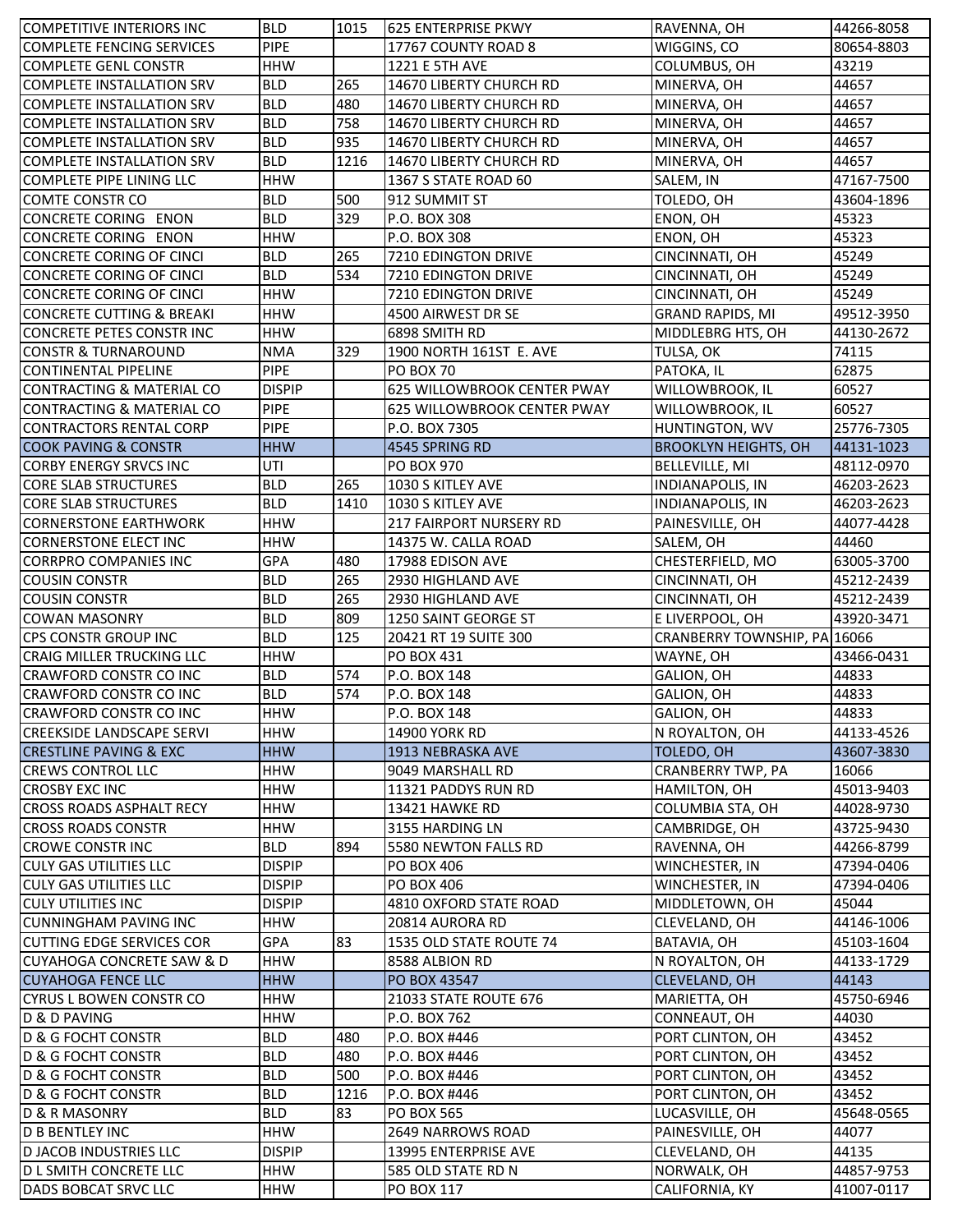| DADS BOBCAT SRVC LLC                 | UTI         |      | <b>PO BOX 117</b>              | CALIFORNIA, KY           | 41007-0117 |
|--------------------------------------|-------------|------|--------------------------------|--------------------------|------------|
| <b>DAIRYLAND FENCE CO</b>            | PIPE        |      | PO BOX 7                       | <b>IRON RIVER, WI</b>    | 54847-0007 |
| <b>DALTON MAINT INC</b>              | AOP         | 83   | 101 W. MAIN STREET             | MEDWAY, OH               | 45341      |
| <b>DALTON MAINT INC</b>              | AOP         | 329  | 101 W. MAIN STREET             | MEDWAY, OH               | 45341      |
| <b>DALTON MAINT INC</b>              | AOP         | 534  | 101 W. MAIN STREET             | MEDWAY, OH               | 45341      |
| <b>DALTON MAINT INC</b>              | AOP         | 1410 | 101 W. MAIN STREET             | MEDWAY, OH               | 45341      |
| DALTON MAINT INC                     | <b>AOP</b>  |      | 101 W. MAIN STREET             | MEDWAY, OH               | 45341      |
| <b>DALTON MAINT INC</b>              | <b>BLD</b>  | 125  | 101 W. MAIN STREET             | MEDWAY, OH               | 45341      |
| <b>DALTON MAINT INC</b>              | <b>BLD</b>  | 265  | 101 W. MAIN STREET             | MEDWAY, OH               | 45341      |
| <b>DALTON MAINT INC</b>              | <b>BLD</b>  | 265  | 101 W. MAIN STREET             | MEDWAY, OH               | 45341      |
| <b>DALTON MAINT INC</b>              | <b>BLD</b>  | 423  | 101 W. MAIN STREET             | MEDWAY, OH               | 45341      |
| <b>DALTON MAINT INC</b>              | <b>BLD</b>  | 1410 | 101 W. MAIN STREET             | MEDWAY, OH               | 45341      |
| <b>DALTON PROTECTION</b>             | <b>BLD</b>  | 83   | 101 W MAIN ST                  | MEDWAY, OH               | 45341-1109 |
| <b>DALTON PROTECTION</b>             | <b>BLD</b>  | 125  | 101 W MAIN ST                  | MEDWAY, OH               | 45341-1109 |
| <b>DALTON PROTECTION</b>             | <b>BLD</b>  | 265  | 101 W MAIN ST                  | MEDWAY, OH               | 45341-1109 |
| <b>DALTON PROTECTION</b>             | <b>BLD</b>  | 265  | 101 W MAIN ST                  | MEDWAY, OH               | 45341-1109 |
| <b>DALTON PROTECTION</b>             | <b>BLD</b>  | 329  | 101 W MAIN ST                  | MEDWAY, OH               | 45341-1109 |
| <b>DALTON PROTECTION</b>             | <b>BLD</b>  | 423  | 101 W MAIN ST                  | MEDWAY, OH               | 45341-1109 |
| <b>DALTON PROTECTION</b>             | <b>BLD</b>  | 534  | 101 W MAIN ST                  | MEDWAY, OH               | 45341-1109 |
| <b>DALTON PROTECTION</b>             | <b>BLD</b>  | 574  | 101 W MAIN ST                  | MEDWAY, OH               | 45341-1109 |
| <b>DALTON PROTECTION</b>             | <b>BLD</b>  | 1410 | 101 W MAIN ST                  | MEDWAY, OH               | 45341-1109 |
| DAN RAY CONSTR LLC                   | <b>BLD</b>  | 894  |                                |                          |            |
| <b>DANBERT INC</b>                   | <b>HHW</b>  |      | 8077 MEMORIAL DR               | PLAIN CITY, OH           | 43064-8735 |
| DANIEL A TERRERI & SONS              | <b>BLD</b>  | 125  | 1091 N MERIDIAN RD             | YOUNGSTOWN, OH           | 44509-1016 |
| DANIEL A TERRERI & SONS              | <b>BLD</b>  | 125  | 1091 N MERIDIAN RD             | YOUNGSTOWN, OH           | 44509-1016 |
| DANIEL A TERRERI & SONS              | <b>BLD</b>  | 245  | 1091 N MERIDIAN RD             | YOUNGSTOWN, OH           | 44509-1016 |
| DANIEL A TERRERI & SONS              | <b>BLD</b>  | 758  | 1091 N MERIDIAN RD             | YOUNGSTOWN, OH           | 44509-1016 |
| DANIEL A TERRERI & SONS              | <b>BLD</b>  | 809  | 1091 N MERIDIAN RD             | YOUNGSTOWN, OH           | 44509-1016 |
| DANIEL A TERRERI & SONS              | <b>BLD</b>  | 894  | 1091 N MERIDIAN RD             | YOUNGSTOWN, OH           | 44509-1016 |
| DANIEL A TERRERI & SONS              | <b>BLD</b>  | 935  | 1091 N MERIDIAN RD             | YOUNGSTOWN, OH           | 44509-1016 |
| DANIEL A TERRERI & SONS              | <b>BLD</b>  | 935  | 1091 N MERIDIAN RD             | YOUNGSTOWN, OH           | 44509-1016 |
| DANIEL A TERRERI & SONS              | <b>BLD</b>  | 1015 | 1091 N MERIDIAN RD             | YOUNGSTOWN, OH           | 44509-1016 |
| DANIEL A TERRERI & SONS              | <b>HHW</b>  |      | 1091 N MERIDIAN RD             | YOUNGSTOWN, OH           | 44509-1016 |
| DANIEL A TERRERI & SONS              | <b>PIPE</b> |      | 1091 N MERIDIAN RD             | YOUNGSTOWN, OH           | 44509-1016 |
| <b>DAVIS DIGGERS</b>                 | <b>HHW</b>  |      | 7985 KING MEMORIAL RD          | <b>MENTOR, OH</b>        | 44060-7328 |
| <b>DAVIS INTERNATIONAL</b>           | <b>BLD</b>  | 125  | 1155 MEADOWBROOK AVE           | YOUNGSTOWN, OH           | 44512      |
| <b>DAVIS INTERNATIONAL</b>           | <b>BLD</b>  | 125  | 1155 MEADOWBROOK AVE           | YOUNGSTOWN, OH           | 44512      |
| <b>DAVIS INTERNATIONAL</b>           | <b>BLD</b>  | 935  | 1155 MEADOWBROOK AVE           | YOUNGSTOWN, OH           | 44512      |
| <b>DAVIS INTERNATIONAL</b>           | <b>BLD</b>  | 935  | 1155 MEADOWBROOK AVE           | YOUNGSTOWN, OH           | 44512      |
| DAVIS PICKERING & CO                 | <b>BLD</b>  | 530  | 165 ENTERPRISE DR              | MARIETTA, OH             | 45750-8051 |
| DAVIS PICKERING & CO                 | <b>BLD</b>  | 639  | 165 ENTERPRISE DR              | MARIETTA, OH             | 45750-8051 |
| DAY & ZIMMERMAN NPS INC              | GPA         | 480  | 1809 OLDE HOMESTEAD LN STE 104 | LANCASTER, PA            | 17601-5957 |
| DAY & ZIMMERMAN NPS INC              | <b>NMA</b>  | 83   | 1809 OLDE HOMESTEAD LN STE 104 | LANCASTER, PA            | 17601-5957 |
| DAY & ZIMMERMAN NPS INC              | <b>NMA</b>  | 809  | 1809 OLDE HOMESTEAD LN STE 104 | LANCASTER, PA            | 17601-5957 |
| <b>DEBRA KUEMPEL</b>                 | <b>BLD</b>  | 83   | 3976 SOUTHERN AVE              | CINCINNATI, OH           | 45227-3562 |
| <b>DEBRA KUEMPEL</b>                 | <b>BLD</b>  | 534  | 3976 SOUTHERN AVE              | CINCINNATI, OH           | 45227-3562 |
| <b>DEBRA KUEMPEL</b>                 | <b>NMA</b>  | 534  | 3976 SOUTHERN AVE              | CINCINNATI, OH           | 45227-3562 |
| <b>DECKER CONSTR</b>                 | <b>HHW</b>  |      | 3042 MCKINLEY AVE              | COLUMBUS, OH             | 43204-3653 |
| DECORATIVE PAVING INDIANA            | <b>HHW</b>  |      | <b>39 GLENDALE MILFORD RD</b>  | LOVELAND, OH             | 45140      |
| <b>DEGEN EXC CO</b>                  | <b>HHW</b>  |      | 1920 BIBLE RD                  | LIMA, OH                 | 45801-2207 |
| DEITERINGS LANDSCAPING               | <b>HHW</b>  |      | 6700 ROAD 5                    | LEIPSIC, OH              | 45856-9763 |
| DELTA CONSTRUCTORS INC               | <b>BLD</b>  | 125  | 28 W PATRICIA DR               | TRANSFER, PA             | 16154-2822 |
| DELTA CONSTRUCTORS INC               | <b>BLD</b>  | 125  | 28 W PATRICIA DR               | TRANSFER, PA             | 16154-2822 |
| <b>DELTA RAILROAD CONSTR</b>         | <b>BLD</b>  | 245  | P.O. BOX #1398                 | ASHTABULA, OH            | 44005-1398 |
| DELTA RAILROAD CONSTR                | <b>HHW</b>  |      | P.O. BOX #1398                 | ASHTABULA, OH            | 44005-1398 |
| <b>DELVENTHAL CO</b>                 | <b>BLD</b>  | 500  | 3796 ROCKLAND CIRCLE           | MILLBURY, OH             | 43447      |
| <b>DENISES FLAG &amp; CONST SERV</b> | <b>HHW</b>  |      | <b>4541 ST GERMAIN BLVD</b>    | <b>WARRENSVL HTS, OH</b> | 44128      |
| DESALVO CONSTR CO INC                | <b>BLD</b>  | 125  | 1491 W LIBERTY ST              | HUBBARD, OH              | 44425-3310 |
| DESALVO CONSTR CO INC                | <b>BLD</b>  | 125  |                                |                          | 44425-3310 |
|                                      |             |      | 1491 W LIBERTY ST              | HUBBARD, OH              |            |
| <b>DESALVO CONSTR CO INC</b>         | <b>BLD</b>  | 809  | 1491 W LIBERTY ST              | HUBBARD, OH              | 44425-3310 |
| DESALVO CONSTR CO INC                | <b>BLD</b>  | 894  | 1491 W LIBERTY ST              | HUBBARD, OH              | 44425-3310 |
| DESALVO CONSTR CO INC                | <b>BLD</b>  | 935  | 1491 W LIBERTY ST              | HUBBARD, OH              | 44425-3310 |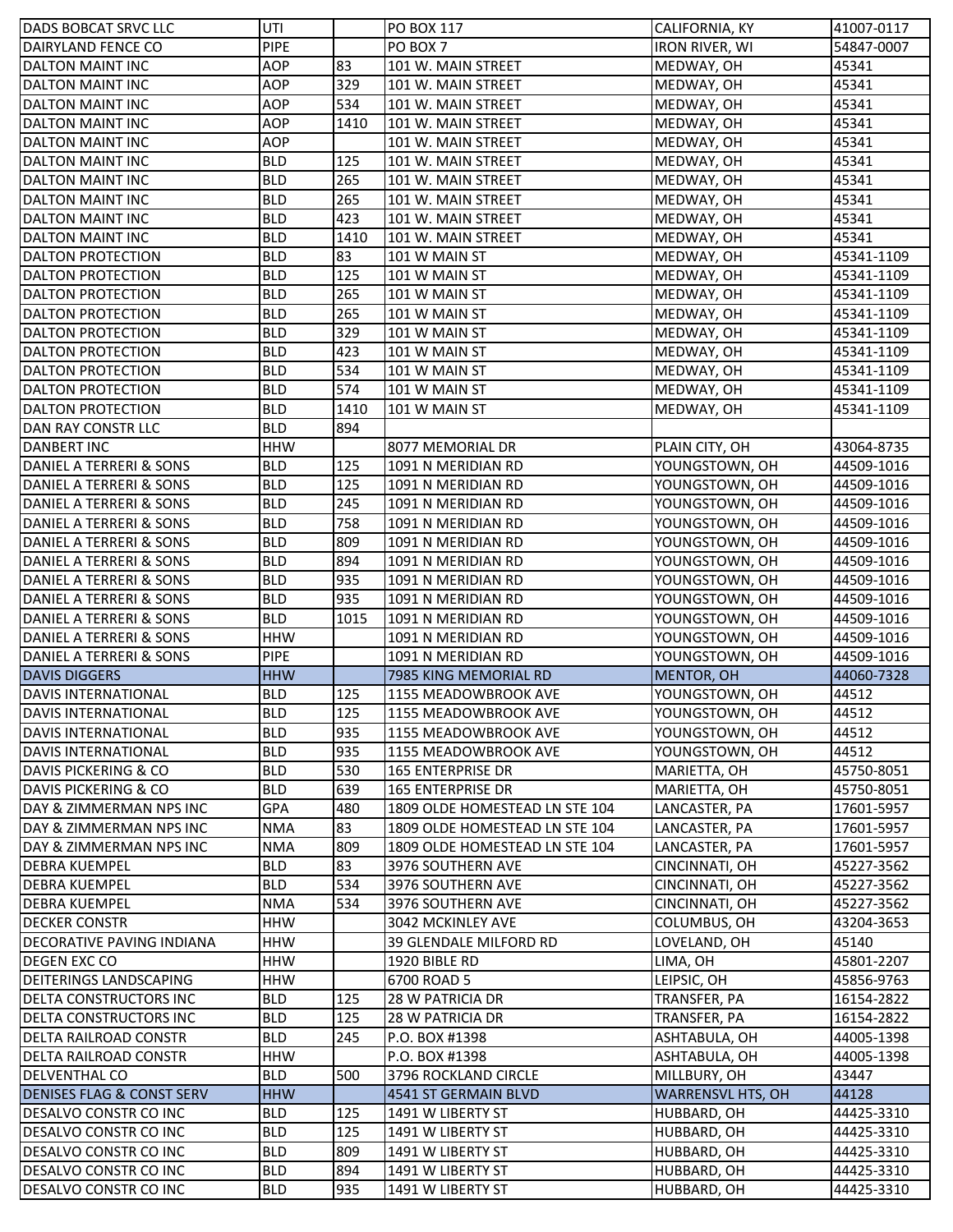| DESALVO CONSTR CO INC                                  | <b>BLD</b>               | 935        | 1491 W LIBERTY ST                               | HUBBARD, OH                   | 44425-3310               |
|--------------------------------------------------------|--------------------------|------------|-------------------------------------------------|-------------------------------|--------------------------|
| <b>DEVOS EXC LLC</b>                                   | <b>BLD</b>               | 500        | 10919 S DIXIE HWY                               | ERIE, MI                      | 48133-9712               |
| DIAMOND CONCRETE AND EXC                               | <b>BLD</b>               | 1410       | 1070 CINCINNATI AVE                             | XENIA, OH                     | 45385-9353               |
| DIAMOND CORING CO                                      | <b>INT</b>               |            | 11800 S EWING AVE                               | CHICAGO, IL                   | 60617                    |
| <b>DIAMOND KUTTERS LLC</b>                             | <b>BLD</b>               | 83         | <b>205 MITCHELLS LANE</b>                       | MARIETTA, OH                  | 45750                    |
| <b>DIAMOND KUTTERS LLC</b>                             | <b>BLD</b>               | 423        | <b>205 MITCHELLS LANE</b>                       | MARIETTA, OH                  | 45750                    |
| <b>DIAMOND KUTTERS LLC</b>                             | <b>BLD</b>               | 639        | 205 MITCHELLS LANE                              | MARIETTA, OH                  | 45750                    |
| <b>DIAZ CONSTR INC</b>                                 | <b>HHW</b>               |            | PO BOX 699                                      | PIKETON, OH                   | 45661-0699               |
| <b>DIGGERS OF OHIO LLC</b>                             | <b>HHW</b>               |            | 507 W MAIN ST                                   | S AMHERST, OH                 | 44001-9709               |
| <b>DIGIOIA SUBURBAN EXC LLC</b>                        | <b>HHW</b>               |            | 11293 ROYALTON ROAD                             | N ROYALTON, OH                | 44133                    |
| DILALLOS RELIAB CONC INC                               | <b>BLD</b>               | 125        | P.O. BOX #448                                   | GIRARD, OH                    | 44420                    |
| DILALLOS RELIAB CONC INC                               | <b>BLD</b>               | 125        | P.O. BOX #448                                   | GIRARD, OH                    | 44420                    |
| <b>DIORIO PAVING INC</b>                               | <b>HHW</b>               |            | 1200 S STATE ST STE A                           | GIRARD, OH                    | 44420-3309               |
| <b>DIPIETRO CONSTR LLC</b>                             | <b>BLD</b>               | 1015       | 8174 LISBON ST E                                | EAST CANTON, OH               | 44730-2024               |
|                                                        |                          |            |                                                 |                               |                          |
| <b>DIPIETRO CONSTR LLC</b>                             | <b>BLD</b>               | 1216       | 8174 LISBON ST E                                | EAST CANTON, OH               | 44730-2024               |
| <b>DIPIETRO EXC INC</b>                                | <b>BLD</b>               | 134        | 7706 LINCOLN ST SE                              | <b>EAST CANTON, OH</b>        | 44730-9461               |
| <b>DIPIETRO EXC INC</b>                                | <b>BLD</b>               | 809        | 7706 LINCOLN ST SE                              | <b>EAST CANTON, OH</b>        | 44730-9461               |
| <b>DIPIETRO EXC INC</b>                                | <b>BLD</b>               | 894        | 7706 LINCOLN ST SE                              | <b>EAST CANTON, OH</b>        | 44730-9461               |
| <b>DIPIETRO EXC INC</b>                                | <b>BLD</b>               | 1015       | 7706 LINCOLN ST SE                              | EAST CANTON, OH               | 44730-9461               |
| <b>DISCOVERY HYDROVAC LLC</b>                          | <b>PIPE</b>              |            | 13961 S MINUTEMAN DR SUITE 375                  | DRAPER, UT                    | 84020-9474               |
| <b>DISTEL CONSTRING</b>                                | <b>HHW</b>               |            | 2227 6TH STREET                                 | PORTSMOUTH, OH                | 45662                    |
| <b>DIXON INC</b>                                       | <b>BLD</b>               | 423        | 660 WOODWARD AVE STE 1537                       | DETROIT, MI                   | 48226                    |
| <b>DKM CONSTR INC</b>                                  | <b>BLD</b>               | 83         | <b>PO BOX 340</b>                               | PIKETON, OH                   | 45661-0340               |
| <b>DKM CONSTR INC</b>                                  | <b>BLD</b>               | 423        | <b>PO BOX 340</b>                               | PIKETON, OH                   | 45661-0340               |
| DKM CONSTR INC                                         | <b>BLD</b>               | 1216       | PO BOX 340                                      | PIKETON, OH                   | 45661-0340               |
| <b>DKM CONSTR INC</b>                                  | <b>BLD</b>               | 1410       | <b>PO BOX 340</b>                               | PIKETON, OH                   | 45661-0340               |
| DONALD W MAY CONTRACTING                               | <b>HHW</b>               |            | 10375 BURTON RD                                 | LEESBURG, OH                  | 45135-9521               |
| DONEGAL CONSTR CORP                                    | <b>HHW</b>               |            | <b>PO BOX 450</b>                               | NEW STANTON, PA               | 15672-0450               |
| DONLEY CONCRETE CUTTING                                | <b>HHW</b>               |            | <b>PO BOX 272</b>                               | PICKERINGTON, OH              | 43147-0272               |
| DONLEY CONCRETE CUTTING                                | UTI                      |            | <b>PO BOX 272</b>                               | PICKERINGTON, OH              | 43147-0272               |
| <b>DONLEYS INC</b>                                     | <b>BLD</b>               | 423        | 5430 WARNER RD                                  | CLEVELAND, OH                 | 44125-1140               |
| DONLEYS INC                                            | <b>BLD</b>               | 758        | 5430 WARNER RD                                  | CLEVELAND, OH                 | 44125-1140               |
| <b>DONLEYS INC</b>                                     | <b>BLD</b>               | 894        | 5430 WARNER RD                                  | CLEVELAND, OH                 | 44125-1140               |
| <b>DONLEYS INC</b>                                     | <b>BLD</b>               | 1015       | 5430 WARNER RD                                  | CLEVELAND, OH                 | 44125-1140               |
|                                                        | <b>BLD</b>               | 125        | <b>107 TAYLOR STREET</b>                        | NEW CASTLE, PA                | 16101                    |
| DORAN CONSTRINC                                        |                          |            |                                                 |                               |                          |
| <b>DOT CONSTR CORP</b>                                 | <b>HHW</b>               |            | 4030 BOARDMAN-CANFIELD RD STE 200-ECANFIELD, OH |                               | 44406                    |
|                                                        |                          |            |                                                 |                               |                          |
| DOT DIAMOND CORE DRILLING<br>DOT DIAMOND CORE DRILLING | <b>BLD</b><br><b>BLD</b> | 758<br>758 | PO BOX 683<br>PO BOX 683                        | ELYRIA, OH<br>ELYRIA, OH      | 44036-0683<br>44036-0683 |
| DOT DIAMOND CORE DRILLING                              | <b>HHW</b>               |            |                                                 |                               |                          |
|                                                        |                          |            | PO BOX 683                                      | ELYRIA, OH                    | 44036-0683               |
| <b>DOTSON CO</b>                                       | <b>BLD</b>               | 500        | P.O. BOX 2429                                   | WHITEHOUSE, OH                | 43571-0429               |
| DOUBLE J FENCING LLC                                   | <b>PIPE</b>              |            | 19487 LEATHERWOOD RD                            | SALESVILLE, OH                | 43778-9798               |
| DOUBLE Z CONSTR CO                                     | HHW                      |            | 2550 HARRISON RD                                | COLUMBUS, OH                  | 43204-3510               |
| DOWN TO EARTH LANDSCAPING                              | <b>HHW</b>               |            | 12750 BROADWAY AVE                              | GARFIELD HTS, OH              | 44125-1855               |
| <b>DREAMS EXC &amp; PAVING LLP</b>                     | <b>HHW</b>               |            | 10831 LAUREL HILL RD                            | THORNVILLE, OH                | 43076-9441               |
| DRESDEN LANDSCAPING LTD                                | <b>HHW</b>               |            | 12095 BOTTOM RD                                 | DRESDEN, OH                   | 43821                    |
| <b>DRIVEN EXC LLC</b>                                  | <b>HHW</b>               |            | PO BOX 320                                      | CRESTLINE, OH                 | 44827-0320               |
| <b>DRS DRILLING LLC</b>                                | <b>PIPE</b>              |            | 5339 CANAL RD                                   | <b>GARFIELD HEIGHTS, OH</b>   | 44128                    |
| <b>DRS ENTERPRISES</b>                                 | <b>HHW</b>               |            | 5339 CANAL RD                                   | <b>GARFIELD HTS, OH</b>       | 44125-4808               |
| <b>DRS ENTERPRISES</b>                                 | <b>PIPE</b>              |            | 5339 CANAL RD                                   | GARFIELD HTS, OH              | 44125-4808               |
| DTJ ENTERPRISES INC                                    | <b>BLD</b>               | 894        | 1744 COLLIER RD                                 | AKRON, OH                     | 44320-3908               |
| DTJ ENTERPRISES INC                                    | <b>HHW</b>               |            | 1744 COLLIER RD                                 | AKRON, OH                     | 44320-3908               |
| <b>DUERK CONSTR INC</b>                                | <b>BLD</b>               | 500        | 2001 BALTIMORE ST                               | DEFIANCE, OH                  | 43512                    |
| DUFFEY CONCRETE CUTTING                                | <b>HHW</b>               |            | 611 DANIELS AVE.                                | TOLEDO, OH                    | 43609                    |
| <b>DUN TRANSPORTATION STRING</b>                       | <b>PIPE</b>              |            | 304 REYNOLDS LANE                               | SHERMAN, TX                   | 75092                    |
| DUNBAR MECH INC                                        | <b>BLD</b>               | 500        | P.O. BOX 352350                                 | TOLEDO, OH                    | 43635-2350               |
| DUNBAR MECH INC                                        | <b>NMA</b>               | 329        | P.O. BOX 352350                                 | TOLEDO, OH                    | 43635-2350               |
| DUNBAR MECH INC                                        | <b>NMA</b>               | 423        | P.O. BOX 352350                                 | TOLEDO, OH                    | 43635-2350               |
| <b>DYKON BLASTING CORP</b>                             | <b>PIPE</b>              |            | 8120 W 81ST ST                                  | TULSA, OK                     | 74131-2876               |
| E J BRENEMAN LLC                                       | <b>HHW</b>               |            | 1101 YERGER BLVD                                | WEST LAWN, PA                 | 19609-1028               |
| <b>E J BRENEMAN LP</b>                                 | <b>HHW</b>               |            | 1117 SNYDER RD                                  | WEST LAWN, PA                 | 19609-1100               |
| E R UTILITY CONST LLC<br>E R ZEILER EXC                | <b>HHW</b><br><b>HHW</b> |            | 514 WATER ST STE 104<br><b>125 SUB STATION</b>  | CHARDON, OH<br>TEMPERANCE, MI | 44024-1185<br>48182      |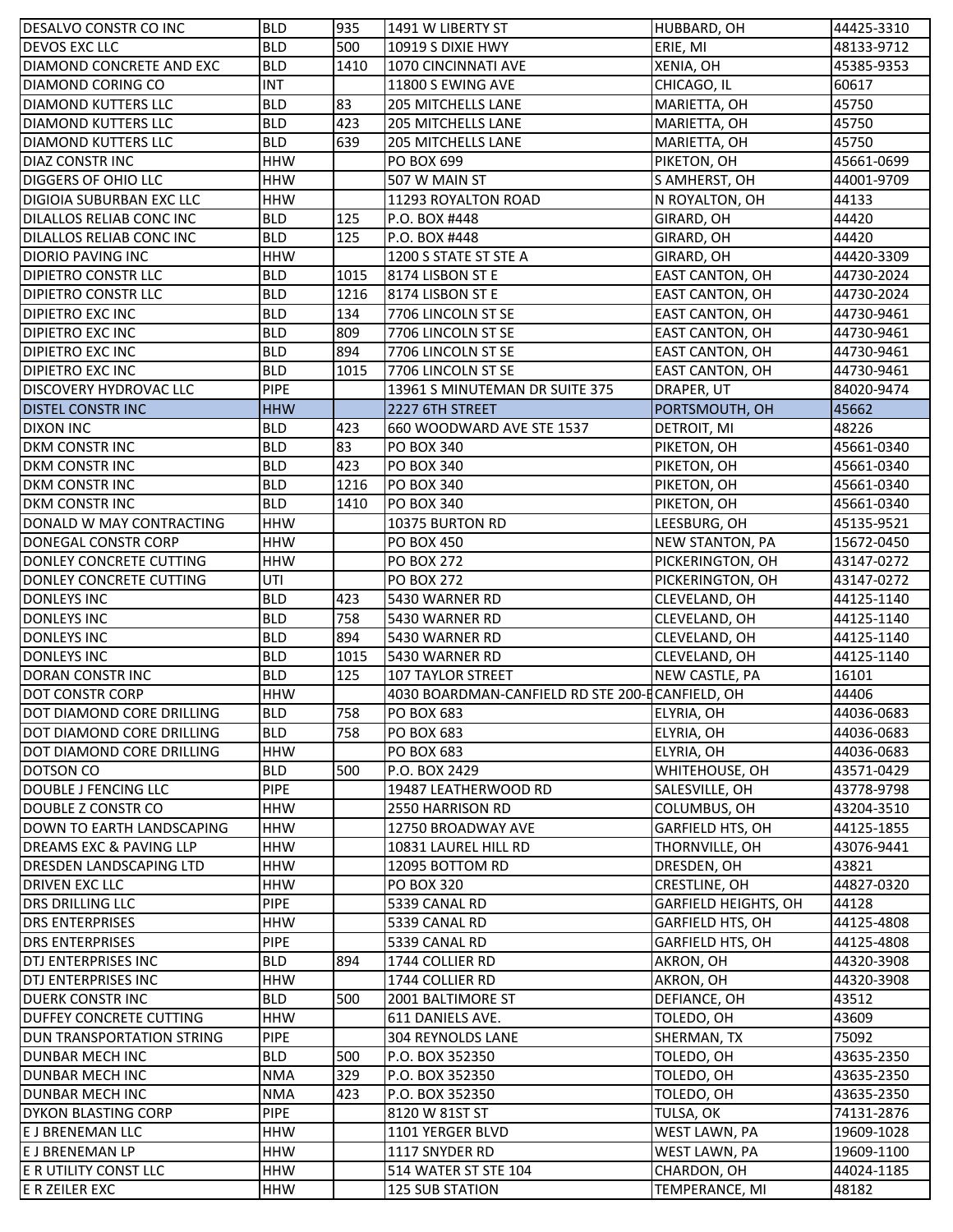| E S WAGNER CO                                                      | <b>GPA</b>               | 500         | 840 PATCHEN RD                                 | OREGON, OH                       | 43616                    |
|--------------------------------------------------------------------|--------------------------|-------------|------------------------------------------------|----------------------------------|--------------------------|
| <b>E S WAGNER CO</b>                                               | <b>HHW</b>               |             | 840 PATCHEN RD                                 | OREGON, OH                       | 43616                    |
| <b>EAGLE ABATEMENT</b>                                             | <b>BLD</b>               | 758         | 13675 MCCRACKEN RD                             | GARFIELD HTS, OH                 | 44125-1901               |
| <b>EAGLE ABATEMENT</b>                                             | <b>BLD</b>               | 894         | 13675 MCCRACKEN RD                             | <b>GARFIELD HTS, OH</b>          | 44125-1901               |
| <b>EAGLE ABATEMENT</b>                                             | <b>HHW</b>               |             | 13675 MCCRACKEN RD                             | <b>GARFIELD HTS, OH</b>          | 44125-1901               |
| <b>EAGLE BRIDGE CO</b>                                             | <b>HHW</b>               |             | P.O. BOX 59                                    | SIDNEY, OH                       | 45365                    |
| <b>EARL MECH SERVICES</b>                                          | <b>BLD</b>               | 500         | 12288 COUNTY ROAD M                            | WAUSEON, OH                      | 43567-9621               |
| <b>EARLY CONSTR</b>                                                | <b>BLD</b>               | 83          | P.O. BOX 7966                                  | HUNTINGTON, WV                   | 25778-7966               |
| <b>EARTH IMAGES INC</b>                                            | <b>HHW</b>               |             | PO BOX 216                                     | FLOYDS KNOBS, IN                 | 47119-0216               |
| <b>EARTH PIPELINE SERVICES I</b>                                   | <b>PIPE</b>              |             | 135 TECHNOLOGY DRIVE SUITE 10                  | CONONSBURG, PA                   | 15317                    |
| <b>EAST LOOP SAND CO</b>                                           | <b>PIPE</b>              |             | <b>RR# 1 BOX 50</b>                            | <b>HOLLIDAYSBURG, PA</b>         | 16648                    |
| <b>EATON CONSTR CO INC</b>                                         | <b>INT</b>               |             | <b>PO BOX 684</b>                              | <b>CIRCLEVILLE, OH</b>           | 43113                    |
| <b>EBONY CONSTR CO INC</b>                                         | <b>HHW</b>               |             | 3510 CENTENNIAL ROAD                           | SYLVANIA, OH                     | 43560                    |
| <b>ECLIPSE CO</b>                                                  | <b>BLD</b>               | 935         | 11554 WASHINGTON ST                            | <b>CHAGRIN FALLS, OH</b>         | 44023-9213               |
| <b>ECLIPSE CO</b>                                                  | <b>HHW</b>               |             | 11554 WASHINGTON ST                            | <b>CHAGRIN FALLS, OH</b>         | 44023-9213               |
| <b>ECO MATERIALS LLC</b>                                           | <b>HHW</b>               |             | 3414 ST RT 113 E                               | MILAN, OH                        | 44846                    |
| <b>ED BURDUE &amp; CO</b>                                          | <b>HHW</b>               |             | 3025 VENICE ROAD                               | SANDUSKY, OH                     | 44870                    |
| <b>EDWARDS MOVING &amp; RIGGING</b>                                | <b>GPA</b>               | 83          | <b>200 EVERETT HALL RD</b>                     | SHELBYVILLE, KY                  | 40065-8123               |
| <b>EFFICIENT SERVICES LLC</b>                                      | <b>PIPE</b>              |             | <b>277 STEUBENVILLE RD SE</b>                  | CARROLLTON, OH                   | 44615-9601               |
| <b>ELASTIZELL SYSTEMS INC</b>                                      | <b>BLD</b>               | 935         | 2475 ARBOR BLVD.                               | DAYTON, OH                       | 45439                    |
| ELECTRICAL CORP OF AMER                                            | <b>BLD</b>               | 758         | P.O. BOX 18070                                 | RAYTOWN, MO                      | 64133                    |
| <b>ELECTRICAL EXC LLC</b>                                          | <b>HHW</b>               |             | 1500 FARR DR STE 2                             | DAYTON, OH                       | 45404-2587               |
| <b>ELEX INC</b>                                                    | <b>HHW</b>               |             | 11000 WINTON RD                                | <b>CINCINNATI, OH</b>            | 45218-1106               |
| <b>ELFORD INC</b>                                                  | <b>BLD</b>               | 83          | 1220 DUBLIN ROAD                               | COLUMBUS, OH                     | 43215-1008               |
| <b>ELFORD INC</b>                                                  | <b>BLD</b>               | 423         | 1220 DUBLIN ROAD                               | COLUMBUS, OH                     | 43215-1008               |
| <b>ELFORD INC</b>                                                  | <b>BLD</b>               | 530         | 1220 DUBLIN ROAD                               | COLUMBUS, OH                     | 43215-1008               |
| <b>ELFORD INC</b>                                                  | <b>BLD</b>               | 534         | 1220 DUBLIN ROAD                               | COLUMBUS, OH                     | 43215-1008               |
| <b>ELFORD INC</b>                                                  | <b>BLD</b>               | 574         | 1220 DUBLIN ROAD                               | COLUMBUS, OH                     | 43215-1008               |
| <b>ELFORD INC</b>                                                  | <b>BLD</b>               | 1216        | 1220 DUBLIN ROAD                               | COLUMBUS, OH                     | 43215-1008               |
| <b>ELFORD INC</b>                                                  | <b>BLD</b>               | 1410        | 1220 DUBLIN ROAD                               | COLUMBUS, OH                     | 43215-1008               |
| <b>ELITE EXC</b>                                                   | <b>HHW</b>               |             | 4500 SNODGRASS RD                              | MANSFIELD, OH                    | 44903-8065               |
|                                                                    |                          |             |                                                |                                  |                          |
|                                                                    |                          |             |                                                |                                  |                          |
| ELITE PIPELINE LLC                                                 | <b>PIPE</b>              |             |                                                |                                  |                          |
| <b>ELLINGSON TRENCHLESS LLC</b>                                    | <b>PIPE</b>              |             | PO BOX 68                                      | WEST CONCORD, MN                 | 55985                    |
| <b>EMPIRE BLDG CO</b>                                              | <b>BLD</b>               | 265         | 4520 BRIDGETOWN RD                             | CINCINNATI, OH                   | 45211-4440               |
| <b>EMPIRE PAVING SERVICES</b>                                      | <b>HHW</b>               |             | 4620 JOHNSTON PKWY                             | CLEVELAND, OH                    | 44128-3219               |
| <b>EMPIRE REFRACTORY SRVC OH</b>                                   | <b>BLD</b>               | 500         | 12701 Beech Daly Road                          | Taylor, MI                       | 48180                    |
| <b>EMPIRE REFRACTORY SRVC OH</b>                                   | <b>NMA</b>               | 329         | 12701 Beech Daly Road                          | Taylor, MI                       | 48180                    |
| <b>EMPIRE SOLUTIONS NA INC</b>                                     | <b>BLD</b>               | 134         | 2979 REMICO ST SW                              | <b>GRANDVILLE, MI</b>            | 49418-1188               |
| <b>EMPIRE SOLUTIONS NA INC</b>                                     | <b>BLD</b>               | 245         | 2979 REMICO ST SW                              | <b>GRANDVILLE, MI</b>            | 49418-1188               |
| <b>EMPIRE SOLUTIONS NA INC</b>                                     | <b>BLD</b>               | 329         | 2979 REMICO ST SW                              | <b>GRANDVILLE, MI</b>            | 49418-1188               |
| <b>EMPIRE SOLUTIONS NA INC</b>                                     | <b>BLD</b>               | 574         | 2979 REMICO ST SW                              | <b>GRANDVILLE, MI</b>            | 49418-1188               |
| <b>EMPIRE SOLUTIONS NA INC</b>                                     | <b>BLD</b>               | 758         | 2979 REMICO ST SW                              | <b>GRANDVILLE, MI</b>            | 49418-1188               |
| <b>EMPIRE SOLUTIONS NA INC</b>                                     | <b>BLD</b>               | 935         | 2979 REMICO ST SW                              | <b>GRANDVILLE, MI</b>            | 49418-1188               |
| <b>EMPIRE SOLUTIONS NA INC</b>                                     | <b>BLD</b>               | 935         | 2979 REMICO ST SW                              | <b>GRANDVILLE, MI</b>            | 49418-1188               |
| <b>EMPIRE SOLUTIONS NA INC</b>                                     | <b>BLD</b>               | 1015        | 2979 REMICO ST SW                              | <b>GRANDVILLE, MI</b>            | 49418-1188               |
| <b>EMPIRE SOLUTIONS NA INC</b><br><b>ENCOMPASS PIPELINE LLC</b>    | <b>BLD</b>               | 1216        | 2979 REMICO ST SW                              | GRANDVILLE, MI                   | 49418-1188               |
|                                                                    | <b>PIPE</b>              |             | 1121 SE 4TH AVE                                | <b>GRAND RAPIDS, MN</b>          | 55744-3956               |
| <b>ENDEAVOR CONSTR</b>                                             | <b>BLD</b>               | 83          | 6801 LONG SPURLING RD                          | PLEASANT PLN, OH                 | 45162-9742               |
| <b>ENDEAVOR CONSTR</b>                                             | <b>BLD</b>               | 265         | 6801 LONG SPURLING RD                          | PLEASANT PLN, OH                 | 45162-9742               |
| <b>ENDEAVOR CONSTR</b>                                             | <b>BLD</b>               | 265         | 6801 LONG SPURLING RD                          | PLEASANT PLN, OH                 | 45162-9742               |
| <b>ENDEAVOR CONSTR</b>                                             | <b>BLD</b>               | 534         | 6801 LONG SPURLING RD                          | PLEASANT PLN, OH                 | 45162-9742               |
| <b>ENERFAB INC</b>                                                 | <b>NMA</b>               | 83          | 4955 SPRING GROVE AVE                          | SAINT BERNARD, OH                | 45232-1925               |
| <b>ENERFAB INC</b>                                                 | <b>NMA</b>               | 134         | 4955 SPRING GROVE AVE                          | SAINT BERNARD, OH                | 45232-1925               |
| <b>ENERFAB INC</b>                                                 | <b>NMA</b>               | 534         | 4955 SPRING GROVE AVE                          | SAINT BERNARD, OH                | 45232-1925               |
| <b>ENERFAB INC</b>                                                 | <b>NMA</b>               | 639         | 4955 SPRING GROVE AVE                          | SAINT BERNARD, OH                | 45232-1925               |
| <b>ENERFABINC</b>                                                  | <b>NMA</b>               | 809         | 4955 SPRING GROVE AVE                          | SAINT BERNARD, OH                | 45232-1925               |
| <b>ENERFAB POWER INDUSTRIAL</b>                                    | <b>NMA</b>               | 83          | 4955 SPRING GROVE AVE                          | CINCINNATI, OH                   | 45232-1925               |
| <b>ENERFAB POWER INDUSTRIAL</b>                                    | <b>NMA</b>               | 265         | 4955 SPRING GROVE AVE                          | CINCINNATI, OH                   | 45232-1925               |
| <b>ENERFAB POWER INDUSTRIAL</b>                                    | <b>NMA</b>               | 265         | 4955 SPRING GROVE AVE                          | CINCINNATI, OH                   | 45232-1925               |
| <b>ENERFAB POWER INDUSTRIAL</b>                                    | <b>NMA</b>               | 530         | 4955 SPRING GROVE AVE                          | CINCINNATI, OH                   | 45232-1925               |
| <b>ENERFAB POWER INDUSTRIAL</b><br><b>ENERFAB POWER INDUSTRIAL</b> | <b>NMA</b><br><b>NMA</b> | 809<br>1410 | 4955 SPRING GROVE AVE<br>4955 SPRING GROVE AVE | CINCINNATI, OH<br>CINCINNATI, OH | 45232-1925<br>45232-1925 |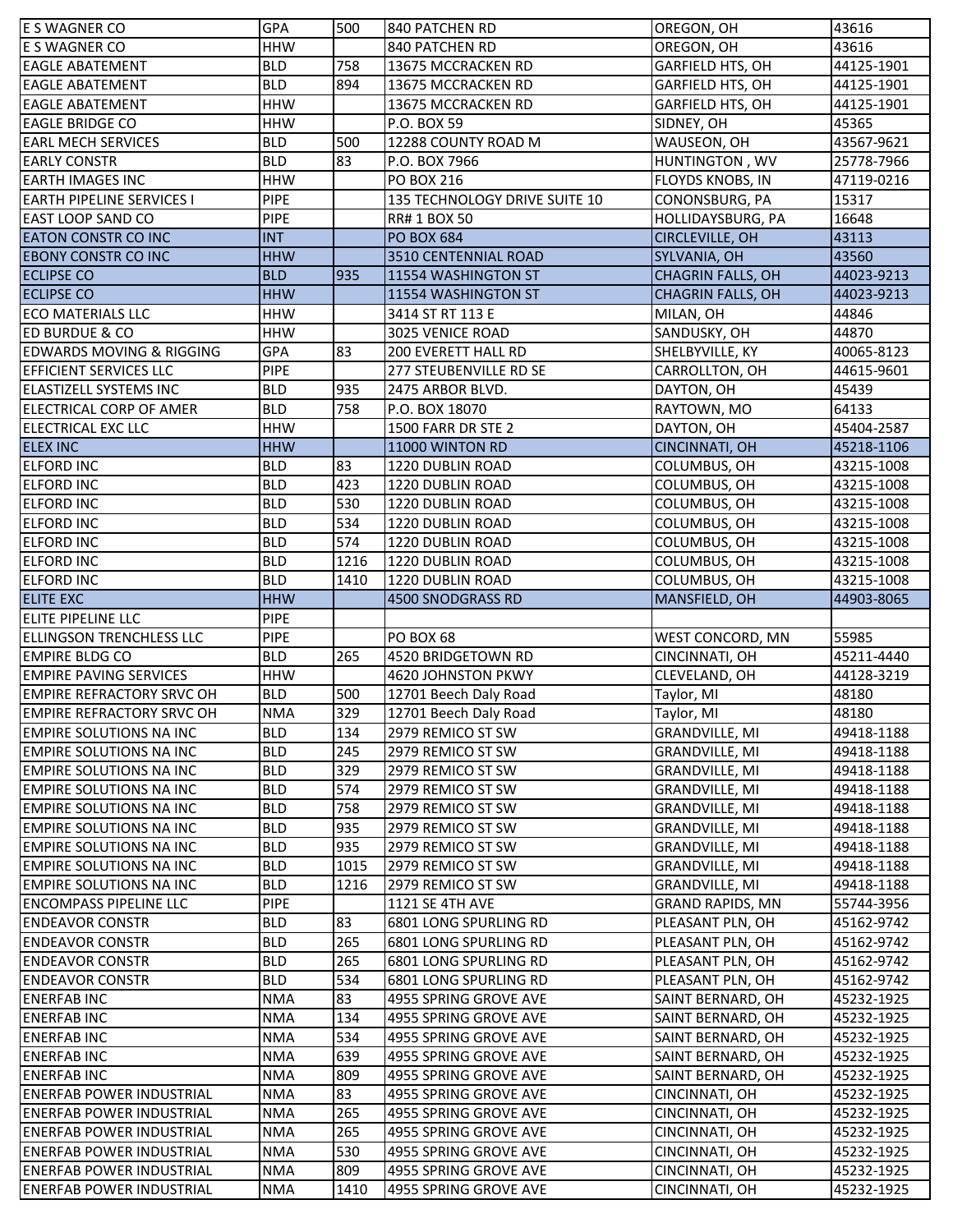| <b>ENGIN CONC STRUC CORP</b>         | <b>HHW</b>    |      | 14510 BROADWAY AVE                              | CLEVELAND, OH           | 44125      |
|--------------------------------------|---------------|------|-------------------------------------------------|-------------------------|------------|
| <b>ENGLE MGT</b>                     | <b>PIPE</b>   |      | <b>PO BOX 156</b>                               | LESAGE, WV              | 25537-0156 |
| <b>ENTACT SERVICES LLC</b>           | <b>NMA</b>    | 83   | 1 E OAKHILL DR STE 102                          | <b>WESTMONT, IL</b>     | 60559-5540 |
| <b>ENVIRONMENTAL RECLAMATION</b>     | <b>PIPE</b>   |      | 13167 COUNTY HWY 00                             | CHIPPEWA FLS, WI        | 54729      |
| <b>ENVIROSCAPES</b>                  | <b>BLD</b>    | 125  | 7727 PARIS AVE                                  | LOUISVILLE, OH          | 44641-9598 |
| <b>ERIE CONSTR GROUP</b>             | <b>HHW</b>    |      | P.O. BOX 2308                                   | SANDUSKY, OH            | 44870      |
| <b>ESLICH WRECKING CO</b>            | AOP           |      | 3525 BROADWAY                                   | LOUISVILLE, OH          | 44641      |
| <b>ESLICH WRECKING CO</b>            | <b>BLD</b>    | 1015 | 3525 BROADWAY                                   | LOUISVILLE, OH          | 44641      |
| <b>ESSENTIAL NECESSITIES LLC</b>     | <b>HHW</b>    |      | 8550 E MAIN ST                                  | REYNOLDSBURG, OH        | 43068-3335 |
| <b>EVANS CONSTR</b>                  | <b>HHW</b>    |      | P.O. BOX #355                                   | GREENTOWN, OH           | 44630      |
| <b>EVANS CONSTR</b>                  | <b>PIPE</b>   |      | P.O. BOX #355                                   | GREENTOWN, OH           | 44630      |
| <b>EVETS ELECT</b>                   | <b>BLD</b>    | 125  | 977 TIBBETTS WICK RD                            | GIRARD, OH              | 44420-1133 |
| <b>EVETS ELECT</b>                   | <b>BLD</b>    | 125  | 977 TIBBETTS WICK RD                            | GIRARD, OH              | 44420-1133 |
| <b>EVETS ELECT</b>                   | <b>BLD</b>    | 809  | 977 TIBBETTS WICK RD                            | GIRARD, OH              | 44420-1133 |
| <b>EVETS ELECT</b>                   | <b>BLD</b>    | 935  | 977 TIBBETTS WICK RD                            | GIRARD, OH              | 44420-1133 |
| <b>EVETS ELECT</b>                   | <b>BLD</b>    | 935  | 977 TIBBETTS WICK RD                            | GIRARD, OH              | 44420-1133 |
| <b>EVETS ELECT</b>                   | <b>DISPIP</b> |      | 977 TIBBETTS WICK RD                            | GIRARD, OH              | 44420-1133 |
| <b>EVETS ELECT</b>                   | <b>HHW</b>    |      | 977 TIBBETTS WICK RD                            | GIRARD, OH              | 44420-1133 |
| <b>EVETS ELECT</b>                   | <b>PIPE</b>   |      | 977 TIBBETTS WICK RD                            | GIRARD, OH              | 44420-1133 |
| <b>EXCEL MULCHING &amp; TRENCHIN</b> | <b>PIPE</b>   |      | 2228 SE LOOP                                    | CARTHAGE, TX            | 75633      |
| <b>EYLER ASBESTOS</b>                | <b>BLD</b>    | 1410 | PO BOX 1860                                     | DAYTON, OH              | 45401      |
| <b>FA WILHELM CONSTR</b>             | <b>BLD</b>    | 265  | 3914 PROSPECT ST                                | <b>INDIANAPOLIS, IN</b> | 46203-2344 |
| <b>FA WILHELM CONSTR</b>             | <b>BLD</b>    | 1216 | 3914 PROSPECT ST                                | <b>INDIANAPOLIS, IN</b> | 46203-2344 |
|                                      |               |      |                                                 |                         |            |
| <b>FA WILHELM CONSTR</b>             | <b>BLD</b>    | 1410 | 3914 PROSPECT ST                                | <b>INDIANAPOLIS, IN</b> | 46203-2344 |
| <b>FA WILHELM CONSTR</b>             | MAS           | 265  | 3914 PROSPECT ST                                | <b>INDIANAPOLIS, IN</b> | 46203-2344 |
| <b>FABCON PRECAST LLC</b>            | <b>INT</b>    | 83   | 8911 COLUMBINE RD STE 150                       | EDEN PRAIRIE, MN        | 55347-4143 |
| <b>FABCON PRECAST LLC</b>            | <b>INT</b>    | 329  | 8911 COLUMBINE RD STE 150                       | EDEN PRAIRIE, MN        | 55347-4143 |
| <b>FABCON PRECAST LLC</b>            | <b>INT</b>    | 423  | 8911 COLUMBINE RD STE 150                       | EDEN PRAIRIE, MN        | 55347-4143 |
| <b>FABCON PRECAST LLC</b>            | <b>INT</b>    | 500  | 8911 COLUMBINE RD STE 150                       | <b>EDEN PRAIRIE, MN</b> | 55347-4143 |
| <b>FABCON PRECAST LLC</b>            | <b>INT</b>    | 530  | 8911 COLUMBINE RD STE 150                       | <b>EDEN PRAIRIE, MN</b> | 55347-4143 |
| <b>FABCON PRECAST LLC</b>            | <b>INT</b>    | 534  | 8911 COLUMBINE RD STE 150                       | EDEN PRAIRIE, MN        | 55347-4143 |
| <b>FABCON PRECAST LLC</b>            | <b>INT</b>    | 758  | 8911 COLUMBINE RD STE 150                       | <b>EDEN PRAIRIE, MN</b> | 55347-4143 |
| <b>FABCON PRECAST LLC</b>            | <b>INT</b>    | 894  | 8911 COLUMBINE RD STE 150                       | <b>EDEN PRAIRIE, MN</b> | 55347-4143 |
| <b>FABCON PRECAST LLC</b>            | <b>INT</b>    | 935  | 8911 COLUMBINE RD STE 150                       | <b>EDEN PRAIRIE, MN</b> | 55347-4143 |
| <b>FABCON PRECAST LLC</b>            | <b>INT</b>    | 935  | 8911 COLUMBINE RD STE 150                       | <b>EDEN PRAIRIE, MN</b> | 55347-4143 |
| <b>FABCON PRECAST LLC</b>            | <b>INT</b>    | 1015 | 8911 COLUMBINE RD STE 150                       | <b>EDEN PRAIRIE, MN</b> | 55347-4143 |
| <b>FABCON PRECAST LLC</b>            | <b>INT</b>    | 1410 | 8911 COLUMBINE RD STE 150                       | <b>EDEN PRAIRIE. MN</b> | 55347-4143 |
| <b>FABRIZI RECYCLING INC</b>         | <b>HHW</b>    |      | 6751 EASTLAND RD                                | MIDDLEBURG HTS, OH      | 44130-2425 |
| <b>FABRIZI TRUCKING &amp; PAVING</b> | <b>HHW</b>    |      | 20389 1ST AVE                                   | MIDDLEBURG HTS, OH      | 44130-2433 |
| FD CONTRACTING CORP                  | <b>BLD</b>    | 125  | 367 COLLAR PRICE RD.                            | <b>BROOKFIELD, OH</b>   | 44403      |
| FDL STAR CONSTR LLC                  | <b>PIPE</b>   |      | 7500 TOWER AVE                                  | SUPERIOR, WI            | 54880-6124 |
| FECHKO EXC LLC                       | <b>HHW</b>    |      | 865 W LIBERTY ST                                | MEDINA, OH              | 44256-3947 |
| FENTON RIGGING CONTR INC             | <b>BLD</b>    | 265  | 2160 LANGDON FARM RD                            | CINCINNATI, OH          | 45237      |
| FENTON RIGGING CONTR INC             | <b>BLD</b>    | 534  | 2160 LANGDON FARM RD                            | CINCINNATI, OH          | 45237      |
| <b>FESSLER &amp; BOWMAN</b>          | <b>BLD</b>    | 329  | 4099 EAGLES NEST                                | <b>FLUSHING, MI</b>     | 48433-2492 |
| <b>FIELDS EXC INC</b>                | <b>HHW</b>    |      | 177 TOWNSHIP ROAD 191                           | KITTS HILL, OH          | 45645-8730 |
| <b>FILTREXX INTERNATIONAL</b>        | <b>PIPE</b>   |      | 61 N. CLEVELAND MASSILLON RD., SUITE (AKRON, OH |                         | 44333      |
| <b>FIORITTO CONSTR LLC</b>           | <b>HHW</b>    |      | <b>2403 TAMARACK TRL</b>                        | RAVENNA, OH             | 44266-8270 |
| <b>FIRESTONE ENERGY SERVICES</b>     | <b>PIPE</b>   |      | 1977 ROUTE 130                                  | PLEASANT UNITY, PA      | 15676      |
| <b>FIRST STAR SAFETY LLC</b>         | <b>HHW</b>    |      | PO BOX 157280                                   | CINCINNATI, OH          | 45215-7280 |
| <b>FLACH BROS</b>                    | <b>MAS</b>    | 265  | PO BOX 16160                                    | LUDLOW, KY              | 41016-0160 |
| <b>FLACH BROS</b>                    | <b>MAS</b>    | 265  | PO BOX 16160                                    | LUDLOW, KY              | 41016-0160 |
| <b>FLAGG CLEANING SYSTEM</b>         | <b>MNT</b>    | 329  | 2036 W. 11 MILE ROAD                            | BERKLEY, MI             | 48072      |
| <b>FLAMINGO FREIGHT INC</b>          | <b>BLD</b>    | 1015 | 11703 KIRKLAND AVE NW                           | CANAL FULTON, OH        | 44614      |
| <b>FLAMINGO FREIGHT INC</b>          | <b>HHW</b>    |      | 11703 KIRKLAND AVE NW                           | CANAL FULTON, OH        | 44614      |
| FLUOR CONSTRUCTORS INT'L             | GPA           | 83   | 352 HALTON RD STE 200                           | GREENVILLE, SC          | 29607-3406 |
| <b>FOILL INC</b>                     | <b>HHW</b>    |      | 201 E NORTH ST                                  | WAVERLY, OH             | 45690-1149 |
| <b>FOLLOW THE RIVER</b>              | <b>HHW</b>    |      | 4330 E HOOPPOLE RIDGE RD NE                     | MCCONNELSVLE, OH        | 43756-9505 |
|                                      |               |      |                                                 |                         |            |
| FORD DEVELOPMENT CORP                | <b>HHW</b>    |      | 11148 WOODWARD LANE                             | CINCINNATI, OH          | 45241      |
| <b>FOREST CITY ERECTORS</b>          | <b>BLD</b>    | 134  | 8200 BOYLE PARKWAY                              | TWINSBURG, OH           | 44087      |
| <b>FOREST CITY ERECTORS</b>          | <b>BLD</b>    | 894  | 8200 BOYLE PARKWAY                              | TWINSBURG, OH           | 44087      |
| <b>FOREST CITY ERECTORS</b>          | <b>BLD</b>    | 1015 | 8200 BOYLE PARKWAY                              | TWINSBURG, OH           | 44087      |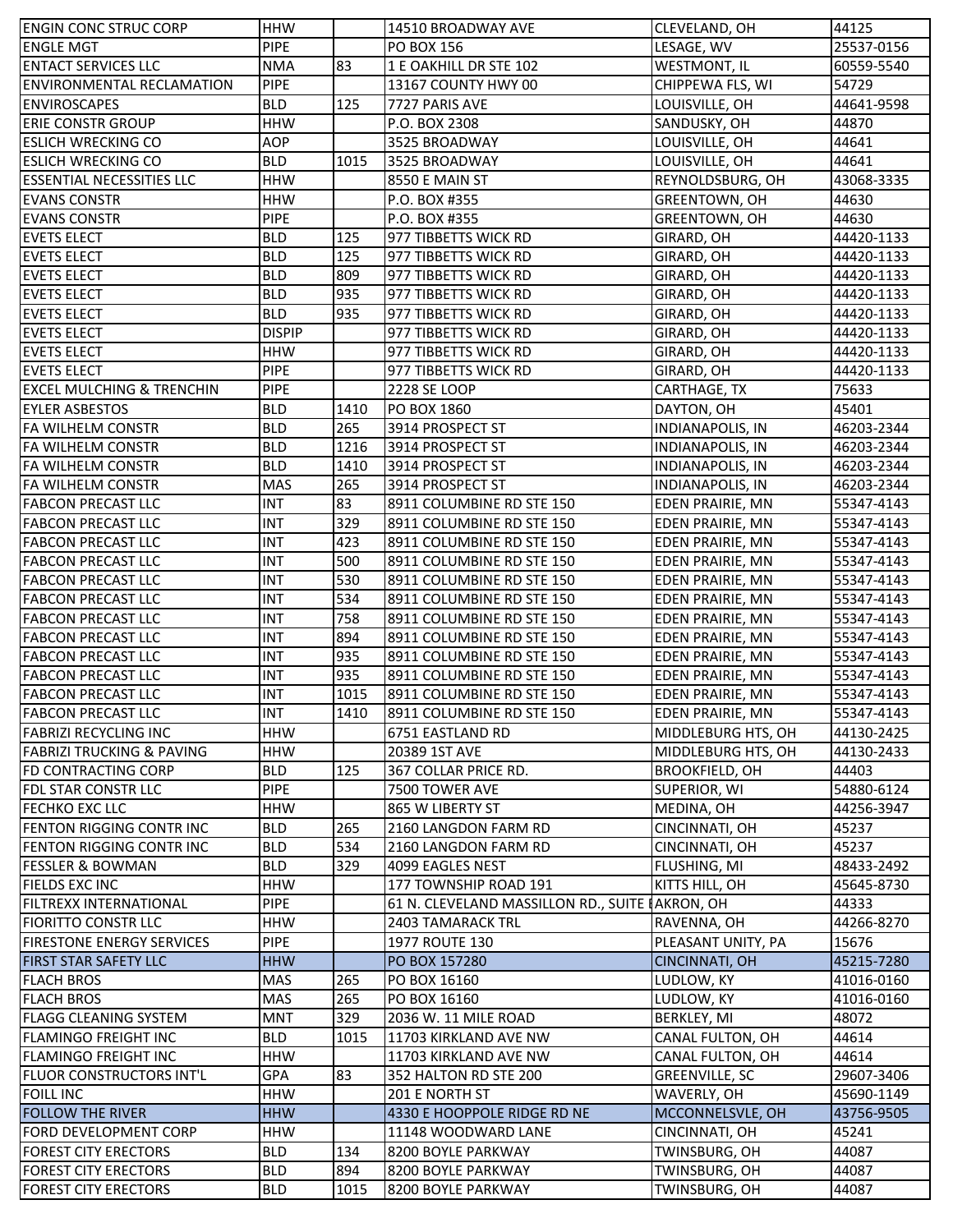| lfoti contracting llc                | <b>BLD</b>    | 758  | 1164 LLOYD RD               | WICKLIFFE, OH               | 44092-2314 |
|--------------------------------------|---------------|------|-----------------------------|-----------------------------|------------|
| FOTI CONTRACTING LLC                 | <b>BLD</b>    | 894  | 1164 LLOYD RD               | WICKLIFFE, OH               | 44092-2314 |
| FOTI CONTRACTING LLC                 | <b>BLD</b>    | 935  | 1164 LLOYD RD               | WICKLIFFE, OH               | 44092-2314 |
| FOTI CONTRACTING LLC                 | <b>BLD</b>    | 1216 | 1164 LLOYD RD               | WICKLIFFE, OH               | 44092-2314 |
| <b>FOUR STAR CONSTR INC</b>          | PIPE          |      | PO BOX 3037                 | SUPERIOR, WI                | 54880-0458 |
| <b>FOUST CONSTRINC</b>               | <b>HHW</b>    |      | 1700 WILSON AVE             | GIRARD, OH                  | 44420-1554 |
| <b>FRANK LILL &amp; SON INC</b>      | <b>BLD</b>    | 423  | 785 OLD DUTCH RD            | VICTOR, NY                  | 14564      |
| <b>FRED A NEMANN CO</b>              | <b>HHW</b>    |      | 6480 BENDER ROAD            | CINCINNATI, OH              | 45233      |
| <b>FRED OLIVIERI CONSTR</b>          | <b>AOP</b>    |      | 6315 PROMWAY AVE NW         | NORTH CANTON, OH            | 44720      |
| <b>FRED OLIVIERI CONSTR</b>          | <b>BLD</b>    | 1015 | 6315 PROMWAY AVE NW         | NORTH CANTON, OH            | 44720      |
| <b>FREEDOM CONSTR ENTERPRISE</b>     | <b>HHW</b>    |      | 3367 GLENN HWY              | CAMBRIDGE, OH               | 43725-8990 |
| <b>FREISTHLER PAVING INC</b>         | <b>HHW</b>    |      | 750 SUNNYMEADE PLACE        | TROY, OH                    | 45373      |
| <b>FRYMAN KUCK GEN'L CONT'S</b>      | <b>BLD</b>    | 534  | P.O. BOX 13655              | DAYTON, OH                  | 45413      |
| FRYMAN KUCK GEN'L CONT'S             | <b>BLD</b>    | 1410 | P.O. BOX 13655              | DAYTON, OH                  | 45413      |
| FRYMAN KUCK GEN'L CONT'S             | <b>HHW</b>    |      | P.O. BOX 13655              | DAYTON, OH                  | 45413      |
| FT STEUBEN MAINT INC                 | <b>BLD</b>    | 809  |                             | STEUBENVILLE, OH            | 43952      |
| G & C APS J/V                        | <b>PIPE</b>   |      | PO BOX 11502                | BOZEMAN, MT                 | 59719      |
| <b>G &amp; G CEMENT CONTRACTORS</b>  | <b>HHW</b>    |      | 2849 SWITZER AVE            | COLUMBUS, OH                | 43219-2313 |
| <b>G &amp; G CONCRETE CONSTR LLC</b> | <b>HHW</b>    |      | 2849 SWITZER AVE            | COLUMBUS, OH                | 43219-2313 |
| <b>G &amp; M CONSTR INC</b>          | <b>BLD</b>    | 423  | 703 PERSHING ROAD           | ZANESVILLE, OH              | 43701      |
|                                      | <b>BLD</b>    | 530  |                             |                             |            |
| G & M CONSTR INC                     |               |      | 703 PERSHING ROAD           | ZANESVILLE, OH              | 43701      |
| <b>G &amp; M CONSTR INC</b>          | <b>HHW</b>    |      | 703 PERSHING ROAD           | ZANESVILLE, OH              | 43701      |
| <b>G &amp; S MOTOR EQUIP CO INC</b>  | <b>AOP</b>    |      | <b>1800 HARRISON AVENUE</b> | <b>KEARNY, NJ</b>           | 7032       |
| <b>G M PIPELINE</b>                  | <b>HHW</b>    |      | 6633 LAKE DR                | WEST CHESTER, OH            | 45069-3906 |
| <b>GABES CONSTR</b>                  | <b>DISPIP</b> |      | 4804 N. 40TH STREET         | SHEBOYGAN, WI               | 53083      |
| <b>GABES CONSTR</b>                  | <b>PIPE</b>   |      | 4804 N. 40TH STREET         | SHEBOYGAN, WI               | 53083      |
| <b>GADDIS &amp; SON INC</b>          | <b>HHW</b>    |      | 739 MULBERRY ST             | <b>COLUMBUS, OH</b>         | 43219-2515 |
| <b>GALT GROUP ENTERPRISES</b>        | <b>BLD</b>    | 1015 | 1550 MARIETTA AVE SE        | CANTON, OH                  | 44707-2568 |
| <b>GARCO CONSTR</b>                  | <b>HHW</b>    |      | PO BOX 2946                 | SPOKANE, WA                 | 99220-2946 |
| <b>GARDNER CEMENT CONTRACTOR</b>     | <b>BLD</b>    | 500  | 821 WAREHOUSE ROAD          | TOLEDO, OH                  | 43615      |
| <b>GARRY L BURNS MASONRY</b>         | <b>BLD</b>    | 1015 | 2015 W MAIN ST              | LOUISVILLE, OH              | 44641-2345 |
| <b>GARY A RUBEL LLC</b>              | <b>HHW</b>    |      | 35479 SR 78                 | LEWISVILLE, OH              | 43754      |
| <b>GATEWAY CONCRETE FORMING</b>      | <b>BLD</b>    | 83   | <b>PO BOX 130</b>           | Cleves, OH                  | 45041-0130 |
| <b>GATEWAY CONCRETE FORMING</b>      | <b>BLD</b>    | 265  | PO BOX 130                  | Cleves, OH                  | 45041-0130 |
| <b>GATEWAY CONCRETE FORMING</b>      | <b>BLD</b>    | 265  | PO BOX 130                  | Cleves, OH                  | 45041-0130 |
| <b>GATEWAY CONCRETE FORMING</b>      | <b>BLD</b>    | 423  | PO BOX 130                  | Cleves, OH                  | 45041-0130 |
| <b>GATEWAY CONCRETE FORMING</b>      | <b>BLD</b>    | 530  | PO BOX 130                  | Cleves, OH                  | 45041-0130 |
| <b>GATEWAY CONCRETE FORMING</b>      | <b>BLD</b>    | 534  | <b>PO BOX 130</b>           | Cleves, OH                  | 45041-0130 |
| <b>GATEWAY CONCRETE FORMING</b>      | <b>BLD</b>    | 574  | PO BOX 130                  | Cleves, OH                  | 45041-0130 |
| <b>GATEWAY CONCRETE FORMING</b>      | <b>BLD</b>    | 1410 | PO BOX 130                  | Cleves, OH                  | 45041-0130 |
| <b>GATOR CONSTR INC</b>              | <b>HHW</b>    |      | 15492 ORRVILLE ST NW        | N LAWRENCE, OH              | 44666-9613 |
| <b>GEAUGA COUNTY EXC INC</b>         | <b>HHW</b>    |      | 1640 WEST JACKSON           | PAINESVILLE TWP, OH         | 44077      |
| <b>GEAUGA HIGHWAY CO</b>             | <b>HHW</b>    |      | 14126 MAIN MARKET RD        | HIRAM, OH                   | 44234-9604 |
| <b>GEDDIS PAVING &amp; EXC</b>       | <b>HHW</b>    |      | 1019 WAMBA DRIVE            | TOLEDO, OH                  | 43607      |
| <b>GEEDING CONSTR INC</b>            | <b>PIPE</b>   |      | 600 HIGHWAY H               | TROY, MO                    | 63379      |
| <b>GEIGER BROS MECH</b>              | <b>BLD</b>    | 83   | PO BOX 469                  | JACKSON, OH                 | 45640      |
| <b>GEIGER BROS MECH</b>              | <b>BLD</b>    | 423  | PO BOX 469                  | JACKSON, OH                 | 45640      |
| <b>GEIGER BROS MECH</b>              | <b>HHW</b>    |      | PO BOX 469                  | JACKSON, OH                 | 45640      |
| <b>GEM INDUSTRIAL INC</b>            | <b>BLD</b>    | 329  | PO BOX 716                  | TOLEDO, OH                  | 43697-0716 |
| <b>GEM INDUSTRIAL INC</b>            | <b>BLD</b>    | 480  | PO BOX 716                  | TOLEDO, OH                  | 43697-0716 |
| <b>GEM INDUSTRIAL INC</b>            | <b>BLD</b>    | 574  | PO BOX 716                  | TOLEDO, OH                  | 43697-0716 |
| <b>GEM INDUSTRIAL INC</b>            | <b>NMA</b>    | 500  | PO BOX 716                  | TOLEDO, OH                  | 43697-0716 |
| <b>GEM INDUSTRIAL INC</b>            | <b>NMA</b>    | 758  | PO BOX 716                  | TOLEDO, OH                  | 43697-0716 |
| <b>GEM INDUSTRIAL INC</b>            | <b>NMA</b>    | 1216 | PO BOX 716                  | TOLEDO, OH                  | 43697-0716 |
| <b>GENERAL MAINT</b>                 | <b>BLD</b>    | 423  | 1231 MCKINLEY AVE           | COLUMBUS, OH                | 43222-1114 |
| <b>GENERAL SERVICE CONTR</b>         | <b>BLD</b>    | 935  |                             | NILES, OH                   | 44446      |
| <b>GENESYS</b>                       | <b>BLD</b>    | 935  | 3210 E 85TH ST              |                             | 64132      |
|                                      | <b>BLD</b>    | 894  | 881 TALLMADGE ROAD          | KANSAS CITY, MO<br>KENT, OH | 44240      |
| <b>GEO A WISCHT &amp; SONS CONST</b> |               |      |                             |                             |            |
| <b>GEO A WISCHT &amp; SONS CONST</b> | <b>BLD</b>    | 935  | 881 TALLMADGE ROAD          | KENT, OH                    | 44240      |
| <b>GEO A WISCHT &amp; SONS CONST</b> | <b>BLD</b>    | 935  | 881 TALLMADGE ROAD          | KENT, OH                    | 44240      |
| <b>GEO A WISCHT &amp; SONS CONST</b> | <b>HHW</b>    |      | 881 TALLMADGE ROAD          | KENT, OH                    | 44240      |
| <b>GEO P REINTJES CO INC</b>         | <b>BLD</b>    | 134  | P.O. BOX #410856            | KANSAS CITY, MO             | 64141      |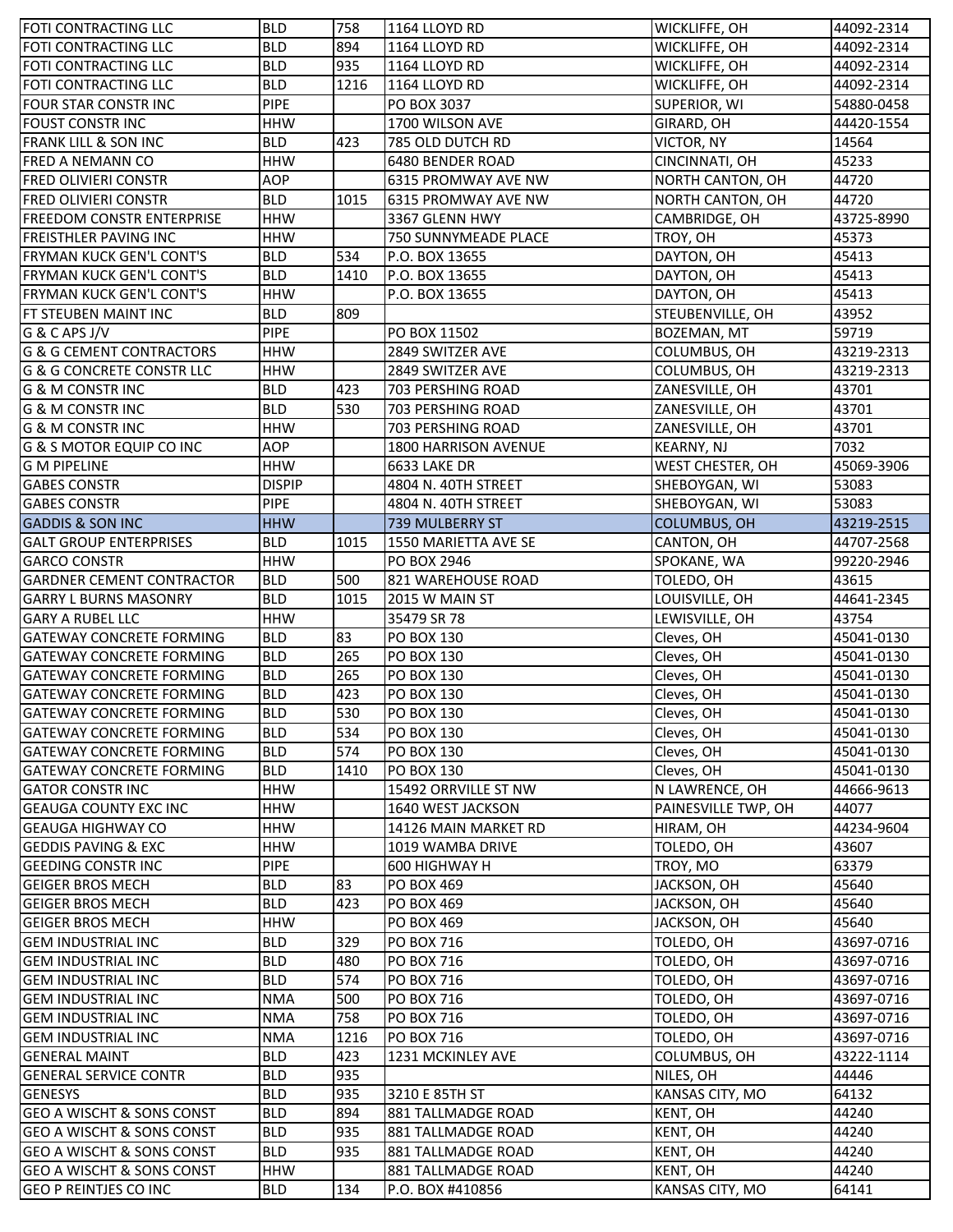| <b>GEO P REINTJES CO INC</b>     | <b>BLD</b>    | 809  | P.O. BOX #410856               | KANSAS CITY, MO         | 64141      |
|----------------------------------|---------------|------|--------------------------------|-------------------------|------------|
| <b>GEO P REINTJES CO INC</b>     | <b>BLD</b>    | 1015 | P.O. BOX #410856               | KANSAS CITY, MO         | 64141      |
| <b>GEOBUILD LLC</b>              | <b>HHW</b>    |      | SUITE 220 #459                 | <b>BETHEL PARK, PA</b>  | 15102-6902 |
| <b>GEOBUILD LLC</b>              | <b>PIPE</b>   |      | SUITE 220 #459                 | <b>BETHEL PARK, PA</b>  | 15102-6902 |
| <b>GEORGE CACKOVICS CONSTR</b>   | <b>BLD</b>    | 1015 | 28090 KING RD                  | SALEM, OH               | 44460-8906 |
| <b>GEORGE GRADEL CO</b>          | <b>HHW</b>    |      | P O BOX 8337 STATION A         | TOLEDO, OH              | 43605      |
| <b>GEORGE J IGEL &amp; CO</b>    | <b>HHW</b>    |      | 2040 ALUM CREEK DR             | COLUMBUS, OH            | 43207-1714 |
| <b>GEOTECH SERVICES INC</b>      | <b>HHW</b>    |      | 350 GOLDEN OAK PARKWAY         | OAKWOOD VIL, OH         | 44146      |
| <b>GERKEN PAVING INC</b>         | <b>HHW</b>    |      | 9072 COUNTY ROAD 424           | NAPOLEON, OH            | 43545      |
| <b>GIAMBRONE MASONRY INC</b>     | <b>BLD</b>    | 758  | 10000 AURORA-HUDSON ROAD       | HUDSON, OH              | 44236      |
| <b>GIAMBRONE MASONRY INC</b>     | <b>BLD</b>    | 894  | 10000 AURORA-HUDSON ROAD       | HUDSON, OH              | 44236      |
| <b>GIAMBRONE MASONRY INC</b>     | <b>BLD</b>    | 1015 | 10000 AURORA-HUDSON ROAD       | HUDSON, OH              | 44236      |
| <b>GIORGI INTERIOR SYSTEMS</b>   | <b>BLD</b>    | 894  | 5075 TAYLOR ROAD               | <b>BEDFORD HTS, OH</b>  | 44128      |
| <b>GIVENS CONSTR</b>             | <b>BLD</b>    | 125  | 1710 BROADWAY AVE NE           | <b>EAST CANTON, OH</b>  | 44730-1710 |
| <b>GIVENS CONSTR</b>             | <b>BLD</b>    | 894  | 1710 BROADWAY AVE NE           | <b>EAST CANTON, OH</b>  | 44730-1710 |
| <b>GIVENS CONSTR</b>             | <b>BLD</b>    | 935  | 1710 BROADWAY AVE NE           | <b>EAST CANTON, OH</b>  | 44730-1710 |
| <b>GIVENS CONSTR</b>             | <b>BLD</b>    | 1015 | 1710 BROADWAY AVE NE           | <b>EAST CANTON, OH</b>  | 44730-1710 |
| <b>GIVENS CONSTR</b>             | <b>HHW</b>    |      | 1710 BROADWAY AVE NE           | <b>EAST CANTON, OH</b>  | 44730-1710 |
| <b>GLEASON CONSTR</b>            | <b>HHW</b>    |      | 1405 KIESWETTER RD             | HOLLAND, OH             | 43528-9785 |
| <b>GLG CONSTR SERVICES</b>       | <b>BLD</b>    | 500  | 4424 HILL AVENUE B109          | TOLEDO, OH              | 43615      |
| <b>GLOBAL ENVIRO SOLUTIONS</b>   | <b>PIPE</b>   |      | 707 SABLE OAKS DRIVE SUITE 150 | S PORTLAND, ME          | 4106       |
| <b>GLOBAL PIPELINE LLC</b>       | <b>PIPE</b>   |      | <b>162 LEFT FORK BULL CRK</b>  | PRESTONSBURG, KY        | 41653-9016 |
| <b>GM GENERAL CONTRACTING</b>    | <b>HHW</b>    |      | 133 INDIAN MILL CT             | HEATH, OH               | 43056-6111 |
| <b>GOETTLE CO</b>                | <b>BLD</b>    | 265  | 12071 HAMILTON AVENUE          | CINCINNATI, OH          | 45231      |
|                                  |               |      |                                |                         |            |
| <b>GOETTLE CO</b>                | <b>BLD</b>    | 265  | 12071 HAMILTON AVENUE          | CINCINNATI, OH          | 45231      |
| <b>GOETTLE CO</b>                | <b>BLD</b>    | 423  | 12071 HAMILTON AVENUE          | CINCINNATI, OH          | 45231      |
| <b>GOETTLE CO</b>                | <b>BLD</b>    | 534  | 12071 HAMILTON AVENUE          | CINCINNATI, OH          | 45231      |
| <b>GOETTLE CO</b>                | <b>BLD</b>    | 1216 | 12071 HAMILTON AVENUE          | CINCINNATI, OH          | 45231      |
| <b>GOETTLE CO</b>                | <b>BLD</b>    | 1410 | 12071 HAMILTON AVENUE          | CINCINNATI, OH          | 45231      |
| <b>GOETTLE CO</b>                | <b>HHW</b>    |      | 12071 HAMILTON AVENUE          | CINCINNATI, OH          | 45231      |
| <b>GOR-CON CONSTR</b>            | <b>BLD</b>    | 134  | 616 HARGER ST                  | DOVER, OH               | 44622-9440 |
| <b>GOR-CON CONSTR</b>            | <b>BLD</b>    | 1015 | 616 HARGER ST                  | DOVER, OH               | 44622-9440 |
| <b>GOR-CON CONSTR</b>            | <b>HHW</b>    |      | 616 HARGER ST                  | DOVER, OH               | 44622-9440 |
| <b>GOSTOMSKY MASONRY LLC</b>     | <b>BLD</b>    | 1410 | <b>PO BOX 253</b>              | ENGLEWOOD, OH           | 45322-0253 |
| <b>GRACO CONCRETE INC</b>        | <b>BLD</b>    | 125  | 6320 PROMWAY AVE NW            | NORTH CANTON, OH        | 44720-7620 |
| <b>GRACO CONCRETE INC</b>        | <b>BLD</b>    | 894  | 6320 PROMWAY AVE NW            | NORTH CANTON, OH        | 44720-7620 |
| <b>GRACO CONCRETE INC</b>        | <b>BLD</b>    | 1015 | 6320 PROMWAY AVE NW            | NORTH CANTON, OH        | 44720-7620 |
| <b>GRACO CONCRETE INC</b>        | <b>BLD</b>    | 1216 | 6320 PROMWAY AVE NW            | <b>NORTH CANTON, OH</b> | 44720-7620 |
| <b>GRACO CONCRETE INC</b>        | <b>HHW</b>    |      | 6320 PROMWAY AVE NW            | <b>NORTH CANTON, OH</b> | 44720-7620 |
| <b>GRADE LINE INC</b>            | <b>HHW</b>    |      | P.O. BOX 805                   | CHARDON, OH             | 44024      |
| <b>GRADEL LLC</b>                | <b>HHW</b>    |      | 5318 STICKNEY AVE              | TOLEDO, OH              | 43612-3725 |
| <b>GRAE CON CONSTR INC</b>       | <b>BLD</b>    | 125  | P.O. BOX #1778                 | STEUBENVILLE, OH        | 43952      |
| <b>GRAE CON CONSTR INC</b>       | <b>BLD</b>    | 125  | P.O. BOX #1778                 | STEUBENVILLE, OH        | 43952      |
| <b>GRAE CON CONSTR INC</b>       | <b>BLD</b>    | 134  | P.O. BOX #1778                 | STEUBENVILLE, OH        | 43952      |
| <b>GRAE CON CONSTR INC</b>       | <b>BLD</b>    | 530  | P.O. BOX #1778                 | STEUBENVILLE, OH        | 43952      |
| <b>GRAE CON CONSTR INC</b>       | <b>BLD</b>    | 639  | P.O. BOX #1778                 | STEUBENVILLE, OH        | 43952      |
| <b>GRAE CON CONSTR INC</b>       | <b>BLD</b>    | 809  | P.O. BOX #1778                 | STEUBENVILLE, OH        | 43952      |
| <b>GRAE CON CONSTR INC</b>       | <b>BLD</b>    | 1015 | P.O. BOX #1778                 | STEUBENVILLE, OH        | 43952      |
| <b>GRAE CON CONSTR INC</b>       | <b>HHW</b>    |      | P.O. BOX #1778                 | STEUBENVILLE, OH        | 43952      |
| <b>GRAHAM INDUSTRIAL MAINTEN</b> | <b>NMA</b>    | 639  | PO BOX 3450                    | NAMPA, ID               | 83653-3450 |
| <b>GRANITE CONSTR INC</b>        | <b>HHW</b>    |      | PO BOX 50085                   | WATSONVILLE, CA         | 95077-5085 |
| <b>GRAYCOR INDUSTRIAL CONSTR</b> | <b>DISPIP</b> |      | TWO MID AMERICA PLAZA          | <b>OAKBROOK TER, IL</b> | 60181      |
| <b>GRAYCOR INDUSTRIAL CONSTR</b> | <b>NMA</b>    | 534  | TWO MID AMERICA PLAZA          | <b>OAKBROOK TER, IL</b> | 60181      |
| <b>GREAT LAKES CONCRETE RES</b>  | <b>BLD</b>    | 500  | 622 E WOODRUFF AVE             | TOLEDO, OH              | 43604      |
| <b>GREAT LAKES CONSTR CO</b>     | <b>BLD</b>    | 758  | 2608 GREAT LAKES WAY           | HINCKLEY, OH            | 44233      |
| <b>GREAT LAKES CONSTR CO</b>     | <b>HHW</b>    |      | 2608 GREAT LAKES WAY           | HINCKLEY, OH            | 44233      |
| <b>GREAT LAKES CONSTR CO</b>     | <b>NMA</b>    | 758  | 2608 GREAT LAKES WAY           | HINCKLEY, OH            | 44233      |
| <b>GREAT LAKES CONSTR CO</b>     | <b>NMA</b>    | 809  | 2608 GREAT LAKES WAY           | HINCKLEY, OH            | 44233      |
| <b>GREAT LAKES DEMOLITION CO</b> | <b>BLD</b>    | 894  | 1787 N STATE ROUTE 510         | VICKERY, OH             | 43464-9645 |
| <b>GREAT LAKES DEMOLITION CO</b> | <b>HHW</b>    |      | 1787 N STATE ROUTE 510         | VICKERY, OH             | 43464-9645 |
| <b>GREAT NORTHERN SERVICES</b>   | <b>HHW</b>    |      | PO BOX 361                     | AURORA, OH              | 44202-0361 |
| <b>GREEN STAR TRUCKING INC</b>   | <b>HHW</b>    |      | PO BOX 26098                   | TROTWOOD, OH            | 45426-0098 |
|                                  |               |      |                                |                         |            |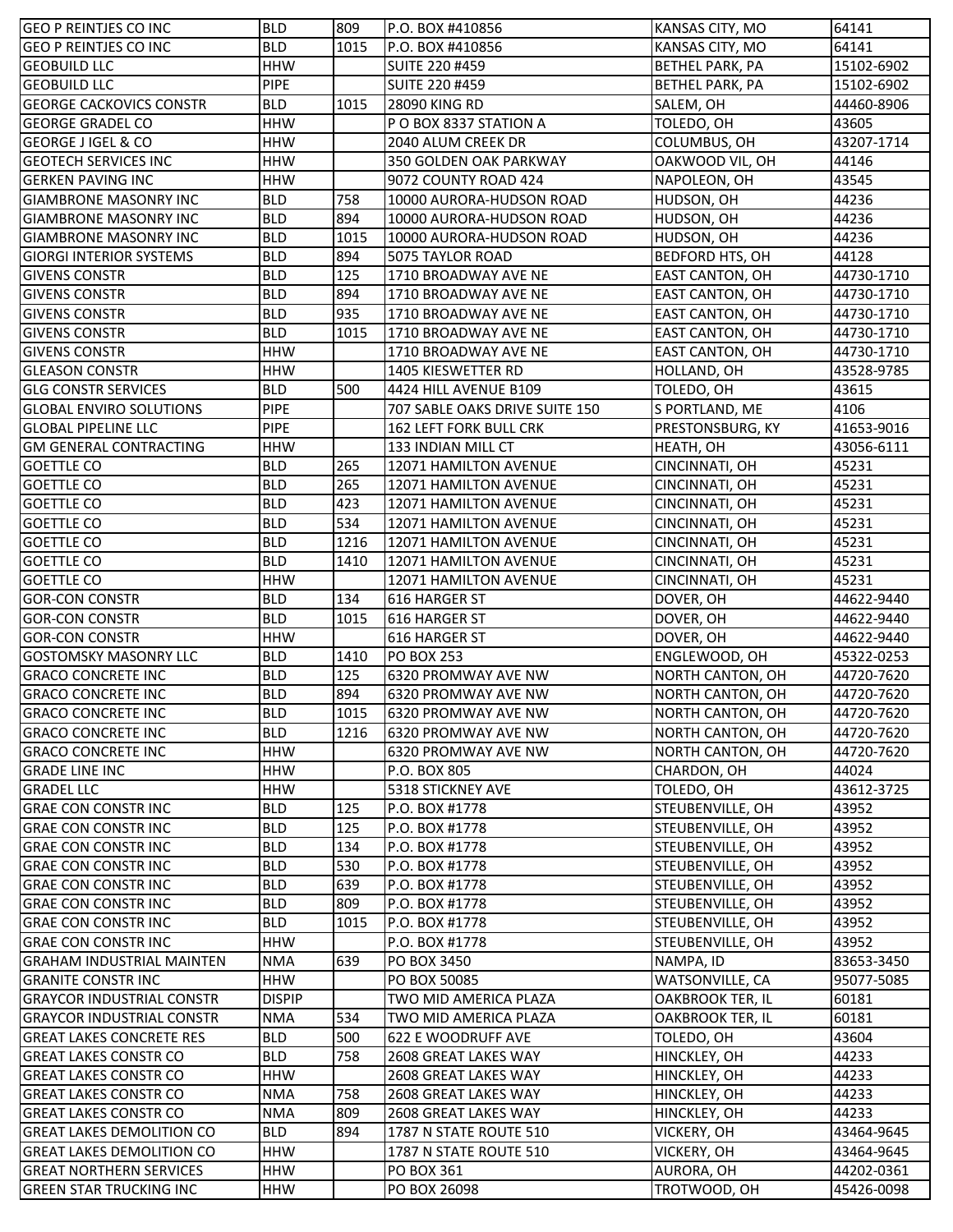| IGREENBRIER ENTERPRISES                           | <b>HHW</b>               |            | 252 W MAIN ST STE A                             | <b>ST CLAIRSVILLE, OH</b>                                | 43950-1034 |
|---------------------------------------------------|--------------------------|------------|-------------------------------------------------|----------------------------------------------------------|------------|
| <b>GREENPRO COMMERCIAL SOD &amp;</b>              | <b>HHW</b>               |            | 2969 BEAL RD                                    | FRANKLIN, OH                                             | 45005-4603 |
| <b>IGRIFFIN CONTRACT DEWATERI</b>                 | <b>BLD</b>               | 423        | 3450 CALUMET AVENUE                             | HAMMOND, IN                                              | 46320      |
| <b>GRIFFIN CONTRACT DEWATERI</b>                  | <b>BLD</b>               | 1410       | 3450 CALUMET AVENUE                             | HAMMOND, IN                                              | 46320      |
| <b>GRIFFIN CONTRACT DEWATERI</b>                  | <b>HHW</b>               |            | 3450 CALUMET AVENUE                             | HAMMOND, IN                                              | 46320      |
| <b>GRIFFIN CONTRACT DEWATERI</b>                  | <b>PIPE</b>              |            | 3450 CALUMET AVENUE                             | HAMMOND, IN                                              | 46320      |
| <b>GRIFFIN PAVEMENT STRIPING</b>                  | <b>HHW</b>               |            | 2383 HARRISON RD                                | COLUMBUS, OH                                             | 43204-3509 |
| <b>GRISSOM CONST LLC</b>                          | <b>HHW</b>               |            | 8333 N MULBERRY GR RAKESTRAW RD                 | <b>COVINGTON, OH</b>                                     | 45318-8867 |
| <b>GROUND PRO HARDSCAPES DBA</b>                  | <b>HHW</b>               |            | 3873 WYOGA LAKE RD                              | <b>CUYAHOGA FLS, OH</b>                                  | 44224-4947 |
| <b>I</b> GROUNDHOGS 2000 LLC                      | <b>HHW</b>               |            | 6070 RICHMOND RD                                | OAKWOOD VIL, OH                                          | 44146-2564 |
| <b>GROUT SYSTEMS INC</b>                          | <b>BLD</b>               | 83         | P.O. BOX 557                                    | WADSWORTH, OH                                            | 44282      |
| <b>GROUT SYSTEMS INC</b>                          | <b>BLD</b>               | 125        | P.O. BOX 557                                    | WADSWORTH, OH                                            | 44282      |
| <b>GROUT SYSTEMS INC</b>                          | <b>BLD</b>               | 125        | P.O. BOX 557                                    | WADSWORTH, OH                                            | 44282      |
| <b>GROUT SYSTEMS INC</b>                          | <b>BLD</b>               | 265        | P.O. BOX 557                                    | WADSWORTH, OH                                            | 44282      |
| <b>GROUT SYSTEMS INC</b>                          | <b>BLD</b>               | 265        | P.O. BOX 557                                    | WADSWORTH, OH                                            | 44282      |
| <b>GROUT SYSTEMS INC</b>                          | <b>BLD</b>               | 423        | P.O. BOX 557                                    | WADSWORTH, OH                                            | 44282      |
| <b>GROUT SYSTEMS INC</b>                          | <b>BLD</b>               | 480        | P.O. BOX 557                                    | WADSWORTH, OH                                            | 44282      |
| <b>GROUT SYSTEMS INC</b>                          | <b>BLD</b>               | 530        | P.O. BOX 557                                    | WADSWORTH, OH                                            | 44282      |
| <b>GROUT SYSTEMS INC</b>                          | <b>BLD</b>               | 809        | P.O. BOX 557                                    | WADSWORTH, OH                                            | 44282      |
| <b>GROUT SYSTEMS INC</b>                          | <b>BLD</b>               | 894        | P.O. BOX 557                                    | WADSWORTH, OH                                            | 44282      |
| <b>GROUT SYSTEMS INC</b>                          | <b>BLD</b>               | 935        | P.O. BOX 557                                    | WADSWORTH, OH                                            | 44282      |
| <b>GROUT SYSTEMS INC</b>                          | <b>BLD</b>               | 935        | P.O. BOX 557                                    | WADSWORTH, OH                                            | 44282      |
| <b>GROUT SYSTEMS INC</b>                          | <b>BLD</b>               | 1015       | P.O. BOX 557                                    | WADSWORTH, OH                                            | 44282      |
| <b>GROUT SYSTEMS INC</b>                          | <b>GPA</b>               | 500        | P.O. BOX 557                                    | WADSWORTH, OH                                            | 44282      |
| <b>GROUT SYSTEMS INC</b>                          | <b>HHW</b>               |            | P.O. BOX 557                                    | WADSWORTH, OH                                            | 44282      |
| <b>GUINTO SCHIRACK</b>                            | <b>HHW</b>               |            | 6304 SUNSET AVE                                 | INDEPENDENCE, OH                                         | 44131-4734 |
| <b>GUY NIELSON CO</b>                             | <b>BLD</b>               | 574        | PO BOX 2029                                     | POCATELLO, ID                                            | 83206-2029 |
| <b>GWINNUPS RESTORATION</b>                       | <b>PIPE</b>              |            | 5201 W 86TH ST                                  | INDIANAPOLIS, IN                                         | 46268-1514 |
| <b>H &amp; J CONSTR INC</b>                       | <b>HHW</b>               |            | 36621 KINZEL RD                                 | AVON, OH                                                 | 44011-2254 |
| <b>H F SHAW</b>                                   | <b>BLD</b>               | 894        | 8543 BURKEY RD NW                               | NORTH CANTON, OH                                         | 44720-4722 |
| <b>H F SHAW</b>                                   | <b>BLD</b>               | 1015       | 8543 BURKEY RD NW                               | NORTH CANTON, OH                                         | 44720-4722 |
| <b>H LULI CONSTR CO</b>                           | <b>HHW</b>               |            | 323 STATE ROUTE 43                              | MOGADORE, OH                                             | 44260-9606 |
| <b>IH M MILLER CONSTR</b>                         | <b>HHW</b>               |            | <b>BOX 131</b>                                  | MOGADORE, OH                                             | 44260      |
| <b>HAGERMAN CONSTR</b>                            | <b>BLD</b>               | 329        | P.O. BOX 10690                                  | FORT WAYNE, IN                                           | 46853      |
| <b>HAGERMAN CONSTR</b>                            | <b>BLD</b>               | 500        | P.O. BOX 10690                                  | FORT WAYNE, IN                                           | 46853      |
| <b>HAGERMAN CONSTR</b>                            | <b>BLD</b>               | 534        | P.O. BOX 10690                                  | FORT WAYNE, IN                                           | 46853      |
| <b>HAGERMAN CONSTR</b>                            | <b>BLD</b>               | 574        | P.O. BOX 10690                                  | <b>FORT WAYNE, IN</b>                                    | 46853      |
| <b>HAGERMAN CONSTR</b>                            | <b>BLD</b>               | 1410       | P.O. BOX 10690                                  | FORT WAYNE, IN                                           | 46853      |
| <b>HAGERMAN CONSTR</b>                            | <b>MAS</b>               | 265        | P.O. BOX 10690                                  | FORT WAYNE, IN                                           | 46853      |
| <b>HALLMARK EXC INC</b>                           | <b>AOP</b>               |            | 482 BLACKBROOK RD                               | PAINESVILLE, OH                                          | 44077      |
| <b>HAMILTON CONTRACTING LLC</b>                   | <b>BLD</b>               | 329        | 32901 MIDDLEBELT RD STE 700                     | <b>FARMINGTON HILS, MI</b>                               | 48334-1704 |
| HAMILTON CONTRACTING LLC                          | <b>BLD</b>               | 500        | 32901 MIDDLEBELT RD STE 700                     |                                                          | 48334-1704 |
| HAMILTON CONTRACTING LLC                          | <b>BLD</b>               | 935        | 32901 MIDDLEBELT RD STE 700                     | <b>FARMINGTON HILS, MI</b><br><b>FARMINGTON HILS, MI</b> | 48334-1704 |
|                                                   |                          |            |                                                 |                                                          |            |
| HAMILTON CONTRACTING LLC<br><b>HAMMOND CONSTR</b> | <b>BLD</b><br><b>AOP</b> | 935<br>809 | 32901 MIDDLEBELT RD STE 700<br>1278 PARK AVE SW | <b>FARMINGTON HILS, MI</b><br>CANTON, OH                 | 48334-1704 |
| <b>HAMMOND CONSTR</b>                             | <b>AOP</b>               |            |                                                 |                                                          | 44706-1599 |
| <b>HAMMOND CONSTR</b>                             | <b>BLD</b>               | 134        | 1278 PARK AVE SW<br>1278 PARK AVE SW            | CANTON, OH<br>CANTON, OH                                 | 44706-1599 |
|                                                   |                          |            |                                                 |                                                          | 44706-1599 |
| <b>HAMMOND CONSTR</b>                             | <b>BLD</b>               | 500        | 1278 PARK AVE SW                                | CANTON, OH                                               | 44706-1599 |
| <b>HAMMOND CONSTR</b>                             | <b>BLD</b>               | 935        | 1278 PARK AVE SW                                | CANTON, OH                                               | 44706-1599 |
| <b>HAMMOND CONSTR</b>                             | <b>BLD</b>               | 1015       | 1278 PARK AVE SW                                | CANTON, OH                                               | 44706-1599 |
| <b>HANGING H COMPANIES LLC</b>                    | <b>PIPE</b>              |            | 1912 S BURLINGTON BLVD STE 100                  | <b>BURLINGTON, WA</b>                                    | 98233-3228 |
| <b>HANKS PLBG &amp; HTG CO</b>                    | <b>BLD</b>               | 500        | 1625 ALBON ROAD                                 | HOLLAND, OH                                              | 43528      |
| <b>HANKS PLBG &amp; HTG CO</b>                    | <b>HHW</b>               |            | 1625 ALBON ROAD                                 | HOLLAND, OH                                              | 43528      |
| <b>HARDMAN CONSTRINC</b>                          | <b>BLD</b>               | 500        | 242 S BRYE RD                                   | LUDINGTON, MI                                            | 49431-9318 |
| <b>HARPER CO</b>                                  | <b>HHW</b>               |            | P.O. BOX #420                                   | <b>HEBRON, KY</b>                                        | 41048      |
| <b>HARRIS &amp; STEWART ELECTRIC</b>              | <b>BLD</b>               | 423        | 483 KASONS WAY                                  | GAHANNA, OH                                              | 43230-6280 |
| HARRIS & STEWART ELECTRIC                         | <b>HHW</b>               |            | 483 KASONS WAY                                  | GAHANNA, OH                                              | 43230-6280 |
| <b>HARRIS MASONRY INC</b>                         | <b>BLD</b>               | 530        | 360 PRESTO-SYGAN RD                             | <b>BRIDGEVILLE, PA</b>                                   | 15017      |
| <b>HARRIS MASONRY INC</b>                         | <b>BLD</b>               | 758        | 360 PRESTO-SYGAN RD                             | <b>BRIDGEVILLE, PA</b>                                   | 15017      |
| <b>HARRIS MASONRY INC</b>                         | <b>BLD</b>               | 809        | 360 PRESTO-SYGAN RD                             | <b>BRIDGEVILLE, PA</b>                                   | 15017      |
| <b>HARRISON EXC</b>                               | <b>HHW</b>               |            | 6358 UPPER RD                                   | CINCINNATI, OH                                           | 45233-4583 |
| <b>HARRISON EXC</b>                               | UTI                      |            | 6358 UPPER RD                                   | CINCINNATI, OH                                           | 45233-4583 |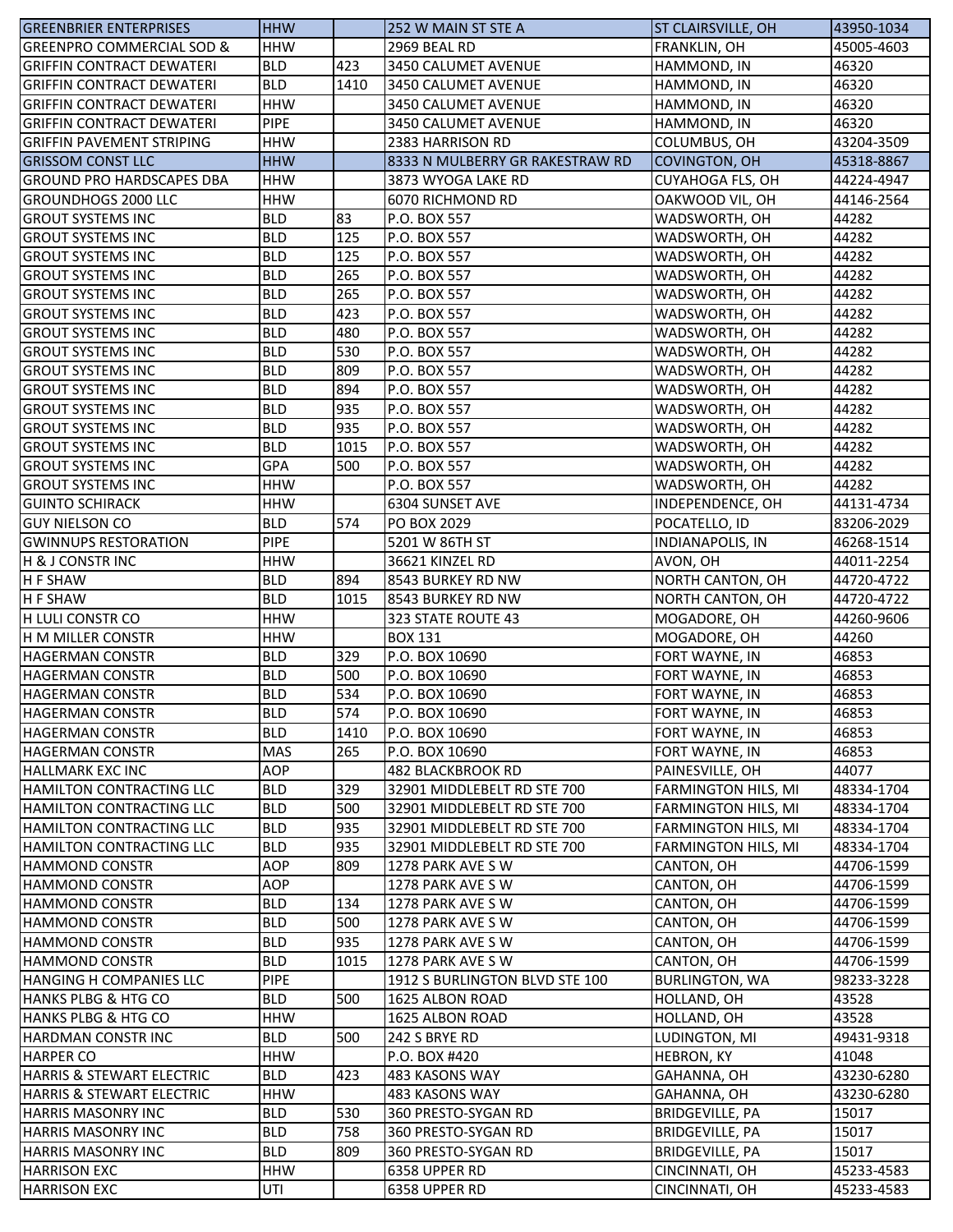| <b>HARSCO INFRASTRUCTURE</b>         | <b>BLD</b>    | 423  |                             |                         |            |
|--------------------------------------|---------------|------|-----------------------------|-------------------------|------------|
| <b>HARSCO INFRASTRUCTURE</b>         | <b>BLD</b>    | 894  |                             |                         |            |
| <b>HARSCO INFRASTRUCTURE</b>         | <b>NMA</b>    | 530  |                             |                         |            |
| HARSCO INFRASTRUCTURE                | <b>NMA</b>    | 758  |                             |                         |            |
| HARSCO INFRASTRUCTURE                | <b>NMA</b>    | 935  |                             |                         |            |
| <b>HATHAWAY INC</b>                  | <b>BLD</b>    | 134  | P.O. BOX 66                 | COSHOCTON, OH           | 43812      |
| <b>HATHAWAY INC</b>                  | <b>BLD</b>    | 530  | P.O. BOX 66                 | COSHOCTON, OH           | 43812      |
| <b>HAWK CONSTR LLC</b>               | <b>PIPE</b>   |      | PO BOX 642                  | SLINGER, WI             | 53086-0642 |
| <b>HAYDEN WRECKING CORP</b>          | <b>NTLSPE</b> |      | 4201 ST. CLAIR AVE          | E SAINT LOUIS, IL       | 62203      |
| HDD CO INC                           | PIPE          |      | 4525 SERRANO PKWY STE 210   | EL DORADO HLS, CA       | 95762-7572 |
| <b>HEADLANDS CONTRACTING &amp; T</b> | <b>HHW</b>    |      |                             |                         |            |
| <b>HEAVY HIGHWAY CONSTR</b>          | <b>HHW</b>    |      | 8795 STATE ROUTE 56 E       | CIRCLEVILLE, OH         | 43113-9416 |
| HELMS & SONS EXC, INC                | <b>AOP</b>    |      | 1753 LIMA AVE               | FINDLAY, OH             | 45840-1435 |
| HELMS & SONS EXC, INC                | <b>HHW</b>    |      | 1753 LIMA AVE               | FINDLAY, OH             | 45840-1435 |
| <b>HENCEROTH CONSTR LLC</b>          | <b>BLD</b>    | 758  | 47508 MIDDLE RIDGE RD       | AMHERST, OH             | 44001-2610 |
| <b>HENKELS &amp; MCCOY INC</b>       | <b>PIPE</b>   |      | P O BOX 950                 | <b>BLUE BELL, PA</b>    | 19422      |
| <b>HENRY F TEICHMAN INC</b>          | <b>BLD</b>    | 500  | 3009 WASHINGTON ROAD        | MCMURRAY, PA            | 15317-3202 |
| <b>HENRY F TEICHMAN INC</b>          | <b>INT</b>    | 423  | 3009 WASHINGTON ROAD        | MCMURRAY, PA            | 15317-3202 |
| <b>HENRY F TEICHMAN INC</b>          | <b>INT</b>    | 500  | 3009 WASHINGTON ROAD        | MCMURRAY, PA            | 15317-3202 |
| <b>HENRY F TEICHMAN INC</b>          | <b>INT</b>    | 639  | 3009 WASHINGTON ROAD        | MCMURRAY, PA            | 15317-3202 |
| <b>HERK EXC INC</b>                  | <b>BLD</b>    | 758  | 1955 LIBERTY AVE            | <b>VERMILION, OH</b>    | 44089-2514 |
| <b>HI WAY PAVING INC</b>             | <b>HHW</b>    |      | P.O. BOX 550                | HILLIARD, OH            | 43026-0550 |
| <b>HILLIS GROUP LLC</b>              | <b>PIPE</b>   |      | 2100 WOOD AVE               | EASTON, PA              | 18042-3104 |
| <b>HILLTOP ENERGY INC</b>            | <b>HHW</b>    |      | <b>6978 LINDENTREE ROAD</b> | MINERAL CITY, OH        | 44656      |
| <b>HIVELY CONTRACTING DBA</b>        | <b>BLD</b>    | 125  | P O BOX 680                 | CANFIELD, OH            | 44406      |
| HIVELY CONTRACTING DBA               | <b>BLD</b>    | 125  | P O BOX 680                 | CANFIELD, OH            | 44406      |
| HIVELY CONTRACTING DBA               | <b>BLD</b>    | 245  | P O BOX 680                 | CANFIELD, OH            | 44406      |
| HIVELY CONTRACTING DBA               | <b>BLD</b>    | 809  | P O BOX 680                 | CANFIELD, OH            | 44406      |
| HIVELY CONTRACTING DBA               | <b>BLD</b>    | 894  | P O BOX 680                 | CANFIELD, OH            | 44406      |
| HIVELY CONTRACTING DBA               | <b>BLD</b>    | 935  | P O BOX 680                 | CANFIELD, OH            | 44406      |
| <b>HIVELY CONTRACTING DBA</b>        | <b>BLD</b>    | 935  | P O BOX 680                 | CANFIELD, OH            | 44406      |
| <b>HK CONCRETE</b>                   | <b>BLD</b>    | 125  | PO BOX 3723                 | YOUNGSTOWN, OH          | 44513-3723 |
| <b>HK CONCRETE</b>                   | <b>HHW</b>    |      | PO BOX 3723                 | YOUNGSTOWN, OH          | 44513-3723 |
| <b>HOOVER &amp; WELLS INC</b>        | <b>BLD</b>    | 500  |                             | TOLEDO, OH              | 43605      |
| <b>HOOVER CONSTR CO</b>              | PIPE          |      | 302 S. HOOVER RD            | <b>VIRGINIA, MN</b>     | 55792      |
| HOT TECH INC                         | <b>BLD</b>    | 423  | 3400 SILICA RD              | SYLVANIA, OH            | 43560-9727 |
| <b>HOT TECH INC</b>                  | <b>BLD</b>    | 500  | 3400 SILICA RD              | SYLVANIA, OH            | 43560-9727 |
| <b>HOWARD CONCRETE PUMP</b>          | <b>HHW</b>    |      | 2327 HILL CHURCH HOUSTON RD | CANONSBURG, PA          | 15317      |
| <b>HOWARD L BOWERS CONT</b>          | <b>BLD</b>    | 809  | PO BOX 2249                 | WINTERSVILLE, OH        | 43953-0249 |
| <b>HOWARD L BOWERS CONT</b>          | <b>HHW</b>    |      | PO BOX 2249                 | WINTERSVILLE, OH        | 43953-0249 |
| HOWELL CONTRACTORS INC               | <b>HHW</b>    |      | 13310 WALTON VERONA RD      | WALTON, KY              | 41094-8214 |
| <b>HSH CONSTR &amp; EXC INC</b>      | <b>HHW</b>    |      | <b>PO BOX 150</b>           | WADSWORTH, OH           | 44282-0150 |
| <b>HUDSON CONSTRINC</b>              | <b>BLD</b>    | 125  | <b>1625 DUTCH LANE</b>      | <b>HERMITAGE, PA</b>    | 16148      |
| <b>HUMBER PAINTING INC</b>           | <b>PIPE</b>   |      | PO BOX 9157                 | LIBERTY, TX             | 77575-2857 |
| <b>HYDRO LAWN LANDSCAPING</b>        | <b>HHW</b>    |      | 810 S MAIN ST # 146         | AKRON, OH               | 44311-1518 |
| ICPS SITE SERVICES INC               | <b>BLD</b>    | 83   | PO BOX 1085                 | JACKSON, OH             | 45640-7085 |
| INDEPENDENCE CEMENT LLC              | <b>HHW</b>    |      | 9240 NOBLE PARK DR          | <b>BRECKSVILLE, OH</b>  | 44141-3258 |
| <b>INDEPENDENCE EXC INC</b>          | <b>BLD</b>    | 245  | 5720 E SCHAAF RD            | INDEPENDENCE, OH        | 44131-1308 |
| INDEPENDENCE EXC INC                 | <b>BLD</b>    | 480  | 5720 E SCHAAF RD            | INDEPENDENCE, OH        | 44131-1308 |
| <b>INDEPENDENCE EXC INC</b>          | <b>BLD</b>    | 758  | 5720 E SCHAAF RD            | INDEPENDENCE, OH        | 44131-1308 |
| <b>INDEPENDENCE EXC INC</b>          | <b>BLD</b>    | 809  | 5720 E SCHAAF RD            | INDEPENDENCE, OH        | 44131-1308 |
| <b>INDEPENDENCE EXC INC</b>          | <b>BLD</b>    | 894  | 5720 E SCHAAF RD            | INDEPENDENCE, OH        | 44131-1308 |
| <b>INDEPENDENCE EXC INC</b>          | <b>BLD</b>    | 935  | 5720 E SCHAAF RD            | INDEPENDENCE, OH        | 44131-1308 |
| <b>INDEPENDENCE EXC INC</b>          | <b>BLD</b>    | 935  | 5720 E SCHAAF RD            | INDEPENDENCE, OH        | 44131-1308 |
| <b>INDEPENDENCE EXC INC</b>          | <b>BLD</b>    | 1216 | 5720 E SCHAAF RD            | INDEPENDENCE, OH        | 44131-1308 |
| <b>INDEPENDENCE EXC INC</b>          | <b>HHW</b>    |      | 5720 E SCHAAF RD            | INDEPENDENCE, OH        | 44131-1308 |
| <b>INDIANA RELINE INC</b>            | <b>HHW</b>    |      | PO BOX 5                    | <b>SULPHUR SPGS, IN</b> | 47388-0005 |
| <b>INDUSTRIAL POWER SYSTEMS</b>      | <b>BLD</b>    | 423  | 146 DIXIE HWY               | ROSSFORD, OH            | 43460      |
| <b>INDUSTRIAL POWER SYSTEMS</b>      | <b>HHW</b>    |      | 146 DIXIE HWY               | ROSSFORD, OH            | 43460      |
| <b>INDUSTRIAL POWER SYSTEMS</b>      | <b>NMA</b>    | 500  | 146 DIXIE HWY               | ROSSFORD, OH            | 43460      |
| INDUSTRIAL RESOURCING GRO            | <b>BLD</b>    | 329  | PO BOX 187                  | ST MARYS, OH            | 45885-0187 |
| INDUSTRIAL RESOURCING GRO            | <b>BLD</b>    | 480  | PO BOX 187                  | ST MARYS, OH            | 45885-0187 |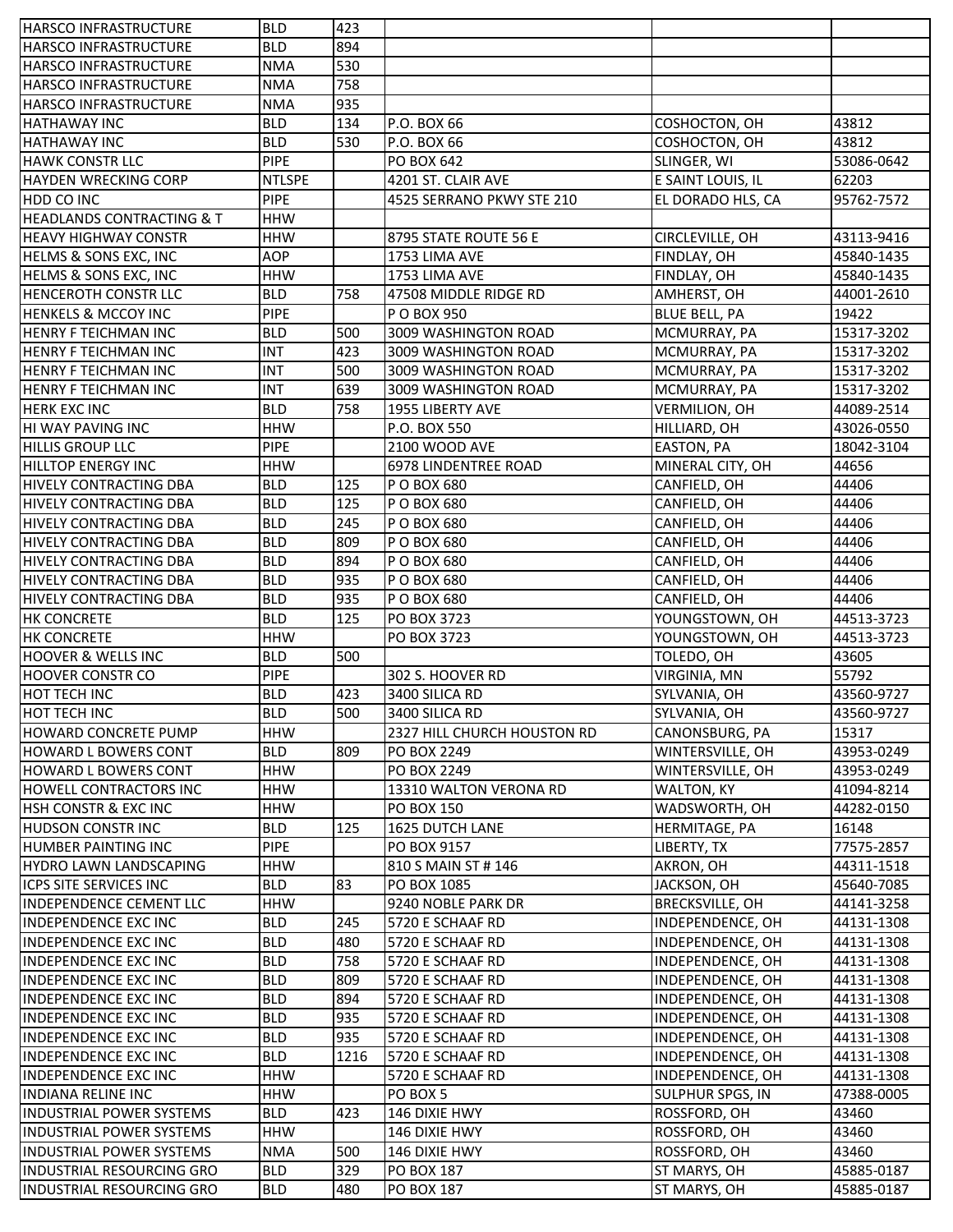| <b>INDUSTRIAL RESOURCING GRO</b> | <b>BLD</b>    | 574  | <b>PO BOX 187</b>             | ST MARYS, OH                     | 45885-0187 |
|----------------------------------|---------------|------|-------------------------------|----------------------------------|------------|
| <b>INDUSTRIAL RESOURCING GRO</b> | <b>BLD</b>    | 758  | PO BOX 187                    | ST MARYS, OH                     | 45885-0187 |
| <b>INDUSTRIAL RESOURCING GRO</b> | <b>BLD</b>    | 894  | PO BOX 187                    | ST MARYS, OH                     | 45885-0187 |
| INDUSTRIAL RESOURCING GRO        | <b>BLD</b>    | 935  | PO BOX 187                    | ST MARYS, OH                     | 45885-0187 |
| <b>INDUSTRIAL RESOURCING GRO</b> | <b>HHW</b>    |      | PO BOX 187                    | ST MARYS, OH                     | 45885-0187 |
| <b>INFINITY PAVING CO</b>        | <b>HHW</b>    |      | 50 E HIGHLAND RD              | NORTHFIELD, OH                   | 44067-2701 |
| <b>INFRASOURCE CONSTR LLC</b>    | <b>DISPIP</b> |      | 2723 S STATE ST SUITE 150     | ANN ARBOR, MI                    | 48104      |
| <b>INFRASOURCE CONSTR LLC</b>    | <b>PIPE</b>   |      | 2723 S STATE ST SUITE 150     | ANN ARBOR, MI                    | 48104      |
| <b>INLAND FIRE BRICK LLC</b>     | <b>AOP</b>    | 83   | 1243 E 55TH ST                | CLEVELAND, OH                    | 44103-1028 |
| <b>INLAND FIRE BRICK LLC</b>     | <b>AOP</b>    |      | 1243 E 55TH ST                | CLEVELAND, OH                    | 44103-1028 |
| <b>INLAND FIRE BRICK LLC</b>     | <b>BLD</b>    | 125  | 1243 E 55TH ST                | CLEVELAND, OH                    | 44103-1028 |
| <b>INLAND FIRE BRICK LLC</b>     | <b>BLD</b>    | 125  | 1243 E 55TH ST                | CLEVELAND, OH                    | 44103-1028 |
| <b>INLAND FIRE BRICK LLC</b>     | <b>BLD</b>    | 245  | 1243 E 55TH ST                | CLEVELAND, OH                    | 44103-1028 |
| <b>INLAND FIRE BRICK LLC</b>     | <b>BLD</b>    | 423  | 1243 E 55TH ST                | CLEVELAND, OH                    | 44103-1028 |
| <b>INLAND FIRE BRICK LLC</b>     | <b>BLD</b>    | 480  | 1243 E 55TH ST                | CLEVELAND, OH                    | 44103-1028 |
| <b>INLAND FIRE BRICK LLC</b>     | <b>BLD</b>    | 530  | 1243 E 55TH ST                | CLEVELAND, OH                    | 44103-1028 |
| <b>INLAND FIRE BRICK LLC</b>     | <b>BLD</b>    | 935  | 1243 E 55TH ST                | CLEVELAND, OH                    | 44103-1028 |
| <b>INLAND FIRE BRICK LLC</b>     | <b>BLD</b>    | 935  | 1243 E 55TH ST                | CLEVELAND, OH                    | 44103-1028 |
| <b>INLAND FIRE BRICK LLC</b>     | <b>BLD</b>    | 1216 | 1243 E 55TH ST                | CLEVELAND, OH                    | 44103-1028 |
| INNOVATIVE PAVEMENT MAIN         | <b>BLD</b>    | 894  | 7710 BOND ST                  | SOLON, OH                        | 44139-5352 |
| <b>INNOVATIVE PAVEMENT MAIN</b>  | <b>HHW</b>    |      | 7710 BOND ST                  | SOLON, OH                        | 44139-5352 |
| <b>INTEGRA EXC LLC</b>           | <b>BLD</b>    | 125  | 2530 HUBBARD RD               |                                  | 44505-3151 |
| <b>INTEGRA EXC LLC</b>           | <b>BLD</b>    | 894  | 2530 HUBBARD RD               | YOUNGSTOWN, OH<br>YOUNGSTOWN, OH | 44505-3151 |
|                                  |               |      |                               |                                  |            |
| <b>INTEGRA EXC LLC</b>           | <b>DISPIP</b> |      | 2530 HUBBARD RD               | YOUNGSTOWN, OH                   | 44505-3151 |
| <b>INTEGRA EXC LLC</b>           | <b>HHW</b>    |      | 2530 HUBBARD RD               | YOUNGSTOWN, OH                   | 44505-3151 |
| INTEGRITY KOKOSING PIPE          | <b>PIPE</b>   |      | 17531 WATERFORD RD            | FREDERICKTOWN, OH                | 43019-9561 |
| <b>INTERCON CONSTR INC</b>       | <b>DISPIP</b> |      | 5512 STATE ROAD 19 AND 113    | WAUNAKEE, WI                     | 53597-9530 |
| <b>INTERCON CONSTR INC</b>       | <b>PIPE</b>   |      | 5512 STATE ROAD 19 AND 113    | WAUNAKEE, WI                     | 53597-9530 |
| INTERNATIONAL INDUSTRIAL         | <b>NMA</b>    | 935  | 35900 MOUND ROAD              | STERLING HTS., MI                | 48310-4793 |
| <b>INTERNATIONAL INDUSTRIAL</b>  | <b>NMA</b>    | 935  | 35900 MOUND ROAD              | STERLING HTS., MI                | 48310-4793 |
| <b>INTERSTATE IMPROVE INC</b>    | <b>BROWN</b>  |      | PO BOX 8                      | FARIBAULT, MN                    | 55021      |
| <b>INTREN INC</b>                | UTI           |      | <b>18202 W UNION RD</b>       | UNION, IL                        | 60180-9710 |
| <b>IRVINS INC</b>                | <b>BLD</b>    | 758  | 613 GREENLAWN DR              | AMHERST, OH                      | 44001-1027 |
| <b>ISON EXC</b>                  | <b>BLD</b>    | 83   | <b>PO BOX 300</b>             | FRANKLN FRNCE, OH                | 45629-0300 |
| <b>ISON EXC</b>                  | <b>HHW</b>    |      | PO BOX 300                    | <b>FRANKLN FRNCE, OH</b>         | 45629-0300 |
| <b>J &amp; H CONCRETE</b>        | <b>BLD</b>    | 480  | PO BOX 269                    | <b>BELLEVUE, OH</b>              | 44811-0269 |
| J & H CONCRETE                   | <b>BLD</b>    | 480  | <b>PO BOX 269</b>             | <b>BELLEVUE, OH</b>              | 44811-0269 |
| <b>J &amp; H CONCRETE</b>        | <b>BLD</b>    | 758  | <b>PO BOX 269</b>             | <b>BELLEVUE, OH</b>              | 44811-0269 |
| <b>J &amp; H CONCRETE</b>        | <b>BLD</b>    | 894  | PO BOX 269                    | <b>BELLEVUE, OH</b>              | 44811-0269 |
| <b>J &amp; H CONCRETE</b>        | <b>HHW</b>    |      | PO BOX 269                    | <b>BELLEVUE, OH</b>              | 44811-0269 |
| <b>J &amp; H REINFORCING</b>     | <b>BLD</b>    | 83   | PO BOX 60                     | PORTSMOUTH, OH                   | 45662-0060 |
| <b>J &amp; H REINFORCING</b>     | <b>HHW</b>    |      | <b>PO BOX 60</b>              | PORTSMOUTH, OH                   | 45662-0060 |
| J & J BRIDGE CO INC              | <b>HHW</b>    |      | 3049 ROUGH AND READY RD       | NEW CONCORD, OH                  | 43762-9545 |
| J & J GENERAL MAINT              | GPA           | 83   | 2430 S 3RD ST                 | IRONTON, OH                      | 45638      |
| J & R REPAIR LLC                 | <b>HHW</b>    |      | P.O. BOX 578                  | LAURELVILLE, OH                  | 43135      |
| J & S GROUP                      | <b>HHW</b>    |      | 4500 LEE RD                   | CLEVELAND, OH                    | 44128-2963 |
| J & T CONCRETE INC               | UTI           |      | 2020 JUSTIN LN                | BETHEL, OH                       | 45106-8434 |
| J CHILDERS TRUCKING & CON        | <b>BLD</b>    | 1015 | 4630 LINDFORD AVE NE          | CANTON, OH                       | 44705-2943 |
| J D SET                          | <b>BLD</b>    |      | 8556 ST RT 62                 | CANFIELD, OH                     | 44406      |
| J D WILLIAMSON CONSTR            | <b>HHW</b>    |      | PO BOX 113                    | TALLMADGE, OH                    | 44278-0113 |
| J DEMSON & SON CONTRACTIN        | <b>DISPIP</b> |      | 115 W 12TH ST                 | DOVER, OH                        | 44622-2604 |
| J G EWING SEWER CONTRACTO        | <b>HHW</b>    |      | 4030 FITCH RD                 | TOLEDO, OH                       | 43613-4006 |
| J MILLING INC                    | <b>HHW</b>    |      | 1140 FORT RECOVERY MINSTER RD | FORT RECOVERY, OH                | 45846-9703 |
| J WOOD CONTRACTING LLC           | <b>PIPE</b>   |      | PO BOX 100                    | ELKVIEW, WV                      | 25071      |
| J WYANT CONSTRUCTION             | <b>BLD</b>    | 534  | 3115 OXFORD ST                | OXFORD, OH                       | 45056-9394 |
| JAAM CONCRETE CONSTR             | <b>BLD</b>    | 758  | PO BOX 39416                  | SOLON, OH                        | 44139-0416 |
| JAAM CONCRETE CONSTR             | <b>BLD</b>    | 894  | PO BOX 39416                  | SOLON, OH                        | 44139-0416 |
| JAC CONSTR OF OHIO LLC           | <b>HHW</b>    |      | 14985 CROSS CREEK PKWY        | NEWBURY, OH                      | 44065-9788 |
| JACK CARNES INC                  | <b>DISPIP</b> |      | 3832 EASTRISE DR              | GROVEPORT, OH                    | 43125-9046 |
| JACK GIBSON CONSTR CO            | <b>BLD</b>    | 125  | 2460 PARKMAN RD NW            | WARREN, OH                       | 44485-1757 |
| JACK GIBSON CONSTR CO            | <b>BLD</b>    | 935  | 2460 PARKMAN RD NW            | WARREN, OH                       | 44485-1757 |
| JACKSON CONCRETE INC             | <b>BLD</b>    | 125  | P.O. BOX #579                 | N. JACKSON, OH                   | 44451      |
|                                  |               |      |                               |                                  |            |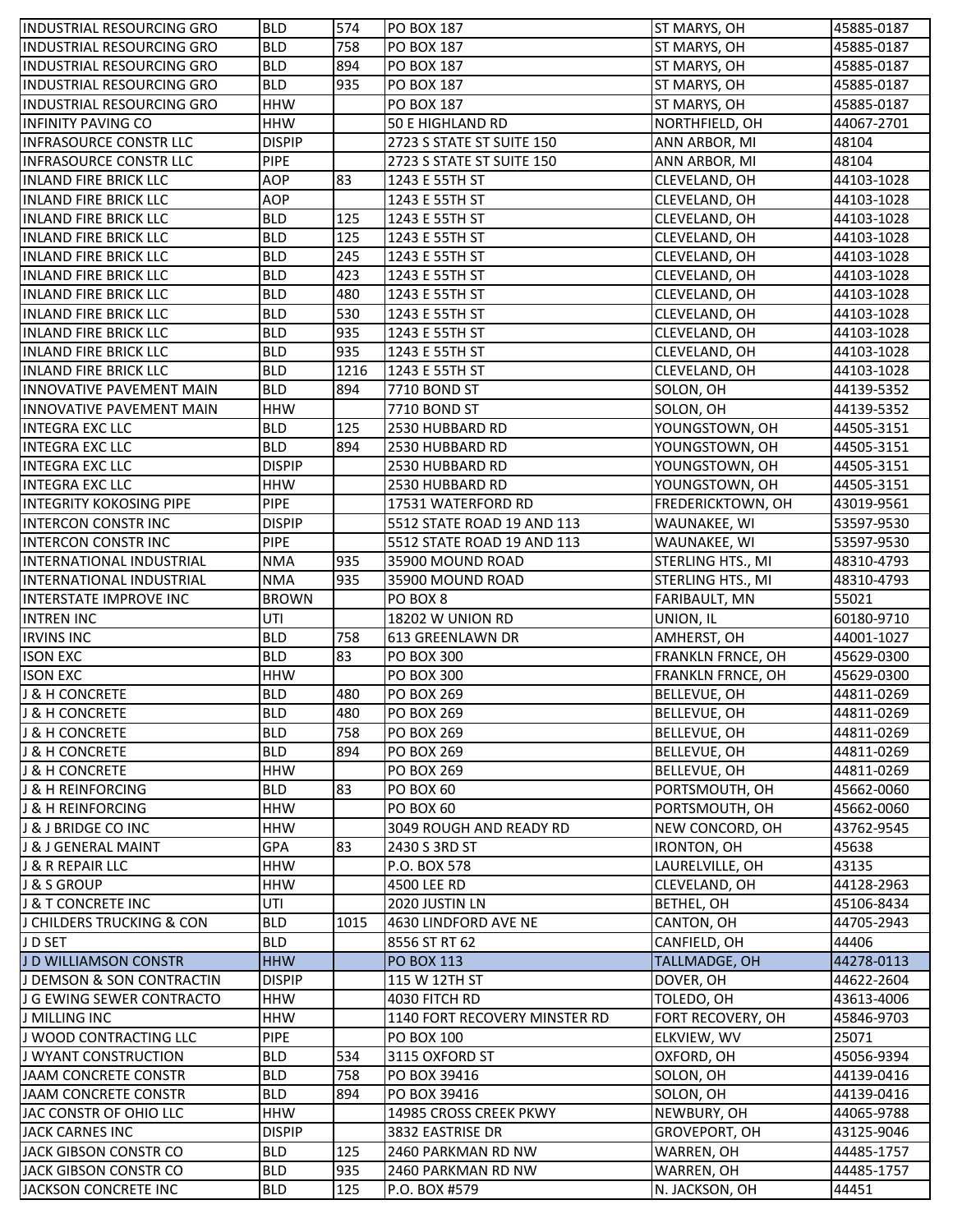| JACKSON CONCRETE INC             | <b>BLD</b>  | 125  | P.O. BOX #579            | N. JACKSON, OH             | 44451      |
|----------------------------------|-------------|------|--------------------------|----------------------------|------------|
| JACKSON CONCRETE INC             | <b>BLD</b>  | 935  | P.O. BOX #579            | N. JACKSON, OH             | 44451      |
| JACKSON CONSTR INC               | <b>HHW</b>  |      | 5245 THOMAS RD           | TRENTON, OH                | 45067-9651 |
| JADCO CONSTR                     | <b>BLD</b>  | 894  | 9901 YORK THETA DR       | N ROYALTON, OH             | 44133-3512 |
| <b>JADCO CONSTR</b>              | <b>HHW</b>  |      | 9901 YORK THETA DR       | N ROYALTON, OH             | 44133-3512 |
| JAMES WHITE CONSTR CO            | <b>BLD</b>  | 809  | 4156 FREEDOM WAY         | WEIRTON, WV                | 26062-5296 |
| JAMES WHITE CONSTR CO            | <b>HHW</b>  |      | 4156 FREEDOM WAY         | WEIRTON, WV                | 26062-5296 |
| JARVIS DOWNING & EMCH            | <b>BLD</b>  | 809  | P.O. BOX 6253            | WHEELING, WV               | 26003      |
| JAY DEE CONTRACTORS INC          | <b>HHW</b>  |      | 38881 SCHOOLCRAFT RD     | LIVONIA, MI                | 48150-1033 |
| JAY DEE OBAYASHI JV              | <b>HHW</b>  |      | 38777 SCHOOLCRAFT RD     | LIVONIA, MI                | 48150-1033 |
| <b>JAYS CONSTR GROUP</b>         | <b>PIPE</b> |      | 3956 ST RT 43            | KENT, OH                   | 44240      |
| JDL WARM CONSTR CO               | <b>AOP</b>  | 265  | 1125 W 8TH ST STE 100    | CINCINNATI, OH             | 45203      |
| JDL WARM CONSTR CO               | <b>AOP</b>  | 265  | 1125 W 8TH ST STE 100    | CINCINNATI, OH             | 45203      |
| JESS HAUER MASONRY INC           | <b>BLD</b>  | 265  | 2400 W KEMPER RD         | CINCINNATI, OH             | 45231-1137 |
| JESS HAUER MASONRY INC           | <b>BLD</b>  | 265  | 2400 W KEMPER RD         | CINCINNATI, OH             | 45231-1137 |
|                                  |             |      |                          |                            |            |
| JESS HAUER MASONRY INC           | <b>BLD</b>  | 534  | 2400 W KEMPER RD         | CINCINNATI, OH             | 45231-1137 |
| JESS HAUER MASONRY INC           | <b>MAS</b>  | 265  | 2400 W KEMPER RD         | CINCINNATI, OH             | 45231-1137 |
| JESS HAUER MASONRY INC           | MAS         | 265  | 2400 W KEMPER RD         | CINCINNATI, OH             | 45231-1137 |
| JET EXC CO                       | <b>HHW</b>  |      | 4354 SOUTH RANGE ROAD    | N MIDDLETOWN, OH           | 44442      |
| JIM HAUER MASONRY INC            | <b>BLD</b>  | 265  | 11340 SEBRING DRIVE      | CINCINNATI, OH             | 45240-2790 |
| <b>JIM HAUER MASONRY INC</b>     | <b>BLD</b>  | 265  | 11340 SEBRING DRIVE      | CINCINNATI, OH             | 45240-2790 |
| JIM HAUER MASONRY INC            | <b>BLD</b>  | 534  | 11340 SEBRING DRIVE      | CINCINNATI, OH             | 45240-2790 |
| JIM HAUER MASONRY INC            | <b>BLD</b>  | 1410 | 11340 SEBRING DRIVE      | CINCINNATI, OH             | 45240-2790 |
| <b>JIM HAUER MASONRY INC</b>     | MAS         | 265  | 11340 SEBRING DRIVE      | CINCINNATI, OH             | 45240-2790 |
| JIM HAUER MASONRY INC            | <b>MAS</b>  | 265  | 11340 SEBRING DRIVE      | CINCINNATI, OH             | 45240-2790 |
| <b>JIM SANTINI BLDR</b>          | <b>BLD</b>  | 125  | P.O. BOX 302             | WASHINGTONVLE, OH          | 44490      |
| <b>JIMMY A DUNN EXC</b>          | PIPE        |      | PO BOX 13335             | SISSONVILLE, WV            | 25360-0335 |
| JL ALLEN SERVICES INC            | <b>PIPE</b> |      | <b>PO BOX 347</b>        | TUSCOLA, IL                | 61953-0347 |
| JL KUCK GENERAL CONTR            | <b>BLD</b>  | 423  | PO BOX 160               | LUDLOW FALLS, OH           | 45339-0160 |
| JL KUCK GENERAL CONTR            | <b>BLD</b>  | 534  | PO BOX 160               | LUDLOW FALLS, OH           | 45339-0160 |
| JL KUCK GENERAL CONTR            | <b>BLD</b>  | 1410 | <b>PO BOX 160</b>        | LUDLOW FALLS, OH           | 45339-0160 |
| <b>JLD CONSTRUCTION SERVICES</b> | <b>HHW</b>  |      | 5654 ALLIANCE WAY        | COLUMBUS, OH               | 43228-8947 |
| JOHN A PAPALAS & CO              | <b>BLD</b>  | 423  | 1187 EMPIRE AVE          | LINCOLN PARK, MI           | 48146-2046 |
| JOHN CECIL CONSTR                | <b>HHW</b>  |      | 241 SCHOFIELD DR STE A   | WHITEHALL, OH              | 43213-3831 |
| JOHN E GREEN CO                  | <b>BLD</b>  | 1410 | <b>220 VICTOR AVENUE</b> | HIGHLAND PARK, MI          | 48203      |
| JOHN E GREEN CO                  | <b>NMA</b>  | 758  | <b>220 VICTOR AVENUE</b> | HIGHLAND PARK, MI          | 48203      |
| JOHN FITHIAN CONTRACTING         | <b>HHW</b>  |      | 8010 SOUTHERN BLVD       | YOUNGSTOWN, OH             | 44512-6048 |
| JOHN HEMMINGER CONSTR CO         | <b>BLD</b>  | 894  | <b>PO BOX 636</b>        | BATH, OH                   | 44210-0636 |
| JOHN K LEOHNER CO INC            | <b>HHW</b>  |      | 3605 CARROLL SOUTHERN RD | <b>CARROLL, OH</b>         | 43112-9597 |
| JOHN R JURGENSEN CO              | <b>HHW</b>  |      | 11641 MOSTELLER RD       | CINCINNATI, OH             | 45241-1520 |
| JOY EXC CO                       | <b>HHW</b>  |      |                          |                            |            |
| JR & CO INC                      | GPA         | 83   | PO BOX 7594              | N KANSAS CITY, MO          | 64116      |
| JT THORPE & SON INC              | <b>BLD</b>  | 329  | 238 W 2ND ST             | MAYSVILLE, KY              | 41056      |
| JT THORPE & SON INC              | <b>BLD</b>  | 574  | 238 W 2ND ST             | MAYSVILLE, KY              | 41056      |
| JT THORPE & SON INC              | <b>NMA</b>  | 500  | 238 W 2ND ST             | MAYSVILLE, KY              | 41056      |
| JT THORPE & SON INC              | <b>NMA</b>  | 534  | 238 W 2ND ST             | MAYSVILLE, KY              | 41056      |
| <b>JUANITA TRUCKING LLC</b>      | <b>HHW</b>  |      | <b>655 HAWTHORNE AVE</b> | CINCINNATI, OH             | 45205-2318 |
|                                  |             |      |                          |                            |            |
| JULIAN SPEER CO                  | <b>BLD</b>  | 423  | 5255 SINCLAIR ROAD       | COLUMBUS, OH               | 43229      |
| JULIAN SPEER CO                  | <b>BLD</b>  | 1216 | 5255 SINCLAIR ROAD       | COLUMBUS, OH               | 43229      |
| JUSTICE BUSINESS SERVICES        | <b>PIPE</b> |      | PO BOX 33                | MARIETTA, OH               | 45750-0033 |
| <b>JVB LANDSCAPING</b>           | PIPE        |      | 19 HILLCREST CT          | <b>WAPPINGERS FALS, NY</b> | 12590      |
| K & M CONTRACTING OF OHIO        | <b>BLD</b>  | 125  | <b>PO BOX 528</b>        | VIENNA, OH                 | 44473-0528 |
| K & M CONTRACTING OF OHIO        | <b>BLD</b>  | 935  | <b>PO BOX 528</b>        | VIENNA, OH                 | 44473-0528 |
| K & R EXC & LANDS LLC            | <b>HHW</b>  |      | 5165 ROAD 2              | LEIPSIC, OH                | 45856-9720 |
| K & S MARKERS INC                | <b>HHW</b>  |      | 2189 N 600 W             | THORNTOWN, IN              | 46071-8996 |
| <b>KAM CONSTR SERVICES LLC</b>   | <b>HHW</b>  |      | 744 CEDAR RIDGE DR.      | LEBANON, OH                | 45036      |
| <b>KARNAK CONCRETE</b>           | <b>BLD</b>  | 265  | 2678 MORROW PL           | <b>CINCINNATI, OH</b>      | 45204-2407 |
| KARVO COMPANIES INC              | <b>HHW</b>  |      | 4524 HUDSON DR           | STOW, OH                   | 44224-1702 |
| <b>KARVO COMPANIES INC</b>       | <b>PIPE</b> |      | 4524 HUDSON DR           | STOW, OH                   | 44224-1702 |
| KD COMPLETE CLEARING LLC         | <b>HHW</b>  |      | 510 INDUSTRIAL WAY       | MARENGO, OH                | 43334-9537 |
| KELLER NORTH AMERICA INC         | <b>BLD</b>  | 83   | 7550 TEAGUE RD SUITE 300 | HANOVER, MD                | 21076      |
| KELLER NORTH AMERICA INC         | <b>BLD</b>  | 423  | 7550 TEAGUE RD SUITE 300 | HANOVER, MD                | 21076      |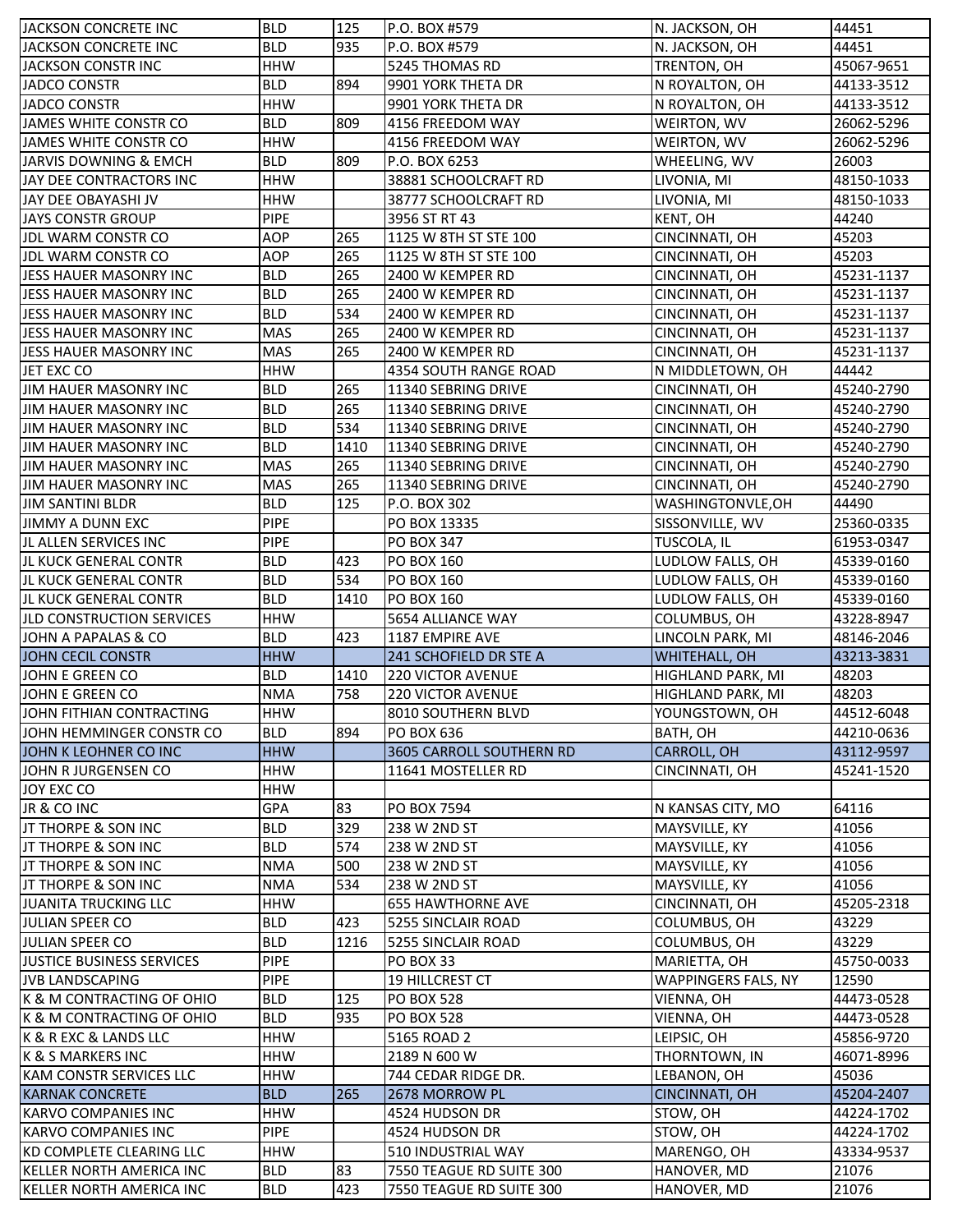| KELLER NORTH AMERICA INC             | <b>BLD</b>    | 639  | 7550 TEAGUE RD SUITE 300  | HANOVER, MD             | 21076      |
|--------------------------------------|---------------|------|---------------------------|-------------------------|------------|
| <b>KELLER NORTH AMERICA INC</b>      | <b>BLD</b>    | 894  | 7550 TEAGUE RD SUITE 300  | HANOVER, MD             | 21076      |
| KELLER NORTH AMERICA INC             | <b>HHW</b>    |      | 7550 TEAGUE RD SUITE 300  | HANOVER, MD             | 21076      |
| <b>KELLEY &amp; CARPENTER ROOFIN</b> | <b>BLD</b>    | 534  | 507 MAPLE AVE             | HAMILTON, OH            | 45011      |
| <b>KENDRICK EXC INC</b>              | <b>BLD</b>    | 530  | 5797 RAIDERS RD           | FRAZEYSBURG, OH         | 43822      |
| <b>KENDRICK EXC INC</b>              | <b>HHW</b>    |      | 5797 RAIDERS RD           | FRAZEYSBURG, OH         | 43822      |
| <b>KENMORE CONSTR CO INC</b>         | <b>HHW</b>    |      | 700 HOME AVE              | AKRON, OH               | 44310      |
| <b>KENNEDY TANK &amp; MFG CO</b>     | <b>NMA</b>    | 534  | 833 E SUMNER AVE          | <b>INDIANAPOLIS, IN</b> | 46227-1345 |
| <b>KEWEN LTD LLC</b>                 | <b>PIPE</b>   |      | 3239 MUSSER RD NE         | PLEASANTVILLE, OH       | 43148-9737 |
| KIEHL BLDG SERVS                     | <b>BLD</b>    | 758  | 2002 WAYCROSS AVE         | AKRON, OH               | 44320-1551 |
| KIEHL BLDG SERVS                     | <b>BLD</b>    | 758  | 2002 WAYCROSS AVE         | AKRON, OH               | 44320-1551 |
| KIEHL BLDG SERVS                     | <b>BLD</b>    | 894  | 2002 WAYCROSS AVE         | AKRON, OH               | 44320-1551 |
| KIEHL BLDG SERVS                     | <b>BLD</b>    | 935  | 2002 WAYCROSS AVE         | AKRON, OH               | 44320-1551 |
| KIEHL BLDG SERVS                     | <b>BLD</b>    | 1015 | 2002 WAYCROSS AVE         | AKRON, OH               | 44320-1551 |
| KING EXC CO                          | <b>HHW</b>    |      | 35080 LAKELAND BLVD.      | EASTLAKE, OH            | 44094      |
| KINNISON EXC INC                     | <b>HHW</b>    |      | 2076 CLEVENGER RD         | PIQUA, OH               | 45356-9799 |
| KINSEY EXC & TRUCKING                | <b>DISPIP</b> |      | 1860 SHARON VALLEY RD SE  | N PHILADELPHIA, OH      | 44663-7887 |
| KIRILA CONTRACTORS INC               | <b>BLD</b>    | 935  | PO BOX 179                | <b>BROOKFIELD, OH</b>   | 44403-0179 |
| <b>IKIRILA CONTRACTORS INC</b>       | <b>HHW</b>    |      | PO BOX 179                | <b>BROOKFIELD, OH</b>   | 44403-0179 |
| <b>KIRK BROS CO</b>                  | <b>BLD</b>    | 500  | PO BOX 390                | FINDLAY, OH             | 45839-0390 |
| <b>KIRK BROS CO</b>                  | <b>BLD</b>    | 574  | PO BOX 390                | FINDLAY, OH             | 45839-0390 |
| <b>KIRK BROS CO</b>                  | <b>HHW</b>    |      | PO BOX 390                | FINDLAY, OH             | 45839-0390 |
| <b>KIRK BROS MASONRY</b>             | <b>BLD</b>    | 83   | PO BOX 390                | FINDLAY, OH             | 45839-0390 |
| <b>KIRK BROS MASONRY</b>             | <b>BLD</b>    | 329  | PO BOX 390                | FINDLAY, OH             | 45839-0390 |
| <b>KIRK BROS MASONRY</b>             | <b>BLD</b>    | 423  | PO BOX 390                | FINDLAY, OH             | 45839-0390 |
| <b>KIRK BROS MASONRY</b>             | <b>BLD</b>    | 530  | PO BOX 390                | FINDLAY, OH             | 45839-0390 |
| KIRK BROS MASONRY                    | <b>BLD</b>    | 574  | <b>PO BOX 390</b>         | FINDLAY, OH             | 45839-0390 |
| <b>KIRK BROS MASONRY</b>             | <b>BLD</b>    | 1216 | <b>PO BOX 390</b>         | FINDLAY, OH             | 45839-0390 |
| <b>KIRK BROS MASONRY</b>             | <b>BLD</b>    | 1410 | PO BOX 390                | FINDLAY, OH             | 45839-0390 |
| <b>KIRK BROS MASONRY</b>             | <b>HHW</b>    |      | PO BOX 390                | FINDLAY, OH             | 45839-0390 |
| <b>KIRK EXC &amp; CONSTR</b>         | <b>PIPE</b>   |      | PO BOX 8                  | <b>GROVE CITY, OH</b>   | 43123-0008 |
| <b>KIRK WILLIAMS CO INC</b>          | <b>BLD</b>    | 423  | PO BOX 189                | <b>GROVE CITY, OH</b>   | 43123      |
| <b>KLASEN CONSTR LLC</b>             | <b>BLD</b>    | 245  | 2334 LAKE AVE             | ASHTABULA, OH           | 44004-3440 |
| <b>KMU TRUCKING &amp; EXC</b>        | <b>BLD</b>    | 1216 | 4436 CENTER RD            | AVON, OH                | 44011-2369 |
| <b>KMU TRUCKING &amp; EXC</b>        | <b>HHW</b>    |      | 4436 CENTER RD            | AVON, OH                | 44011-2369 |
| <b>KNAPP CONSTR CO</b>               | <b>HHW</b>    | 894  | PO BOX 6342               | AKRON, OH               | 44312      |
| KNIGHT MATERIAL TECHNOLOG            | <b>BLD</b>    | 245  | PO BOX 30070              | EAST CANTON, OH         | 44730-0070 |
| KNIGHT MATERIAL TECHNOLOG            | <b>BLD</b>    | 1015 | PO BOX 30070              | EAST CANTON, OH         | 44730-0070 |
| KOKOSING CONSTR CO INC               | <b>BLD</b>    | 530  | P.O. BOX 226              | FREDERICKTOWN, OH       | 43019      |
| KOKOSING CONSTR CO INC               | <b>BLD</b>    | 639  | P.O. BOX 226              | FREDERICKTOWN, OH       | 43019      |
| KOKOSING CONSTR CO INC               | <b>BLD</b>    | 809  | P.O. BOX 226              | FREDERICKTOWN, OH       | 43019      |
| KOKOSING CONSTR CO INC               | <b>BLD</b>    | 1216 | P.O. BOX 226              | FREDERICKTOWN, OH       | 43019      |
| KOKOSING CONSTR CO INC               | <b>HHW</b>    |      | P.O. BOX 226              | FREDERICKTOWN, OH       | 43019      |
| KOKOSING CONSTR CO INC               | <b>NMA</b>    | 534  | P.O. BOX 226              | FREDERICKTOWN, OH       | 43019      |
| KOKOSING INDUSTRIAL INC              | <b>BLD</b>    | 530  | <b>PO BOX 226</b>         | FREDERICKTOWN, OH       | 43019-0226 |
| KOKOSING INDUSTRIAL INC              | <b>BLD</b>    | 809  | <b>PO BOX 226</b>         | FREDERICKTOWN, OH       | 43019-0226 |
| KOKOSING INDUSTRIAL INC              | <b>HHW</b>    |      | <b>PO BOX 226</b>         | FREDERICKTOWN, OH       | 43019-0226 |
| <b>KONSTRUCTION KING INC</b>         | <b>HHW</b>    |      | 1270 W 130TH ST UNIT 300  | <b>BRUNSWICK, OH</b>    | 44212-2318 |
| KOSKI CONSTR CO                      | <b>HHW</b>    |      | P.O. BOX 1038             | ASHTABULA, OH           | 44005-1038 |
| <b>KRATOS MGT CO LLC</b>             | <b>BLD</b>    | 125  | 9281 W WESTERN RESERVE RD | CANFIELD, OH            | 44406-9425 |
| <b>KREIDLER CONSTR CO</b>            | <b>BLD</b>    | 125  | 9548 SOUTH AVE            | POLAND, OH              | 44514      |
| <b>KREIDLER CONSTR CO</b>            | <b>BLD</b>    | 125  | 9548 SOUTH AVE            | POLAND, OH              | 44514      |
| <b>KREIDLER CONSTR CO</b>            | <b>BLD</b>    | 809  | 9548 SOUTH AVE            | POLAND, OH              | 44514      |
| <b>KREIDLER CONSTR CO</b>            | <b>BLD</b>    | 935  | 9548 SOUTH AVE            | POLAND, OH              | 44514      |
| <b>KREIDLER CONSTR CO</b>            | <b>BLD</b>    | 935  | 9548 SOUTH AVE            | POLAND, OH              | 44514      |
| <b>KRUMROY COZAD CONSTR CO</b>       | <b>BLD</b>    | 894  | 376 W EXCHANGE ST         | AKRON, OH               | 44302-1703 |
| <b>KS ENERGY SERVICES LLC</b>        | <b>DISPIP</b> |      | 19705 W LINCOLN AVE       | NEW BERLIN, WI          | 53146      |
| KS ENERGY SERVICES LLC               | <b>HHW</b>    |      | 19705 W LINCOLN AVE       | NEW BERLIN, WI          | 53146      |
| <b>KS ENERGY SERVICES LLC</b>        | <b>PIPE</b>   |      | 19705 W LINCOLN AVE       | NEW BERLIN, WI          | 53146      |
|                                      | UTI           |      |                           |                         |            |
| <b>KS ENERGY SERVICES LLC</b>        |               |      | 19705 W LINCOLN AVE       | NEW BERLIN, WI          | 53146      |
| <b>KT SUPPLY LTD</b>                 | <b>HHW</b>    |      | 1073 OREGONIA RD STE B    | LEBANON, OH             | 45036-7532 |
| <b>KUSLER MASONRY INC</b>            | <b>BLD</b>    | 125  | 23 W. NOBLESTOWN RD.      | CARNEGIE, PA            | 15106      |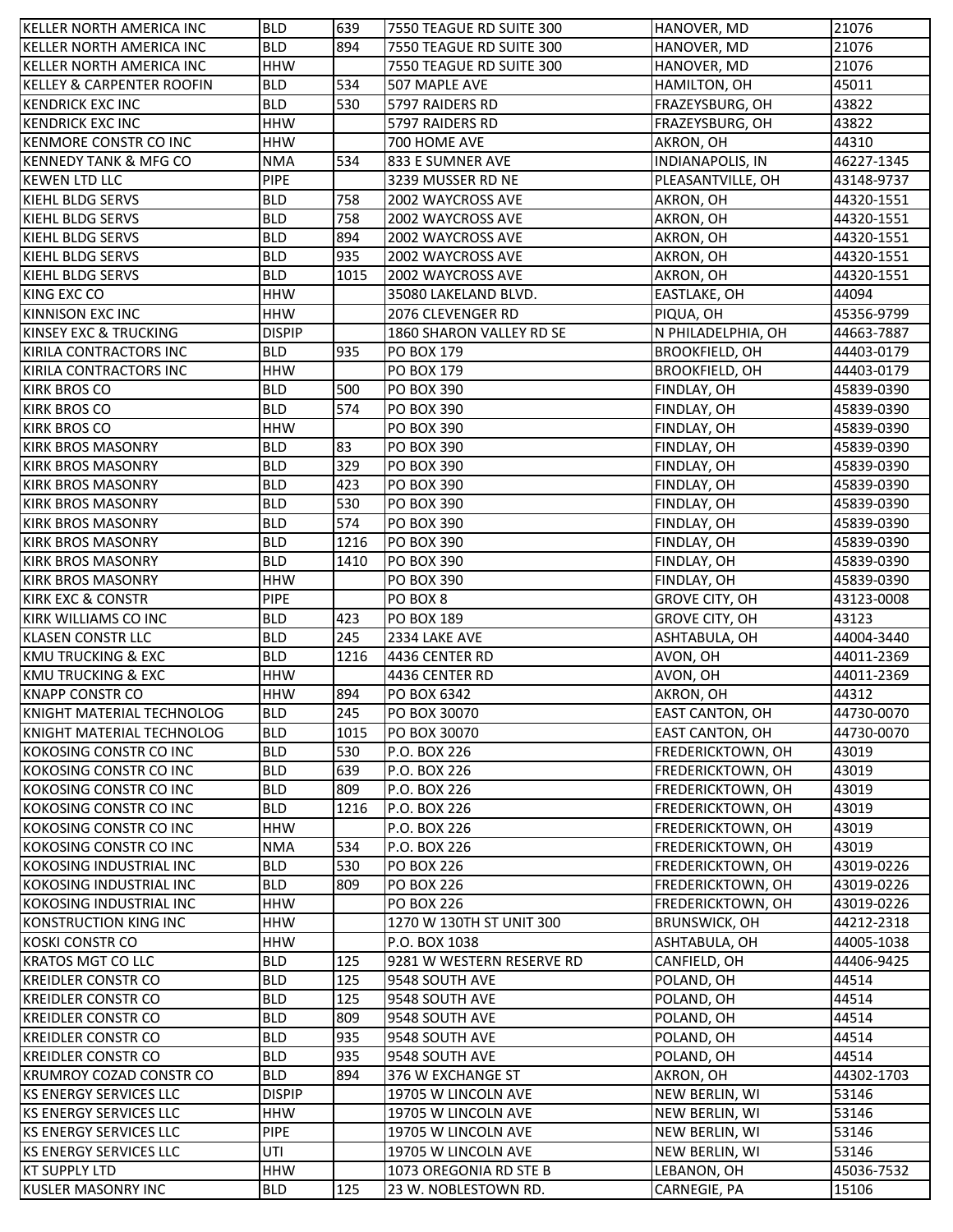| <b>KUSLER MASONRY INC</b>                    | <b>BLD</b>               | 639  | 23 W. NOBLESTOWN RD.                     | CARNEGIE, PA                     | 15106               |
|----------------------------------------------|--------------------------|------|------------------------------------------|----------------------------------|---------------------|
| <b>KUSLER MASONRY INC</b>                    | <b>BLD</b>               | 809  | 23 W. NOBLESTOWN RD.                     | CARNEGIE, PA                     | 15106               |
| <b>KYLE J SHERMAN EXC LLC</b>                | <b>HHW</b>               |      | 23681 DUNBRIDGE RD                       | PERRYSBURG, OH                   | 43551-9622          |
| <b>L &amp; S EXC &amp; TRUCKING INC</b>      | <b>BLD</b>               | 125  | 4085 MIDDLETOWN RD E                     | NEW MIDDLETWN, OH                | 44442-9418          |
| <b>L &amp; S EXC &amp; TRUCKING INC</b>      | <b>BLD</b>               | 125  | 4085 MIDDLETOWN RD E                     | NEW MIDDLETWN, OH                | 44442-9418          |
| <b>L &amp; S EXC &amp; TRUCKING INC</b>      | <b>BLD</b>               | 935  | 4085 MIDDLETOWN RD E                     | NEW MIDDLETWN, OH                | 44442-9418          |
| <b>L &amp; S EXC &amp; TRUCKING INC</b>      | <b>BLD</b>               | 935  | 4085 MIDDLETOWN RD E                     | NEW MIDDLETWN, OH                | 44442-9418          |
| LA WILLIAMS CONSTR                           | <b>HHW</b>               |      | 7807 AFFINITY PLACE                      | CINCINNATI, OH                   | 45231               |
| <b>LAKE ERIE CONSTR</b>                      | <b>HHW</b>               |      | <b>PO BOX 777</b>                        | NORWALK, OH                      | 44857-0777          |
| <b>LAKELAND ELECT</b>                        | <b>HHW</b>               |      | 5350 GRANT AVE                           | <b>CUYAHOGA HTS, OH</b>          | 44125-1036          |
| <b>LANDSCAPE BY MICHEAL</b>                  | <b>INT</b>               | 500  | PO BOX 3177                              | TOLEDO, OH                       | 43607-0177          |
| <b>LANEY DIRECTIONAL DRILL</b>               | <b>PIPE</b>              |      | 831 CROSSBRIDGE DRIVE                    | SPRING, TX                       | 77373               |
| LANGENHEIM & THOMSON CO                      | <b>BLD</b>               | 534  | 4817 GLENSHADE AVE                       | CINCINNATI, OH                   | 45227-2419          |
| LANGENHEIM & THOMSON CO                      | <b>HHW</b>               |      | 4817 GLENSHADE AVE                       | CINCINNATI, OH                   | 45227-2419          |
| <b>LASH INDUSTRIES</b>                       | <b>BLD</b>               | 809  | <b>PO BOX 332</b>                        | <b>COLERAIN, OH</b>              | 43916-0332          |
| <b>LASH PAVING INC</b>                       | <b>HHW</b>               |      | P.O. BOX 296                             | COLERAIN, OH                     | 43916               |
| <b>LATCHA INC</b>                            | <b>HHW</b>               |      | 21925 LEMOYNE RD                         | LUCKEY, OH                       | 43443               |
| <b>LATEX CONSTR CO</b>                       | <b>PIPE</b>              |      | <b>PO BOX 917</b>                        | CONYERS, GA                      | 30012-0917          |
| <b>LATHROP CO</b>                            | <b>BLD</b>               | 265  | 250 W COURT ST STE 450E                  | CINCINNATI, OH                   | 45202-1013          |
| <b>LATHROP CO</b>                            | <b>BLD</b>               | 265  | 250 W COURT ST STE 450E                  | CINCINNATI, OH                   | 45202-1013          |
|                                              |                          |      |                                          |                                  |                     |
| <b>LATHROP CO</b>                            | <b>BLD</b>               | 480  | 250 W COURT ST STE 450E                  | CINCINNATI, OH                   | 45202-1013          |
| <b>LATHROP CO</b>                            | <b>BLD</b>               | 500  | 250 W COURT ST STE 450E                  | CINCINNATI, OH                   | 45202-1013          |
| <b>LATHROP CO</b>                            | <b>BLD</b>               | 894  | 250 W COURT ST STE 450E                  | CINCINNATI, OH                   | 45202-1013          |
| LEIDAL & HART MASON CONT                     | <b>BLD</b>               | 83   | 12100 GLOBE ST                           | LIVONIA, MI                      | 48150-1167          |
| LEIDAL & HART MASON CONT                     | <b>BLD</b>               | 423  | 12100 GLOBE ST                           | LIVONIA, MI                      | 48150-1167          |
| LEIDAL & HART MASON CONT                     | <b>BLD</b>               | 1216 | 12100 GLOBE ST                           | LIVONIA, MI                      | 48150-1167          |
| LEIDAL & HART MASON CONT                     | <b>HHW</b>               |      | 12100 GLOBE ST                           | LIVONIA, MI                      | 48150-1167          |
| LENCYK MASONRY CO INC                        | <b>BLD</b>               | 125  | 7671 SOUTH AVE                           | YOUNGSTOWN, OH                   | 44512-5724          |
| LENCYK MASONRY CO INC                        | <b>BLD</b>               | 125  | 7671 SOUTH AVE                           | YOUNGSTOWN, OH                   | 44512-5724          |
| LENCYK MASONRY CO INC                        | <b>BLD</b>               | 134  | 7671 SOUTH AVE                           | YOUNGSTOWN, OH                   | 44512-5724          |
| LENCYK MASONRY CO INC                        | <b>BLD</b>               | 758  | 7671 SOUTH AVE                           | YOUNGSTOWN, OH                   | 44512-5724          |
| LENCYK MASONRY CO INC                        | <b>BLD</b>               | 809  | 7671 SOUTH AVE                           | YOUNGSTOWN, OH                   | 44512-5724          |
| LENCYK MASONRY CO INC                        | <b>BLD</b>               | 894  | 7671 SOUTH AVE                           | YOUNGSTOWN, OH                   | 44512-5724          |
| LENCYK MASONRY CO INC                        | <b>BLD</b>               | 935  | 7671 SOUTH AVE                           | YOUNGSTOWN, OH                   | 44512-5724          |
| LENCYK MASONRY CO INC                        | <b>BLD</b>               | 935  | 7671 SOUTH AVE                           | YOUNGSTOWN, OH                   | 44512-5724          |
| LENCYK MASONRY CO INC                        | <b>BLD</b>               | 1015 | 7671 SOUTH AVE                           | YOUNGSTOWN, OH                   | 44512-5724          |
| LEO B SCHROEDER INC                          | <b>BLD</b>               | 1410 | 1229 E THIRD ST                          | DAYTON, OH                       | 45402               |
| LETOURNEAU ENTERPRISES LL                    | <b>PIPE</b>              |      | 15105-D JOHN J. DELANEY DRIVE, #22       | CHARLOTTE, NC                    | 28277               |
| LETOURNEAU PRODUCTS                          | <b>PIPE</b>              |      |                                          |                                  |                     |
| <b>LGS RESTORATION LLC</b>                   | <b>PIPE</b>              |      | 4030 RONNIE RD                           | <b>BASTROP, LA</b>               | 71220-4155          |
| <b>LILJA CORP</b>                            | <b>BROWN</b>             |      | <b>229 RICHENBACHER CIRCLE</b>           | LIVERMORE, CA                    | 94551               |
| <b>LINDY PAVING INC</b>                      | HHW                      |      | 225 N SHORE DR                           | PITTSBURGH, PA                   | 15212-5860          |
| <b>LINGVAI EXC</b>                           | HHW                      |      | P.O. BOX 763                             | BRYAN, OH                        | 43506               |
| LINGVAI PAVING LLC                           | HHW                      |      | PO BOX 763                               | BRYAN, OH                        | 43506               |
| <b>LIONEL CONSTR</b>                         | <b>HHW</b>               |      | 1233 MAPLE AVENUE                        | ZANESVILLE, OH                   | 43701               |
| <b>LI SERVICES LLC</b>                       | <b>PIPE</b>              |      | 217 WILLIAM ST                           | WEST UNION, OH                   | 45693-1042          |
| <b>LI SERVICES LLC</b>                       | UTI                      |      | 217 WILLIAM ST                           | WEST UNION, OH                   | 45693-1042          |
| <b>LI TRAFFIC CONTROL LLC</b>                | <b>DISPIP</b>            |      | 301 N MILL ST                            | <b>BLANCHESTER, OH</b>           | 45107               |
| LK CONCRETE CONSTR LLC                       | <b>BLD</b>               | 125  | 7615 MULBERRY WALK                       | POLAND, OH                       | 44514-2387          |
| LK CONCRETE CONSTR LLC                       | <b>BLD</b>               | 125  | 7615 MULBERRY WALK                       | POLAND, OH                       | 44514-2387          |
| LM CONSTR INC                                | <b>BLD</b>               | 125  | P.O. BOX #339                            | ST CLAIRSVILLE, OH               | 43950               |
| LM CONSTR INC                                | <b>BLD</b>               | 125  | P.O. BOX #339                            | ST CLAIRSVILLE, OH               | 43950               |
| LM CONSTR INC                                | <b>BLD</b>               | 639  | P.O. BOX #339                            | ST CLAIRSVILLE, OH               | 43950               |
| LM CONSTR INC                                | <b>BLD</b>               | 809  | P.O. BOX #339                            | ST CLAIRSVILLE, OH               | 43950               |
| LM CONSTR INC                                | <b>BLD</b>               | 894  | P.O. BOX #339                            | ST CLAIRSVILLE, OH               | 43950               |
| <b>LM CONSTR INC</b>                         | <b>BLD</b>               | 935  | P.O. BOX #339                            | ST CLAIRSVILLE, OH               | 43950               |
| <b>LM CONSTR INC</b>                         | <b>BLD</b>               | 935  | P.O. BOX #339                            | ST CLAIRSVILLE, OH               | 43950               |
| LM CONSTR INC                                |                          |      |                                          |                                  |                     |
|                                              |                          |      |                                          |                                  |                     |
|                                              | <b>BLD</b>               | 1015 | P.O. BOX #339                            | ST CLAIRSVILLE, OH               | 43950<br>14414      |
| LMC INDUSTRIAL CONTRACTOR                    | <b>PIPE</b>              |      | 2060 LAKEVIEW RD                         | AVON, NY                         |                     |
| <b>LMR CONSTR</b>                            | <b>BLD</b>               | 894  | 11546 CLARIDON TROY RD                   | CHARDON, OH                      | 44024-8437          |
| <b>LMS CONSTRING</b><br>LOCKHART CONCRETE CO | <b>HHW</b><br><b>HHW</b> |      | 58970 KIRKLAND HILL<br>800 W WATERLOO RD | <b>BELLAIRE, OH</b><br>AKRON, OH | 43906<br>44314-1528 |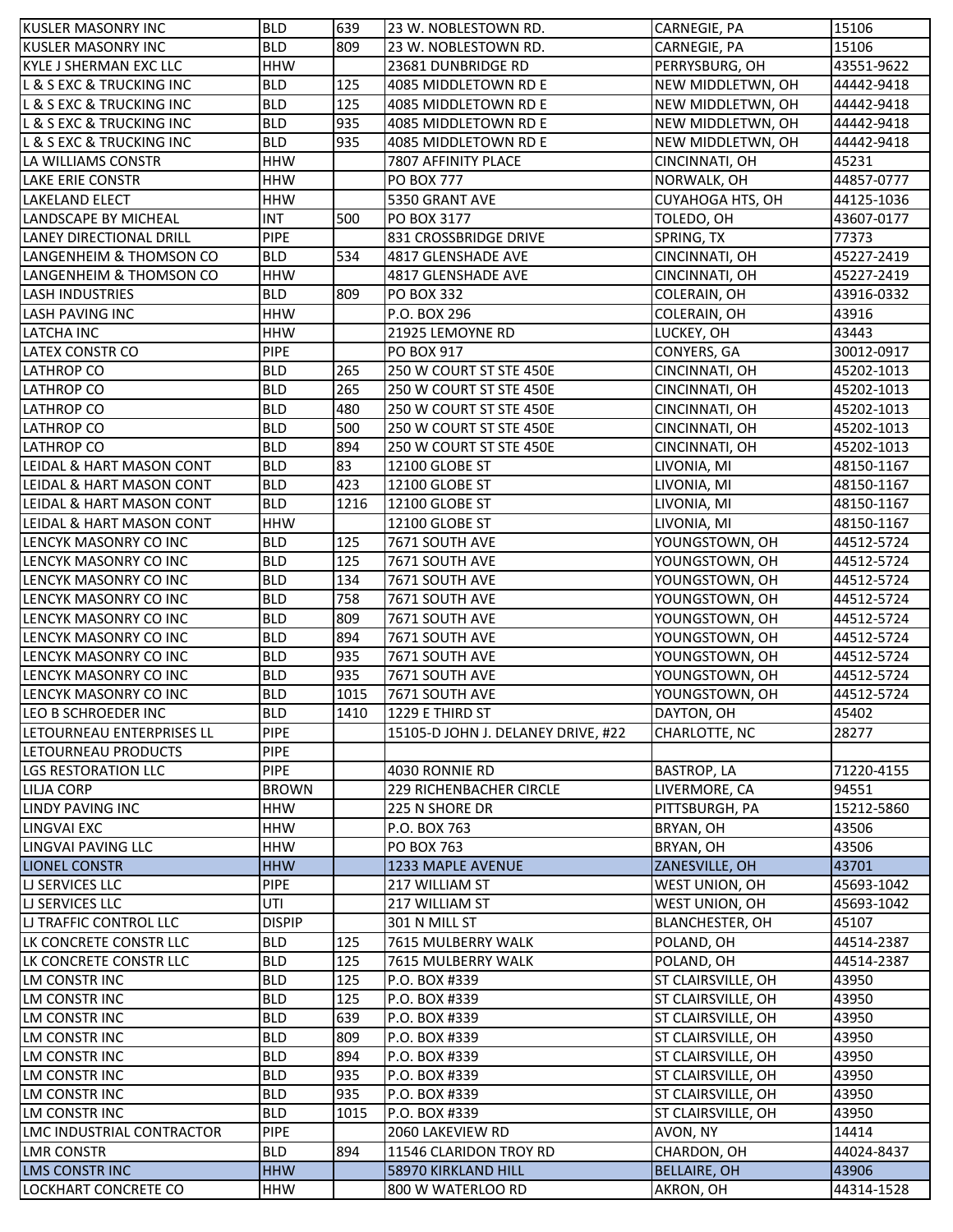| LONE STAR DIRECT DRILL               | <b>PIPE</b>   |      | 1093 HWY 37 NORTH                             | <b>CLARKSVILLE, TX</b>  | 75426      |
|--------------------------------------|---------------|------|-----------------------------------------------|-------------------------|------------|
| LONGO SEWER CONSTR CO                | <b>HHW</b>    |      | 7840 MAYFIELD RD                              | CHESTERLAND, OH         | 44026      |
| LOU RITENOUR DECORATORS              | <b>BLD</b>    | 574  | 2066 CASE PARKWAY SOUTH                       | TWINSBURG, OH           | 44087      |
| LOU RITENOUR DECORATORS              | <b>BLD</b>    | 894  | <b>2066 CASE PARKWAY SOUTH</b>                | TWINSBURG, OH           | 44087      |
| <b>LOU RITENOUR DECORATORS</b>       | <b>BLD</b>    | 1015 | 2066 CASE PARKWAY SOUTH                       | TWINSBURG, OH           | 44087      |
| LUBURGH INC                          | <b>BLD</b>    | 639  | 4174 EAST PIKE                                | ZANESVILLE, OH          | 43701-8425 |
| LUBURGH INC                          | <b>BLD</b>    | 809  | 4174 EAST PIKE                                | ZANESVILLE, OH          | 43701-8425 |
| <b>LUBURGH INC</b>                   | <b>HHW</b>    |      | 4174 EAST PIKE                                | ZANESVILLE, OH          | 43701-8425 |
| <b>LUBURGH INC</b>                   | <b>NMA</b>    | 530  | 4174 EAST PIKE                                | ZANESVILLE, OH          | 43701-8425 |
| LUNDA CONSTR CO                      | <b>PIPE</b>   |      | <b>620 GEBHARDT RD</b>                        | BLK RIVER FLS, WI       | 54615      |
| LYA CONCRETE INC                     | <b>BLD</b>    | 125  | PO BOX 212                                    | LAKE MILTON, OH         | 44429-0212 |
| LYA CONCRETE INC                     | <b>BLD</b>    | 125  | PO BOX 212                                    | LAKE MILTON, OH         | 44429-0212 |
| LYNDCO INC                           | <b>HHW</b>    |      | 56805 FERRY LANDING RD                        | SHADYSIDE, OH           | 43947-8722 |
| M & A CONCRETE INC                   | <b>BLD</b>    | 809  | 408 TWP. HWY. 471                             | HAMMONDSVILLE, OH       | 43930      |
| M & A CONCRETE INC                   | <b>HHW</b>    |      | 408 TWP. HWY. 471                             | HAMMONDSVILLE, OH       | 43930      |
| M & M UNDERGROUND LLC                | <b>HHW</b>    |      | 17020 SNYDER RD                               | CHAGRIN FALLS, OH       | 44023-2714 |
| M & W DRILLING LLC                   | <b>GPA</b>    | 83   | 8321 OAK RIDGE HWY                            | KNOXVILLE, TN           | 37931      |
| M CAMPBELL CONTRACTING LL            | <b>HHW</b>    |      | 700 MCCAULEY RD                               | STOW, OH                | 44224-1004 |
| M COR INC                            | <b>BLD</b>    | 125  | P.O. BOX 601                                  | MASSILLON, OH           | 44648      |
| M COR INC                            | <b>BLD</b>    | 935  | P.O. BOX 601                                  | MASSILLON, OH           | 44648      |
| <b>M RIVERA CONSTR</b>               | <b>BLD</b>    | 758  | 4301 TRAIN AVE                                | <b>CLEVELAND, OH</b>    | 44113      |
| <b>M RIVERA CONSTR</b>               | <b>BLD</b>    | 894  | 4301 TRAIN AVE                                | CLEVELAND, OH           | 44113      |
| <b>M RIVERA CONSTR</b>               | <b>HHW</b>    |      | 4301 TRAIN AVE                                | CLEVELAND, OH           | 44113      |
| <b>MAC INDUSTRIAL SERVICES</b>       | <b>PIPE</b>   |      | 604 N MAIN ST STE 1                           | ROCHELLE, IL            | 61068-1686 |
| <b>MACKI PIPELINE LOGISTICS</b>      | <b>PIPE</b>   |      | 8100 WASHINGTON AVE STE 260                   | HOUSTON, TX             | 77007-1055 |
| <b>MADERITZ CONCRETE INC</b>         | <b>BLD</b>    | 125  | 1062 BEECHWOOD DR                             | GIRARD, OH              | 44420-2104 |
| <b>MADERITZ CONCRETE INC</b>         | <b>BLD</b>    | 125  | 1062 BEECHWOOD DR                             | GIRARD, OH              | 44420-2104 |
| <b>MADERITZ CONCRETE INC</b>         | <b>HHW</b>    |      | 1062 BEECHWOOD DR                             | GIRARD, OH              | 44420-2104 |
| <b>MAINE DRILLING &amp; BLASTING</b> | <b>PIPE</b>   |      | <b>PO BOX 307</b>                             | GARDINER, ME            | 04345-0307 |
| <b>MAJAAC INC</b>                    | <b>DISPIP</b> |      | PO BOX 624                                    | BRYAN, OH               | 43506-0624 |
| MALCZEWSKI'S LAWN CARE               | <b>HHW</b>    |      | 8901 NEOWASH RD                               | WATERVILLE, OH          | 43566-9703 |
| <b>MANSFIELD CEMENT FLOORING</b>     | <b>BLD</b>    | 480  |                                               |                         |            |
| MANSFIELD CEMENT FLOORING            | <b>BLD</b>    | 574  |                                               |                         |            |
| MANSFIELD CEMENT FLOORING            | <b>BLD</b>    | 758  |                                               |                         |            |
| MANSFIELD CEMENT FLOORING            | <b>BLD</b>    | 1216 |                                               |                         |            |
| <b>MAPLE CITY CONCRETE</b>           | <b>HHW</b>    |      | 92 S OLD STATE RD                             | NORWALK, OH             | 44857      |
| MAROUS BROS CONSTR INC               | <b>BLD</b>    | 245  | 36933 VINE STREET                             | WILLOUGHBY, OH          | 44094      |
| <b>MAROUS BROS CONSTR INC</b>        | <b>BLD</b>    | 894  | 36933 VINE STREET                             | WILLOUGHBY, OH          | 44094      |
| <b>MAROUS BROS CONSTR INC</b>        | <b>HHW</b>    |      | 36933 VINE STREET                             | WILLOUGHBY, OH          | 44094      |
| <b>MARRA SERVICES INC</b>            | <b>HHW</b>    |      | 700 E 73RD ST                                 | CLEVELAND, OH           | 44103-1707 |
| <b>MARSA INC</b>                     | <b>BLD</b>    | 530  | 1000 CASTLEVIEW RD                            | PITTSBURGH, PA          | 15234-2299 |
| <b>MARSA INC</b>                     | <b>BLD</b>    | 809  | 1000 CASTLEVIEW RD                            | PITTSBURGH, PA          | 15234-2299 |
| <b>MARSA INC</b>                     | <b>HHW</b>    |      | 1000 CASTLEVIEW RD                            | PITTSBURGH, PA          | 15234-2299 |
| <b>MARUCCI &amp; GAFFNEY EXC CO</b>  | <b>HHW</b>    |      | 18 HOGUE ST                                   | YOUNGSTOWN, OH          | 44502-1425 |
| <b>MASCARO CONSTR CO</b>             | <b>NMA</b>    | 639  | 1720 METROPOLITAN ST                          | PITTSBURGH, PA          | 15233-2232 |
| <b>MASCARO CONSTR CO</b>             | <b>NMA</b>    | 935  | 1720 METROPOLITAN ST                          | PITTSBURGH, PA          | 15233-2232 |
| MASCARO PIPELINE LP                  | <b>PIPE</b>   |      | 1720 METROPOLITAN ST                          | PITTSBURGH, PA          | 15233-2232 |
| <b>MASON CEMENT SERVICES LLC</b>     | <b>BLD</b>    | 1015 | 1501 PERRY DR SW STE A                        | CANTON, OH              | 44710-1038 |
| <b>MASONRY CONTRACTING CORP</b>      | <b>BLD</b>    | 894  | 1970 N CLEVELAND MASSILLON RD UNIT 1 BATH, OH |                         | 44210-5311 |
| <b>MASONRY CONTRACTING CORP</b>      | <b>BLD</b>    | 1015 | 1970 N CLEVELAND MASSILLON RD UNIT 1 BATH, OH |                         | 44210-5311 |
| <b>MATCON DIAMOND INC</b>            | <b>HHW</b>    |      | 3447 E CARSON ST                              | PITTSBURGH, PA          | 15203-2150 |
| <b>MATCON DIAMOND INC</b>            | <b>NMA</b>    | 935  | 3447 E CARSON ST                              | PITTSBURGH, PA          | 15203-2150 |
| <b>MATT CONSTR SERVICES INC</b>      | <b>HHW</b>    |      | <b>6600 GRANT AVENUE</b>                      | CLEVELAND, OH           | 44105-5624 |
| <b>MATT CONSTR SERVICES INC</b>      | <b>NMA</b>    | 935  | 6600 GRANT AVENUE                             | CLEVELAND, OH           | 44105-5624 |
| <b>MATT CONSTR SERVICES INC</b>      | <b>NMA</b>    | 935  | 6600 GRANT AVENUE                             | CLEVELAND, OH           | 44105-5624 |
| <b>MATT WINTERS EXC LLC</b>          | <b>HHW</b>    |      | 4933 WATERLOO RD                              | ATWATER, OH             | 44201-9344 |
| <b>MAXCON</b>                        | <b>BLD</b>    | 125  |                                               |                         |            |
| <b>MAXX HDD LLC</b>                  | <b>PIPE</b>   |      | PO BOX 2407                                   | CONROE, TX              | 77305-2407 |
| <b>MAYFIELD CEMENT LTD</b>           | <b>HHW</b>    |      | 27801 EUCLID AVE STE 5606                     | EUCLID, OH              | 44132-3555 |
| <b>MCCARLS INC</b>                   | <b>BLD</b>    | 639  | P.O. BOX 191                                  | <b>BEAVER FALLS, PA</b> | 15010-0191 |
| <b>MCCARLS INC</b>                   | <b>BLD</b>    | 809  | P.O. BOX 191                                  | <b>BEAVER FALLS, PA</b> | 15010-0191 |
| <b>MCCARLS INC</b>                   | <b>NMA</b>    | 245  | P.O. BOX 191                                  | <b>BEAVER FALLS, PA</b> | 15010-0191 |
|                                      |               |      |                                               |                         |            |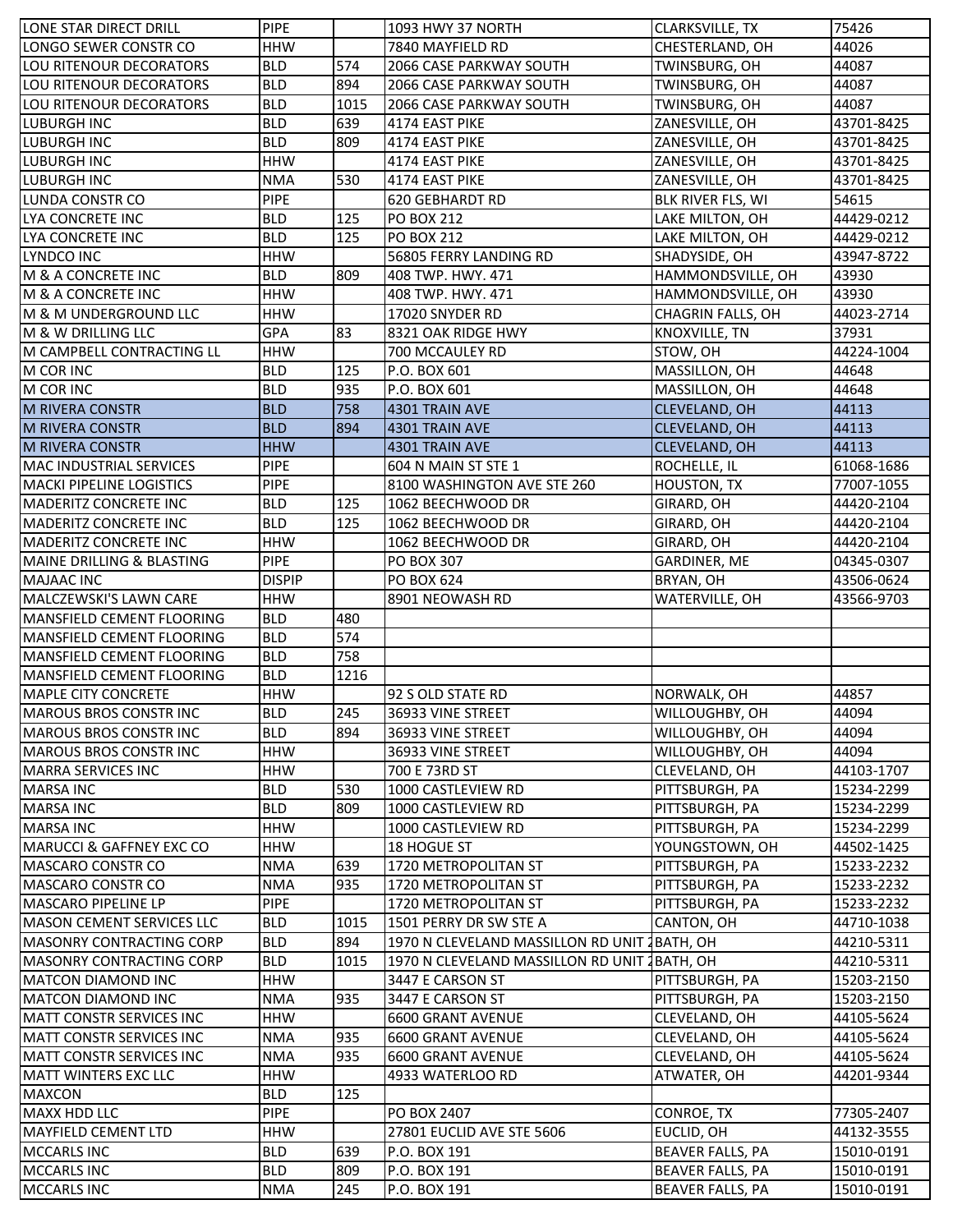| <b>MCCARLS INC</b>                             | <b>NMA</b>               | 935        | P.O. BOX 191                  | <b>BEAVER FALLS, PA</b>            | 15010-0191               |
|------------------------------------------------|--------------------------|------------|-------------------------------|------------------------------------|--------------------------|
| <b>MCCARLS INC</b>                             | <b>NMA</b>               | 935        | P.O. BOX 191                  | <b>BEAVER FALLS, PA</b>            | 15010-0191               |
| <b>MCCART CONSTR LLC</b>                       | <b>BLD</b>               | 809        | 415 E FERNWOOD DR             | TORONTO, OH                        | 43964-1912               |
| <b>MCDANIELS CONSTR</b>                        | <b>HHW</b>               |            | 1069 WOODLAND AVE             | <b>COLUMBUS, OH</b>                | 43219-2177               |
| <b>MCGRAW KOKOSING INC</b>                     | <b>NMA</b>               | 534        | 101 CLARK BOULEVARD           | MIDDLETOWN, OH                     | 45044                    |
| <b>MCK CONSTR</b>                              | <b>PIPE</b>              |            | PO BOX 302                    | CARNEGIE, PA                       | 15106-0302               |
| MCKINNEY DRILLING CO                           | <b>BLD</b>               | 758        | 7550 TEAGUE ROAD              | HANOVER, MD                        | 21076                    |
| MCKINNEY DRILLING CO                           | <b>HHW</b>               |            | 7550 TEAGUE ROAD              | HANOVER, MD                        | 21076                    |
| MCKINNEY DRILLING CO                           | <b>INT</b>               | 245        | 7550 TEAGUE ROAD              | HANOVER, MD                        | 21076                    |
| <b>MCM MGT CORP</b>                            | <b>BLD</b>               | 1216       | 35980 WOODWARD AVE STE 210    | <b>BLOOMFIELD, MI</b>              | 48304-0900               |
| MCNALLY KIEWIT SST JV                          | <b>HHW</b>               |            | 800 WESTPOINT PKWY STE 1130   | WESTLAKE, OH                       | 44145-1579               |
| MCNALLY TUNNELING CO                           | <b>HHW</b>               |            | 800 WESTPOINT PKWY SUITE 1130 | WESTLAKE, OH                       | 44145                    |
| <b>MCTECH CORP</b>                             | <b>HHW</b>               |            | 8100 GRAND AVE                | CLEVELAND, OH                      | 44104-3168               |
| MDS BORING & DRILLING INC                      | <b>PIPE</b>              |            | PO BOX 11587                  | <b>HOUSTON, TX</b>                 | 77293                    |
| MEDINA GLASS BLOCK                             | <b>BLD</b>               | 894        | 1213 MEDINA ROAD              | MEDINA, OH                         | 44256                    |
| <b>METROPOLITAN BLDRS INC</b>                  | <b>BLD</b>               | 758        | 835 CANTERBURY ROAD           | <b>WESTLAKE, OH</b>                | 44145                    |
| MIAMI VALLEY CONSTRUCTION                      | <b>DISPIP</b>            |            | 11997 RUNYAN DR               | CINCINNATI, OH                     | 45241-1659               |
| <b>MIAMI VALLEY CONSTRUCTION</b>               | <b>HHW</b>               |            | 11997 RUNYAN DR               | CINCINNATI, OH                     | 45241-1659               |
| <b>MIAMI VALLEY MASONRY</b>                    | <b>BLD</b>               | 1410       | 2300 OME AVE                  | DAYTON, OH                         | 45414                    |
| MIAMI VALLEY MASONRY                           | <b>HHW</b>               |            | <b>2300 OME AVE</b>           | DAYTON, OH                         | 45414                    |
| <b>MICHAEL HARRIS CONSTR</b>                   | <b>HHW</b>               |            | <b>PO BOX 810</b>             | MT STERLING, KY                    | 40353-0810               |
| <b>MICHELS CONSTRINC</b>                       | <b>BLD</b>               | 1015       | <b>PO BOX 128</b>             | <b>BROWNSVILLE, WI</b>             | 53006-0128               |
| <b>MICHELS CONSTRINC</b>                       | <b>DISPIP</b>            |            | PO BOX 128                    | <b>BROWNSVILLE, WI</b>             | 53006-0128               |
| MICHELS CONSTR INC                             | <b>HHW</b>               |            | PO BOX 128                    | <b>BROWNSVILLE, WI</b>             | 53006-0128               |
| MICHELS CONSTR INC                             | <b>PIPE</b>              |            | PO BOX 128                    | <b>BROWNSVILLE, WI</b>             | 53006-0128               |
| MICHELS PIPELINE CONS INC                      | <b>BLD</b>               | 1015       | P.O. BOX 128                  | <b>BROWNSVILLE, WI</b>             | 53006                    |
| <b>MICHELS PIPELINE CONS INC</b>               | <b>DISPIP</b>            |            | P.O. BOX 128                  | <b>BROWNSVILLE, WI</b>             | 53006                    |
| MICHELS PIPELINE CONS INC                      | <b>HHW</b>               |            | P.O. BOX 128                  | <b>BROWNSVILLE, WI</b>             | 53006                    |
| MICHELS PIPELINE CONS INC                      | <b>PIPE</b>              |            | P.O. BOX 128                  | <b>BROWNSVILLE, WI</b>             | 53006                    |
| <b>MICHELS UTILITY SERVICES</b>                | <b>DISPIP</b>            |            | <b>PO BOX 128</b>             | BROWNSVILLE, WI                    | 53006-0128               |
| MID AMERICA ENERGY SERVIC                      | <b>PIPE</b>              |            | 1606 EASTPORT PLAZA DR        | COLLINSVILLE, IL                   | 62234-6136               |
|                                                |                          |            |                               |                                    |                          |
|                                                |                          |            |                               |                                    |                          |
| <b>MID ATLANTIC MAINT</b>                      | <b>HHW</b>               |            | <b>PO BOX 3405</b>            | PARKERSBURG, WV                    | 26103-3405               |
| MID OHIO CONTRACTING                           | <b>PIPE</b>              |            |                               |                                    |                          |
| MID OHIO LANDSCAPE CONTRA                      | <b>HHW</b>               |            | 4974 STATE ROUTE 73           | HILLSBORO, OH                      | 45133                    |
| <b>MID STATE INC</b>                           | <b>BLD</b>               | 83         | 143 HILLVIEW DR               | GALLIPOLIS, OH                     | 45631-8609               |
| MID STATE INC                                  | <b>HHW</b>               |            | 143 HILLVIEW DR               | GALLIPOLIS, OH                     | 45631-8609               |
| MID WEST HARDSCAPE LLC                         | HHW                      |            | 3450 E 7TH AVE                | COLUMBUS, OH                       | 43219-1735               |
| MIDLAND CONTRACTING                            | <b>BLD</b>               | 758        | 6464 METRO CT STE B           | <b>BEDFORD HTS, OH</b>             | 44146-4763               |
| MIDLAND CONTRACTING                            | <b>BLD</b>               | 894        | 6464 METRO CT STE B           | <b>BEDFORD HTS, OH</b>             | 44146-4763               |
| MIDSTREAM EXPLOSIVES LLC                       | <b>PIPE</b>              |            | <b>289 SOUTHSIDE DR</b>       | NEWVILLE, PA                       | 17241-8951               |
| MIDWAY S & D                                   | <b>NMA</b>               | 534        | <b>PO BOX 410</b>             | MONROE, OH                         | 45050-0410               |
| MIDWEST CONTRACTING INC                        | <b>BLD</b>               | 500        | 1428 ALBON RD                 | HOLLAND, OH                        | 43528-8683               |
| MIDWEST CUT AND CORE                           | <b>HHW</b>               |            | 4275 HAMILTON CLEVES HWY      | ROSS, OH                           | 45061-5034               |
| <b>MIDWEST EROSION CONTROL L</b>               | <b>HHW</b>               |            | 1135 CUMBERLAND RD            | <b>CUMBERLAND, IN</b>              | 46229-2402               |
| <b>MIDWEST MOLE INC</b>                        | <b>HHW</b>               |            | 6814 W 350 N                  | <b>GREENFIELD, IN</b>              | 46140                    |
| <b>MIDWEST PRO PAINTING INC</b>                | <b>BLD</b>               | 500        | 12845 FARMINGTON RD           | LIVONIA, MI                        | 48150-1607               |
| MIDWEST SEEDLING SUPPLY                        | <b>NTLSPE</b>            |            | 534 SPUNKY RIDGE RD           | MEREDOSIA, IL                      | 62665                    |
| <b>MIDWEST UNDERGOUND</b>                      | <b>DISPIP</b>            |            | 3150 5TH AVE                  | E MOLINE, IL                       | 61244                    |
| MIDWEST UNDERGOUND                             | <b>PIPE</b>              |            | 3150 5TH AVE                  | E MOLINE, IL                       | 61244                    |
| <b>MIDWESTERN CONTRS IN</b>                    | <b>PIPE</b>              |            | 816 HICKS DR                  | ELBURN, IL                         | 60119                    |
| <b>MIENCORP</b>                                | <b>BLD</b>               | 125        | 860 MAIN AVE SW               | WARREN, OH                         | 44483-6506               |
| <b>MIENCORP</b>                                | <b>BLD</b>               | 245        | 860 MAIN AVE SW               | WARREN, OH                         | 44483-6506               |
| <b>MIENCORP</b>                                | <b>BLD</b>               | 758        | 860 MAIN AVE SW               | WARREN, OH                         | 44483-6506               |
| <b>MIENCORP</b>                                | <b>BLD</b>               | 894        | 860 MAIN AVE SW               | WARREN, OH                         | 44483-6506               |
| MIKE COATES CONSTR CO INC                      | <b>BLD</b>               | 125        | 800 SUMMIT AVE                | NILES, OH                          | 44446-3611               |
| MIKE COATES CONSTR CO INC                      | <b>BLD</b>               | 894        | 800 SUMMIT AVE                | NILES, OH                          | 44446-3611               |
| MIKE COATES CONSTR CO INC                      | <b>BLD</b>               | 935        | 800 SUMMIT AVE                | NILES, OH                          | 44446-3611               |
| MIKE PUSATERI EXC INC                          | <b>BLD</b>               | 125        | PO BOX 2136                   | E LIVERPOOL, OH                    | 43920-0136               |
| MIKE PUSATERI EXC INC                          | <b>BLD</b>               | 125        | PO BOX 2136                   | E LIVERPOOL, OH                    | 43920-0136               |
| MIKE PUSATERI EXC INC                          | <b>BLD</b>               | 809        | PO BOX 2136                   | E LIVERPOOL, OH                    | 43920-0136               |
| MIKE PUSATERI EXC INC<br>MIKE PUSATERI EXC INC | <b>BLD</b><br><b>BLD</b> | 935<br>935 | PO BOX 2136<br>PO BOX 2136    | E LIVERPOOL, OH<br>E LIVERPOOL, OH | 43920-0136<br>43920-0136 |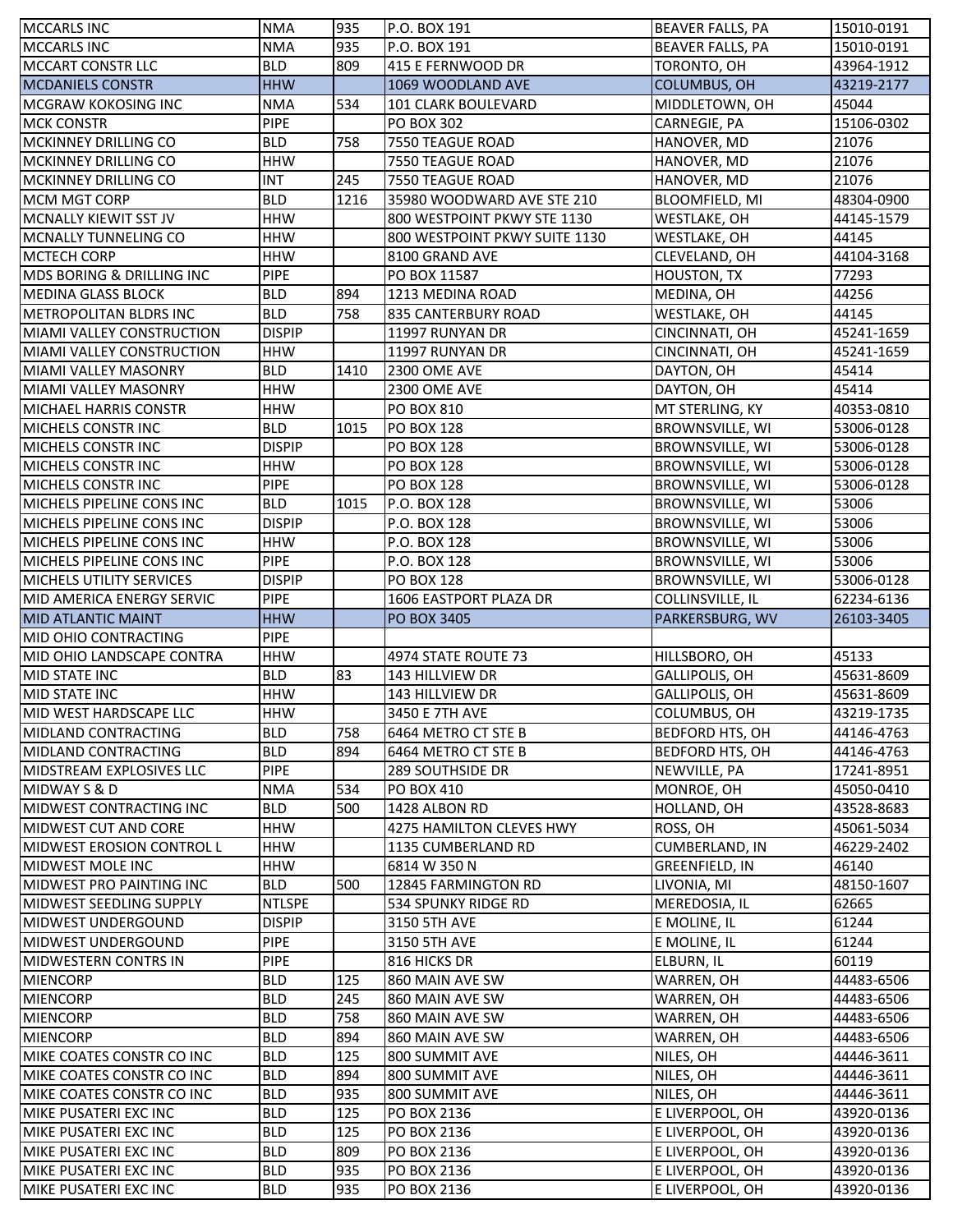| MIKE PUSATERI EXC INC                             | <b>BLD</b>               | 1015 | <b>PO BOX 2136</b>                          | E LIVERPOOL, OH          | 43920-0136               |
|---------------------------------------------------|--------------------------|------|---------------------------------------------|--------------------------|--------------------------|
| MIKE PUSATERI EXC INC                             | <b>HHW</b>               |      | PO BOX 2136                                 | E LIVERPOOL, OH          | 43920-0136               |
| <b>MILLER BROS CONSTR</b>                         | <b>BLD</b>               | 480  | PO BOX 30                                   | ARCHBOLD, OH             | 43502-0030               |
| <b>MILLER BROS CONSTR</b>                         | <b>HHW</b>               |      | PO BOX 30                                   | ARCHBOLD, OH             | 43502-0030               |
| <b>MILLER BROS ENERGY</b>                         | <b>DISPIP</b>            |      | 301 ALAN WOOD ROAD                          | CONSHOHOCKEN, PA         | 19428                    |
| MILLER CABLE CO                                   | <b>HHW</b>               |      | <b>210 S BROADWAY</b>                       | GREEN SPGS, OH           | 44836                    |
| MILLER PIPELINE INDIANA                           | <b>DISPIP</b>            |      | P.O. BOX 34141                              | <b>INDIANAPOLIS, IN</b>  | 46234                    |
| MILLER YOUNT PAVING                               | <b>BLD</b>               | 935  | 2295 HOAGLAND BLACKSTUB RD                  | CORTLAND, OH             | 44410-9318               |
| <b>MILLER YOUNT PAVING</b>                        | <b>BLD</b>               | 935  | 2295 HOAGLAND BLACKSTUB RD                  | CORTLAND, OH             | 44410-9318               |
| <b>MILLER YOUNT PAVING</b>                        | <b>HHW</b>               |      | 2295 HOAGLAND BLACKSTUB RD                  | CORTLAND, OH             | 44410-9318               |
| MILLWRIGHT INDUSTRIAL SER                         | <b>HHW</b>               |      | 4500 W WENGER RD                            | CLAYTON, OH              | 45315-8811               |
| MINNESOTA LTD INC                                 | <b>PIPE</b>              |      | P.O. BOX 410                                | <b>BIG LAKE, MN</b>      | 55309                    |
| MIS CORP MICHIGAN                                 | <b>NMA</b>               | 500  | 3515 JANE AVE                               | SAGINAW, MI              | 48601                    |
| <b>MIXONSITE USA INC</b>                          | <b>HHW</b>               |      | 1501 ABBOTT COURT                           | <b>BUFFALO GROVE, IL</b> | 60089                    |
| MK MASONRY INC                                    | <b>BLD</b>               | 758  | 3603 BLACKBERRY LN                          | <b>WESTLAKE, OH</b>      | 44145-7400               |
| <b>MKS EARTHWORKS LLC</b>                         | <b>DISPIP</b>            |      | 9560 COUNTY ROAD 424                        | NAPOLEON, OH             | 43545-9729               |
| MODERN DAY CONC CONS                              | <b>BLD</b>               | 265  | 9773 CROSBY RD                              | <b>HARRISON, OH</b>      | 45030-9707               |
| MODERN DAY CONC CONS                              | <b>BLD</b>               | 265  | 9773 CROSBY RD                              | HARRISON, OH             | 45030-9707               |
| <b>MOERLEIN CONSTR GROUP LLC</b>                  | <b>HHW</b>               |      | 2417 PARK AVE APT 2                         | CINCINNATI, OH           | 45212-3466               |
| <b>MOMENTUM PIPELINE LLC</b>                      | <b>PIPE</b>              |      | 8075 S CALHOUN HWY                          | MILLSTONE, WV            | 25261-8513               |
| <b>MONARCH CONSTR CO</b>                          | <b>BLD</b>               | 265  | P.O. BOX #12249                             | CINCINNATI, OH           | 45212                    |
| <b>MONARCH CONSTR CO</b>                          | <b>BLD</b>               | 265  | P.O. BOX #12249                             | CINCINNATI, OH           | 45212                    |
| <b>MONARCH CONSTR CO</b>                          | <b>BLD</b>               | 534  | P.O. BOX #12249                             | CINCINNATI, OH           | 45212                    |
| MONARCH CONSTR CO                                 | <b>BLD</b>               | 1410 | P.O. BOX #12249                             | CINCINNATI, OH           | 45212                    |
| MONTE CONSTR CO INC                               | <b>HHW</b>               |      | 9290 AMBER WOOD DR                          | KIRTLAND, OH             | 44094-9351               |
| MONTE CONSTRUCTION LLC                            | <b>HHW</b>               |      | 9290 AMBER WOOD DR                          | KIRTLAND, OH             | 44094-9351               |
| MOOSEHEAD HARVESTING INC                          | <b>PIPE</b>              |      | <b>PO BOX 159</b>                           | LINCOLN, NH              | 3251                     |
| <b>MORRIS CONSTR</b>                              | <b>BLD</b>               | 1015 | <b>PO BOC 377</b>                           | ROBINSON, IL             | 62454                    |
| <b>MOSSER CONSTR</b>                              | <b>BLD</b>               | 329  | 122 S WILSON AVE                            | FREMONT, OH              | 43420-2767               |
| <b>MOSSER CONSTR</b>                              | <b>BLD</b>               | 480  | 122 S WILSON AVE                            |                          |                          |
| <b>MOSSER CONSTR</b>                              | <b>BLD</b>               | 500  |                                             | FREMONT, OH              | 43420-2767<br>43420-2767 |
| <b>MOSSER CONSTR</b>                              | <b>BLD</b>               | 574  | 122 S WILSON AVE<br>122 S WILSON AVE        | FREMONT, OH              | 43420-2767               |
| <b>MOSSER CONSTR</b>                              | <b>BLD</b>               | 758  | 122 S WILSON AVE                            | FREMONT, OH              | 43420-2767               |
|                                                   | <b>BLD</b>               | 1216 |                                             | FREMONT, OH              |                          |
| <b>MOSSER CONSTR</b>                              | <b>HHW</b>               |      | 122 S WILSON AVE<br>122 S WILSON AVE        | FREMONT, OH              | 43420-2767<br>43420-2767 |
| <b>MOSSER CONSTR</b><br><b>MOUSER MASONRY INC</b> |                          |      |                                             | FREMONT, OH              |                          |
|                                                   | <b>BLD</b>               | 83   | PO BOX 1268                                 | <b>GROVE CITY, OH</b>    | 43123-6268               |
| MOUSER MASONRY INC                                | <b>BLD</b><br><b>HHW</b> | 423  | PO BOX 1268<br><b>PO BOX 1268</b>           | <b>GROVE CITY, OH</b>    | 43123-6268               |
| <b>MOUSER MASONRY INC</b><br>MP DORY CO INC       | <b>HHW</b>               |      |                                             | <b>GROVE CITY, OH</b>    | 43123-6268               |
|                                                   |                          |      | 2001 INTEGRITY DR S                         | COLUMBUS, OH             | 43209-2729               |
| <b>MPS INC</b>                                    | <b>PIPE</b>              |      | <b>PO BOX 446</b><br>8616 EUCLID CHARDON RD | GREENWOOD, MS            | 38935-0446               |
| MR EXCAVATOR INC                                  | <b>BLD</b>               | 125  |                                             | KIRTLAND, OH             | 44094-9586               |
| <b>MR EXCAVATOR INC</b>                           | <b>BLD</b>               | 134  | 8616 EUCLID CHARDON RD                      | KIRTLAND, OH             | 44094-9586               |
| <b>MR EXCAVATOR INC</b>                           | <b>BLD</b>               | 1216 | 8616 EUCLID CHARDON RD                      | KIRTLAND, OH             | 44094-9586               |
| <b>MR EXCAVATOR INC</b>                           | <b>BLD</b>               | 1410 | <b>8616 EUCLID CHARDON RD</b>               | KIRTLAND, OH             | 44094-9586               |
| <b>MR EXCAVATOR INC</b>                           | <b>HHW</b>               |      | 8616 EUCLID CHARDON RD                      | KIRTLAND, OH             | 44094-9586               |
| <b>MT CARMEL STABILIZATION</b>                    | HHW                      |      | P.O. BOX #458                               | MOUNT CARMEL, IL         | 62863                    |
| MUI CONSTR LLC                                    | <b>HHW</b>               |      | 12351 PROSPECT RD                           | STRONGSVILLE, OH         | 44149-2941               |
| MULE CRANE SERVICE LLC                            | <b>BLD</b>               | 894  | 3300 CONGRESS LAKE ROAD                     | MOGADORE, OH             | 44260-9762               |
| <b>MURPHY CONTRACTING</b>                         | <b>BLD</b>               | 125  | P.O. BOX #1833                              | YOUNGSTOWN, OH           | 44501                    |
| <b>MURPHY CONTRACTING</b>                         | <b>BLD</b>               | 125  | P.O. BOX #1833                              | YOUNGSTOWN, OH           | 44501                    |
| <b>MURPHY CONTRACTING</b>                         | <b>BLD</b>               | 245  | P.O. BOX #1833                              | YOUNGSTOWN, OH           | 44501                    |
| <b>MURPHY CONTRACTING</b>                         | <b>BLD</b>               | 500  | P.O. BOX #1833                              | YOUNGSTOWN, OH           | 44501                    |
| <b>MURPHY CONTRACTING</b>                         | <b>BLD</b>               | 809  | P.O. BOX #1833                              | YOUNGSTOWN, OH           | 44501                    |
| <b>MURPHY CONTRACTING</b>                         | <b>BLD</b>               | 894  | P.O. BOX #1833                              | YOUNGSTOWN, OH           | 44501                    |
| <b>MURPHY CONTRACTING</b>                         | <b>BLD</b>               | 935  | P.O. BOX #1833                              | YOUNGSTOWN, OH           | 44501                    |
| <b>MURPHY CONTRACTING</b>                         | <b>BLD</b>               | 935  | P.O. BOX #1833                              | YOUNGSTOWN, OH           | 44501                    |
| <b>MURPHY CONTRACTING</b>                         | <b>BLD</b>               | 1015 | P.O. BOX #1833                              | YOUNGSTOWN, OH           | 44501                    |
| <b>MURPHY CONTRACTING</b>                         | <b>BLD</b>               | 1216 | P.O. BOX #1833                              | YOUNGSTOWN, OH           | 44501                    |
| MZ RUSSELL INC                                    | <b>BLD</b>               | 480  | 3185 E 79TH ST                              | CLEVELAND, OH            | 44104-4303               |
| <b>MZ RUSSELL INC</b>                             | <b>BLD</b>               | 758  | 3185 E 79TH ST                              | CLEVELAND, OH            | 44104-4303               |
| MZ RUSSELL INC                                    | <b>BLD</b>               | 894  | 3185 E 79TH ST                              | CLEVELAND, OH            | 44104-4303               |
| N AMERICAN DISMANTLING                            | <b>NMA</b>               | 265  | <b>PO BOX 307</b>                           | LAPEER, MI               | 48446-0307               |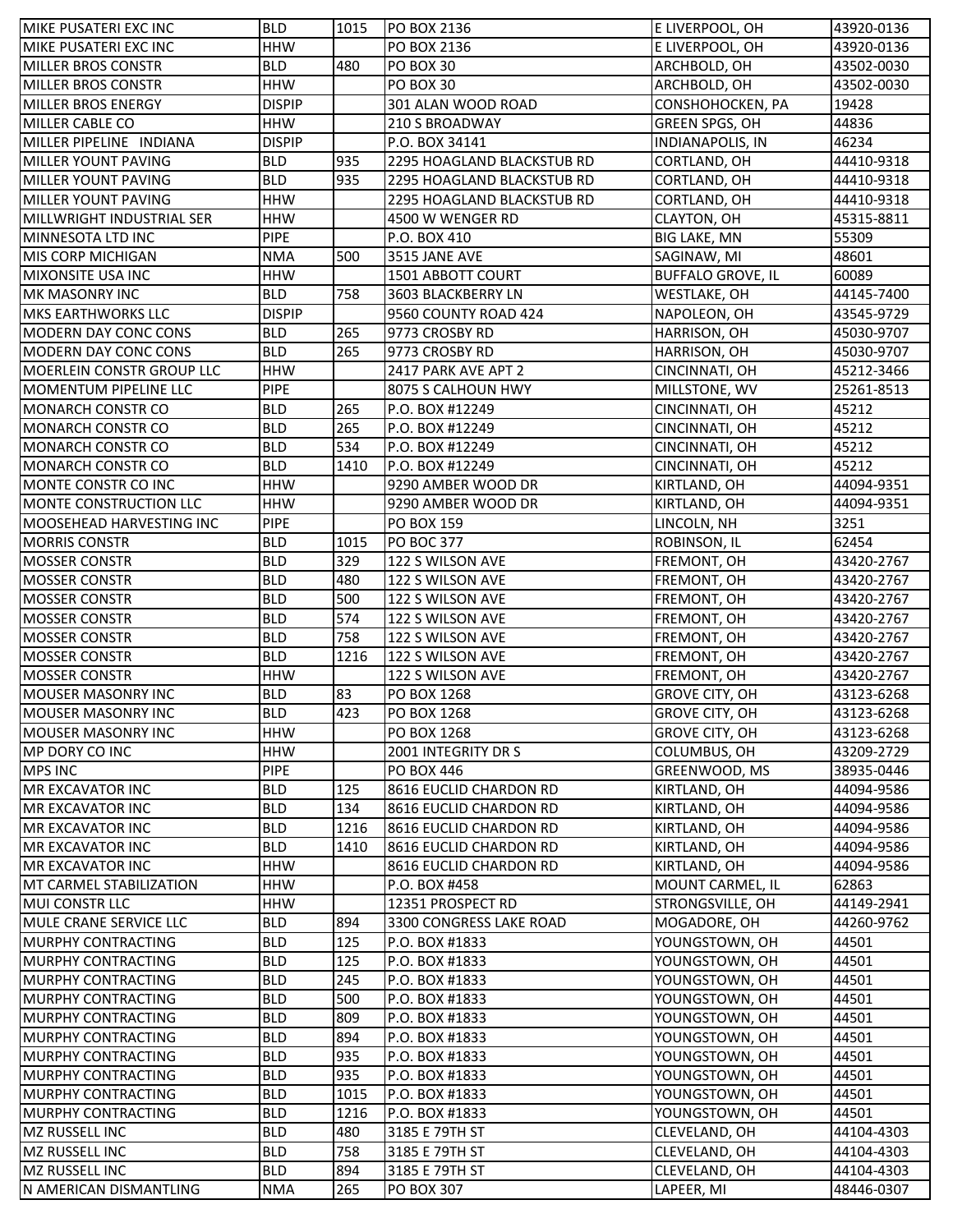| N&W EXCAVATING LLC               | <b>HHW</b>    |      | 85 ELM ST                  | FORT JENNINGS, OH        | 45844-9659 |
|----------------------------------|---------------|------|----------------------------|--------------------------|------------|
| <b>NAES POWER CONTRACTORS</b>    | <b>NMA</b>    | 83   | 167 ANDERSON RD            | <b>CRANBERRY TWP, PA</b> | 16066-2901 |
| <b>NAPP GRECCO CO</b>            | <b>PIPE</b>   |      | 1500 MCCARTER HWY          | NEWARK, NJ               | 07104-3908 |
| NATIONAL MACHINERY               | <b>BLD</b>    | 500  | PO BOX 3128                | MARION, IN               | 46953-0128 |
| <b>NATIVE CONSTR</b>             | <b>HHW</b>    |      | <b>29 RENICK AVE</b>       | CHILLICOTHE, OH          | 45601      |
| NEIM SERVICES LLC                | <b>NTLSPE</b> |      | 3309 STATE ROUTE 2014      | CLIFFORD TWP, PA         | 18421-7828 |
| <b>NELSON STARK CO</b>           | BLD           | 265  | 7685 FIELDS ERTEL RD       | CINCINNATI, OH           | 45241-6084 |
| <b>NELSON STARK CO</b>           | <b>BLD</b>    | 265  | 7685 FIELDS ERTEL RD       | CINCINNATI, OH           | 45241-6084 |
| <b>NELSON STARK CO</b>           | <b>BLD</b>    | 534  | 7685 FIELDS ERTEL RD       | CINCINNATI, OH           | 45241-6084 |
| <b>NELSON STARK CO</b>           | <b>BLD</b>    | 1410 | 7685 FIELDS ERTEL RD       | CINCINNATI, OH           | 45241-6084 |
| <b>NELSON STARK CO</b>           | <b>HHW</b>    |      | 7685 FIELDS ERTEL RD       | CINCINNATI, OH           | 45241-6084 |
| <b>NERONE &amp; SONS INC</b>     | <b>HHW</b>    |      | 19501 S. MILES ROAD        | WARRNSVLL HTS, OH        | 44128      |
| <b>NES CORP</b>                  | <b>HHW</b>    |      | PO BOX 604252              | CLEVELAND, OH            | 44104-0252 |
| NET QUEST SERVICES INC           | <b>BLD</b>    | 265  | <b>5583 DOCKSIDE DR</b>    | MASON, OH                | 45040-8206 |
| NET QUEST SERVICES INC           | <b>BLD</b>    | 265  | 5583 DOCKSIDE DR           | MASON, OH                | 45040-8206 |
| <b>NET QUEST SERVICES INC</b>    | <b>HHW</b>    |      | 5583 DOCKSIDE DR           | MASON, OH                | 45040-8206 |
| INEWCOMER CONCRETE SERV IN       | <b>HHW</b>    |      | 646 TOWNLINE ROAD 151      | NORWALK, OH              | 44857-9255 |
| <b>NEWMAN MASONRY INC</b>        | <b>BLD</b>    | 245  | 821 CALLENDAR BLVD         | PAINESVILLE, OH          | 44077-1218 |
| <b>NEWTON ASPHALT PAVING</b>     | <b>HHW</b>    |      | <b>BOX #86</b>             | STRASBURG, OH            | 44680      |
| <b>NEXT GENERATION CONSTR LL</b> | <b>BLD</b>    | 894  | 4317 CHESTER AVE           | CLEVELAND, OH            | 44103      |
| <b>NICHOLSON CONSTR</b>          | <b>HHW</b>    |      | 2400 ANSYS DR STE 303      | CANONSBURG, PA           | 15317-0403 |
| <b>NLS PAVING INC</b>            | <b>HHW</b>    |      | 67925 BAYBERRY DR STE B    | ST CLAIRSVILLE, OH       | 43950-9132 |
| <b>NOCE ENTERPRISES INC</b>      | <b>HHW</b>    |      | 36805 SKYLINE DR           | WILLOUGHBY HILS, OH      | 44094-9101 |
| NOMAD PIPELINE SERVICES          | <b>PIPE</b>   |      | <b>PO BOX 459</b>          | ROCKVILLE, MN            | 56369      |
| <b>NOOTER CONSTR CO</b>          | <b>NMA</b>    | 329  | 1500 S SECOND STREET       | SAINT LOUIS, MO          | 63104      |
| NOOTER CONSTR CO                 | <b>NMA</b>    | 500  | 1500 S SECOND STREET       | SAINT LOUIS, MO          | 63104      |
| <b>NORM KING CONSTR INC</b>      | <b>BLD</b>    | 758  | 1122 FOREST EDGE PKWY      | <b>BRUNSWICK, OH</b>     | 44212-2344 |
| <b>NORM KING CONSTR INC</b>      | <b>BLD</b>    | 894  | 1122 FOREST EDGE PKWY      | <b>BRUNSWICK, OH</b>     | 44212-2344 |
| NORMAC CO LLC                    | <b>HHW</b>    |      | <b>222 OXFORD STATE RD</b> | MIDDLETOWN, OH           | 45044-7431 |
| <b>NORMAN ECKINGER INC</b>       | <b>BLD</b>    | 1015 | 2500 KRISKO CIR SW         | CANTON, OH               | 44706-4194 |
| <b>NORTH AMERICAN CEMENT</b>     | <b>BLD</b>    | 758  | 5915 E SCHAAF RD #4        | INDEPENDENCE, OH         | 44131-1311 |
| <b>NORTH COAST CONCRETE</b>      | <b>BLD</b>    | 758  | 6061 CAREY DRIVE           | VALLEY VIEW, OH          | 44125      |
| <b>NORTH COAST CONCRETE</b>      | <b>BLD</b>    | 894  | 6061 CAREY DRIVE           | VALLEY VIEW, OH          | 44125      |
| <b>NORTH COAST PAVING CO</b>     | <b>HHW</b>    |      | 2417 WOODHILL RD           | CLEVELAND, OH            | 44104-2401 |
| <b>NORTH SUBURBAN TREE SERV</b>  | <b>HHW</b>    |      | 1102 MIDDLESEX RD          | GIBSONIA, PA             | 15044-6050 |
| <b>NORTH WIND CONSTR SERVICE</b> | <b>HHW</b>    |      | 1425 HIGHAM ST             | IDAHO FALLS, ID          | 83402-1513 |
| NORTHEAST KY EXC                 | <b>PIPE</b>   |      | <b>PO BOX 486</b>          | GRAYSON, KY              | 41143-0486 |
| NORTHEAST OHIO LANDSCAPIN        | <b>HHW</b>    |      | PO BOX 26596               | AKRON, OH                | 44319-6596 |
| <b>NORTHEAST OHIO TRENCHING</b>  | <b>BLD</b>    | 758  | 17900 MILES RD             | WARRENSVL HTS, OH        | 44128      |
| NORTHEAST OHIO TRENCHING         | <b>HHW</b>    |      | 17900 MILES RD             | WARRENSVL HTS, OH        | 44128      |
| <b>NORTHERN CLEARING INC</b>     | <b>PIPE</b>   |      | 28190 STATE HIGHWAY 137    | ASHLAND, WI              | 54806-4601 |
| INORTHLAND CONSTRUCTORS OF       | <b>PIPE</b>   |      | 4843 RICE LAKE RD          | DULUTH, MN               | 55803-1229 |
| <b>NORTHSTAR ASPHALT INC</b>     | <b>HHW</b>    |      | 7345 SUNSET STRIP AVE NW   | <b>NORTH CANTON, OH</b>  | 44720-7040 |
| <b>NORTHSTAR CONTRACTING INC</b> | <b>HHW</b>    |      | 11730 HARVARD AVE          | <b>CLEVELAND, OH</b>     | 44105-5438 |
| <b>NUKO PAVING INC</b>           | <b>GPA</b>    | 83   | 11 HOLLINGSHEAD RD         | WELLSTON, OH             | 45692-9521 |
| OCI CONSTRINC                    | <b>HHW</b>    |      | P.O. BOX #15               | NOVELTY, OH              | 44072      |
| <b>OCP CONTRACTORS INC</b>       | <b>BLD</b>    | 125  | 1740 COMMERCE RD.          | HOLLAND, OH              | 43528      |
| <b>OCP CONTRACTORS INC</b>       | <b>BLD</b>    | 480  | 1740 COMMERCE RD.          | HOLLAND, OH              | 43528      |
| <b>OCP CONTRACTORS INC</b>       | <b>BLD</b>    | 758  | 1740 COMMERCE RD.          | HOLLAND, OH              | 43528      |
| <b>OCP CONTRACTORS INC</b>       | <b>BLD</b>    | 894  | 1740 COMMERCE RD.          | HOLLAND, OH              | 43528      |
| <b>OCP CONTRACTORS INC</b>       | <b>BLD</b>    | 1015 | 1740 COMMERCE RD.          | HOLLAND, OH              | 43528      |
| <b>OGLESBY CONSTR</b>            | <b>HHW</b>    |      | 1600 TOLEDO RD             | NORWALK, OH              | 44857      |
| OH CONC SAW & DRILL AKRON        | <b>BLD</b>    | 125  | 8534 W. CENTRAL            | SYLVANIA, OH             | 43560      |
| OH CONC SAW & DRILL AKRON        | <b>BLD</b>    | 134  | 8534 W. CENTRAL            | SYLVANIA, OH             | 43560      |
| OH CONC SAW & DRILL AKRON        | <b>BLD</b>    | 758  | 8534 W. CENTRAL            | SYLVANIA, OH             | 43560      |
| OH CONC SAW & DRILL AKRON        | <b>BLD</b>    | 758  | 8534 W. CENTRAL            | SYLVANIA, OH             | 43560      |
| OH CONC SAW & DRILL AKRON        | <b>BLD</b>    | 894  | 8534 W. CENTRAL            | SYLVANIA, OH             | 43560      |
| OH CONC SAW & DRILL AKRON        | <b>BLD</b>    | 935  | 8534 W. CENTRAL            | SYLVANIA, OH             | 43560      |
| OH CONC SAW & DRILL AKRON        | <b>BLD</b>    | 1015 | 8534 W. CENTRAL            | SYLVANIA, OH             | 43560      |
| OH CONC SAW & DRILL AKRON        | <b>BLD</b>    | 1410 | 8534 W. CENTRAL            | SYLVANIA, OH             | 43560      |
| OH CONC SAW & DRILL AKRON        | <b>HHW</b>    |      | 8534 W. CENTRAL            | SYLVANIA, OH             | 43560      |
| OHIO BRIDGE CORP                 | <b>HHW</b>    |      | <b>PO BOX 757</b>          | CAMBRIDGE, OH            | 43725-0757 |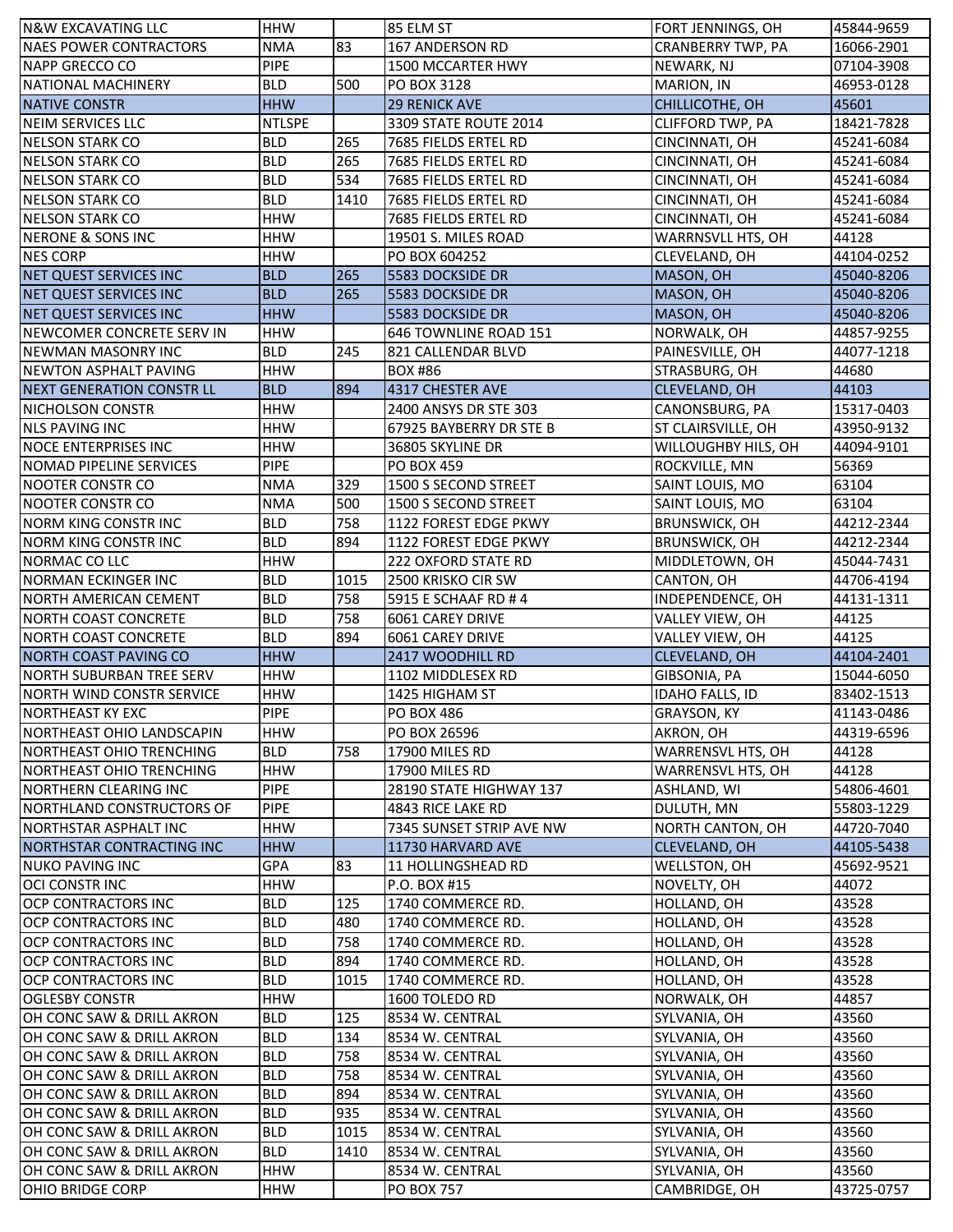| OHIO BRIDGE STRIPPING INC                        | <b>HHW</b>        |             | 1222 KELLY AVENUE, NW                  | NEW PHILA, OH                         | 44663      |
|--------------------------------------------------|-------------------|-------------|----------------------------------------|---------------------------------------|------------|
| OHIO EXC & SEWER CONT INC                        | <b>HHW</b>        |             | 9339 W BANCROFT ST                     | HOLLAND, OH                           | 43528-8874 |
| OHIO VALLEY HYDROSEEDING                         | <b>PIPE</b>       |             | 3296 PLEASANT VALLEY RD SE             | DENNISON, OH                          | 44621-9030 |
| <b>OHIO WEST VIRGINIA EXC</b>                    | <b>HHW</b>        |             | P.O. BOX 128                           | POWHATAN, OH                          | 43942      |
| <b>OHIO WEST VIRGINIA EXC</b>                    | <b>PIPE</b>       |             | P.O. BOX 128                           | POWHATAN, OH                          | 43942      |
| OIL & GAS DIRECT DRILL                           | <b>PIPE</b>       |             | 625 INDEPENDENCE RD                    | SANDYVILLE, WV                        | 25275      |
| <b>OLIVE LEAF LANDSCAPING</b>                    | <b>DISPIP</b>     |             | <b>PO BOX 397</b>                      | SPICELAND, IN                         | 47385-0397 |
| <b>OLIVE LEAF LANDSCAPING</b>                    | <b>PIPE</b>       |             | <b>PO BOX 397</b>                      | SPICELAND, IN                         | 47385-0397 |
| OMI REFRACTORIES LLC                             | <b>BLD</b>        | 125         | 500 SUPERIOR STREET BLDG 4             | CARNEGIE, PA                          | 15106-3450 |
| OMI REFRACTORIES LLC                             | <b>BLD</b>        | 809         | 500 SUPERIOR STREET BLDG 4             | CARNEGIE, PA                          | 15106-3450 |
| ONE CALL LAND CARE                               | <b>HHW</b>        |             | 5227 DEXTER AVE                        | HILLIARD, OH                          | 43026-1019 |
| <b>ONEILL CONCRETE INC</b>                       | <b>BLD</b>        | 125         | 860 BOARDMAN CANFIELD RD               | BOARDMAN, OH                          | 44512-4235 |
| <b>ONEX CONSTR</b>                               | <b>BLD</b>        | 758         | 1430 MILLER PKWY                       | STREETSBORO, OH                       | 44241-4640 |
| <b>ONEX CONSTR</b>                               | <b>BLD</b>        | 894         | 1430 MILLER PKWY                       | STREETSBORO, OH                       | 44241-4640 |
| <b>ONEX CONSTR</b>                               | <b>BLD</b>        | 935         | 1430 MILLER PKWY                       | STREETSBORO, OH                       | 44241-4640 |
| <b>ONEX INC</b>                                  | <b>BLD</b>        | 935         | 917 BACON ST                           | ERIE, PA                              | 16511-1727 |
| ORDERS CONSTR CO INC                             | <b>PIPE</b>       |             | <b>501 6TH AVE</b>                     | SAINT ALBANS, WV                      | 25177-2842 |
| <b>OROURKE HEAVY HIGHWAY</b>                     | <b>BLD</b>        | 265         | 1701 MILLS AVE                         | NORWOOD, OH                           | 45212-2825 |
| <b>OROURKE HEAVY HIGHWAY</b>                     | <b>BLD</b>        | 265         | 1701 MILLS AVE                         | NORWOOD, OH                           | 45212-2825 |
| <b>OTIS EASTERN SERVICE</b>                      | PIPE              |             | P.O. BOX 330                           | WELLSVILLE, NY                        | 14895      |
| <b>OVERCASH PIPELINE LLC</b>                     | <b>PIPE</b>       |             | 675 ERVIN FARM RD                      | MOORESVILLE, NC                       | 28115-4277 |
| <b>OZ DIRECTIONAL DRILLING</b>                   | PIPE              |             | P O BOX 5546                           | CAREFREE, AZ                          | 85377      |
| <b>P J STEEL SUPPLY</b>                          | <b>PIPE</b>       |             | PO BOX 1057                            | KALKASKA, MI                          | 49646-1057 |
| <b>PAC VAN INC</b>                               | <b>GPA</b>        | 83          | 9155 HARRISON PARK CT                  | <b>INDIANAPOLIS, IN</b>               | 46216-2108 |
| <b>PACIFIC INTERNATIONAL</b>                     | <b>HHW</b>        |             | PO BOX 32330                           | <b>BELLINGHAM, WA</b>                 | 98228-4330 |
| <b>PADDY SCAPES LLC</b>                          | <b>HHW</b>        |             | <b>PO BOX 175</b>                      | DUBLIN, OH                            | 43017-0175 |
| <b>PADGETT CONSTR INC</b>                        | <b>PIPE</b>       |             | 6638 N 1000 W                          | JASONVILLE, IN                        | 47438-6025 |
| <b>PALLANTE CONCRETE CONSTR</b>                  | <b>BLD</b>        | 125         | 737 MYRON ST                           | HUBBARD, OH                           | 44425-1469 |
| PALLANTE CONCRETE CONSTR                         | <b>BLD</b>        | 134         | 737 MYRON ST                           | HUBBARD, OH                           | 44425-1469 |
| <b>PALLANTE CONCRETE CONSTR</b>                  | <b>BLD</b>        | 245         | 737 MYRON ST                           | HUBBARD, OH                           | 44425-1469 |
| PALLANTE CONCRETE CONSTR                         | <b>BLD</b>        | 894         | 737 MYRON ST                           | HUBBARD, OH                           | 44425-1469 |
| PALLANTE CONCRETE CONSTR                         | <b>BLD</b>        | 935         | 737 MYRON ST                           | HUBBARD, OH                           | 44425-1469 |
| PALLANTE CONCRETE CONSTR                         | <b>BLD</b>        | 1015        | 737 MYRON ST                           | HUBBARD, OH                           | 44425-1469 |
| PALLANTE CONCRETE CONSTR                         | <b>HHW</b>        |             | 737 MYRON ST                           | HUBBARD, OH                           | 44425-1469 |
| <b>PANZICA CONSTR</b>                            | <b>BLD</b>        | 758         | 739 BETA DR                            | MAYFIELD VILL, OH                     | 44143-2326 |
| PARELLA PANNUNZIO INC                            | <b>BLD</b>        | 125         | 720 N MERIDIAN RD                      | YOUNGSTOWN, OH                        | 44509      |
| PARELLA PANNUNZIO INC                            | <b>BLD</b>        | 125         | 720 N MERIDIAN RD                      | YOUNGSTOWN, OH                        | 44509      |
| PARELLA PANNUNZIO INC                            | <b>BLD</b>        | 935         | 720 N MERIDIAN RD                      | YOUNGSTOWN, OH                        | 44509      |
| PARELLA PANNUNZIO INC                            | <b>BLD</b>        | 935         | 720 N MERIDIAN RD                      | YOUNGSTOWN, OH                        | 44509      |
| PARELLA PANNUNZIO INC                            | <b>HHW</b>        |             | 720 N MERIDIAN RD                      | YOUNGSTOWN, OH                        | 44509      |
| <b>PARILLO BLDRS INC</b>                         | <b>BLD</b>        | 935         | 420 HARTZELL AVE                       | GIRARD, OH                            | 44420      |
| <b>PARILLO BLDRS INC</b>                         | <b>BLD</b>        | 935         |                                        | GIRARD, OH                            | 44420      |
| PARISI EXC CORP                                  | <b>BLD</b>        | 125         | 420 HARTZELL AVE<br>8095 SOUTHERN BLVD | YOUNGSTOWN, OH                        | 44512      |
| PARISI EXC CORP                                  | <b>BLD</b>        | 125         | 8095 SOUTHERN BLVD                     | YOUNGSTOWN, OH                        | 44512      |
| <b>PARISI EXC CORP</b>                           | <b>BLD</b>        | 935         |                                        |                                       | 44512      |
|                                                  | <b>BLD</b>        | 935         | 8095 SOUTHERN BLVD                     | YOUNGSTOWN, OH<br>YOUNGSTOWN, OH      |            |
| <b>PARISI EXC CORP</b><br><b>PARK ENTERPRISE</b> | <b>HHW</b>        |             | 8095 SOUTHERN BLVD<br>560 BARKS RD W   |                                       | 44512      |
|                                                  |                   |             |                                        | MARION, OH<br><b>TUPPERS PLNS, OH</b> | 43302-7308 |
| <b>PARKER CORP</b>                               | <b>HHW</b><br>AOP |             | P.O. BOX 129                           |                                       | 45783      |
| <b>PARKS DRILLING CO</b>                         |                   | 530         | 5745 AVERY ROAD                        | DUBLIN, OH                            | 43016-9731 |
| PARKS DRILLING CO<br><b>PARKS DRILLING CO</b>    | AOP<br>AOP        | 639<br>1410 | 5745 AVERY ROAD                        | DUBLIN, OH                            | 43016-9731 |
|                                                  |                   |             | 5745 AVERY ROAD                        | DUBLIN, OH                            | 43016-9731 |
| <b>PARKS DRILLING CO</b>                         | <b>BLD</b>        | 83          | 5745 AVERY ROAD                        | DUBLIN, OH                            | 43016-9731 |
| <b>PARKS DRILLING CO</b>                         | <b>BLD</b>        | 423         | 5745 AVERY ROAD                        | DUBLIN, OH                            | 43016-9731 |
| <b>PARKS DRILLING CO</b>                         | <b>BLD</b>        | 480         | 5745 AVERY ROAD                        | DUBLIN, OH                            | 43016-9731 |
| <b>PARKS DRILLING CO</b>                         | <b>BLD</b>        | 574         | 5745 AVERY ROAD                        | DUBLIN, OH                            | 43016-9731 |
| <b>PARKS DRILLING CO</b>                         | <b>BLD</b>        | 1216        | 5745 AVERY ROAD                        | DUBLIN, OH                            | 43016-9731 |
| <b>PARKS DRILLING CO</b>                         | <b>HHW</b>        |             | 5745 AVERY ROAD                        | DUBLIN, OH                            | 43016-9731 |
| <b>PARSONS CONC CONTRACTORS</b>                  | <b>BLD</b>        | 134         | <b>PO BOX 398</b>                      | TALLMADGE, OH                         | 44278-0398 |
| PARSONS CONC CONTRACTORS                         | <b>BLD</b>        | 894         | <b>PO BOX 398</b>                      | TALLMADGE, OH                         | 44278-0398 |
| PARSONS CONC CONTRACTORS                         | <b>BLD</b>        | 1015        | <b>PO BOX 398</b>                      | TALLMADGE, OH                         | 44278-0398 |
| <b>PATRIOT PIPELINE LLC</b>                      | <b>PIPE</b>       |             | 50 SIMMONS DR                          | MILLWOOD, WV                          | 25262-8531 |
| PATTERSON & WILDER CONSTR                        | <b>PIPE</b>       |             | PO BOX 86                              | PELHAM, AL                            | 35124      |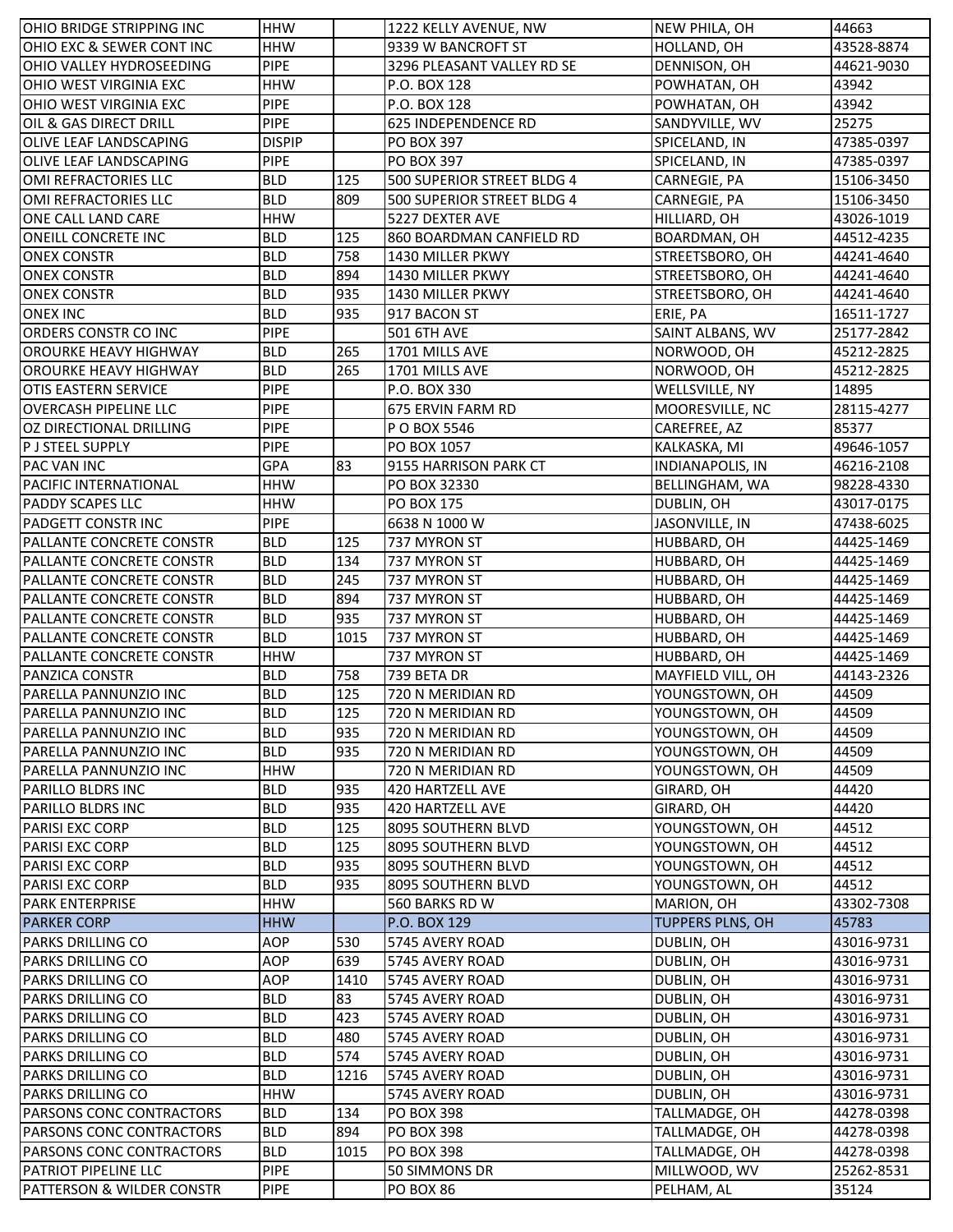| <b>PAUL PETERSON CO</b>                            | <b>HHW</b>    |      | P.O. BOX #1510             | COLUMBUS, OH                     | 43216-1510 |
|----------------------------------------------------|---------------|------|----------------------------|----------------------------------|------------|
| PCC MASONRY INC                                    | <b>BLD</b>    | 329  | PO BOX 1633                | WAPAKONETA, OH                   | 45895      |
| PCC MASONRY INC                                    | <b>BLD</b>    | 423  | PO BOX 1633                | WAPAKONETA, OH                   | 45895      |
| PCC MASONRY INC                                    | <b>BLD</b>    | 574  | PO BOX 1633                | WAPAKONETA, OH                   | 45895      |
| <b>PCC MASONRY INC</b>                             | <b>BLD</b>    | 1410 | PO BOX 1633                | WAPAKONETA, OH                   | 45895      |
| PCC MASONRY INC                                    | <b>HHW</b>    |      | PO BOX 1633                | WAPAKONETA, OH                   | 45895      |
| <b>PCI</b>                                         | <b>BLD</b>    | 758  | 151 LOU GROZA BLVD         | BEREA, OH                        | 44017-1275 |
| PCI                                                | <b>BLD</b>    | 894  | 151 LOU GROZA BLVD         | BEREA, OH                        | 44017-1275 |
| PCI                                                | <b>BLD</b>    | 1015 | 151 LOU GROZA BLVD         | BEREA, OH                        | 44017-1275 |
| PCI                                                | <b>HHW</b>    |      | 151 LOU GROZA BLVD         | BEREA, OH                        | 44017-1275 |
| PDK CONSTR INC                                     | <b>HHW</b>    |      | P.O. BOX 683               | POMEROY, OH                      | 45769      |
| PE BEN USA INC                                     | <b>PIPE</b>   |      | 13738 FM 529 ROAD          | <b>HOUSTON, TX</b>               | 77041      |
| PENN LINE SERVICE                                  | <b>HHW</b>    |      | 300 SCOTTDALE AVE          | SCOTTDALE, PA                    | 15683      |
| PENN LINE SERVICE                                  | <b>PIPE</b>   |      | 300 SCOTTDALE AVE          | SCOTTDALE, PA                    | 15683      |
| PERFORMANCE HYDROBLASTING                          | <b>NTLSPE</b> |      | 11957 WHITMAN RD           | DOYLESTOWN, OH                   | 44230-9733 |
|                                                    |               |      |                            |                                  |            |
| <b>PERK CO</b>                                     | <b>HHW</b>    |      | 8100 GRAND AVE STE 300     | <b>CLEVELAND, OH</b>             | 44104-3110 |
| PEST OFF EXTERMINATORS LL                          | <b>BLD</b>    | 534  | 4921 OAKS CIR              | MIDDLETOWN, OH                   | 45042-4921 |
| PETE GOULD & SONS INC                              | <b>PIPE</b>   |      | 6208 RAVENSWOOD ROAD       | RAVENSWOOD, WV                   | 26164      |
| PETERSEN SIGNAL & LIGHT                            | <b>HHW</b>    |      |                            |                                  |            |
| <b>PETERSON CONSTR</b>                             | <b>BLD</b>    | 574  | P.O. BOX 2058              | WAPAKONETA, OH                   | 45895-0558 |
| PETERSON INDUSTRIAL INC                            | <b>BLD</b>    | 329  | 18817 STATE RT. 501        | WAPAKONETA, OH                   | 45895-0632 |
| PETERSON INDUSTRIAL INC                            | <b>BLD</b>    | 423  | 18817 STATE RT. 501        | WAPAKONETA, OH                   | 45895-0632 |
| PETERSON INDUSTRIAL INC                            | <b>BLD</b>    | 500  | 18817 STATE RT. 501        | WAPAKONETA, OH                   | 45895-0632 |
| PETERSON INDUSTRIAL INC                            | <b>BLD</b>    | 574  | 18817 STATE RT. 501        | WAPAKONETA, OH                   | 45895-0632 |
| PETERSON INDUSTRIAL INC                            | <b>BLD</b>    | 1410 | 18817 STATE RT. 501        | WAPAKONETA, OH                   | 45895-0632 |
| PETERSON INDUSTRIAL INC                            | <b>HHW</b>    |      | 18817 STATE RT. 501        | WAPAKONETA, OH                   | 45895-0632 |
| <b>PETTY GROUP LLC</b>                             | <b>BLD</b>    | 125  | 13675 MCCRACKEN RD         | <b>GARFIELD HTS, OH</b>          | 44125-1901 |
| PETTY GROUP LLC                                    | <b>BLD</b>    | 134  | 13675 MCCRACKEN RD         | <b>GARFIELD HTS, OH</b>          | 44125-1901 |
| PETTY GROUP LLC                                    | <b>BLD</b>    | 480  | 13675 MCCRACKEN RD         | GARFIELD HTS, OH                 | 44125-1901 |
| PETTY GROUP LLC                                    | <b>BLD</b>    | 809  | 13675 MCCRACKEN RD         | <b>GARFIELD HTS, OH</b>          | 44125-1901 |
| PETTY GROUP LLC                                    | <b>BLD</b>    | 894  | 13675 MCCRACKEN RD         | <b>GARFIELD HTS, OH</b>          | 44125-1901 |
| PETTY GROUP LLC                                    | <b>DISPIP</b> |      | 13675 MCCRACKEN RD         | <b>GARFIELD HTS, OH</b>          | 44125-1901 |
| <b>PETTY GROUP LLC</b>                             | <b>HHW</b>    |      | 13675 MCCRACKEN RD         | <b>GARFIELD HTS, OH</b>          | 44125-1901 |
| PHILLIPS & JORDAN INC                              | <b>PIPE</b>   |      | 6621 WILBANKS ROAD         | KNOXVILLE, TN                    | 37912      |
| PHILLIPS OIL CO OF CENTRA                          | <b>HHW</b>    |      | 1877 MCKINLEY AVE          | COLUMBUS, OH                     | 43222-1003 |
| PHOENIX CEMENT INC                                 | <b>BLD</b>    | 245  | 151 LOU GROZA BLVD         | BEREA, OH                        | 44017      |
| PHOENIX CEMENT INC                                 | <b>BLD</b>    | 480  | 151 LOU GROZA BLVD         | BEREA, OH                        | 44017      |
| PHOENIX CEMENT INC                                 | <b>BLD</b>    | 758  | 151 LOU GROZA BLVD         | BEREA, OH                        | 44017      |
| PHOENIX CEMENT INC                                 | <b>BLD</b>    | 894  | 151 LOU GROZA BLVD         | BEREA, OH                        | 44017      |
| PHOENIX CEMENT INC                                 | <b>BLD</b>    | 1015 | 151 LOU GROZA BLVD         | BEREA, OH                        | 44017      |
| PHOENIX CEMENT INC                                 | <b>HHW</b>    |      | 151 LOU GROZA BLVD         | BEREA, OH                        | 44017      |
| PIONEER PIPE INC                                   | <b>NMA</b>    | 639  | 2021 HANNA RD              | MARIETTA, OH                     | 45750-8255 |
| PIPE SAK INC                                       | <b>PIPE</b>   |      | LONDON, ON N6H 3S3         | <b>CANADA</b>                    |            |
| <b>PIPELINE ENERGY GROUP</b>                       | <b>PIPE</b>   |      |                            |                                  |            |
| PIPING OF OHIO INC                                 | <b>NMA</b>    | 534  | 4884 ELK CREEK RD          | MIDDLETOWN, OH                   | 45042-9661 |
| PIT CONCRETE AND MASONRY                           | <b>HHW</b>    |      | 13074 ROCKHAVEN RD         | CHESTERLAND, OH                  | 44026-3312 |
|                                                    | <b>BLD</b>    | 265  | 8805 LANCASTER AVENUE      |                                  |            |
| PJ PLAS PLUMBING CO INC<br>PJ PLAS PLUMBING CO INC | <b>BLD</b>    | 265  | 8805 LANCASTER AVENUE      | CINCINNATI, OH<br>CINCINNATI, OH | 45242-7832 |
|                                                    |               |      |                            |                                  | 45242-7832 |
| PLATFORM CEMENT                                    | <b>BLD</b>    | 245  | 7503 TYLER BLVD            | MENTOR, OH                       | 44060      |
| PLATFORM CEMENT                                    | <b>BLD</b>    | 480  | 7503 TYLER BLVD            | MENTOR, OH                       | 44060      |
| PLATFORM CEMENT                                    | <b>BLD</b>    | 758  | 7503 TYLER BLVD            | MENTOR, OH                       | 44060      |
| PLATFORM CEMENT                                    | <b>BLD</b>    | 894  | 7503 TYLER BLVD            | MENTOR, OH                       | 44060      |
| PLATFORM CEMENT                                    | <b>BLD</b>    | 1015 | 7503 TYLER BLVD            | MENTOR, OH                       | 44060      |
| PLATFORM CEMENT                                    | <b>HHW</b>    |      | 7503 TYLER BLVD            | MENTOR, OH                       | 44060      |
| PLATINUM SPECIALTY SERVIC                          | <b>BLD</b>    | 125  | 14950 HEATHROW FOREST PKWY | <b>HOUSTON, TX</b>               | 77032-3845 |
| PLATINUM SPECIALTY SERVIC                          | <b>BLD</b>    | 1015 | 14950 HEATHROW FOREST PKWY | <b>HOUSTON, TX</b>               | 77032-3845 |
| PLATINUM SPECIALTY SERVIC                          | <b>NMA</b>    | 500  | 14950 HEATHROW FOREST PKWY | <b>HOUSTON, TX</b>               | 77032-3845 |
| PLIBRICO CO                                        | <b>BLD</b>    | 125  | 949 S BROADWAY AVE         | SALEM, OH                        | 44460-3799 |
| PLIBRICO CO                                        | <b>BLD</b>    | 125  | 949 S BROADWAY AVE         | SALEM, OH                        | 44460-3799 |
| PLIBRICO CO                                        | <b>BLD</b>    | 134  | 949 S BROADWAY AVE         | SALEM, OH                        | 44460-3799 |
| PLIBRICO CO                                        | <b>BLD</b>    | 530  | 949 S BROADWAY AVE         | SALEM, OH                        | 44460-3799 |
| PLIBRICO CO                                        | <b>BLD</b>    | 758  | 949 S BROADWAY AVE         | SALEM, OH                        | 44460-3799 |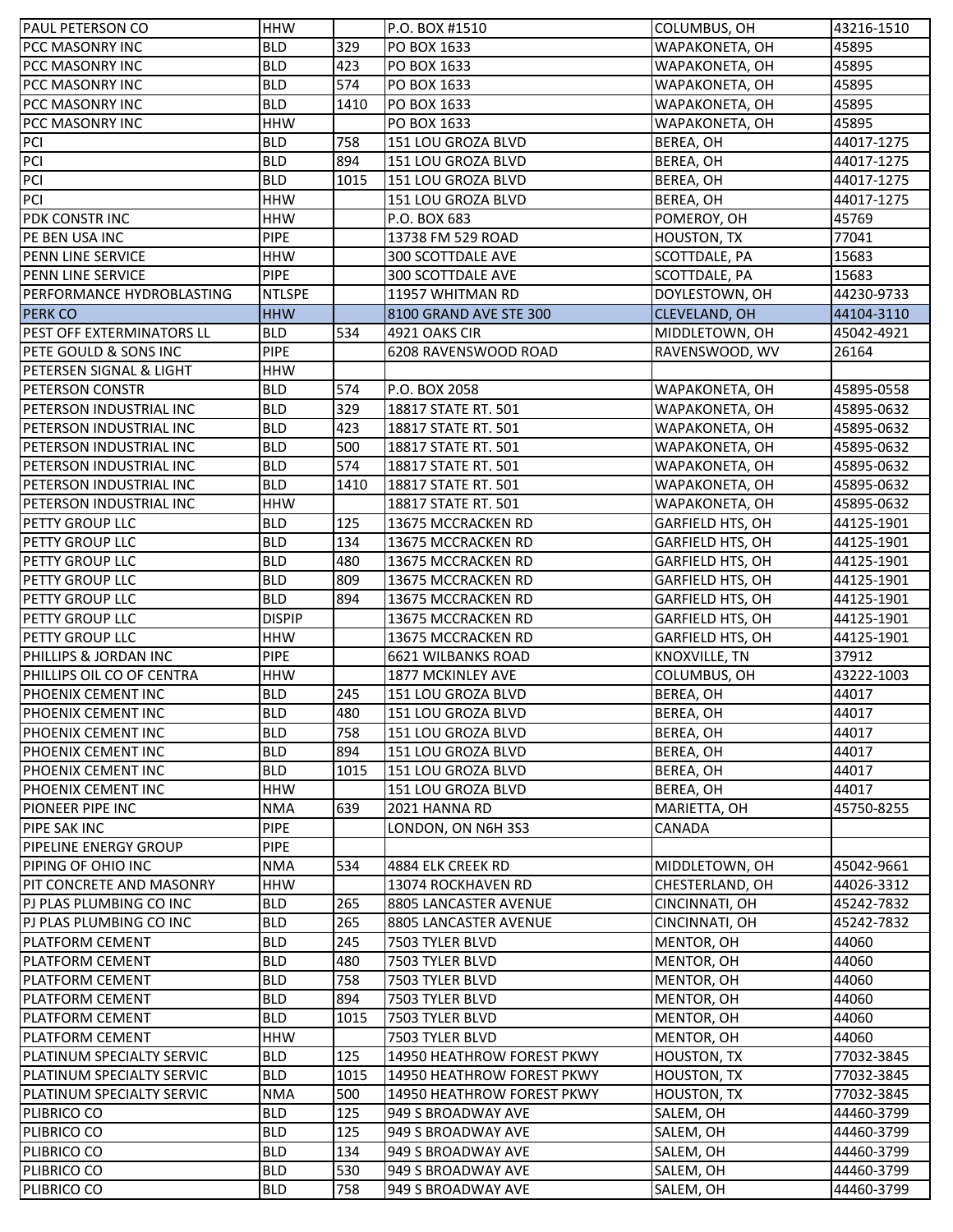| PLIBRICO CO                                                       | <b>BLD</b>                | 809  | 949 S BROADWAY AVE                       | SALEM, OH                              | 44460-3799               |
|-------------------------------------------------------------------|---------------------------|------|------------------------------------------|----------------------------------------|--------------------------|
| PLIBRICO CO                                                       | <b>BLD</b>                | 894  | 949 S BROADWAY AVE                       | SALEM, OH                              | 44460-3799               |
| PLIBRICO CO                                                       | <b>BLD</b>                | 935  | 949 S BROADWAY AVE                       | SALEM, OH                              | 44460-3799               |
| PLIBRICO CO                                                       | <b>BLD</b>                | 935  | 949 S BROADWAY AVE                       | SALEM, OH                              | 44460-3799               |
| PLIBRICO CO                                                       | <b>BLD</b>                | 1015 | 949 S BROADWAY AVE                       | SALEM, OH                              | 44460-3799               |
| PM CONSTR & ENGIN INC                                             | <b>BLD</b>                | 758  | 6356 EASTLAND RD                         | <b>BROOKPARK, OH</b>                   | 44142-1302               |
| PM CONSTR & ENGIN INC                                             | <b>HHW</b>                |      | 6356 EASTLAND RD                         | <b>BROOKPARK, OH</b>                   | 44142-1302               |
| PORTCO INC                                                        | <b>BLD</b>                | 83   |                                          |                                        |                          |
| PORTSMOUTH CONSTR                                                 | GPA                       | 83   | 1571 SHYVILLE RD                         | PIKETON, OH                            | 45661-9201               |
| PRECISE BORING OF OHIO                                            | <b>HHW</b>                |      | <b>PO BOX 722</b>                        | LANCASTER, OH                          | 43130-0722               |
| PRECISE BORING OF OHIO                                            | <b>PIPE</b>               |      | <b>PO BOX 722</b>                        | LANCASTER, OH                          | 43130-0722               |
| PRECISION CO DBA PROCUT                                           | <b>BLD</b>                | 894  | 5500 OLD BRECKSVILLE RD                  | INDEPENDENCE, OH                       | 44131-1508               |
| PRECISION CO DBA PROCUT                                           | <b>BLD</b>                | 1216 | 5500 OLD BRECKSVILLE RD                  | INDEPENDENCE, OH                       | 44131-1508               |
| PRECISION CO DBA PROCUT                                           | <b>HHW</b>                |      | 5500 OLD BRECKSVILLE RD                  | INDEPENDENCE, OH                       | 44131-1508               |
| <b>PRECISION DEWATERING LLC</b>                                   | <b>PIPE</b>               |      | 3314 56TH ST                             | EAU CLAIRE, WI                         | 54703-6332               |
| <b>PRECISION ENGIN &amp; CONT</b>                                 | <b>HHW</b>                |      | 31340 SOLON RD STE 25                    | SOLON, OH                              | 44139-3574               |
| <b>PRECISION ENVIRONMENTAL</b>                                    | <b>BLD</b>                | 134  | 5500 OLD BRECKSVILLE ROAD                | INDEPENDENCE, OH                       | 44131                    |
| <b>PRECISION ENVIRONMENTAL</b>                                    | <b>BLD</b>                | 245  | 5500 OLD BRECKSVILLE ROAD                | INDEPENDENCE, OH                       | 44131                    |
| <b>PRECISION ENVIRONMENTAL</b>                                    | <b>BLD</b>                | 265  | 5500 OLD BRECKSVILLE ROAD                | INDEPENDENCE, OH                       | 44131                    |
| PRECISION ENVIRONMENTAL                                           | <b>BLD</b>                | 265  | 5500 OLD BRECKSVILLE ROAD                | INDEPENDENCE, OH                       | 44131                    |
| <b>PRECISION ENVIRONMENTAL</b>                                    | <b>BLD</b>                | 480  | 5500 OLD BRECKSVILLE ROAD                | INDEPENDENCE, OH                       | 44131                    |
| <b>PRECISION ENVIRONMENTAL</b>                                    | <b>BLD</b>                | 500  | 5500 OLD BRECKSVILLE ROAD                | INDEPENDENCE, OH                       | 44131                    |
| <b>PRECISION ENVIRONMENTAL</b>                                    | <b>BLD</b>                | 758  | 5500 OLD BRECKSVILLE ROAD                | INDEPENDENCE, OH                       | 44131                    |
| PRECISION ENVIRONMENTAL                                           | <b>BLD</b>                | 809  | 5500 OLD BRECKSVILLE ROAD                | INDEPENDENCE, OH                       | 44131                    |
| <b>PRECISION ENVIRONMENTAL</b>                                    | <b>BLD</b>                | 894  | 5500 OLD BRECKSVILLE ROAD                | INDEPENDENCE, OH                       | 44131                    |
| <b>PRECISION ENVIRONMENTAL</b>                                    | <b>BLD</b>                | 935  | 5500 OLD BRECKSVILLE ROAD                | INDEPENDENCE, OH                       | 44131                    |
| <b>PRECISION ENVIRONMENTAL</b>                                    | <b>BLD</b>                | 935  | 5500 OLD BRECKSVILLE ROAD                | INDEPENDENCE, OH                       | 44131                    |
| <b>PRECISION ENVIRONMENTAL</b>                                    | <b>BLD</b>                | 1015 | 5500 OLD BRECKSVILLE ROAD                | INDEPENDENCE, OH                       | 44131                    |
| <b>PRECISION ENVIRONMENTAL</b>                                    | <b>BLD</b>                | 1216 | 5500 OLD BRECKSVILLE ROAD                | INDEPENDENCE, OH                       | 44131                    |
| <b>PRECISION INFRASTRUCTURE</b>                                   | <b>PIPE</b>               |      | 3314 56TH ST                             | EAU CLAIRE, WI                         | 54703-6332               |
| PRECISION PAVING INC                                              | <b>HHW</b>                |      | 3414 ST RT 113 E                         | MILAN, OH                              |                          |
|                                                                   |                           |      |                                          |                                        |                          |
|                                                                   |                           |      |                                          |                                        | 44846                    |
| PRECISION PIPELINE LLC                                            | <b>PIPE</b>               |      | 3314 56TH ST                             | EAU CLAIRE, WI                         | 54703-6332               |
| <b>PRECISION POWER &amp; GAS</b>                                  | <b>DISPIP</b>             |      | 10 WHILEY RD                             | LANCASTER, OH                          | 43130-8147               |
| <b>PRECISION POWER &amp; GAS</b><br><b>PREMIER ASPHALT PAVING</b> | <b>PIPE</b><br><b>HHW</b> |      | 10 WHILEY RD                             | LANCASTER, OH                          | 43130-8147<br>44133      |
|                                                                   |                           |      | 10519 ROYALTON ROAD                      | N ROYALTON, OH                         |                          |
| PREMIER CONCRETE SERVICES                                         | <b>DISPIP</b>             |      | 326 S HIGH ST                            | <b>HEBRON, OH</b>                      | 43025-9691               |
| PREMIER ENERGY SRVCS LLC                                          | UTI<br><b>BLD</b>         |      | 370 INDUSTRIAL DR STE 100                | LAWRENCEBURG, IN                       | 47025-2900               |
| <b>PREP CON LLC</b><br><b>PREP CON LLC</b>                        |                           | 83   | 405 JOHN ST                              | <b>BELPRE, OH</b>                      | 45714                    |
|                                                                   | <b>BLD</b>                | 639  | 405 JOHN ST                              | <b>BELPRE, OH</b>                      | 45714                    |
| <b>PRETEC DIRECTIONAL DRILLI</b><br><b>PRICE GREGORY CONSTR</b>   | <b>PIPE</b>               |      | 3314 56TH ST                             | EAU CLAIRE, WI                         | 54703-6332               |
|                                                                   | <b>PIPE</b>               |      | 24275 KATY FWY STE 500<br>225 OAK STREET | KATY, TX                               | 77494-7269               |
| <b>PRINCE PIPELINE INTEGRITY</b>                                  | <b>DISPIP</b>             |      |                                          | MANSFIELD, OH                          | 44907                    |
| <b>PRO FOAM LLC</b>                                               | <b>PIPE</b>               |      | 1868 FORSYTHE AVE #341                   | MONROE, LA                             | 71201                    |
| <b>PROGRESSIVE PLUMBING</b><br><b>PROSEED RESTORATION LLC</b>     | <b>BLD</b><br><b>PIPE</b> | 534  | PO BOX 1085<br>PO BOX                    | HAMILTON, OH<br><b>BAY SPRINGS, MS</b> | 45012-1085<br>39422      |
| PROVO CONSTR CO                                                   | <b>HHW</b>                |      | 3359 SILICA RD STE A                     | SYLVANIA, OH                           | 43560-9891               |
| <b>PRYOR PROPERTY SERVICES</b>                                    | <b>HHW</b>                |      | 1405 NEWTON ST                           | TALLMADGE, OH                          | 44278-3430               |
| PULLMAN SST INC                                                   | <b>BLD</b>                | 83   | 6501 E COMMERCE AVE STE 200              | KANSAS CITY, MO                        | 64120                    |
| PULLMAN SST INC                                                   | <b>BLD</b>                | 329  | 6501 E COMMERCE AVE STE 200              | KANSAS CITY, MO                        | 64120                    |
| PULLMAN SST INC                                                   | <b>BLD</b>                | 639  | 6501 E COMMERCE AVE STE 200              | KANSAS CITY, MO                        | 64120                    |
| PULLMAN SST INC                                                   | <b>BLD</b>                | 1015 | 6501 E COMMERCE AVE STE 200              | KANSAS CITY, MO                        | 64120                    |
| PULLMAN SST INC                                                   | <b>NMA</b>                | 500  | 6501 E COMMERCE AVE STE 200              | KANSAS CITY, MO                        | 64120                    |
| PUMMELL CONSTR SERVICES                                           | <b>BLD</b>                | 423  | 1469 HALFHILL WAY                        | COLUMBUS, OH                           | 43207-4495               |
| Q3 CONTRACTING INC                                                | <b>DISPIP</b>             |      | 3066 SPRUCE STREET                       | LITTLE CANADA, MN                      | 55117                    |
|                                                                   | <b>PIPE</b>               |      |                                          |                                        | 55117                    |
| Q3 CONTRACTING INC                                                |                           |      | 3066 SPRUCE STREET<br>2130 OSTERFELD ST  | LITTLE CANADA, MN                      |                          |
| QUEEN CITY BLACKTOP INC                                           | UTI                       |      |                                          | CINCINNATI, OH                         | 45214-1568               |
| <b>QUEEN CITY MECH</b>                                            | <b>HHW</b>                |      | 1950 WAYCROSS RD<br>154 BENDER RD        | CINCINNATI, OH                         | 45240-2827               |
| <b>QUEST CONSTRINC</b>                                            | <b>PIPE</b><br><b>BLD</b> |      |                                          | MARIETTA, OH                           | 45750-8349               |
| QUINN CONCRETE INC                                                |                           | 500  | PO BOX 80065                             | TOLEDO, OH                             | 43608-0065               |
| <b>QUINN CONCRETE INC</b><br>R & F EXC INC                        | <b>HHW</b><br><b>BLD</b>  | 125  | PO BOX 80065<br>1409 MOUNT EVERETT RD    | TOLEDO, OH<br>HUBBARD, OH              | 43608-0065<br>44425-2706 |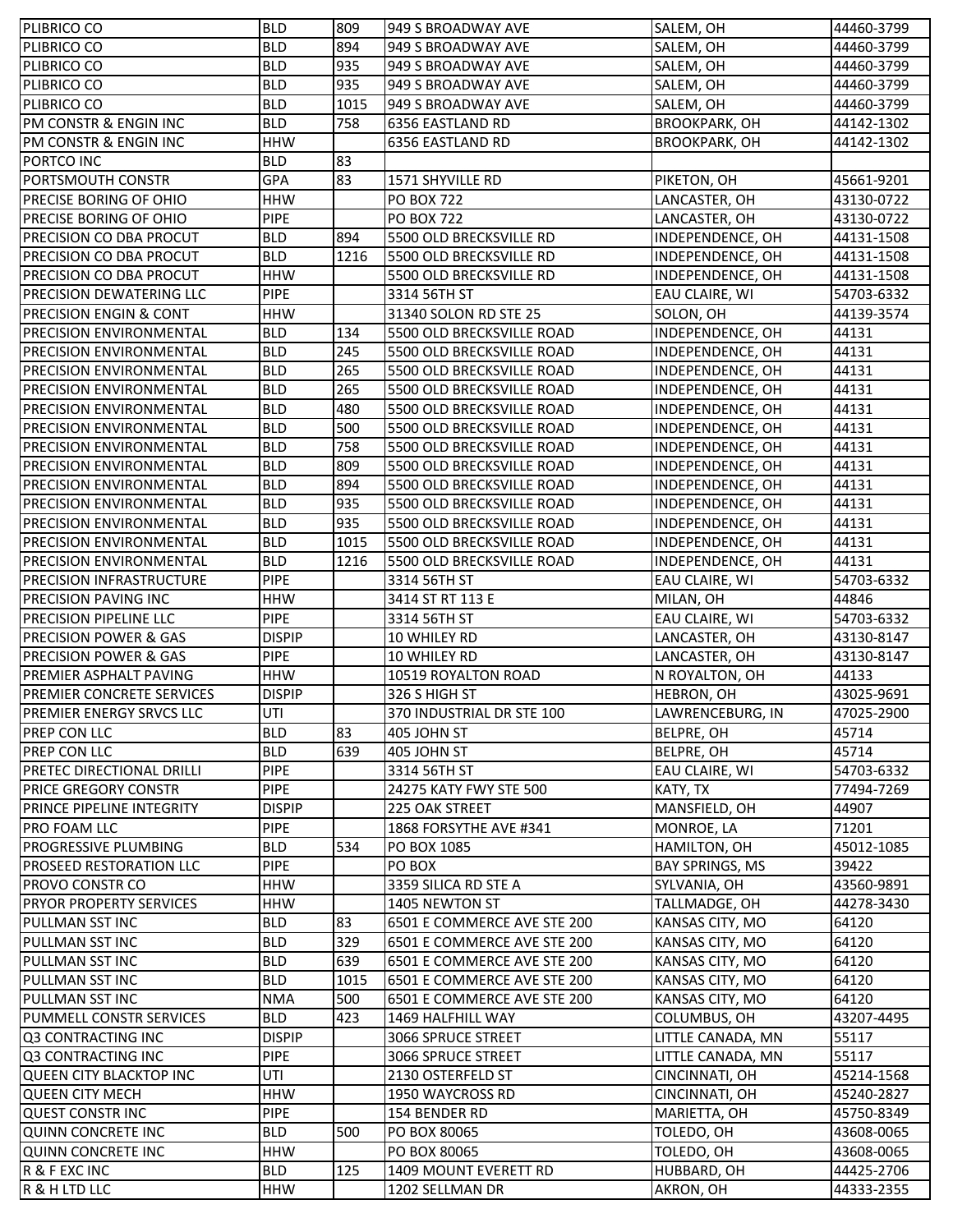| <b>R &amp; I CONSTR INC</b>      | <b>HHW</b>    |      | 2931 S. ST. RT. #67        | TIFFIN, OH         | 44883      |
|----------------------------------|---------------|------|----------------------------|--------------------|------------|
| R & L DEVELOPMENT CO             | <b>BLD</b>    | 83   | <b>PO BOX 529</b>          | NEW ALEXANDRI, PA  | 15670-0529 |
| R & S CONSTR                     | <b>HHW</b>    |      | 460 CAMBRIDGE DR           | OREGON, OH         | 43616-2447 |
| R A BORES INC                    | <b>HHW</b>    |      | PO BOX 217                 | MONROEVILLE, OH    | 44847-0217 |
| R A MILLER CONSTR                | <b>HHW</b>    |      | 4148 AUGSPURGER RD         | HAMILTON, OH       | 45011-9535 |
| R B JERGENS CONTRACTING          | <b>HHW</b>    |      | P.O. BOX 309               | VANDALIA, OH       | 45377-0309 |
| IR C CONSTR CO & SON INC         | <b>HHW</b>    |      | 8096 FEDERAL RD            | <b>CUTLER, OH</b>  | 45724-5048 |
| R G SMITH CO INC                 | <b>AOP</b>    |      | P.O. BOX #9067             | CANTON, OH         | 44711      |
| R G SMITH CO INC                 | <b>BLD</b>    | 125  | P.O. BOX #9067             | CANTON, OH         | 44711      |
| R G SMITH CO INC                 | <b>BLD</b>    | 125  | P.O. BOX #9067             | CANTON, OH         | 44711      |
| R G SMITH CO INC                 | <b>BLD</b>    | 134  | P.O. BOX #9067             | CANTON, OH         | 44711      |
| R G SMITH CO INC                 | <b>BLD</b>    | 758  | P.O. BOX #9067             | CANTON, OH         | 44711      |
| R G SMITH CO INC                 | <b>BLD</b>    | 809  | P.O. BOX #9067             | CANTON, OH         | 44711      |
| R G SMITH CO INC                 | <b>BLD</b>    | 894  | P.O. BOX #9067             | CANTON, OH         | 44711      |
| R G SMITH CO INC                 | <b>BLD</b>    | 935  | P.O. BOX #9067             | CANTON, OH         | 44711      |
| R G SMITH CO INC                 | <b>BLD</b>    | 935  | P.O. BOX #9067             | CANTON, OH         | 44711      |
| R G SMITH CO INC                 | <b>BLD</b>    | 1015 | P.O. BOX #9067             | CANTON, OH         | 44711      |
| R G SMITH CO INC                 | <b>BLD</b>    | 1216 | P.O. BOX #9067             | CANTON, OH         | 44711      |
| IR J BEISCHEL BLDG CO            | <b>BLD</b>    | 265  | P.O. BOX 32067             | CINCINNATI, OH     | 45232      |
| R J BEISCHEL BLDG CO             | <b>BLD</b>    | 265  | P.O. BOX 32067             | CINCINNATI, OH     | 45232      |
| R J PLATTEN CONTRACTING          | <b>HHW</b>    |      | 14490 YORK ROAD            | N. ROYALTON, OH    | 44133      |
|                                  | <b>DISPIP</b> |      | <b>PO BOX 279</b>          |                    |            |
| IR L COOLSAET CONSTR             | <b>PIPE</b>   |      |                            | TAYLOR, MI         | 48180      |
| R L COOLSAET CONSTR              |               |      | PO BOX 279                 | TAYLOR, MI         | 48180      |
| R L WILLIAMS CONCRETE LLC        | <b>HHW</b>    |      | <b>PO BOX 4977</b>         | TOLEDO, OH         | 43610-0977 |
| <b>RA JOSEPH CONSTR INC</b>      | <b>BLD</b>    | 758  | <b>PO BOX 386</b>          | AVON, OH           | 44011-0386 |
| RA JOSEPH CONSTR INC             | <b>BLD</b>    | 758  | PO BOX 386                 | AVON, OH           | 44011-0386 |
| RACK & BALLAUER EXC CO           | <b>HHW</b>    |      | 11321 PADDYS RUN RD        | HAMILTON, OH       | 45013-9403 |
| <b>RAM CONSTR SVCS MICHIGAN</b>  | <b>BLD</b>    | 423  | 13800 ECKLES RD            | LIVONIA, MI        | 48150-1041 |
| RAM CONSTR SVCS MICHIGAN         | <b>HHW</b>    |      | 13800 ECKLES RD            | LIVONIA, MI        | 48150-1041 |
| <b>RAM CONSTR SVCS MICHIGAN</b>  | <b>INT</b>    | 265  | 13800 ECKLES RD            | LIVONIA, MI        | 48150-1041 |
| <b>RAM CONSTR SVCS MICHIGAN</b>  | <b>INT</b>    | 265  | 13800 ECKLES RD            | LIVONIA, MI        | 48150-1041 |
| RAM CONSTR SVCS MICHIGAN         | <b>INT</b>    | 500  | 13800 ECKLES RD            | LIVONIA, MI        | 48150-1041 |
| <b>RAM CONSTR SVCS MICHIGAN</b>  | <b>INT</b>    | 534  | 13800 ECKLES RD            | LIVONIA, MI        | 48150-1041 |
| RAM CONSTR SVCS MICHIGAN         | <b>INT</b>    | 758  | 13800 ECKLES RD            | LIVONIA, MI        | 48150-1041 |
| RAM CONSTR SVCS MICHIGAN         | <b>INT</b>    | 894  | 13800 ECKLES RD            | LIVONIA, MI        | 48150-1041 |
| <b>RAM CONSTR SVCS MICHIGAN</b>  | <b>INT</b>    | 1015 | 13800 ECKLES RD            | LIVONIA, MI        | 48150-1041 |
| RAM CONSTR SVCS MICHIGAN         | <b>INT</b>    | 1410 | 13800 ECKLES RD            | LIVONIA, MI        | 48150-1041 |
| RAM CONSTR SVCS MICHIGAN         | <b>NTLSPE</b> | 125  | 13800 ECKLES RD            | LIVONIA, MI        | 48150-1041 |
| <b>RAM CONSTR SVCS MICHIGAN</b>  | <b>NTLSPE</b> |      | 13800 ECKLES RD            | LIVONIA, MI        | 48150-1041 |
| <b>RAPIEN MASONRY INC</b>        | MAS           | 265  | 7342 FOREST AVE            | CINCINNATI, OH     | 45231-4253 |
| <b>RAS SERVICES</b>              | <b>HHW</b>    |      | <b>PO BOX 506</b>          | NORWALK, OH        | 44857-0506 |
| RAY ROOFING & SUPPLY INC         | <b>BLD</b>    | 894  | PO BOX 9369                | CANTON, OH         | 44711-9369 |
| <b>RAYMOND J BERTOLINI</b>       | <b>HHW</b>    |      | P.O. BOX #8155             | AKRON, OH          | 44320      |
| <b>REDNECK HANDYMAN SERVICES</b> | <b>HHW</b>    |      | 6627 STATE ROUTE 60        | LOWELL, OH         | 45744-7308 |
| <b>REENO EXC</b>                 | <b>HHW</b>    |      | 937 W 52ND ST              | ASHTABULA, OH      | 44004-7144 |
| <b>RELIACOR INC</b>              | <b>DISPIP</b> |      | <b>160 HIDDEN ACRES DR</b> | WEST UNION, OH     | 45693-9045 |
| <b>RELIACOR INC</b>              | UTI           |      | <b>160 HIDDEN ACRES DR</b> | WEST UNION, OH     | 45693-9045 |
| <b>RELIANCE CONSTR SERVICES</b>  | <b>HHW</b>    |      | <b>1546 DIXMONT AVE</b>    | CINCINNATI, OH     | 45207-1410 |
| <b>REM SERVICES INC</b>          | <b>PIPE</b>   |      | <b>PO BOX 65</b>           | <b>BOLIGEE, AL</b> | 35443-0065 |
| <b>RESCO PRODUCTS INC</b>        | <b>BLD</b>    | 1015 | 6600 STEUBENVILLE PIKE     | PITTSBURGH, PA     | 15205-1021 |
| <b>RG SMITH OF DOVER</b>         | <b>BLD</b>    | 134  | P.O. BOX #9067             | CANTON, OH         | 44711      |
| <b>RG SMITH OF DOVER</b>         | <b>BLD</b>    | 1015 | P.O. BOX #9067             | CANTON, OH         | 44711      |
| <b>RG SMITH OF MANSFIELD INC</b> | <b>BLD</b>    | 1216 | PO BOX 9067                | CANTON, OH         | 44711-9067 |
| <b>RICHARD GOETTLE INC</b>       | <b>BLD</b>    | 265  | 12071 HAMILTON AVE         | CINCINNATI, OH     | 45231      |
| <b>RICHARD GOETTLE INC</b>       | <b>BLD</b>    | 265  | 12071 HAMILTON AVE         | CINCINNATI, OH     | 45231      |
| <b>RICHARD GOETTLE INC</b>       | <b>BLD</b>    | 423  | 12071 HAMILTON AVE         | CINCINNATI, OH     | 45231      |
| <b>RICHARD GOETTLE INC</b>       | <b>BLD</b>    | 894  | 12071 HAMILTON AVE         | CINCINNATI, OH     | 45231      |
| <b>RICHARD GOETTLE INC</b>       | <b>BLD</b>    | 1410 | 12071 HAMILTON AVE         | CINCINNATI, OH     | 45231      |
| <b>RICHARD GOETTLE INC</b>       | <b>HHW</b>    |      | 12071 HAMILTON AVE         | CINCINNATI, OH     | 45231      |
| <b>RICHARD GOETTLE INC</b>       | <b>NMA</b>    | 83   | 12071 HAMILTON AVE         | CINCINNATI, OH     | 45231      |
| RIGHT A WAY TREE CLEARING        | <b>HHW</b>    |      | 8860 GEISER RD             | HOLLAND, OH        | 43528-9021 |
| RIGHT OF WAY CLEAR & MAIN        | <b>PIPE</b>   |      | 700 PELLIS ROAD            | GREENSBURG, PA     | 15601      |
|                                  |               |      |                            |                    |            |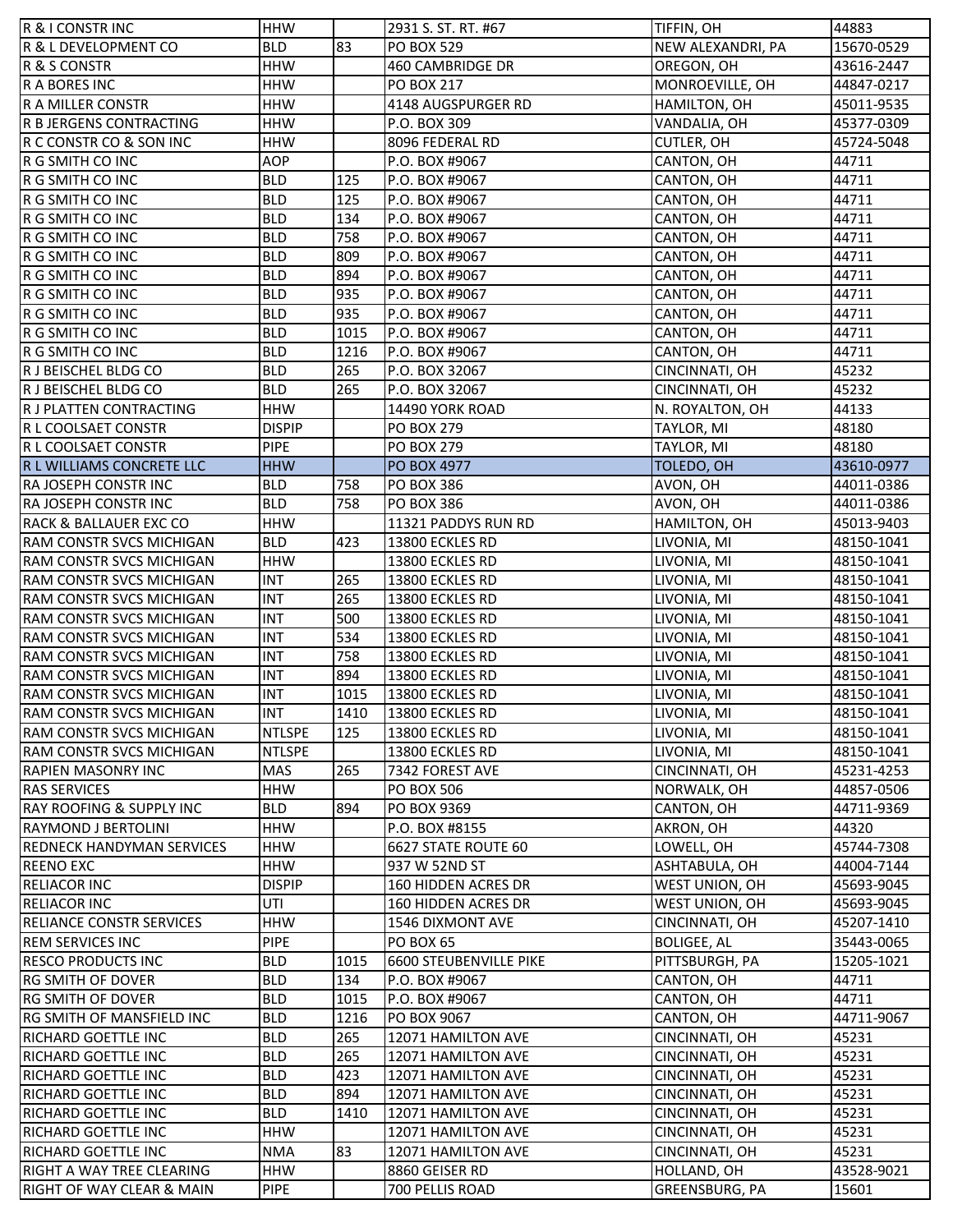| <b>RILEY CONTRACTING INC</b>       | <b>HHW</b>    |      | <b>PO BOX 258</b>       | NORWALK, OH                | 44857-0258 |
|------------------------------------|---------------|------|-------------------------|----------------------------|------------|
| <b>RISING SON CO LLC</b>           | HHW           |      | 4490 MCNAUL RD          | MANSFIELD, OH              | 44903-9764 |
| <b>RLA INVESTMENTS INC</b>         | <b>DISPIP</b> |      | 389 S WAYNE AVE         | CINCINNATI, OH             | 45215-4522 |
| <b>RLA INVESTMENTS INC</b>         | <b>PIPE</b>   |      | 389 S WAYNE AVE         | CINCINNATI, OH             | 45215-4522 |
| <b>RLA INVESTMENTS INC</b>         | UTI           |      | 389 S WAYNE AVE         | CINCINNATI, OH             | 45215-4522 |
| <b>RMF NOOTER INC</b>              | <b>NMA</b>    | 329  | 915 MATZINGER RD        | TOLEDO, OH                 | 43612-3820 |
| <b>RMF NOOTER INC</b>              | <b>NMA</b>    | 500  | 915 MATZINGER RD        | TOLEDO, OH                 | 43612-3820 |
| RMF NOOTER INC                     | <b>NMA</b>    | 935  | 915 MATZINGER RD        | TOLEDO, OH                 | 43612-3820 |
| <b>RMF NOOTER INC</b>              | <b>NMA</b>    | 935  | 915 MATZINGER RD        | TOLEDO, OH                 | 43612-3820 |
| RMH CONCRETE & FOUNDATION          | <b>HHW</b>    |      | P.O. BOX 95             | COLLINS, OH                | 44826-9733 |
| <b>RMI CEMENT LLC</b>              | <b>BLD</b>    | 894  | 2213 GAGE AVE NE        | <b>CANTON, OH</b>          | 44705-2121 |
| <b>RMI CEMENT LLC</b>              | <b>BLD</b>    | 1015 | 2213 GAGE AVE NE        | <b>CANTON, OH</b>          | 44705-2121 |
| <b>RMI CEMENT LLC</b>              | <b>HHW</b>    |      | 2213 GAGE AVE NE        | <b>CANTON, OH</b>          | 44705-2121 |
| <b>ROADWAY SERVICES INC</b>        | <b>HHW</b>    |      | 9072 COUNTY ROAD 424    | NAPOLEON, OH               | 43545      |
| <b>ROBERTS PIPELINE CON</b>        | <b>DISPIP</b> |      | P.O. BOX 169            | SULPHUR SPRINGS, IN        | 47388      |
| <b>ROBERTS PIPELINE CON</b>        | <b>PIPE</b>   |      | P.O. BOX 169            | <b>SULPHUR SPRINGS, IN</b> | 47388      |
| ROCK EXC INC                       | <b>HHW</b>    |      | 310 DIAMOND RD          | <b>GROVE CITY, PA</b>      | 16127-4830 |
| <b>ROCK RIVER CONSTR LTD</b>       | <b>HHW</b>    |      | 541 MILL PARK DR STE C  | LANCASTER, OH              | 43130-7721 |
| <b>ROCKFORD CORP</b>               | <b>PIPE</b>   |      | 6 HORIZON CT STE 200    | HEATH, TX                  | 75032-5989 |
| <b>ROD TECHS INC</b>               | <b>BLD</b>    | 265  | <b>PO BOX 101</b>       | MILFORD, OH                | 45150-0101 |
| RODENBERG DIVERSIFIED              | <b>PIPE</b>   |      | 912 SOUTH MAIN ST       | CARROLLTON, MO             | 64633      |
| ROESE PIPELINE CO                  | <b>DISPIP</b> |      | <b>PO BOX 158</b>       | KAWKAWLIN, MI              | 48631-0158 |
| <b>ROGER KREPS DRYWALL</b>         | <b>BLD</b>    | 125  | 8065 MARKET STREET      | YOUNGSTOWN, OH             | 44512      |
| <b>ROGER KREPS DRYWALL</b>         | <b>BLD</b>    | 758  | 8065 MARKET STREET      | YOUNGSTOWN, OH             | 44512      |
| <b>ROGER KREPS DRYWALL</b>         | <b>BLD</b>    | 935  | 8065 MARKET STREET      | YOUNGSTOWN, OH             | 44512      |
| <b>ROHR MASONRY</b>                | <b>BLD</b>    | 894  | 4139 BEAUMONT AVE NW    | MASSILLON, OH              | 44647-9556 |
| <b>ROHR MASONRY</b>                | <b>BLD</b>    | 1015 | 4139 BEAUMONT AVE NW    | MASSILLON, OH              | 44647-9556 |
| <b>ROMA DESIGNS LLC</b>            | HHW           |      | 6414 ST CLAIR AVE       | CLEVELAND, OH              | 44103      |
| <b>RONYAK PAVING INC</b>           | <b>HHW</b>    |      | PO BOX 567              | <b>BURTON, OH</b>          | 44021-0567 |
| <b>ROYAL LANDS &amp; GARDENING</b> | <b>HHW</b>    |      | 7801 OLD GRANGER RD     | <b>CLEVELAND, OH</b>       | 44125-4848 |
| <b>RUDOLPH LIBBE INC</b>           | <b>BLD</b>    | 83   | 6494 LATCHA RD          | WALBRIDGE, OH              | 43465      |
| <b>RUDOLPH LIBBE INC</b>           | <b>BLD</b>    | 245  | 6494 LATCHA RD          | WALBRIDGE, OH              | 43465      |
| <b>RUDOLPH LIBBE INC</b>           | <b>BLD</b>    | 329  | 6494 LATCHA RD          | WALBRIDGE, OH              | 43465      |
| <b>RUDOLPH LIBBE INC</b>           | <b>BLD</b>    | 423  | 6494 LATCHA RD          | WALBRIDGE, OH              | 43465      |
| <b>RUDOLPH LIBBE INC</b>           | <b>BLD</b>    | 480  | 6494 LATCHA RD          | WALBRIDGE, OH              | 43465      |
| RUDOLPH LIBBE INC                  | <b>BLD</b>    | 500  | 6494 LATCHA RD          | WALBRIDGE, OH              | 43465      |
| RUDOLPH LIBBE INC                  | <b>BLD</b>    | 534  | 6494 LATCHA RD          | WALBRIDGE, OH              | 43465      |
| <b>RUDOLPH LIBBE INC</b>           | <b>HHW</b>    |      | 6494 LATCHA RD          | WALBRIDGE, OH              | 43465      |
| <b>RUDOLPH LIBBE INC</b>           | <b>NMA</b>    | 265  | 6494 LATCHA RD          | WALBRIDGE, OH              | 43465      |
| <b>RUDOLPH LIBBE INC</b>           | <b>NMA</b>    | 265  | 6494 LATCHA RD          | WALBRIDGE, OH              | 43465      |
| <b>RUDOLPH LIBBE INC</b>           | <b>NMA</b>    | 758  | 6494 LATCHA RD          | WALBRIDGE, OH              | 43465      |
| <b>RUDOLPH LIBBE INC</b>           | NMA           | 894  | 6494 LATCHA RD          | WALBRIDGE, OH              | 43465      |
| <b>RUHLIN CO</b>                   | <b>BLD</b>    | 894  | P.O. BOX 190            | SHARON CENTER, OH          | 44274      |
| <b>RUHLIN CO</b>                   | <b>BLD</b>    | 1015 | P.O. BOX 190            | <b>SHARON CENTER, OH</b>   | 44274      |
| <b>RUHLIN CO</b>                   | <b>HHW</b>    |      | P.O. BOX 190            | SHARON CENTER, OH          | 44274      |
| <b>RUHLIN CO</b>                   | <b>PIPE</b>   |      | P.O. BOX 190            | SHARON CENTER, OH          | 44274      |
| S & D TRAFFIC CONTROL LLC          | <b>DISPIP</b> |      | 7151 TWP RD 87          | THORNVILLE, OH             | 43076-8739 |
| S & D TRAFFIC CONTROL LLC          | HHW           |      | 7151 TWP RD 87          | THORNVILLE, OH             | 43076-8739 |
| S & S DIRECTIONAL BORING           | <b>HHW</b>    |      | 525 WINZELER DR UNIT 1  | BRYAN, OH                  | 43506-8320 |
| S A STORER & SONS                  | <b>BLD</b>    | 329  | 3135 N. CENTENNIAL ROAD | SYLVANIA, OH               | 43560      |
| S A STORER & SONS                  | <b>BLD</b>    | 480  | 3135 N. CENTENNIAL ROAD | SYLVANIA, OH               | 43560      |
| S A STORER & SONS                  | <b>BLD</b>    | 500  | 3135 N. CENTENNIAL ROAD | SYLVANIA, OH               | 43560      |
| S A STORER & SONS                  | <b>BLD</b>    | 574  | 3135 N. CENTENNIAL ROAD | SYLVANIA, OH               | 43560      |
| S G LOEWENDICK & SON               | <b>BLD</b>    | 423  | 2877 JACKSON PIKE       | <b>GROVE CITY, OH</b>      | 43123      |
| S NAFZGER INC                      | <b>BLD</b>    | 423  | 693 N HAGUE AVE         | COLUMBUS, OH               | 43204-1422 |
| <b>SAFWAY SERVICES</b>             | <b>BLD</b>    | 83   | 1250 EMIG RD            | COLUMBUS, OH               | 43223-3354 |
| SAFWAY SERVICES                    | <b>BLD</b>    | 423  | 1250 EMIG RD            | COLUMBUS, OH               | 43223-3354 |
| <b>SAFWAY SERVICES LLC</b>         | <b>AOP</b>    | 265  | 9536 GLADES DRIVE       | HAMILTON, OH               | 45011      |
| <b>SAFWAY SERVICES LLC</b>         | <b>AOP</b>    | 809  | 5251 W 130TH ST         | CLEVELAND, OH              | 44130-1033 |
| <b>SAFWAY SERVICES LLC</b>         | AOP           |      | 5251 W 130TH ST         | CLEVELAND, OH              | 44130-1033 |
| <b>SAFWAY SERVICES LLC</b>         | <b>BLD</b>    | 83   | 5251 W 130TH ST         | CLEVELAND, OH              | 44130-1033 |
| <b>SAFWAY SERVICES LLC</b>         | <b>BLD</b>    | 125  | 5251 W 130TH ST         | CLEVELAND, OH              | 44130-1033 |
|                                    |               |      |                         |                            |            |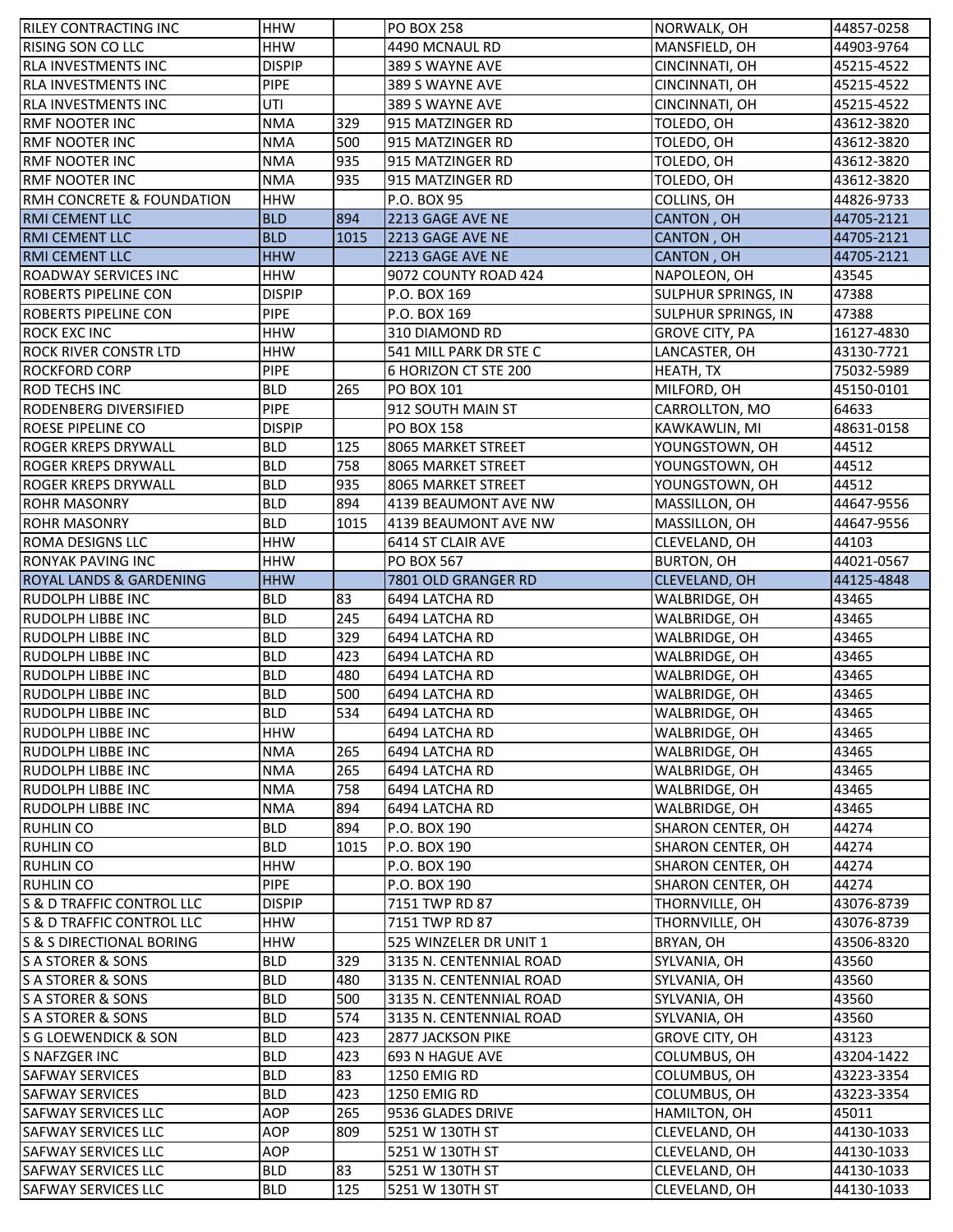| <b>SAFWAY SERVICES LLC</b>           | <b>BLD</b>   | 125  | 5251 W 130TH ST               | CLEVELAND, OH           | 44130-1033 |
|--------------------------------------|--------------|------|-------------------------------|-------------------------|------------|
| ISAFWAY SERVICES LLC                 | <b>BLD</b>   | 265  | 5251 W 130TH ST               | CLEVELAND, OH           | 44130-1033 |
| <b>SAFWAY SERVICES LLC</b>           | <b>BLD</b>   | 265  | 5251 W 130TH ST               | CLEVELAND, OH           | 44130-1033 |
| <b>SAFWAY SERVICES LLC</b>           | <b>BLD</b>   | 423  | 5251 W 130TH ST               | CLEVELAND, OH           | 44130-1033 |
| <b>SAFWAY SERVICES LLC</b>           | <b>BLD</b>   | 574  | 5251 W 130TH ST               | CLEVELAND, OH           | 44130-1033 |
| <b>SALENBIEN TRUCKING</b>            | <b>HHW</b>   |      | 9217 N ANN ARBOR RD           | DUNDEE, MI              | 48131-9765 |
| <b>SALLIES WHOLESALE &amp; CONST</b> | <b>BLD</b>   | 1216 | PO BOX 1266                   | MANSFIELD, OH           | 44901      |
| <b>SAM DEMETER CONSTR</b>            | <b>BLD</b>   | 423  | 4513 RENSCH RD                | <b>GROVE CITY, OH</b>   | 43123-8962 |
| <b>SAR SOLUTIONS INC</b>             | UTI          |      | 5091 MOSIMAN RD               | MIDDLETOWN, OH          | 45042-1652 |
| <b>SARECON LTD</b>                   | <b>HHW</b>   |      | 204 W AURORA RD               | SAGAMORE HLS, OH        | 44067-2002 |
| <b>SARVER PAVING CO</b>              | <b>HHW</b>   |      | 1208 MASTERS AVE              | ASHLAND, OH             | 44805-1116 |
| <b>SAUER GROUP</b>                   | <b>BLD</b>   | 83   | 30 - 51ST STREET              | PITTSBURGH, PA          | 15201      |
| <b>SAUER GROUP</b>                   | <b>BLD</b>   | 423  | 30 - 51ST STREET              | PITTSBURGH, PA          | 15201      |
| <b>SAUER GROUP</b>                   | <b>BLD</b>   | 809  | 30 - 51ST STREET              | PITTSBURGH, PA          | 15201      |
| <b>SAUER GROUP</b>                   | <b>NMA</b>   | 530  | 30 - 51ST STREET              | PITTSBURGH, PA          | 15201      |
| <b>SCAFFOLD DESIGN ERECTION</b>      | <b>BLD</b>   | 500  | 6860 WALES RD                 | NORTHWOOD, OH           | 43619-1014 |
| <b>SCHAD BOILER SETTING</b>          | <b>BLD</b>   | 329  | 15240 CASTLETON               | DETROIT, MI             | 48227      |
| <b>SCHAD BOILER SETTING</b>          | <b>BLD</b>   | 480  | 15240 CASTLETON               | DETROIT, MI             | 48227      |
| <b>SCHAD BOILER SETTING</b>          | <b>BLD</b>   | 500  | 15240 CASTLETON               | DETROIT, MI             | 48227      |
| <b>SCHAD BOILER SETTING</b>          | <b>BLD</b>   | 574  | 15240 CASTLETON               | DETROIT, MI             | 48227      |
| <b>SCHAD BOILER SETTING</b>          | <b>BLD</b>   | 1216 | 15240 CASTLETON               | DETROIT, MI             | 48227      |
| <b>SCHAD BOILER SETTING</b>          | <b>BROWN</b> | 125  | 15240 CASTLETON               | DETROIT, MI             | 48227      |
| <b>SCHAD BOILER SETTING</b>          | <b>BROWN</b> | 423  | 15240 CASTLETON               | DETROIT, MI             | 48227      |
| <b>SCHAD BOILER SETTING</b>          | <b>BROWN</b> | 809  | 15240 CASTLETON               | DETROIT, MI             | 48227      |
| <b>SCHAEFER GROUP INC</b>            | <b>BLD</b>   | 265  | 1300 GRANGE HALL RD           | DAYTON, OH              | 45430-1013 |
| <b>SCHAEFER GROUP INC</b>            | <b>BLD</b>   | 500  | 1300 GRANGE HALL RD           | DAYTON, OH              | 45430-1013 |
| <b>SCHAEFER GROUP INC</b>            | <b>BLD</b>   | 935  | 1300 GRANGE HALL RD           | DAYTON, OH              | 45430-1013 |
| <b>SCHAEFER GROUP INC</b>            | <b>BLD</b>   | 1410 | 1300 GRANGE HALL RD           | DAYTON, OH              | 45430-1013 |
| <b>SCHAEFER GROUP INC</b>            | <b>MAS</b>   | 265  | 1300 GRANGE HALL RD           | DAYTON, OH              | 45430-1013 |
| <b>SCHAEFER GROUP INC</b>            | MAS          | 265  | 1300 GRANGE HALL RD           | DAYTON, OH              | 45430-1013 |
| <b>SCHALK BROS INC</b>               | <b>HHW</b>   |      | 3481 N TWP RD 69              | TIFFIN, OH              | 44883      |
| <b>SCHIRMER CONSTR LLC</b>           | <b>BLD</b>   | 758  | 31350 INDUSTRIAL PKWY         | NORTH OLMSTED, OH       | 44070-4787 |
| <b>SCHIRMER CONSTR LLC</b>           | <b>BLD</b>   | 935  | 31350 INDUSTRIAL PKWY         | NORTH OLMSTED, OH       | 44070-4787 |
| <b>SCHIRMER CONSTR LLC</b>           | <b>BLD</b>   | 935  | 31350 INDUSTRIAL PKWY         | NORTH OLMSTED, OH       | 44070-4787 |
| <b>SCHIRMER CONSTR LLC</b>           | <b>HHW</b>   |      | 31350 INDUSTRIAL PKWY         | NORTH OLMSTED, OH       | 44070-4787 |
| <b>SCHMID PIPELINE CONSTR IN</b>     | PIPE         |      | 2236 312TH AVENUE             | MAQUOKETA, IA           | 52060-8617 |
| <b>SCHNABEL FOUNDATION</b>           | <b>HHW</b>   |      | 21355 RIDGETOP CIRCLE         | STERLING, VA            | 20166      |
| <b>SCHOEN INC</b>                    | <b>HHW</b>   |      | 200 S WESTWOOD AVE            | TOLEDO, OH              | 43607-2950 |
| <b>SCHUMACHER DUGAN CONSTR I</b>     | <b>BLD</b>   | 265  | 6355 CENTRE PARK DRIVE        | <b>WEST CHESTER, OH</b> | 45069      |
| <b>SCHUMACHER DUGAN CONSTR I</b>     | <b>BLD</b>   | 265  | 6355 CENTRE PARK DRIVE        | <b>WEST CHESTER, OH</b> | 45069      |
| <b>SCHUMACHER DUGAN CONSTR I</b>     | <b>HHW</b>   |      | <b>6355 CENTRE PARK DRIVE</b> | <b>WEST CHESTER, OH</b> | 45069      |
| <b>SCHWEITZER CONSTR CO</b>          | <b>HHW</b>   |      | 325 CLARK RD                  | CINCINNATI, OH          | 45215-5549 |
| <b>SECURITY FENCE GROUP INC</b>      | <b>HHW</b>   |      | 4260 DANE AVE                 | CINCINNATI, OH          | 45223-1855 |
| <b>ISELINSKY FORCE LLC</b>           | <b>BLD</b>   | 125  | 5365 EAST CENTER DR.          | CANTON, OH              | 44721      |
| <b>SELINSKY FORCE LLC</b>            | <b>BLD</b>   | 125  | 5365 EAST CENTER DR.          | CANTON, OH              | 44721      |
| <b>ISELINSKY FORCE LLC</b>           | <b>BLD</b>   | 134  | <b>5365 EAST CENTER DR.</b>   | CANTON, OH              | 44721      |
| <b>SELINSKY FORCE LLC</b>            | <b>BLD</b>   | 329  | 5365 EAST CENTER DR.          | CANTON, OH              | 44721      |
| <b>SELINSKY FORCE LLC</b>            | <b>BLD</b>   | 423  | 5365 EAST CENTER DR.          | CANTON, OH              | 44721      |
| <b>SELINSKY FORCE LLC</b>            | <b>BLD</b>   | 480  | 5365 EAST CENTER DR.          | CANTON, OH              | 44721      |
| <b>SELINSKY FORCE LLC</b>            | <b>BLD</b>   | 530  | 5365 EAST CENTER DR.          | CANTON, OH              | 44721      |
| <b>SELINSKY FORCE LLC</b>            | <b>BLD</b>   | 574  | 5365 EAST CENTER DR.          | CANTON, OH              | 44721      |
| <b>SELINSKY FORCE LLC</b>            | <b>BLD</b>   | 809  | 5365 EAST CENTER DR.          | CANTON, OH              | 44721      |
| <b>SELINSKY FORCE LLC</b>            | <b>BLD</b>   | 894  | 5365 EAST CENTER DR.          | CANTON, OH              | 44721      |
| <b>SELINSKY FORCE LLC</b>            | <b>BLD</b>   | 1015 | 5365 EAST CENTER DR.          | CANTON, OH              | 44721      |
| <b>SELINSKY FORCE LLC</b>            |              | 1216 | 5365 EAST CENTER DR.          | CANTON, OH              | 44721      |
| <b>SENN CONSTR CO</b>                | <b>BLD</b>   |      |                               |                         |            |
|                                      | <b>BLD</b>   | 894  | 1277 RUTH AVE                 | COPLEY, OH              | 44321-1747 |
| <b>SET IN STONE CONTRACTING</b>      | <b>HHW</b>   |      | 8399 BALLASH RD               | SEVILLE, OH             | 44273-8849 |
| <b>SET INC</b>                       | HHW          |      | 235 E WATER ST STE C          | LOWELLVILLE, OH         | 44436-1273 |
| <b>SHANK CONCRETE LLC</b>            | <b>HHW</b>   |      | 13226 COUNTY ROAD R           | NAPOLEON, OH            | 43545-5966 |
| <b>SHEEDY PAVING INC</b>             | <b>HHW</b>   |      | 730 N ROSE AVE                | COLUMBUS, OH            | 43219-2523 |
| SHEEHAN PIPELINE CON                 | <b>PIPE</b>  |      | <b>PO BOX 940</b>             | COWETA, OK              | 74429-0940 |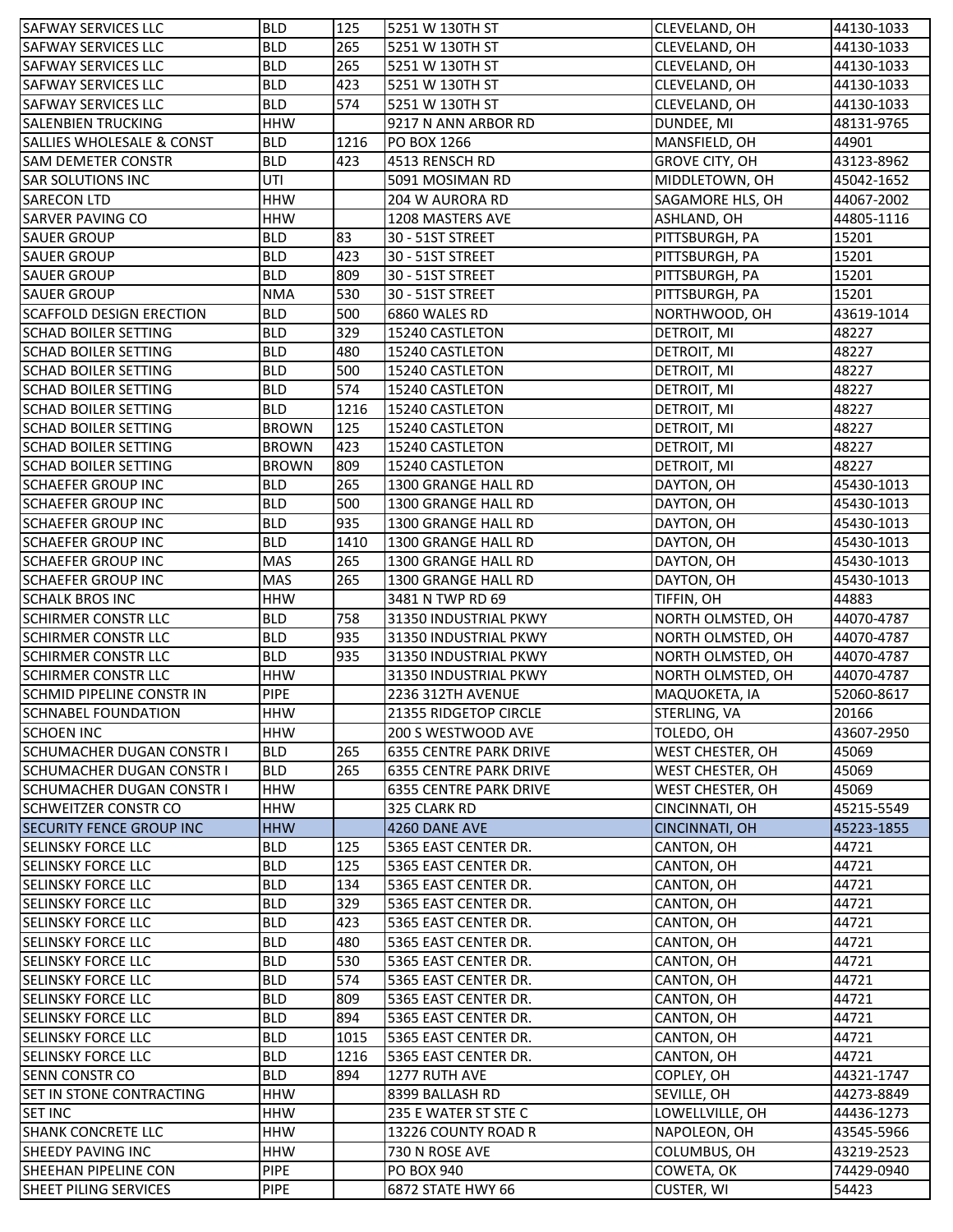| <b>ISHELDON GANTT INC</b>          | <b>BLD</b>    | 125  | 1500 N. MAIN STREET         | NILES, OH                | 44446      |
|------------------------------------|---------------|------|-----------------------------|--------------------------|------------|
| <b>SHELDON GANTT INC</b>           | <b>BLD</b>    | 935  | 1500 N. MAIN STREET         | NILES, OH                | 44446      |
| <b>SHELDON GANTT INC</b>           | <b>BLD</b>    | 935  | 1500 N. MAIN STREET         | NILES, OH                | 44446      |
| <b>SHELLY &amp; SANDS INC</b>      | <b>HHW</b>    |      | PO BOX 1585                 | ZANESVILLE, OH           | 43702-1585 |
| SHELLY CO                          | <b>HHW</b>    |      | <b>80 PARK DRIVE</b>        | THORNVILLE, OH           | 43076      |
| <b>SHERMAN R SMOOT CO</b>          | <b>BLD</b>    | 83   | 1907 LEONARD AVE            | COLUMBUS, OH             | 43219-2513 |
| <b>SHERMAN R SMOOT CO</b>          | <b>BLD</b>    | 423  | 1907 LEONARD AVE            | <b>COLUMBUS, OH</b>      | 43219-2513 |
| <b>SHOOK CO</b>                    | <b>HHW</b>    |      | 6720 PHEASANT RUN DR        | CANFIELD, OH             | 44406-8717 |
| <b>SHOOK CONSTR CO</b>             | <b>BLD</b>    | 265  | 2000 W DOROTHY LN           | MORAINE, OH              | 45439-1820 |
| <b>SHOOK CONSTR CO</b>             | <b>BLD</b>    | 265  | 2000 W DOROTHY LN           | MORAINE, OH              | 45439-1820 |
| <b>SHOOK CONSTR CO</b>             | <b>BLD</b>    | 423  | 2000 W DOROTHY LN           | MORAINE, OH              | 45439-1820 |
| <b>SHOOK CONSTR CO</b>             | <b>BLD</b>    | 1410 | 2000 W DOROTHY LN           | MORAINE, OH              | 45439-1820 |
| <b>SHOOK CONSTR CO</b>             | <b>HHW</b>    |      | 2000 W DOROTHY LN           | MORAINE, OH              | 45439-1820 |
| SIELER CONSTRINC                   | <b>BLD</b>    | 500  | 11119 EAST US 223           | BLISSFIELD, MI           | 49228      |
| SITE CONSTR LLC                    | <b>HHW</b>    |      | 8227 CHARDON RD             | KIRTLAND, OH             | 44094      |
| SITETECH INC                       | <b>BLD</b>    | 1216 | 35700 E ROYALTON ROAD       | <b>GRAFTON, OH</b>       | 44044      |
| SITETECH INC                       | <b>HHW</b>    |      | 35700 E ROYALTON ROAD       | <b>GRAFTON, OH</b>       | 44044      |
| SJD CONSTR CO                      | <b>BLD</b>    | 894  | <b>PO BOX 303</b>           | HINCKLEY, OH             | 44233-0303 |
| <b>SJS &amp; SONS LLC</b>          | <b>HHW</b>    |      | 2643 PRESSLER RD            | AKRON, OH                | 44312-5555 |
| <b>SKANSKA USA CIVIL</b>           | <b>BROWN</b>  | 423  | 75-20 ASTORIA BLVD. STE 200 | <b>EAST ELMHURST, NY</b> | 11370      |
| <b>SKANSKA USA CIVIL</b>           | <b>NMA</b>    | 83   | 75-20 ASTORIA BLVD. STE 200 | <b>EAST ELMHURST, NY</b> | 11370      |
| <b>SKANSKA USA CIVIL</b>           | <b>NMA</b>    | 134  | 75-20 ASTORIA BLVD. STE 200 | <b>EAST ELMHURST, NY</b> | 11370      |
| <b>SKANSKA USA CIVIL</b>           | <b>NMA</b>    | 329  | 75-20 ASTORIA BLVD. STE 200 | <b>EAST ELMHURST, NY</b> | 11370      |
| <b>SKANSKA USA CIVIL</b>           | <b>NMA</b>    | 500  | 75-20 ASTORIA BLVD. STE 200 | <b>EAST ELMHURST, NY</b> | 11370      |
| <b>SKANSKA USA CIVIL</b>           | <b>NMA</b>    | 530  | 75-20 ASTORIA BLVD. STE 200 | <b>EAST ELMHURST, NY</b> | 11370      |
| <b>SKEENS EXC LLC</b>              | <b>BLD</b>    | 83   | 680 GREAT MEADOW RD         | WHEELERSBURG, OH         | 45694-8465 |
| <b>SKEENS EXC LLC</b>              | <b>HHW</b>    |      | 680 GREAT MEADOW RD         | WHEELERSBURG, OH         | 45694-8465 |
| <b>SMITH &amp; SMITH HARDWOODS</b> | <b>PIPE</b>   |      | <b>403 PICKENPAW ROAD</b>   | SMITHFIELD, WV           | 26437      |
| SMITH BOUGHAN INC                  | <b>BLD</b>    | 329  | 777 S COPUS RD              | LIMA, OH                 | 45805-4169 |
| SMITH CONSTR GROUP                 | <b>BLD</b>    | 1410 | 731 N ORCHARD LN            | <b>BEAVERCREEK, OH</b>   | 45434-7214 |
| SMITH PAVING & EXC                 | <b>HHW</b>    |      | PO BOX 511                  | NORWALK, OH              | 44857-0511 |
| <b>SNAVELY EXC CO</b>              | <b>HHW</b>    |      | 16740 PARK CIRCLE           | CHAGRIN FALLS, OH        | 44023      |
| <b>SNELSON COMPANIES INC</b>       | <b>PIPE</b>   |      | 601 W STATE ST              | SEDRO WOOLLEY, WA        | 98284-1560 |
| <b>SOFCO ERECTORS INC</b>          | <b>BLD</b>    | 423  | 10360 WAYNE AVE             | CINCINNATI, OH           | 45215-1129 |
| <b>SOIL INSTALLERS</b>             | <b>BLD</b>    | 1410 | 8251 BUNKUM RD              | CASEYVILLE, IL           | 62232-2105 |
| <b>SOMERSET STEEL ERECT</b>        | <b>BLD</b>    | 423  | P.O. BOX 98                 | <b>BOSWELL, PA</b>       | 15531      |
| SOMERSET STEEL ERECT               | <b>NMA</b>    | 809  | P.O. BOX 98                 | <b>BOSWELL, PA</b>       | 15531      |
| SOUTHEAST DIRECTIONAL              | <b>PIPE</b>   |      | 3117 N CESSNA AVE           | CASA GRANDE, AZ          | 85122      |
| <b>SOUTHPAW CONSTR LLC</b>         | <b>HHW</b>    |      | <b>PO BOX 555</b>           | WAYNESVILLE, OH          | 45068-0555 |
| SOUTHPOINTE ENERGY RESOUR          | <b>DISPIP</b> |      | 125 TECHNOLOGY DR STE 003   | CANONSBURG, PA           | 15317-9562 |
| SOUTHPOINTE ENERGY RESOUR          | <b>PIPE</b>   |      | 125 TECHNOLOGY DR STE 003   | CANONSBURG, PA           | 15317-9562 |
| <b>SPANO BROS INC</b>              | <b>BLD</b>    | 894  | 2595 PRESSLER ROAD          | AKRON, OH                | 44312      |
| <b>SPANO BROS INC</b>              | <b>BLD</b>    | 1015 | 2595 PRESSLER ROAD          | AKRON, OH                | 44312      |
| <b>SPANO BROS INC</b>              | <b>HHW</b>    |      | 2595 PRESSLER ROAD          | AKRON, OH                | 44312      |
| <b>SPARKS CONSTR</b>               | <b>BLD</b>    | 83   | 5211 OAKLAND BLVD           | PORTSMOUTH, OH           | 45662-5359 |
| <b>SPARTAN CONSTR CO INC</b>       | <b>BLD</b>    | 329  | 2021 MESCHER DR             | MONCLOVA, OH             | 43542-9740 |
| <b>SPARTAN CONSTR CO INC</b>       | <b>BLD</b>    | 480  | 2021 MESCHER DR             | MONCLOVA, OH             | 43542-9740 |
| <b>SPARTAN CONSTR CO INC</b>       | <b>BLD</b>    | 500  | 2021 MESCHER DR             | MONCLOVA, OH             | 43542-9740 |
| SPARTAN CONSTR CO INC              | <b>BLD</b>    | 574  | 2021 MESCHER DR             | MONCLOVA, OH             | 43542-9740 |
| SPARTAN CONSTR CO INC              | <b>BLD</b>    | 758  | 2021 MESCHER DR             | MONCLOVA, OH             | 43542-9740 |
| SPARTAN CONSTR CO INC              | <b>BLD</b>    | 894  | 2021 MESCHER DR             | MONCLOVA, OH             | 43542-9740 |
| SPARTAN CONSTR CO INC              | <b>BLD</b>    | 1410 | 2021 MESCHER DR             | MONCLOVA, OH             | 43542-9740 |
| <b>SPARTAN CONSTRUCTION</b>        | <b>HHW</b>    |      | <b>1619 DISTRIBUTION DR</b> | <b>BURLINGTON, KY</b>    | 41005-9570 |
| <b>SPECIAL INSTALLATION</b>        | <b>BLD</b>    | 83   | P.O. BOX 4698               | STEUBENVILLE, OH         | 43952      |
| <b>SPECIAL INSTALLATION</b>        | <b>BLD</b>    | 530  | P.O. BOX 4698               | STEUBENVILLE, OH         | 43952      |
| <b>SPECIAL INSTALLATION</b>        | <b>BLD</b>    | 639  | P.O. BOX 4698               | STEUBENVILLE, OH         | 43952      |
| <b>SPECIALIZED CONSTRINC</b>       | <b>HHW</b>    |      | 711 HARVARD AVE             | <b>CUYAHOGA HTS, OH</b>  | 44105-3034 |
| <b>SPECIALTY CONCRETE SRVCS</b>    | <b>HHW</b>    |      | 11484 MARKET ST. SUITE B    | NORTH LIMA, OH           | 44452      |
| <b>SPECIALTY CONTRACTING INC</b>   | <b>HHW</b>    |      | 13028 DEER RUN RD           | HIGHLAND, IL             | 62249-4459 |
| SPECTRUM INSULATION                | <b>BLD</b>    | 125  | 1380 E 170TH ST             | CLEVELAND, OH            | 44110-2524 |
| <b>SPEER BROS INC</b>              | <b>HHW</b>    |      | 3812 OLD RAILROAD RD        | SANDUSKY, OH             | 44870-9638 |
| <b>SPIEKER CO</b>                  | AOP           | 534  | 2541 TRACY RD.              | NORTHWOOD, OH            | 43619-1004 |
|                                    |               |      |                             |                          |            |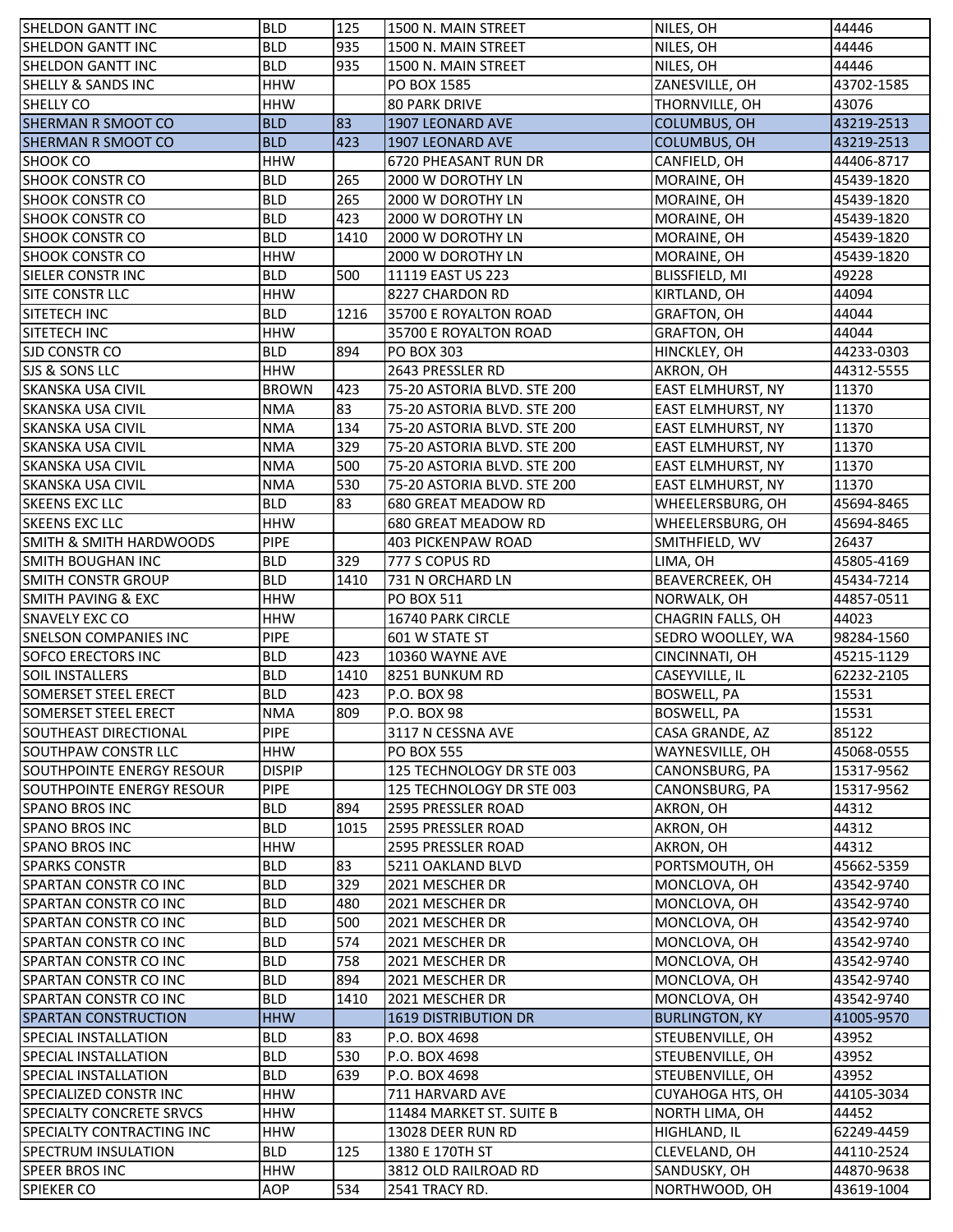| <b>SPIEKER CO</b>                                              | <b>AOP</b>                 |      | 2541 TRACY RD.               | NORTHWOOD, OH                 | 43619-1004         |
|----------------------------------------------------------------|----------------------------|------|------------------------------|-------------------------------|--------------------|
| <b>SPIEKER CO</b>                                              | <b>BLD</b>                 | 500  | 2541 TRACY RD.               | NORTHWOOD, OH                 | 43619-1004         |
| SPRINGWATER PIPELINE SERV                                      | <b>PIPE</b>                |      | <b>32291 PIKE RD</b>         | MEDORA, IL                    | 62063-4003         |
| SSSI                                                           | <b>NMA</b>                 | 534  | 2755 A PARK AVENUE           | <b>WASHINGTON, PA</b>         | 15301              |
| SSSI                                                           | <b>NMA</b>                 | 758  | 2755 A PARK AVENUE           | WASHINGTON, PA                | 15301              |
| SSSI                                                           | <b>NMA</b>                 | 809  | 2755 A PARK AVENUE           | WASHINGTON, PA                | 15301              |
| SSSI                                                           | <b>NMA</b>                 | 1410 | 2755 A PARK AVENUE           | WASHINGTON, PA                | 15301              |
| <b>STANDARD CONTRACT &amp; ENG</b>                             | <b>BLD</b>                 | 758  | 6356 EASTLAND RD             | <b>BROOKPARK, OH</b>          | 44142-1302         |
| <b>STANDARD CONTRACT &amp; ENG</b>                             | <b>BLD</b>                 | 894  | 6356 EASTLAND RD             | <b>BROOKPARK, OH</b>          | 44142-1302         |
| <b>STANDARD CONTRACT &amp; ENG</b>                             | <b>BLD</b>                 | 1015 | 6356 EASTLAND RD             | <b>BROOKPARK, OH</b>          | 44142-1302         |
| <b>STANDARD CONTRACT &amp; ENG</b>                             | <b>HHW</b>                 |      | 6356 EASTLAND RD             | <b>BROOKPARK, OH</b>          | 44142-1302         |
| <b>STANDARD LANDSCAPE SERVIC</b>                               | <b>BLD</b>                 | 894  | 22000 TREAT RD               | WALTON HILLS, OH              | 44146              |
| STANDARD LANDSCAPE SERVIC                                      | <b>HHW</b>                 |      | 22000 TREAT RD               | WALTON HILLS, OH              | 44146              |
| <b>STANLEY MILLER CONSTR CO</b>                                | <b>BLD</b>                 | 125  | 2250 HOWENSTINE DR SE        | EAST SPARTA, OH               | 44626              |
| STANLEY MILLER CONSTR CO                                       | <b>BLD</b>                 | 134  | 2250 HOWENSTINE DR SE        | EAST SPARTA, OH               | 44626              |
| <b>STANLEY MILLER CONSTR CO</b>                                | <b>BLD</b>                 | 423  | 2250 HOWENSTINE DR SE        | <b>EAST SPARTA, OH</b>        | 44626              |
| <b>STANLEY MILLER CONSTR CO</b>                                | <b>BLD</b>                 | 809  | 2250 HOWENSTINE DR SE        | <b>EAST SPARTA, OH</b>        | 44626              |
| STANLEY MILLER CONSTR CO                                       | <b>BLD</b>                 | 894  | 2250 HOWENSTINE DR SE        | <b>EAST SPARTA, OH</b>        | 44626              |
| <b>STANLEY MILLER CONSTR CO</b>                                | <b>BLD</b>                 | 935  | 2250 HOWENSTINE DR SE        | <b>EAST SPARTA, OH</b>        | 44626              |
| <b>STANLEY MILLER CONSTR CO</b>                                | <b>BLD</b>                 | 935  | 2250 HOWENSTINE DR SE        | <b>EAST SPARTA, OH</b>        | 44626              |
| <b>STANLEY MILLER CONSTR CO</b>                                | <b>BLD</b>                 | 1015 | 2250 HOWENSTINE DR SE        | <b>EAST SPARTA, OH</b>        | 44626              |
| <b>ISTANLEY MILLER CONSTR CO</b>                               | <b>BLD</b>                 | 1216 | 2250 HOWENSTINE DR SE        | <b>EAST SPARTA, OH</b>        | 44626              |
| <b>ISTANLEY MILLER CONSTR CO</b>                               | <b>HHW</b>                 |      | 2250 HOWENSTINE DR SE        | <b>EAST SPARTA, OH</b>        | 44626              |
| ISTATE HIGHWAY CLEARING IN                                     | <b>HHW</b>                 |      | 19782 COUNTY ROAD D          | ARCHBOLD, OH                  | 43502-9719         |
| <b>STEPHEN GROSS &amp; SONS</b>                                | <b>BLD</b>                 | 534  | P.O. BOX 957                 | HAMILTON, OH                  | 45012              |
| <b>STEPHEN GROSS &amp; SONS</b>                                | <b>BLD</b>                 | 1410 | P.O. BOX 957                 | HAMILTON, OH                  | 45012              |
| <b>STERLING PIPELINE SOLUTIO</b>                               | <b>PIPE</b>                |      | 501 E 151ST ST               | PHOENIX, IL                   | 60426-2402         |
| <b>STERLING QUALITY CONC LLC</b>                               | <b>HHW</b>                 |      | PO BOX 416                   | SPRINGFIELD, OH               | 45501-0416         |
| <b>STEVENS ENG &amp; CONSTS INC</b>                            | <b>BLD</b>                 | 83   | 7850 FREEWAY CIRCLE          | MIDDLEBRG HTS, OH             | 44130              |
| <b>STEVENS ENG &amp; CONSTS INC</b>                            | <b>BLD</b>                 | 245  | 7850 FREEWAY CIRCLE          | MIDDLEBRG HTS, OH             | 44130              |
| <b>STEVENS ENG &amp; CONSTS INC</b>                            | <b>BLD</b>                 | 423  | 7850 FREEWAY CIRCLE          | MIDDLEBRG HTS, OH             | 44130              |
|                                                                |                            |      |                              |                               |                    |
|                                                                |                            |      |                              |                               |                    |
| <b>STEVENS ENG &amp; CONSTS INC</b>                            | <b>BLD</b>                 | 480  | 7850 FREEWAY CIRCLE          | MIDDLEBRG HTS, OH             | 44130              |
| <b>STEVENS ENG &amp; CONSTS INC</b>                            | <b>BLD</b>                 | 639  | 7850 FREEWAY CIRCLE          | MIDDLEBRG HTS, OH             | 44130              |
| <b>STEVENS ENG &amp; CONSTS INC</b>                            | <b>BLD</b>                 | 758  | 7850 FREEWAY CIRCLE          | MIDDLEBRG HTS, OH             | 44130              |
| <b>STEVENS ENG &amp; CONSTS INC</b>                            | <b>BLD</b>                 | 809  | 7850 FREEWAY CIRCLE          | MIDDLEBRG HTS, OH             | 44130              |
| <b>STEVENS ENG &amp; CONSTS INC</b>                            | <b>BLD</b>                 | 935  | 7850 FREEWAY CIRCLE          | MIDDLEBRG HTS, OH             | 44130              |
| <b>STEVENS ENG &amp; CONSTS INC</b>                            | <b>BLD</b>                 | 935  | 7850 FREEWAY CIRCLE          | MIDDLEBRG HTS, OH             | 44130              |
| <b>STEVENS ENG &amp; CONSTS INC</b>                            | <b>BLD</b>                 | 1015 | 7850 FREEWAY CIRCLE          | MIDDLEBRG HTS, OH             | 44130              |
| <b>STEVENS ENG &amp; CONSTS INC</b>                            | <b>BLD</b>                 | 1216 | 7850 FREEWAY CIRCLE          | MIDDLEBRG HTS, OH             | 44130              |
| <b>STEVENS ENG &amp; CONSTS INC</b>                            | <b>HHW</b>                 |      | 7850 FREEWAY CIRCLE          | MIDDLEBRG HTS, OH             | 44130              |
| <b>STEVENS ENG &amp; CONSTS INC</b>                            | <b>NMA</b>                 | 1216 | 7850 FREEWAY CIRCLE          | MIDDLEBRG HTS, OH             | 44130              |
| <b>STEVENS MASONRY CONSTR IN</b>                               | <b>BLD</b>                 | 125  | 175 OLD COLONY DR            | NEW CASTLE, PA                | 16105-4501         |
| ISTEVENS MASONRY CONSTR IN                                     | <b>BLD</b>                 | 125  | 175 OLD COLONY DR            | NEW CASTLE, PA                | 16105-4501         |
| <b>STITLE CONSTR</b>                                           | <b>BLD</b>                 | 125  | PO BOX 1177                  | SALEM, OH                     | 44460              |
| <b>STITLE CONSTR</b>                                           | <b>BLD</b>                 | 935  | PO BOX 1177                  | SALEM, OH                     | 44460              |
| <b>STONE CREEK EXC</b>                                         | <b>HHW</b>                 |      | <b>PO BOX 536</b>            | WALBRIDGE, OH                 | 43465-0536         |
| <b>STONEGATE CONSTR INC</b>                                    | <b>HHW</b>                 |      | 1378 WAY RD                  | <b>BELPRE, OH</b>             | 45714-9633         |
| <b>STRAWSER PAVING CO INC</b>                                  | <b>HHW</b>                 |      | <b>1595 FRANK ROAD</b>       | COLUMBUS, OH                  | 43223              |
| <b>STRESCORE INC</b>                                           | <b>BLD</b>                 | 500  | 24445 STATE RD 23            | <b>SOUTH BEND, IN</b>         | 46614              |
| <b>STRUCTSURE SCAFFOLD LLC</b>                                 | <b>BLD</b>                 | 83   | 1054 CENTRAL INDUSTRIAL DR   | SAINT LOUIS, MO               | 63110              |
| <b>STRUCTSURE SCAFFOLD LLC</b>                                 | <b>BLD</b>                 | 639  | 1054 CENTRAL INDUSTRIAL DR   | SAINT LOUIS, MO               | 63110              |
| <b>STRUCTURAL GROUP INC</b>                                    | <b>BLD</b>                 | 500  | 7455-T NEW RIDGE RD          | BALTIMORE, MD                 | 21076-3143         |
| <b>STUDER OBRINGER INC</b>                                     | <b>BLD</b>                 | 480  | <b>PO BOX 278</b>            | NEW WASHINGTN, OH             | 44854-9524         |
| <b>STUDER OBRINGER INC</b>                                     | <b>BLD</b>                 | 574  | <b>PO BOX 278</b>            | NEW WASHINGTN, OH             | 44854-9524         |
| <b>STUDER OBRINGER INC</b>                                     | <b>BLD</b>                 | 1216 | <b>PO BOX 278</b>            | NEW WASHINGTN, OH             | 44854-9524         |
| <b>SUBURBAN MAINT</b>                                          | <b>BLD</b>                 | 894  | P.O. BOX #33009              | N ROYALTON, OH                | 44133              |
| <b>SUBURBAN MAINT</b>                                          | <b>HHW</b>                 |      | P.O. BOX #33009              | N ROYALTON, OH                | 44133              |
| <b>SUMMIT VALLEY SERVICES LT</b>                               | <b>BLD</b>                 | 894  | 7524 W RIDGE RD              | ELYRIA, OH                    | 44035-1960         |
| <b>SUPERIOR UTILITY OPERATIO</b>                               | UTI                        |      | 370 INDUSTRIAL DR STE 100    | LAWRENCEBURG, IN              | 47025-2900         |
| SUPREME CONCRETE AND EXCA                                      | <b>HHW</b>                 |      | 447 BREWER AVE               | AKRON, OH                     | 44305-3101         |
| <b>SUPREME INDUSTRIES INC</b><br><b>T &amp; D SERVICES INC</b> | <b>PIPE</b><br><b>PIPE</b> |      | 216 BOGUE ROAD<br>PO BOX 609 | HARWINTON, CT<br>MURRIETA, CA | 6791<br>92564-0609 |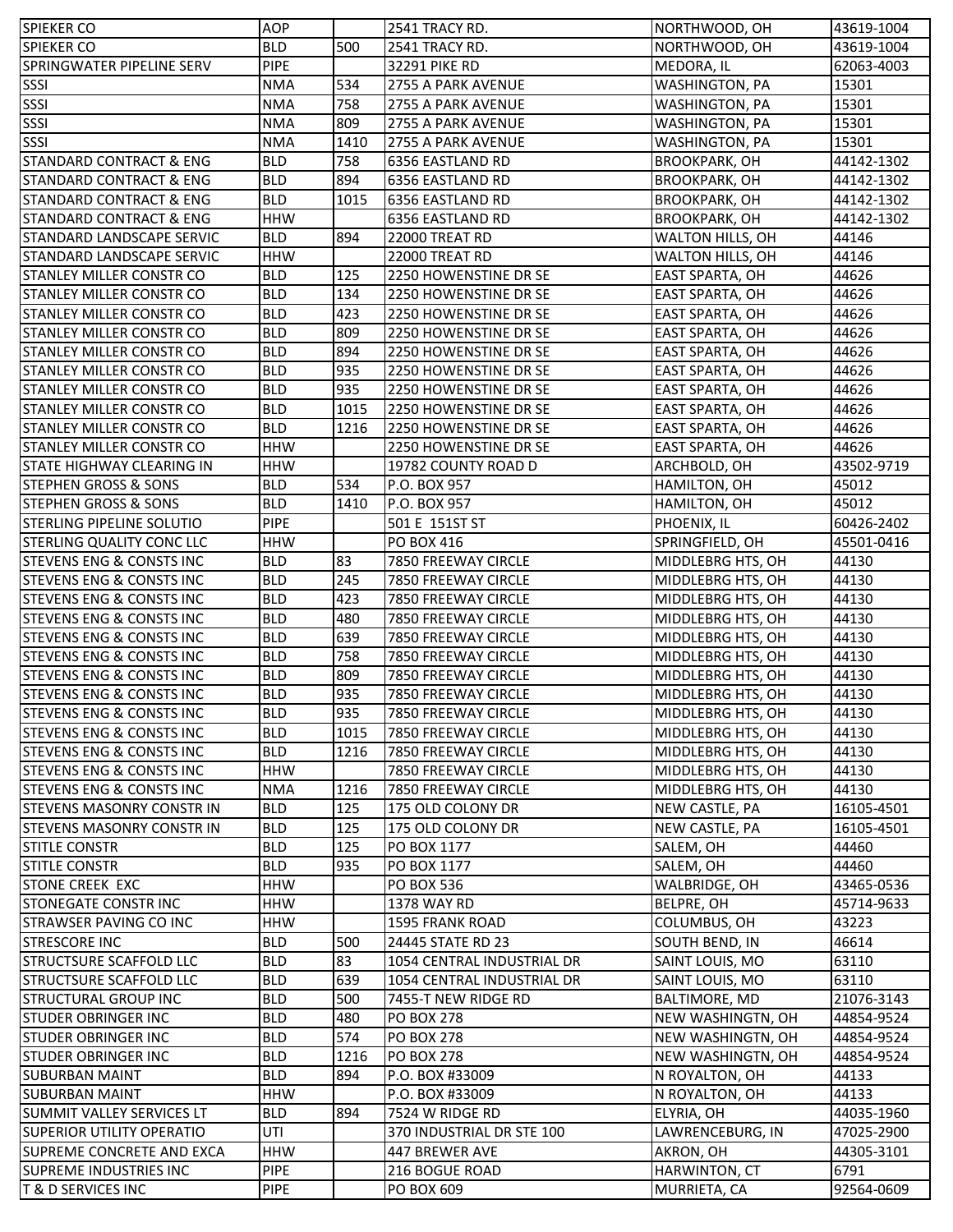| <b>T C CONSTR</b>                              | <b>HHW</b>                |           | 2936 LYNN DRIVE                         | WILLOUGHBY HILS, OH                  | 44092                    |
|------------------------------------------------|---------------------------|-----------|-----------------------------------------|--------------------------------------|--------------------------|
| <b>TLUCKEY SONS INC</b>                        | <b>HHW</b>                |           | P.O. BOX #520                           | HARRISON, OH                         | 45030                    |
| <b>TNT SAWING INC</b>                          | <b>DISPIP</b>             |           | PO BOX 439                              | OWENSVILLE, OH                       | 45160-0439               |
| TALL VIEW PALLADIUM INC                        | <b>HHW</b>                |           | 2734 ARMSTRONG LANE                     | DAYTON, OH                           | 45414                    |
| <b>TAPLIN INDUST SERVICES</b>                  | <b>PIPE</b>               |           | 5140 W MICHIGAN AVE                     | KALAMAZOO, MI                        | 49006                    |
| TDR BLDRS INC                                  | <b>BLD</b>                | 1015      | PO BOX 1165                             | UNIONTOWN, OH                        | 44685-1165               |
| TELFORD MCADAM & MORGAN                        | <b>DISPIP</b>             |           | 13995 ENTERPRISE AVE                    | CLEVELAND, OH                        | 44135-5117               |
| <b>TENMILE CREEK EXC</b>                       | <b>HHW</b>                |           | PO BOX H                                | METAMORA, OH                         | 43540-0207               |
| TERRA RESTORATION COLORAD                      | <b>PIPE</b>               |           | 4626 COUNTY ROAD 65                     | KEENESBURG, CO                       | 80643-8731               |
| <b>TERRA RESTORATION SERVICE</b>               | <b>PIPE</b>               |           | 14616 HIGHWAY 15                        | DOWNSVILLE, LA                       | 71234                    |
| <b>TERRACE CONSTR</b>                          | <b>HHW</b>                |           | 3965 PEARL ROAD                         | CLEVELAND, OH                        | 44109-3103               |
| <b>TERVO MASONRY</b>                           | <b>BLD</b>                | 125       | 117 JAMES ST                            | NEW WILMNGTN, PA                     | 16142-3305               |
| <b>TERVO MASONRY</b>                           | <b>BLD</b>                | 125       | 117 JAMES ST                            | NEW WILMNGTN, PA                     | 16142-3305               |
| <b>TERVO MASONRY</b>                           | <b>BLD</b>                | 809       | 117 JAMES ST                            | NEW WILMNGTN, PA                     | 16142-3305               |
| <b>TERVO MASONRY</b>                           | <b>BLD</b>                | 935       | 117 JAMES ST                            | NEW WILMNGTN, PA                     | 16142-3305               |
| <b>TERVO MASONRY</b>                           | <b>BLD</b>                | 935       | 117 JAMES ST                            | NEW WILMNGTN, PA                     | 16142-3305               |
| <b>TG MERCER CONSULTING</b>                    | <b>PIPE</b>               |           | 120 EL CHICO TRAIL                      | <b>WILLOW PARK, TX</b>               | 76087                    |
| THERMAL SOLUTIONS INC                          | <b>BLD</b>                | 83        | 9329 COUNTY ROAD 107                    | PROCTORVILLE, OH                     | 45669-8732               |
| THERMAL SOLUTIONS INC                          | <b>NMA</b>                | 530       | 9329 COUNTY ROAD 107                    | PROCTORVILLE, OH                     | 45669-8732               |
| THERMAL SOLUTIONS INC                          | <b>NMA</b>                | 534       | 9329 COUNTY ROAD 107                    | PROCTORVILLE, OH                     | 45669-8732               |
| THOMARIOS/APOSTOLOS GROUP                      | <b>BLD</b>                | 894       | 1 THOMARIOS RD                          | COPLEY, OH                           | 44321-1779               |
| THOMARIOS/APOSTOLOS GROUP                      | <b>HHW</b>                |           | <b>1 THOMARIOS RD</b>                   | COPLEY, OH                           | 44321-1779               |
| <b>THOMAS CONSTR</b>                           | <b>HHW</b>                |           | 310 DIAMOND RD                          | <b>GROVE CITY PA</b>                 | 16127                    |
| THS CONSTR LLC                                 | <b>BLD</b>                | 1410      | 1361 GURNEYVILLE RD                     | WILMINGTON, OH                       | 45177-8301               |
| TITAN ASPHALT & PAVING IN                      | <b>HHW</b>                |           | 9355 PINENEEDLE DR                      | MENTOR, OH                           | 44060-1825               |
| <b>TODD ALSPAUGH &amp; ASSOCS</b>              | <b>HHW</b>                |           | 415 E. STATELINE ROAD                   | TOLEDO, OH                           | 43612                    |
| <b>TOLEDO CAISSON CORP</b>                     | <b>HHW</b>                |           | 6275 CONSEAR RD                         | OTTAWA LAKE, MI                      | 49267-9718               |
| <b>TOM ALLEN CONSTR</b>                        | <b>PIPE</b>               |           | 1622 EASTPORT PLAZA DR                  | COLLINSVILLE, IL                     | 62234                    |
| <b>TOMARO CONSTR</b>                           | <b>HHW</b>                |           | 35735 CHARDON ROAD                      | WILOUGHBY HLS, OH                    | 44094                    |
| TONY ZUMBO & SON CONSTR                        | <b>BLD</b>                | 1015      | 4150 BELDEN VILLAGE ST.NW               | CANTON, OH                           | 44718                    |
| TONY ZUMBO & SON CONSTR                        | <b>HHW</b>                |           | 4150 BELDEN VILLAGE ST.NW               | CANTON, OH                           | 44718                    |
|                                                |                           |           |                                         |                                      |                          |
| TOTAL ENVIRONMENTAL SERV                       | <b>BLD</b>                | 894       | 1950 CLINTON ST                         |                                      | 43607-1650               |
|                                                |                           |           | <b>PO BOX 339</b>                       | TOLEDO, OH                           | 71241-0339               |
| <b>TR SERVICES</b>                             | <b>PIPE</b>               |           |                                         | FARMERVILLE, LA                      | 44514                    |
| <b>TRAFFIC DETECTORS &amp; SIGNS</b>           | <b>HHW</b>                |           | 7521 FOREST HILL                        | YOUNGSTOWN, OH                       |                          |
| <b>TRAFFTECH INC</b><br><b>TRAICHAL CONSTR</b> | <b>HHW</b><br><b>BLD</b>  | 125       | 7000 HUBBARD AVE<br>P.O. BOX 70         | CLEVELAND, OH                        | 44127-1419<br>44446      |
|                                                |                           |           |                                         | NILES, OH                            |                          |
| <b>TRAICHAL CONSTR</b>                         | <b>BLD</b><br><b>PIPE</b> | 125       | P.O. BOX 70<br>2275 LOGANVILLE HWY      | NILES, OH                            | 44446<br>30017-1622      |
| TRANS ENERGY PIPELINE SER                      | <b>HHW</b>                |           | 30701 EUCLID AVE                        | GRAYSON, GA<br>WICKLIFFE, OH         |                          |
| TRAX CONSTR CO                                 |                           |           |                                         |                                      | 44092-1072               |
| TRI STATE BLDG<br>TRI STATE CONCRETE INC       | AOP<br><b>HHW</b>         |           | PO BOX 1027                             | ASHLAND, KY<br>CINCINNATI, OH        | 41105-1027               |
| TRI STATE INSTALLATION                         |                           |           | 9200 MONTGOMERY ROAD<br>1447 PENCE RD   |                                      | 45242-7789               |
| TRIAD ENG & CONT CO                            | <b>BLD</b><br>HHW         | 574       |                                         | SEAMAN, OH                           | 45679-9507               |
| TRIAD MCNALLY JV                               |                           |           | 9715 CLINTON RD                         | <b>BROOKLYN, OH</b>                  | 44144-1031<br>44144-1031 |
| TRIMOR CORP INC                                | HHW<br><b>BLD</b>         | 758       | 9715 CLINTON RD<br>8530 N BOYLE PARKWAY | <b>BROOKLYN, OH</b><br>TWINSBURG, OH | 44087                    |
| TRIMOR CORP INC                                | <b>HHW</b>                |           | 8530 N BOYLE PARKWAY                    | TWINSBURG, OH                        | 44087                    |
| TRIPLE H DRILLING INC                          | <b>PIPE</b>               |           | 303 MCMILLAN RD STE B                   | <b>WEST MONROE, LA</b>               | 71291-8302               |
| <b>TRISCO SYSTEMS INC</b>                      | AOP                       | 265       | 2000 BATY RD                            |                                      |                          |
|                                                | AOP                       | 265       |                                         | LIMA, OH                             | 45807-1955               |
| TRISCO SYSTEMS INC                             |                           |           | 2000 BATY RD                            | LIMA, OH                             | 45807-1955               |
| TRISCO SYSTEMS INC                             | AOP                       |           | 2000 BATY RD                            | LIMA, OH                             | 45807-1955               |
| TRISCO SYSTEMS INC<br>TRISCO SYSTEMS INC       | <b>BLD</b><br><b>BLD</b>  | 83<br>134 | 2000 BATY RD<br>2000 BATY RD            | LIMA, OH<br>LIMA, OH                 | 45807-1955<br>45807-1955 |
| TRISCO SYSTEMS INC                             | <b>BLD</b>                | 329       | 2000 BATY RD                            | LIMA, OH                             | 45807-1955               |
| TRISCO SYSTEMS INC                             | <b>BLD</b>                | 423       | 2000 BATY RD                            |                                      | 45807-1955               |
| TRISCO SYSTEMS INC                             | <b>BLD</b>                | 480       | 2000 BATY RD                            | LIMA, OH                             | 45807-1955               |
| TRISCO SYSTEMS INC                             | <b>BLD</b>                | 480       | 2000 BATY RD                            | LIMA, OH                             | 45807-1955               |
| TRISCO SYSTEMS INC                             | <b>BLD</b>                | 500       | 2000 BATY RD                            | LIMA, OH<br>LIMA, OH                 | 45807-1955               |
| TRISCO SYSTEMS INC                             | <b>BLD</b>                | 534       | 2000 BATY RD                            | LIMA, OH                             | 45807-1955               |
| TRISCO SYSTEMS INC                             | <b>BLD</b>                | 574       | 2000 BATY RD                            | LIMA, OH                             | 45807-1955               |
| <b>TRISCO SYSTEMS INC</b>                      | <b>BLD</b>                | 574       | 2000 BATY RD                            | LIMA, OH                             | 45807-1955               |
| <b>TRISCO SYSTEMS INC</b>                      | <b>BLD</b>                | 758       | 2000 BATY RD                            | LIMA, OH                             | 45807-1955               |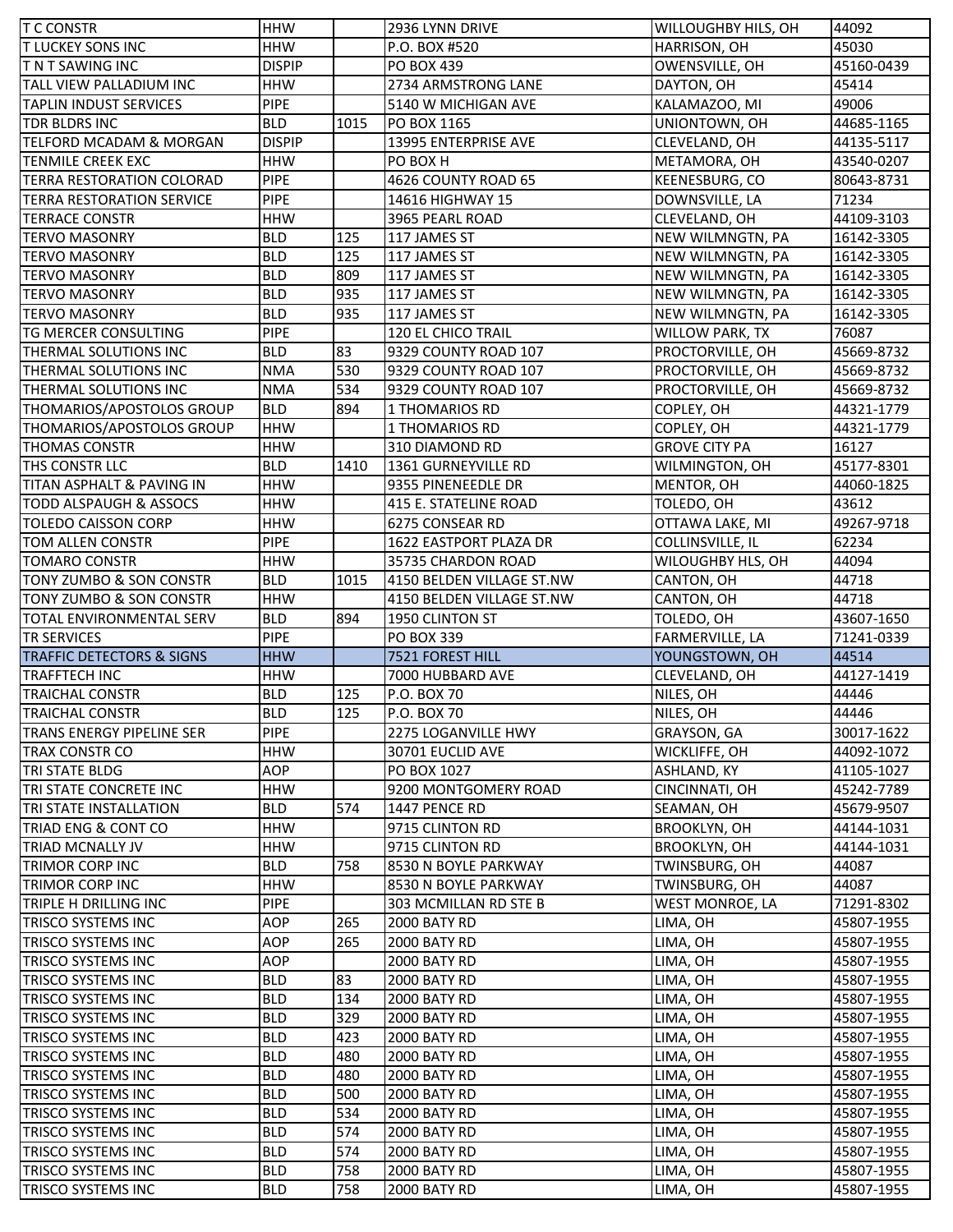| <b>TRISCO SYSTEMS INC</b>        | <b>BLD</b>               | 894  | 2000 BATY RD                    | LIMA, OH                | 45807-1955               |
|----------------------------------|--------------------------|------|---------------------------------|-------------------------|--------------------------|
| <b>TRISCO SYSTEMS INC</b>        | <b>BLD</b>               | 1216 | 2000 BATY RD                    | LIMA, OH                | 45807-1955               |
| TRISCO SYSTEMS INC               | <b>BLD</b>               | 1216 | 2000 BATY RD                    | LIMA, OH                | 45807-1955               |
| TRISCO SYSTEMS INC               | <b>BLD</b>               | 1410 | 2000 BATY RD                    | LIMA, OH                | 45807-1955               |
| TRISTATE INDUSTRIAL FLOOR        | <b>BLD</b>               | 500  | 1302 S EXPRESSWAY DR            | TOLEDO, OH              | 43608-1517               |
| TRISTATE INDUSTRIAL FLOOR        | <b>BLD</b>               | 574  | 1302 S EXPRESSWAY DR            | TOLEDO, OH              | 43608-1517               |
| <b>TRITON CONSTRINC</b>          | <b>HHW</b>               |      | PO BOX 1360                     | SAINT ALBANS, WV        | 25177                    |
| <b>TRUCCO CONSTR</b>             | <b>HHW</b>               |      | 3531 AIRPORT RD                 | DELAWARE, OH            | 43015-9467               |
| TRUMAN HOME & PROPERTY SE        | <b>BLD</b>               | 500  | 6267 N BILLMAN RD               | <b>CURTICE, OH</b>      | 43412                    |
| <b>TRUMBULL CORP</b>             | <b>PIPE</b>              |      | PO BOX 6774                     | PITTSBURGH, PA          | 15212                    |
| <b>TRUMBULL LANDS &amp; EXC</b>  | <b>BLD</b>               | 935  | 432 PARKVIEW DRIVE              | <b>GIRARD, OH</b>       | 44420                    |
| <b>TRUMBULL PIPELINE SERVICE</b> | <b>PIPE</b>              |      | 225 N SHORE DR                  | PITTSBURGH, PA          | 15212-5860               |
| TRUSHEL EXC INC                  | <b>HHW</b>               |      | 10614 KINSMAN ROAD              | NEWBURY, OH             | 44065                    |
| TUNNELING CO USA LLC             | <b>PIPE</b>              |      | 4580 GREENSTONE RD              | PLACERVILLE, CA         | 95667-8248               |
| TURN KEY TUNNELING INC           | <b>HHW</b>               |      | 1247 STIMMEL RD                 | COLUMBUS, OH            | 43223-2915               |
| TURN KEY TUNNELING INC           | <b>PIPE</b>              |      | 1247 STIMMEL RD                 | COLUMBUS, OH            | 43223-2915               |
| <b>TURNER CONSTR</b>             | <b>BLD</b>               | 265  | 510 RACE STREET                 | CINCINNATI, OH          | 45202                    |
| <b>TURNER CONSTR</b>             | <b>BLD</b>               | 265  | 510 RACE STREET                 | CINCINNATI, OH          | 45202                    |
| <b>TURNER CONSTR</b>             | <b>BLD</b>               | 423  | <b>510 RACE STREET</b>          | CINCINNATI, OH          | 45202                    |
| <b>TURNER CONSTR</b>             | <b>BLD</b>               | 574  | 510 RACE STREET                 | CINCINNATI, OH          | 45202                    |
| <b>TURNER CONSTR</b>             | <b>BLD</b>               | 809  | 510 RACE STREET                 | CINCINNATI, OH          | 45202                    |
| TUTTLE CONSTR INC                | <b>BLD</b>               | 329  | 880 SHAWNEE RD                  | LIMA, OH                | 45805-3466               |
| <b>TUTTLE CONSTRINC</b>          | <b>BLD</b>               | 423  | 880 SHAWNEE RD                  | LIMA, OH                | 45805-3466               |
| TUTTLE CONSTR INC                | <b>BLD</b>               | 500  | 880 SHAWNEE RD                  | LIMA, OH                | 45805-3466               |
| TUTTLE CONSTR INC                | <b>BLD</b>               | 574  | 880 SHAWNEE RD                  | LIMA, OH                | 45805-3466               |
| TUTTLE CONSTR INC                | <b>BLD</b>               | 1410 | 880 SHAWNEE RD                  | LIMA, OH                | 45805-3466               |
| TUTTLE CONSTR INC                | <b>HHW</b>               |      | 880 SHAWNEE RD                  | LIMA, OH                | 45805-3466               |
| <b>TWIN RIVERS CONSTR</b>        | <b>HHW</b>               |      | 101 RIVER RD                    |                         |                          |
| <b>TY INC</b>                    | <b>HHW</b>               |      | 7603 OLD ROCKSIDE RD            | MARIETTA, OH            | 45750-5380               |
| <b>TYGUY LLC</b>                 | <b>HHW</b>               |      | 15317 OXFORD RD                 | INDEPENDENCE, OH        | 44131-2318<br>45327-7710 |
|                                  |                          |      |                                 | GERMANTOWN, OH          |                          |
| ULTIMATE CORROSION CONTRO        | <b>BLD</b>               | 574  | 5001 SPRING MEADOW DR           | CLARKSTON, MI           | 48348-5160               |
| ULTIMATE CORROSION CONTRO        | <b>HHW</b><br><b>BLD</b> |      | 5001 SPRING MEADOW DR           | CLARKSTON, MI           | 48348-5160               |
| ULTRASONIC SERVICES OHIO         |                          | 125  |                                 |                         |                          |
| UNDERGROUND MAINT                | <b>HHW</b>               |      | 1701 BRADNER RD                 | NORTHWOOD, OH           | 43619-2421               |
| UNDERGROUND UTILITIES            | <b>HHW</b>               |      | BOX #428                        | MONROEVILLE, OH         | 44847                    |
| UNION INDUST CONTRACTORS         | <b>BLD</b>               | 245  | PO BOX 1718                     | ASHTABULA, OH           | 44005-1718               |
| UNION INDUST CONTRACTORS         | HHW                      |      | PO BOX 1718                     | ASHTABULA, OH           | 44005-1718               |
| UNION PIPELINE INC               | <b>PIPE</b>              |      | 100 BRADY PL                    | <b>NEW STANTON, PA</b>  | 15672-9609               |
| UNITED CIVIL CONTRACTORS         | <b>HHW</b>               |      | 2925 SCHOTTEN RD                | HUBBARD, OH             | 44425-9742               |
| UNITED CONSTR CO                 | <b>BLD</b>               | 83   | <b>3120 E NORTHWESTERN PIKE</b> | PARKERSBURG, WV         | 26104-1105               |
| UNITED CONSTR CO                 | <b>BLD</b>               | 639  | 3120 E NORTHWESTERN PIKE        | PARKERSBURG, WV         | 26104-1105               |
| UNITED CONSTR CO                 | <b>BLD</b>               | 809  | 3120 E NORTHWESTERN PIKE        | PARKERSBURG, WV         | 26104-1105               |
| UNITED CONSTR CO                 | <b>NMA</b>               | 134  | 3120 E NORTHWESTERN PIKE        | PARKERSBURG, WV         | 26104-1105               |
| UNITED CONSTR CO                 | <b>NMA</b>               | 265  | 3120 E NORTHWESTERN PIKE        | PARKERSBURG, WV         | 26104-1105               |
| UNITED CONSTR CO                 | <b>NMA</b>               | 265  | 3120 E NORTHWESTERN PIKE        | PARKERSBURG, WV         | 26104-1105               |
| UNITED CONSTR CO                 | <b>NMA</b>               | 530  | 3120 E NORTHWESTERN PIKE        | PARKERSBURG, WV         | 26104-1105               |
| UNITED CONSTR CO                 | <b>NMA</b>               | 1410 | 3120 E NORTHWESTERN PIKE        | PARKERSBURG, WV         | 26104-1105               |
| UNITED CONTRACTORS INC           | <b>BLD</b>               | 935  | PO BOX 192                      | <b>BROOKFIELD, OH</b>   | 44403-0192               |
| <b>UNITED HARDSCAPES</b>         | <b>HHW</b>               |      | PO BOX 3541                     | <b>CUYAHOGA FLS, OH</b> | 44223-7541               |
| UNITED MASONRY                   | <b>BLD</b>               | 894  | 118 W STREETSBORO ST #152       | HUDSON, OH              | 44236                    |
| UNITED PIPING INC                | <b>PIPE</b>              |      | 4510 AIRPORT RD                 | DULUTH, MN              | 55811-1523               |
| UNIVERSAL CONTRACTNG CORP        | <b>BLD</b>               | 265  | 5151 FISHWICK DR                | CINCINNATI, OH          | 45216-2215               |
| UNIVERSAL CONTRACTNG CORP        | <b>BLD</b>               | 265  | 5151 FISHWICK DR                | CINCINNATI, OH          | 45216-2215               |
| UNIVERSAL CONTRACTORS            | <b>HHW</b>               |      | 8323 WHITEWOOD RD               | <b>BRECKSVILLE, OH</b>  | 44141-1527               |
| UNIVERSAL INC                    | <b>BLD</b>               | 134  | 318 NEELEY ST                   | SUMTER, SC              | 29150-7452               |
| UNIVERSAL MASONRY & CONST        | <b>BLD</b>               | 423  | 4381 ZUBER RD                   | ORIENT, OH              | 43146-9449               |
| UNIVERSAL MASONRY & CONST        | <b>BLD</b>               |      | 4381 ZUBER RD                   | ORIENT, OH              | 43146-9449               |
| UNIVERSAL PIONEERS LLC           | <b>PIPE</b>              |      | 67 NOTTINGHAM ST                | PLYMOUTH, PA            | 18651-2004               |
| URSA MAJOR UNDERGROUND           | <b>PIPE</b>              |      | PO BOX 219                      | HAMLIN, PA              | 18427-0219               |
| US PIPELINE INC                  | <b>PIPE</b>              |      | 8100 WASHINGTON AVE STE 200     | <b>HOUSTON, TX</b>      | 77007-1085               |
| US TRINITY ENERGY LABOR S        | <b>PIPE</b>              |      | 200 HIGHLAND CIR                | ARGYLE, TX              | 76226-3959               |
| USA CONCRETE SPECIALIST          | <b>BLD</b>               | 125  | PO BOX 2                        | COLUMBIANA, OH          | 44408                    |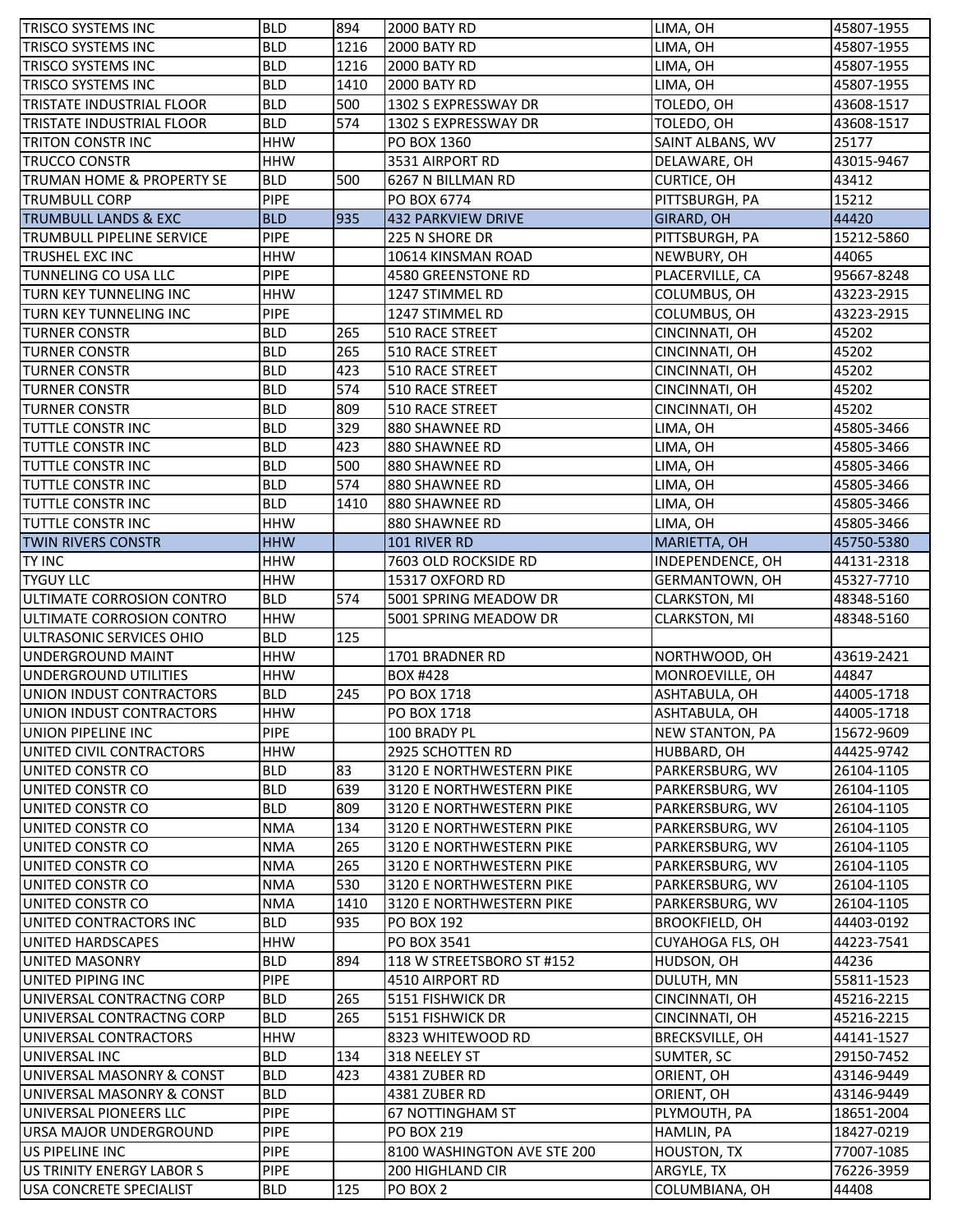| <b>USA HOIST</b>                     | <b>BLD</b>    | 423  | 175 PRARIE LAKE RD             | <b>EAST DUNDEE, IL</b>  | 60118      |
|--------------------------------------|---------------|------|--------------------------------|-------------------------|------------|
| UTILITIES CONSTR CO                  | <b>HHW</b>    |      | 645 S. GREEN ROAD              | S EUCLID, OH            | 44121-2879 |
| UTILITY CONTRACTING                  | <b>BLD</b>    | 125  | P.O. BOX 2367                  | YOUNGSTOWN, OH          | 44509-0367 |
| UTILITY CONTRACTING                  | <b>BLD</b>    | 935  | P.O. BOX 2367                  | YOUNGSTOWN, OH          | 44509-0367 |
| UTILITY CONTRACTING                  | <b>HHW</b>    |      | P.O. BOX 2367                  | YOUNGSTOWN, OH          | 44509-0367 |
| UTILITY LINE SERVICES INC            | <b>PIPE</b>   |      | 1302 CONSHOHOCKEN ROAD         | CONSHOHOCKEN, PA        | 19428      |
| UTILITY SERVICE AUTHORITY            | <b>PIPE</b>   |      | PO BOX 910                     | <b>BELLEVILLE, MI</b>   | 48112      |
| <b>UTTER CONSTR</b>                  | <b>BLD</b>    | 265  | 1302 ST RT 133                 | BETHEL, OH              | 45106      |
| <b>UTTER CONSTR</b>                  | <b>BLD</b>    | 265  | 1302 ST RT 133                 | BETHEL, OH              | 45106      |
| <b>UTTER CONSTR</b>                  | <b>NMA</b>    | 639  | 1302 ST RT 133                 | BETHEL, OH              | 45106      |
| VALENTINE CONTRACTORS INC            | <b>BLD</b>    | 134  | 7680 WHIPPLE AVE NW            | <b>NORTH CANTON, OH</b> | 44720-6924 |
| VALENTINE CONTRACTORS INC            | <b>BLD</b>    | 480  | 7680 WHIPPLE AVE NW            | NORTH CANTON, OH        | 44720-6924 |
| <b>VALENTINE CONTRACTORS INC</b>     | <b>BLD</b>    | 758  | 7680 WHIPPLE AVE NW            | NORTH CANTON, OH        | 44720-6924 |
| VALENTINE CONTRACTORS INC            | <b>BLD</b>    | 809  | 7680 WHIPPLE AVE NW            | <b>NORTH CANTON, OH</b> | 44720-6924 |
| VALENTINE CONTRACTORS INC            | <b>BLD</b>    | 894  | 7680 WHIPPLE AVE NW            | <b>NORTH CANTON, OH</b> | 44720-6924 |
| VALENTINE CONTRACTORS INC            | <b>BLD</b>    | 1015 | 7680 WHIPPLE AVE NW            | <b>NORTH CANTON, OH</b> | 44720-6924 |
| VALENTINE CONTRACTORS INC            | <b>BLD</b>    | 1216 | 7680 WHIPPLE AVE NW            | <b>NORTH CANTON, OH</b> | 44720-6924 |
| VALENTINE CONTRACTORS INC            | <b>MAS</b>    | 265  | 7680 WHIPPLE AVE NW            | NORTH CANTON, OH        | 44720-6924 |
| <b>VALLEJO CO</b>                    | <b>HHW</b>    |      | 4000 BROOKPARK RD              | <b>CLEVELAND, OH</b>    | 44134      |
| <b>VALLEY DIRECTIONAL DRILL</b>      | <b>PIPE</b>   |      | 21177 RESORT RD                | SHADE GAP, PA           | 17255-8924 |
| <b>VALLEY INTERIOR SYSTEMS</b>       | <b>BLD</b>    | 265  | P.O. BOX #68109                | CINCINNATI, OH          | 45206      |
| <b>VALLEY INTERIOR SYSTEMS</b>       | <b>BLD</b>    | 265  | P.O. BOX #68109                | CINCINNATI, OH          | 45206      |
| <b>VAN TASSEL CONSTR</b>             | <b>BLD</b>    | 500  | PO BOX 698                     | SYLVANIA, OH            | 43560-0698 |
| <b>VANDRA BROS CONSTR</b>            | <b>HHW</b>    |      | 24629 BROADWAY AVE             | OAKWOOD VILL, OH        | 44146-6340 |
| <b>VANJO CONSTR</b>                  | <b>HHW</b>    |      | 30133 A EUCLID AVE             | WICKLIFFE, OH           | 44092      |
| VASTA CONSTR CO INC                  | <b>HHW</b>    |      | 12980 AVON BELDEN RD           | <b>GRAFTON, OH</b>      | 44044-9414 |
| <b>VCP LAND CLEARING LLC</b>         | <b>HHW</b>    |      | 6588 BRECKSVILLE RD            | INDEPENDENCE, OH        | 44131-4843 |
| <b>VEC INC</b>                       | <b>BLD</b>    | 125  | 977 TIBBETTS WICK RD           | GIRARD, OH              | 44420-1133 |
| <b>VEC INC</b>                       | <b>BLD</b>    | 265  | 977 TIBBETTS WICK RD           | GIRARD, OH              | 44420-1133 |
| <b>VEC INC</b>                       | <b>BLD</b>    | 329  | 977 TIBBETTS WICK RD           | GIRARD, OH              | 44420-1133 |
| <b>VEC INC</b>                       | <b>BLD</b>    | 423  | 977 TIBBETTS WICK RD           | GIRARD, OH              | 44420-1133 |
| <b>VEC INC</b>                       | <b>BLD</b>    | 480  | 977 TIBBETTS WICK RD           | GIRARD, OH              | 44420-1133 |
| <b>VEC INC</b>                       | <b>BLD</b>    | 809  | 977 TIBBETTS WICK RD           | GIRARD, OH              | 44420-1133 |
| <b>VEC INC</b>                       | <b>BLD</b>    | 935  | 977 TIBBETTS WICK RD           | GIRARD, OH              | 44420-1133 |
| <b>VEC INC</b>                       | <b>BLD</b>    | 935  | 977 TIBBETTS WICK RD           | GIRARD, OH              | 44420-1133 |
| <b>VEC INC</b>                       | <b>BLD</b>    | 1216 | 977 TIBBETTS WICK RD           | GIRARD, OH              | 44420-1133 |
| <b>VEC INC</b>                       | <b>HHW</b>    |      | 977 TIBBETTS WICK RD           | GIRARD, OH              | 44420-1133 |
| <b>VEC INC</b>                       | <b>PIPE</b>   |      | 977 TIBBETTS WICK RD           | GIRARD, OH              | 44420-1133 |
| <b>VECTOR SERVICES</b>               | <b>DISPIP</b> |      | 1606 EASTPORT PLAZA DR STE 106 | COLLINSVILLE, IL        | 62234-6136 |
| <b>VELOCITY CONSTR SERVICES</b>      | <b>BLD</b>    | 423  | 399 VENTURE DR STE E           | LEWIS CENTER, OH        | 43035-9520 |
| <b>VELOTTA CO</b>                    | <b>HHW</b>    |      | PO BOX 157                     | SHARON CENTER, OH       | 44274      |
| <b>VENTRONE EXC INC</b>              | <b>BLD</b>    | 894  | 1648 CLEVELAND AVE SW          | CANTON, OH              | 44707-3638 |
| <b>VENTRONE EXC INC</b>              | <b>BLD</b>    | 1015 | 1648 CLEVELAND AVE SW          | CANTON, OH              | 44707-3638 |
| <b>VENTRONE EXC INC</b>              | <b>BLD</b>    | 1216 | 1648 CLEVELAND AVE SW          | CANTON, OH              | 44707-3638 |
| <b>VENTRONE EXC LLC</b>              | <b>BLD</b>    | 1015 | 1648 CLEVELAND AVE SW          | CANTON, OH              | 44707      |
| VERMILION TREE SERVICE               | <b>HHW</b>    |      | 49040 COOPER FOSTER PARK RD    | AMHERST, OH             | 44001-9649 |
| <b>VERNON NAGEL INC</b>              | <b>HHW</b>    |      | 0154 COUNTY ROAD 11C           | NAPOLEON, OH            | 43545      |
| <b>VERTICAL ACCESS SOLUTION</b>      | <b>BLD</b>    | 809  | PO BOX 1268                    | LANCASTER PA            | 17608      |
| <b>VEXCO ENGINEERING</b>             | <b>BLD</b>    | 265  | 7185 E COUNTY ROAD 500 N       | MILAN, IN               | 47031-9496 |
| <b>VILLANO CONSTR</b>                | <b>BLD</b>    | 125  | 143 MAPLE LEAF DR.             | HUBBARD, OH             | 44425      |
| <b>VILLANO CONSTR</b>                | <b>BLD</b>    | 935  | 143 MAPLE LEAF DR.             | HUBBARD, OH             | 44425      |
| VIN CO INC                           | <b>BLD</b>    | 809  | 157 FAIRPLAY RD                | <b>BLOOMINGDALE, OH</b> | 43910-7914 |
| <b>VIP RESTORATION INC</b>           | <b>BLD</b>    | 758  | 1361 E 55TH ST                 | <b>CLEVELAND, OH</b>    | 44103-1301 |
| <b>VIP RESTORATION INC</b>           | <b>BLD</b>    | 935  | 1361 E 55TH ST                 | <b>CLEVELAND, OH</b>    | 44103-1301 |
| <b>VIPER CONCRETE &amp; CONST LL</b> | <b>BLD</b>    | 125  | PO BOX 11278                   | YOUNGSTOWN, OH          | 44511-0278 |
| VITO GIRONDA CONSTR CO               | <b>HHW</b>    |      | 1130 BRITTAIN RD               | AKRON, OH               | 44305-1005 |
| <b>VMI GROUP</b>                     | <b>BLD</b>    | 125  | 8854 VALLEY VIEW RD            | MACEDONIA, OH           | 44056-2316 |
| <b>VMI GROUP</b>                     | <b>BLD</b>    | 423  | 8854 VALLEY VIEW RD            | MACEDONIA, OH           | 44056-2316 |
| <b>VMI GROUP</b>                     | <b>BLD</b>    | 758  | 8854 VALLEY VIEW RD            | MACEDONIA, OH           | 44056-2316 |
| <b>VMI GROUP</b>                     | <b>BLD</b>    | 894  | 8854 VALLEY VIEW RD            | MACEDONIA, OH           | 44056-2316 |
| <b>VMI GROUP</b>                     | <b>BLD</b>    | 1015 | 8854 VALLEY VIEW RD            | MACEDONIA, OH           | 44056-2316 |
| <b>VMI GROUP</b>                     | <b>HHW</b>    |      | 8854 VALLEY VIEW RD            | MACEDONIA, OH           | 44056-2316 |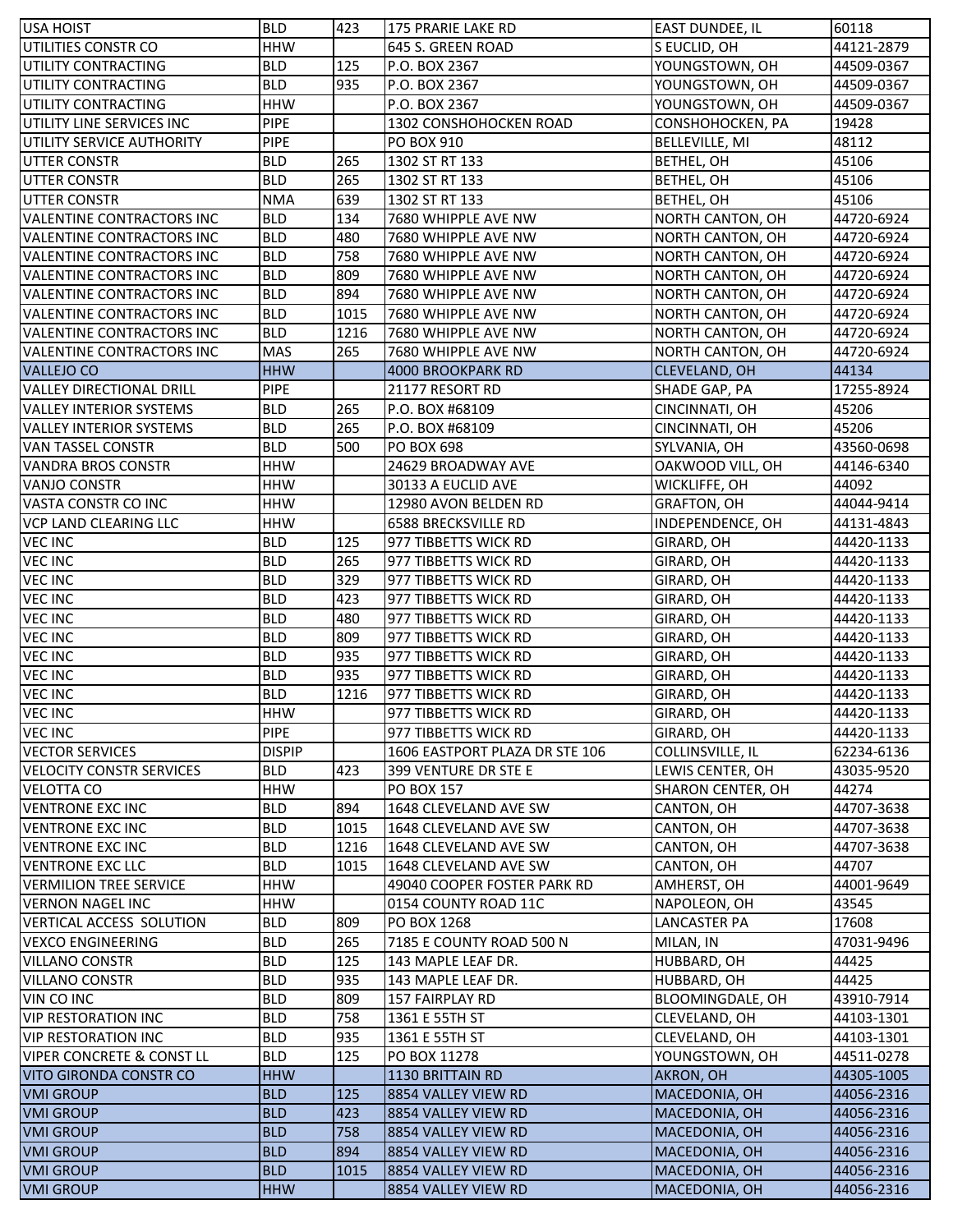| <b>VNL CONTRACTING LLC</b>                                    | <b>BLD</b>               | 935  | 17961 AVONDALE AVE            | LAKE MILTON, OH                      | 44429-9539     |
|---------------------------------------------------------------|--------------------------|------|-------------------------------|--------------------------------------|----------------|
| <b>VORST CONSULTING SERVICES</b>                              | <b>HHW</b>               |      | 14373 RD 23M                  | CLOVERDALE, OH                       | 45827-9334     |
| W & G LLC                                                     | <b>BLD</b>               | 500  | PO BOX 970198                 | YPSILANTI, MI                        | 48197-0026     |
| W C JONES ASPHALT PAVING                                      | <b>HHW</b>               |      | <b>PO BOX 188</b>             | DAYTON, OH                           | 45401-0188     |
| <b>WL MARKERS INC</b>                                         | <b>HHW</b>               |      | 2834 FISHER RD                | COLUMBUS, OH                         | 43204-3538     |
| <b>W4 CONSTR GROUP</b>                                        | <b>NMA</b>               | 500  | 785 AUBURN AVE                | PONTIAC, MI                          | 48342-3307     |
| <b>WAI CONSTR GROUP</b>                                       | <b>BLD</b>               | 83   | 1571 SHYVILLE RD              | PIKETON, OH                          | 45661-9201     |
| WAI CONSTR GROUP                                              | <b>BLD</b>               | 423  | 1571 SHYVILLE RD              | PIKETON, OH                          | 45661-9201     |
| <b>WAI CONSTR GROUP</b>                                       | <b>HHW</b>               |      | 1571 SHYVILLE RD              | PIKETON, OH                          | 45661-9201     |
| <b>WALBRIDGE EQUIP</b>                                        | <b>NMA</b>               | 125  | 777 WOODWARD AVE STE 300      | DETROIT, MI                          | 48226-3582     |
| <b>WALDEN CONSTR LLC</b>                                      | <b>HHW</b>               |      | 8219 ALMIRA AVE               | CLEVELAND, OH                        | 44102-5421     |
| WALSH CONSTR CO HQ                                            | <b>BLD</b>               | 423  | 929 W. ADAMS                  | CHICAGO, IL                          | 60607          |
| WALSH CONSTR CO HQ                                            | <b>HHW</b>               |      | 929 W. ADAMS                  | CHICAGO, IL                          | 60607          |
| WARD & BURKE TUNNELING IN                                     | <b>HHW</b>               |      | 20 S 3RD ST STE 210           | COLUMBUS, OH                         | 43215-4206     |
| <b>WARREN GUILLARD BRICKLAYR</b>                              | <b>BLD</b>               | 125  | 107 POTOMAC AVE.              | TALLMADGE, OH                        | 44278          |
| <b>WARREN GUILLARD BRICKLAYR</b>                              | <b>BLD</b>               | 894  | 107 POTOMAC AVE.              | TALLMADGE, OH                        | 44278          |
| <b>WARREN GUILLARD BRICKLAYR</b>                              | <b>BLD</b>               | 935  | 107 POTOMAC AVE.              | TALLMADGE, OH                        | 44278          |
| <b>WARTKO CONSTR</b>                                          | <b>HHW</b>               |      | 975 TALLMADGE RD              | KENT, OH                             | 44240-6474     |
| WE DOWNIE CO                                                  | <b>HHW</b>               |      | 1348 MEADOWOOD CIR            | POLAND, OH                           | 44514-3291     |
| <b>WEAVER EXPRESS</b>                                         | <b>PIPE</b>              |      | 8045 NAVARRE RD SE            | MASSILLON, OH                        | 44646-9653     |
| <b>WEIGAND CONSTR CO INC</b>                                  | <b>BLD</b>               | 329  | 7808 HONEYWELL DRIVE          | FORT WAYNE, IN                       | 46825          |
| <b>WEISBROD MASONRY INC</b>                                   | <b>MAS</b>               | 265  | <b>308 BRADLEY AVENUE</b>     | CINCINNATI, OH                       | 45215          |
| <b>WEITHMAN BROS INC</b>                                      | <b>BLD</b>               | 480  | 409 KROFT ST                  | GALION, OH                           | 44833-3251     |
| <b>WEITHMAN BROS INC</b>                                      | <b>BLD</b>               | 574  | 409 KROFT ST                  | GALION, OH                           | 44833-3251     |
| <b>WEITHMAN BROS INC</b>                                      | <b>BLD</b>               | 1216 | 409 KROFT ST                  | GALION, OH                           | 44833-3251     |
| <b>WELDED CONSTR</b>                                          | <b>PIPE</b>              |      |                               |                                      |                |
| <b>WELFLE INC</b>                                             | <b>HHW</b>               |      | P.O. BOX 581                  | NORWALK, OH                          | 44857          |
| <b>WELSHFIELD TRUCKING LLC</b>                                | <b>HHW</b>               |      | 17917 MADISON RD              | MIDDLEFIELD, OH                      | 44062-9178     |
| <b>WELTY BLDG CO LTD</b>                                      | <b>BLD</b>               | 125  | 3421 RIDGEWOOD RD STE 200     | FAIRLAWN, OH                         | 44333-3119     |
| <b>WELTY BLDG CO LTD</b>                                      | <b>BLD</b>               | 894  | 3421 RIDGEWOOD RD STE 200     | FAIRLAWN, OH                         | 44333-3119     |
| <b>WELTY BLDG CO LTD</b>                                      | <b>BLD</b>               | 1015 | 3421 RIDGEWOOD RD STE 200     | FAIRLAWN, OH                         | 44333-3119     |
|                                                               |                          |      |                               |                                      |                |
|                                                               |                          |      |                               |                                      |                |
| <b>WENGER EXC INC</b>                                         | <b>HHW</b>               |      | P.O. BOX #499                 | DALTON, OH                           | 44618-0499     |
| <b>WEST FAIRFIELD INC</b>                                     | <b>HHW</b>               |      | 8735 RIDGE RD SW              | AMANDA, OH                           | 43102-9743     |
| <b>WEST POINT MASONRY</b>                                     | <b>BLD</b>               | 423  | 16695 STATE ROUTE 267         | E LIVERPOOL, OH                      | 43920-3937     |
| <b>WEST POINT MASONRY</b>                                     | <b>BLD</b>               | 809  | <b>16695 STATE ROUTE 267</b>  | E LIVERPOOL, OH                      | 43920-3937     |
| <b>WEST POINT PAVING INC</b>                                  | <b>HHW</b>               |      | 16695 LISBON STREET           | E LIVERPOOL, OH                      | 43920-3937     |
| <b>WESTERN RESERVE INTERIORS</b>                              | <b>BLD</b>               | 125  | 7777 EXCHANGE ST              | CLEVELAND, OH                        | 44125-3345     |
| <b>WESTERN RESERVE INTERIORS</b>                              | <b>BLD</b>               | 423  | 7777 EXCHANGE ST              | <b>CLEVELAND, OH</b>                 | 44125-3345     |
| <b>WESTERN RESERVE INTERIORS</b>                              | <b>BLD</b>               | 758  | 7777 EXCHANGE ST              | CLEVELAND, OH                        | 44125-3345     |
| <b>WESTERN RESERVE INTERIORS</b>                              | <b>BLD</b>               | 894  | 7777 EXCHANGE ST              | CLEVELAND, OH                        | 44125-3345     |
| <b>WESTERN RESERVE INTERIORS</b>                              | <b>BLD</b>               | 1015 | 7777 EXCHANGE ST              | CLEVELAND, OH                        | 44125-3345     |
| <b>WESTERN RESERVE INTERIORS</b>                              | <b>BLD</b>               | 1216 | 7777 EXCHANGE ST              | <b>CLEVELAND, OH</b>                 | 44125-3345     |
| <b>WG STANG LLC</b>                                           | <b>HHW</b>               |      | 2403 JACKSONBURG RD           | HAMILTON, OH                         | 45011-8445     |
| <b>WHITE CONSTR INC</b>                                       | <b>NMA</b>               | 1015 | <b>PO BOX 249</b>             | <b>CLINTON, IN</b>                   | 47842-0249     |
| WHM CONSTR INC                                                | <b>PIPE</b>              |      | 526 CR 3211                   | JACKSONVILLE, TX                     | 75766          |
| <b>WIEDENBEIN ENTERPRISES</b>                                 | <b>BLD</b>               | 329  | PO BOX 304                    | WAPAKONETA, OH                       | 45895-0304     |
| <b>WIEDENBEIN ENTERPRISES</b>                                 | <b>BLD</b>               | 423  | PO BOX 304                    | WAPAKONETA, OH                       | 45895-0304     |
| <b>WIEDENBEIN ENTERPRISES</b>                                 | <b>BLD</b>               | 500  | <b>PO BOX 304</b>             | WAPAKONETA, OH                       | 45895-0304     |
| <b>WIEDENBEIN ENTERPRISES</b>                                 | <b>BLD</b>               | 1410 | <b>PO BOX 304</b>             | WAPAKONETA, OH                       | 45895-0304     |
| <b>WIEDENBEIN ENTERPRISES</b>                                 | <b>HHW</b>               |      | PO BOX 304                    | WAPAKONETA, OH                       | 45895-0304     |
| <b>WILLIAMS BROS BLDRS</b>                                    | <b>BLD</b>               | 758  | <b>686 SUGAR LANE</b>         | ELYRIA, OH                           | 44035          |
| <b>WILLIAMS CONCRETE CO</b>                                   | <b>BLD</b>               | 894  | 753 W WATERLOO RD             | AKRON, OH                            | 44314          |
| <b>WILLIAMS REFRACTORY SERVI</b>                              | <b>BLD</b>               | 329  | 1211 SE BROADWAY DR           | LEES SUMMIT, MO                      | 64081-4604     |
| <b>WILLIAMSON BUILDERS</b>                                    | <b>BLD</b>               | 423  | 8026 INDUSTRIAL PKWY ROAD     | PLAIN CITY, OH                       | 43064          |
| <b>WINGFOOT RENTAL &amp; DEVELOP</b>                          | <b>HHW</b>               |      | P.O. BOX #131                 | MOGADORE, OH                         | 44260          |
| <b>WINTROW CONSTR CORP</b>                                    | <b>HHW</b>               |      | 673 NORTON AVE.               | BARBERTON, OH                        | 44203          |
| WISE CONSTR CO                                                | <b>BLD</b>               | 1410 | <b>PO BOX 159</b>             | DAYTON, OH                           | 45427          |
| <b>WISE SERVICE INC</b>                                       | <b>GPA</b>               | 83   | PO BOX 159                    | DAYTON, OH                           | 45427          |
| WM T SPAEDER CO INC                                           | <b>HHW</b>               |      | PO BOX 10066                  | ERIE, PA                             | 16514-0066     |
| <b>WOODHILL DEVELOPMENT CO</b>                                | <b>HHW</b>               |      | 2417 WOODHILL RD              | CLEVELAND, OH                        | 44104-2401     |
| <b>WOODLAND ACRES INC</b><br><b>WORLEY INDUSTRIAL SERVICE</b> | <b>HHW</b><br><b>GPA</b> | 639  | 8115 RD 13<br>4949 ESSEN LANE | OTTAWA, OH<br><b>BATON ROUGE, LA</b> | 45875<br>70809 |